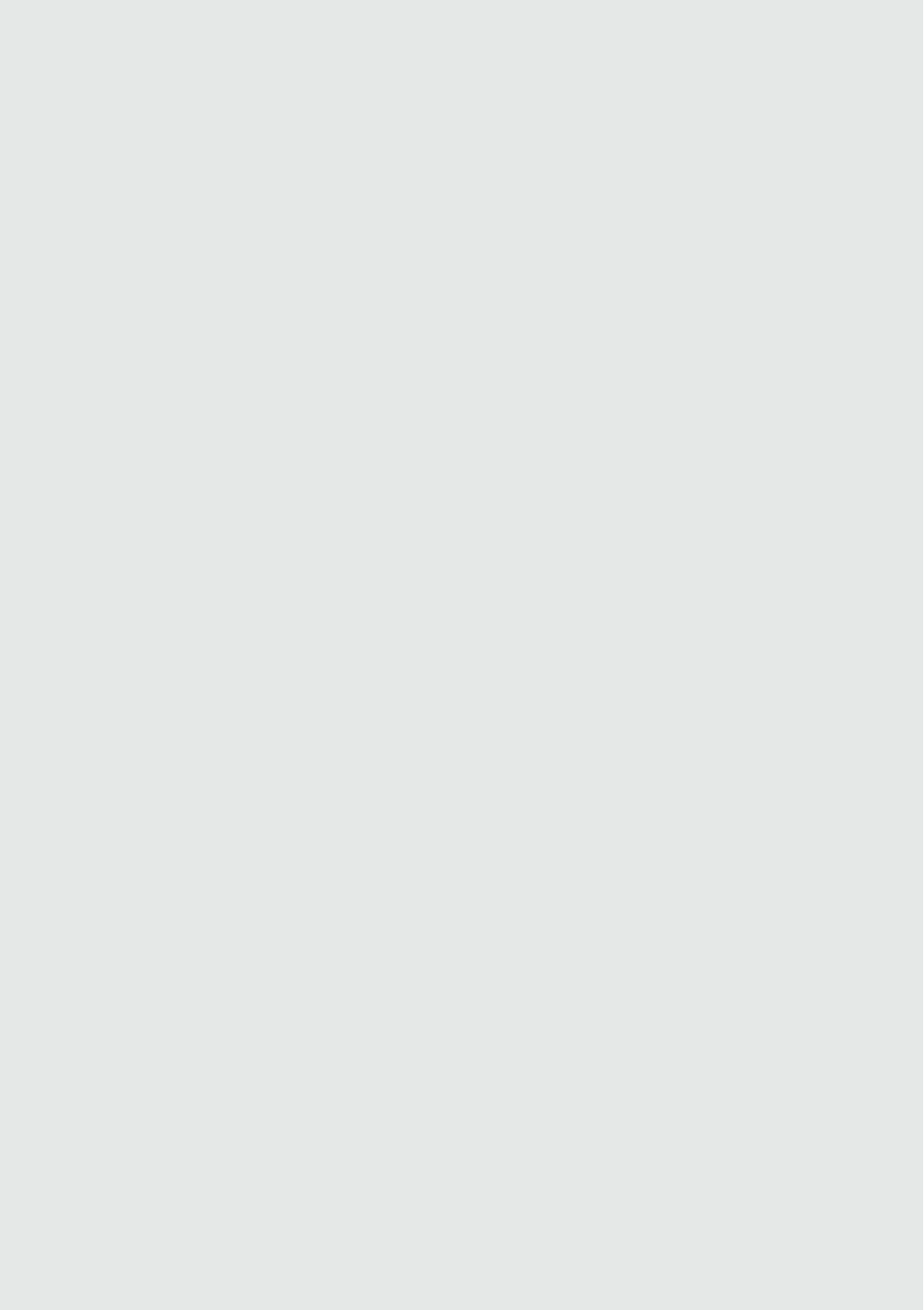| Train ID                     |             | <b>1B06</b> | 2M02 | 2M02 | <b>1C01</b>          | <b>1C01</b> | 2A99                 | 1G02                 | <b>1C02</b> | <b>1U05</b> | 2M03       | <b>1C03</b>          | <b>1B09</b>          | 1C04           | 1G11                 |
|------------------------------|-------------|-------------|------|------|----------------------|-------------|----------------------|----------------------|-------------|-------------|------------|----------------------|----------------------|----------------|----------------------|
| <b>Departs</b>               |             | 0833        | 0517 | 0517 | 0518                 | 0519        | 0705                 | 0640                 | 0630        | 0645        | 0704       | 0700                 | 0715                 | 0730           | 0736                 |
| From                         |             |             | GCR  | GCR  |                      |             |                      |                      |             |             | <b>WSB</b> |                      |                      |                |                      |
| <b>London Paddington</b>     | d           | ٠           | l,   |      | 0518                 | 0519        | $\cdot$              | $\cdot$              | 0630        | 0645        | ï          | 0700                 | 0715                 | 0730           | 0736                 |
| Slough                       | d           | ٠           |      | ×    |                      |             |                      | $\cdot$              |             | ٠           | ×          |                      |                      |                |                      |
| Reading                      | d           |             |      |      | 0555                 | 0554        |                      |                      | 0657        | 0711        | ï          | 0730                 | 0743                 | 0759           | 0803                 |
| <b>Oxford</b>                | d           | ٠           |      | ×    | ٠                    | ٠           | ٠                    | $\cdot$              | ٠           |             | ٠          |                      |                      |                |                      |
| <b>Didcot Parkway</b>        | d           | ×,          |      |      | 0610                 | 0609        |                      |                      | 0712        |             |            | 0744                 | 0757                 | $\blacksquare$ | 0817                 |
| Swindon                      | a           | ٠           | 0605 | 0605 | 0626                 | 0625        | $\cdot$              | ٠                    | 0728        | 0739        | 0748       | 0801                 | 0816                 | 0827           | 0836                 |
| Swindon                      | $\mathbf d$ | ٠           | 0612 | 0612 | 0629                 | 0628        |                      | 0640                 | 0730        | 0739        | 0750       | 0802                 | 0817                 | 0830           | 0840                 |
| Kemble                       | d           | ٠           |      | ٠    | ٠                    | ٠           |                      | 0654                 | ٠           | ٠           | 0805       | ٠                    | ٠                    |                | 0854                 |
| <b>Stroud</b>                | d           |             |      |      |                      | ×           | $\cdot$              | 0709                 | ٠           | ٠           | 0820       |                      | ٠                    | $\blacksquare$ | 0910                 |
| <b>Stonehouse</b>            | d           | ×           | ٠    | ×    | ×,                   | ٠           | $\cdot$              | 0715                 | ×,          | ×,          | 0825       | ٠                    | ٠                    |                | 0915                 |
| Gloucester                   | a           | ٠           |      |      |                      | ×           |                      | 0731                 |             | ×           | 0848       | ٠                    | ×                    | $\blacksquare$ | 0929                 |
| Gloucester                   | d           | ٠           |      | ï    | ×                    | ï           | 0705                 | 0737                 | ×           | ×,          | 0852       | ٠                    | ×                    | $\cdot$        | 0943                 |
| <b>Cheltenham Spa</b>        | a           | ٠           | ٠    | ł.   |                      | ×           | $\cdot$              | 0749                 | ٠           | ٠           | 0905       | ٠                    | ٠                    | $\blacksquare$ | 0952                 |
| <b>Worcester Shrub Hill</b>  | a           | ×,          | ×    | ×,   | ×                    | ï           | $\cdot$              |                      | ×           | ×,          | ٠          | ٠                    | $\blacksquare$       |                | $\cdot$              |
| Chippenham                   | $\mathbf d$ | ×.          | 0629 | 0629 | 0642                 | 0641        | $\cdot$              | $\blacksquare$       | 0744        | ×,          | ×,         | 0817                 | $\blacksquare$       | 0843           | $\cdot$              |
| <b>Bath Spa</b>              | a           | ٠           |      | ٠    | 0655                 | 0654        | $\cdot$              | $\blacksquare$       | 0757        | ٠           | ٠          | 0829                 | ٠                    | 0855           |                      |
| <b>Bath Spa</b>              | $\mathbf d$ | ×           |      | ×    | 0658                 | 0657        |                      | $\cdot$              | 0800        |             | ٠          | 0832                 | ٠                    | 0858           |                      |
| <b>Bristol Parkway</b>       | a           | ٠           |      | ×    | ٠                    | ٠           | 0748                 | $\cdot$              | ٠           | 0816        | ٠          |                      | ٠                    |                |                      |
| <b>Bristol Parkway</b>       | d           | ï           |      | ï    |                      | ٠           | 0749                 | $\cdot$              | ï           |             | ï          |                      | ï                    |                |                      |
| <b>Bristol Temple Meads</b>  | a           | ٠           | ٠    | ٠    | 0710                 | 0709        | 0800                 | $\blacksquare$       | 0817        | ×           | ٠          | 0845                 | ٠                    | 0910           |                      |
| <b>Bristol Temple Meads</b>  | $\mathbf d$ | ٠           | ï    | ٠    | 0717                 | 0717        | 0812                 | $\blacksquare$       | ï           | ٠           |            |                      |                      | 0913           | $\cdot$              |
| <b>Bristol Parkway</b>       | a           | ٠           | ٠    | ٠    | 0731                 | 0731        | ٠                    | ٠                    | ٠           | ٠           | ٠          | ٠                    | ٠                    | $\cdot$        | $\cdot$              |
| <b>Bristol Parkway</b>       | $\mathbf d$ | ٠           |      |      |                      | ٠           | $\cdot$              |                      |             | ٠           |            |                      |                      | $\cdot$        |                      |
| Nailsea & Backwell           | a           | ٠           | ٠    | ٠    | ï                    | ٠           | $\cdot$              | ٠                    | ٠           | ٠           | ٠          | ٠                    | ٠                    |                | $\cdot$              |
| Yatton                       | a           |             |      |      |                      |             |                      |                      |             |             |            |                      |                      |                |                      |
| Worle                        | a           | ٠           | ٠    | ٠    | ٠                    | ٠           | $\cdot$              | $\cdot$              | ٠           | ٠           | ٠          | ٠                    | ٠                    | $\cdot$        | $\cdot$              |
| <b>Weston Milton</b>         | a           | ٠           |      |      |                      |             |                      |                      |             |             |            |                      |                      |                |                      |
| <b>Weston-super-Mare</b>     | a           | ٠           | ٠    | ٠    | ٠                    | ٠           | ٠                    | $\cdot$              | ٠           | ٠           | ٠          | ٠                    | ï                    | $\cdot$        |                      |
| Highbridge & Burnham         | a           | ٠           | ×,   |      |                      |             |                      |                      |             |             | Ĭ.         |                      |                      |                |                      |
| <b>Bridgwater</b>            | a           | ٠           | ٠    | ٠    | ٠                    |             | ٠                    | $\cdot$              | ٠           | ٠           | ٠          | ٠                    | ٠                    |                |                      |
| <b>Taunton</b>               | a           | ٠           | ٠    |      | ï                    | ٠           |                      |                      |             | ٠           | ×,         | ×.                   | ٠                    | 0944           |                      |
| <b>Newport (South Wales)</b> | a           | ٠           | ٠    | ï    | ï                    | ٠           |                      |                      | ×           | ï           | ï          | ٠                    | 0944                 |                | $\cdot$              |
| <b>Newport (South Wales)</b> | d           | 0833        |      |      |                      |             |                      |                      |             |             |            | ٠                    | 0946                 |                |                      |
| <b>Cardiff Central</b>       | a           | 0848        | ٠    | ×    | ×                    | ٠           | ٠                    | $\cdot$              |             | ٠           | ×          | ×,                   | 1000                 |                |                      |
| <b>Cardiff Central</b>       | $\mathbf d$ | 0850        |      |      |                      |             |                      |                      |             |             |            | ٠                    | 1003                 | $\cdot$        |                      |
| <b>Bridgend</b>              | a           | 0910        | ٠    | ٠    | $\cdot$              | ٠           | $\cdot$              | $\cdot$              | ٠           | ٠           | ٠          | ٠                    | 1021                 |                | $\cdot$              |
| <b>Port Talbot Parkway</b>   | a           | 0923        |      |      | l.                   | ٠           | $\ddot{\phantom{0}}$ |                      | ۰           | ×,          | i.         | ٠                    | 1034                 | $\cdot$        |                      |
| <b>Neath</b>                 | a           | 0929        | ٠    | ٠    | ٠                    | ٠           | $\cdot$              | $\cdot$              | ٠           | ٠           | ٠          | ٠                    | 1042                 | $\cdot$        | $\cdot$              |
|                              | a           | 0944        |      |      |                      | ×           |                      |                      |             |             |            | $\blacksquare$       | 1056                 | $\blacksquare$ |                      |
| Swansea                      |             |             |      | ٠    | ٠                    | ٠           | $\cdot$              | $\cdot$              | ٠           | ٠           | ٠          | ٠                    |                      | $\cdot$        |                      |
| Swansea                      | d           |             |      |      |                      |             |                      |                      |             |             |            |                      |                      |                |                      |
| <b>Llanelli</b>              | d           | ×<br>×      |      | ×    |                      |             |                      | $\ddot{\phantom{0}}$ | ×.          | ×           | ×          | ×,                   | ä,                   | $\cdot$<br>÷   | $\ddot{\phantom{0}}$ |
| Pembrey & Burry Port         | d           |             |      |      |                      |             |                      |                      |             |             |            |                      |                      |                |                      |
| Kidwelly                     | $\mathbf d$ | ٠           |      |      |                      |             |                      |                      |             | ٠           | ٠          |                      |                      |                |                      |
| Ferryside                    | d           | ٠           |      |      |                      |             |                      |                      | ٠           |             |            |                      |                      |                |                      |
| <b>Carmarthen</b>            | a           | ٠           | ٠    | ٠    | $\ddot{\phantom{0}}$ | ٠           | $\cdot$              |                      |             | ٠           | ٠          | $\ddot{\phantom{0}}$ | $\ddot{\phantom{0}}$ | $\cdot$        | $\cdot$              |
| <b>Train Continues to</b>    |             |             | SOU  | SOU  |                      |             | <b>SWI</b>           |                      |             |             |            |                      |                      | PGN            |                      |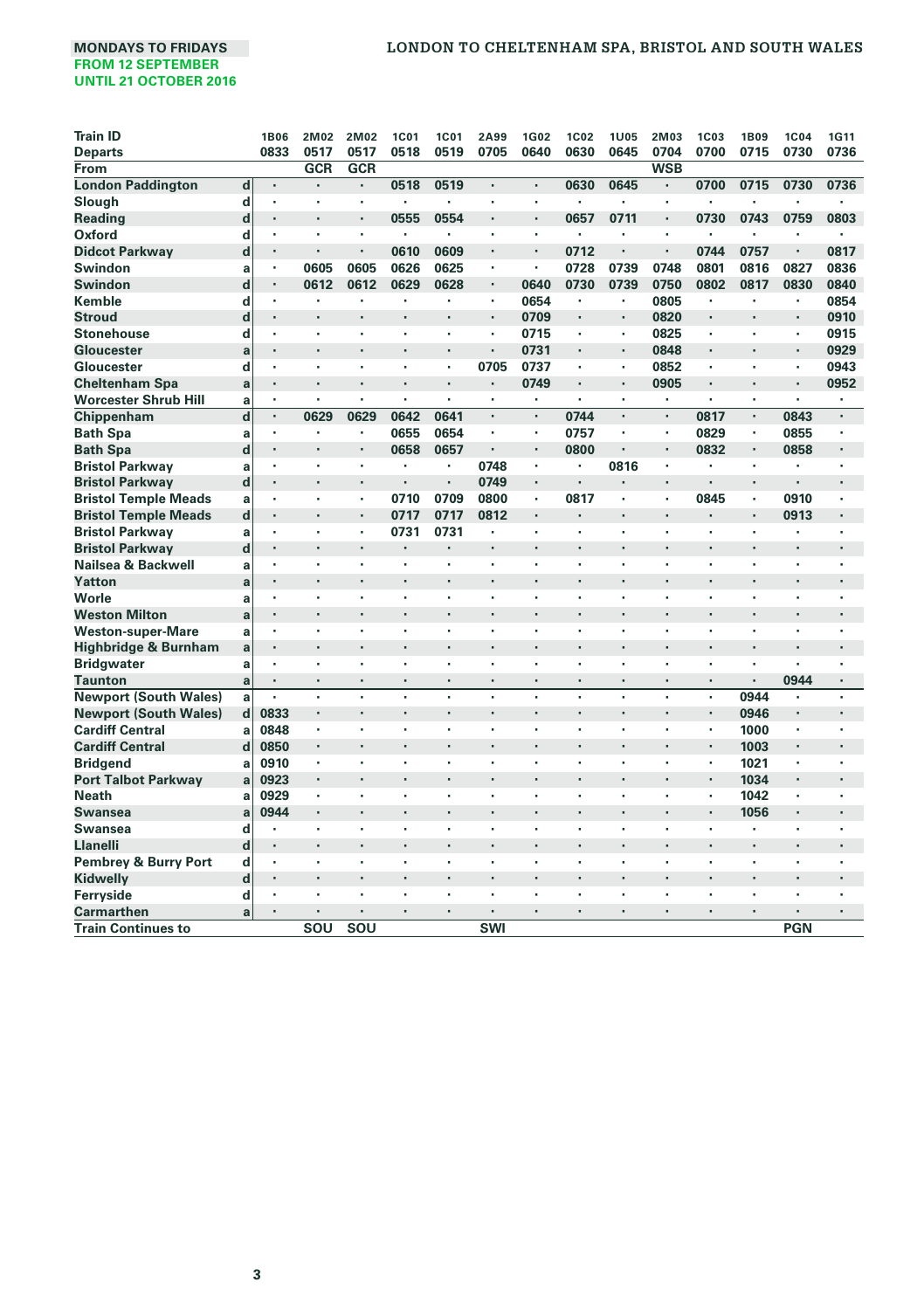# **MONDAYS TO FRIDAYS LONDON TO CHELTENHAM SPA, BRISTOL AND SOUTH WALES**

| <b>Train ID</b>              |             | <b>1U10</b>    | 2M05                 | <b>1C05</b>    | 1B12 | <b>1C06</b> | 2G82           | <b>1U15</b>          | <b>1C07</b>          | <b>1B17</b>    | <b>1C08</b>    | 1G21 | <b>1U20</b>    | 2M07           | <b>1C09</b>    |
|------------------------------|-------------|----------------|----------------------|----------------|------|-------------|----------------|----------------------|----------------------|----------------|----------------|------|----------------|----------------|----------------|
| <b>Departs</b>               |             | 0745           | 0849                 | 0800           | 0815 | 0830        | 0936           | 0845                 | 0900                 | 0915           | 0930           | 0936 | 0945           | 1047           | 1000           |
| From                         |             |                |                      |                |      |             |                |                      |                      |                |                |      |                |                |                |
| <b>London Paddington</b>     | $\mathbf d$ | 0745           | $\blacksquare$       | 0800           | 0815 | 0830        | $\blacksquare$ | 0845                 | 0900                 | 0915           | 0930           | 0936 | 0945           | $\blacksquare$ | 1000           |
| Slough                       | d           | ٠              | $\cdot$              | ٠              | ×    | ٠           | ×,             | $\cdot$              | $\cdot$              | ٠              | ٠              | ×    |                | ×              |                |
| <b>Reading</b>               | d           | 0812           | $\cdot$              | 0828           | 0842 | 0859        | ٠              | 0912                 | 0928                 | 0942           | 0959           | 1004 | 1012           | ٠              | 1028           |
| Oxford                       | d           |                | $\cdot$              | ×              | ä,   |             | ٠              | $\ddot{\phantom{0}}$ | $\cdot$              | $\cdot$        | ٠              | ٠    |                | ×              | $\cdot$        |
| <b>Didcot Parkway</b>        | $\mathbf d$ |                | $\cdot$              | 0841           | 0856 | ٠           | ٠              | $\cdot$              | 0942                 | 0956           | $\blacksquare$ | 1018 |                | $\blacksquare$ | 1042           |
| Swindon                      | a           | 0839           | $\cdot$              | 0859           | 0917 | 0930        | $\cdot$        | 0939                 | 0959                 | 1016           | 1025           | 1036 | 1041           | ٠              | 1059           |
| <b>Swindon</b>               | $\mathbf d$ | 0842           | 0849                 | 0900           | 0919 | 0934        | 0936           | 0940                 | 1000                 | 1017           | 1027           | 1039 | 1043           | 1047           | 1101           |
| Kemble                       | d           | ٠              | $\cdot$              |                | ٠    | ٠           | 0950           | ٠                    | $\cdot$              |                | ٠              | 1053 |                | ٠              | $\cdot$        |
| <b>Stroud</b>                | $\mathbf d$ |                | $\cdot$              | ٠              | ï    | $\cdot$     | 1005           | $\cdot$              | $\cdot$              | $\cdot$        | ×,             | 1108 | $\cdot$        |                | $\cdot$        |
| <b>Stonehouse</b>            | d           | $\cdot$        | $\cdot$              | ٠              | ï    | ٠           | 1010           | ٠                    |                      |                | ٠              | 1114 | ٠              | ×              | $\cdot$        |
| Gloucester                   | a           |                | $\cdot$              | $\cdot$        | ٠    | $\cdot$     | 1028           | $\cdot$              | $\cdot$              | $\cdot$        | $\blacksquare$ | 1130 | $\cdot$        | ï              | $\cdot$        |
| Gloucester                   | d           | $\cdot$        | $\cdot$              | ×              | ï    | ٠           | 1033           | ٠                    | $\cdot$              |                | ٠              | 1141 | ٠              | ٠              | ٠              |
| <b>Cheltenham Spa</b>        | a           | $\blacksquare$ | $\cdot$              | ×,             | ٠    | $\cdot$     | 1048           |                      | $\cdot$              | $\blacksquare$ | ٠              | 1152 | $\blacksquare$ |                | $\cdot$        |
| <b>Worcester Shrub Hill</b>  | a           | $\blacksquare$ |                      | ×,             | ٠    | ٠           | $\mathbf{r}$   |                      |                      | ٠              | ×,             | ٠    | ×,             | ٠              |                |
| Chippenham                   | $\mathbf d$ | $\cdot$        | 0906                 | 0915           | ٠    | 0947        | $\blacksquare$ | $\cdot$              | 1015                 | $\cdot$        | 1041           | ï    | $\blacksquare$ | 1104           | 1115           |
| <b>Bath Spa</b>              | a           | ٠              | $\cdot$              | 0927           | ٠    | 0959        | ٠              | ٠                    | 1028                 | ٠              | 1054           | ٠    | ٠              | ٠              | 1128           |
| <b>Bath Spa</b>              | $\mathbf d$ |                |                      | 0930           | ٠    | 1003        | ۰              |                      | 1030                 | $\blacksquare$ | 1057           | ×    |                | $\cdot$        | 1130           |
| <b>Bristol Parkway</b>       | a           | 0911           | ٠                    | ×,             | ٠    |             | ٠              | 1013                 | $\cdot$              |                |                | ٠    | 1112           | ٠              | $\cdot$        |
| <b>Bristol Parkway</b>       | $\mathbf d$ | $\blacksquare$ | $\cdot$              | $\cdot$        | ï    |             | ۰              | $\cdot$              |                      | $\cdot$        |                | ×    |                | ×              | $\cdot$        |
| <b>Bristol Temple Meads</b>  | a           | $\blacksquare$ | ٠                    | 0943           | ٠    | 1015        | ٠              | $\blacksquare$       | 1043                 |                | 1111           | ×,   | ×,             | ٠              | 1144           |
| <b>Bristol Temple Meads</b>  | $\mathbf d$ | ۰              | $\cdot$              |                | ٠    |             | ٠              | $\cdot$              | $\cdot$              | $\cdot$        | ٠              | ٠    |                | ٠              | 1147           |
| <b>Bristol Parkway</b>       | a           | $\cdot$        | $\cdot$              | ×              | ï    | ×           | ×              | $\cdot$              | $\cdot$              |                | ×,             | ٠    | ×              | ï              | $\cdot$        |
| <b>Bristol Parkway</b>       | $\mathbf d$ | $\blacksquare$ | $\blacksquare$       |                |      |             |                |                      | $\ddot{\phantom{0}}$ |                |                |      |                | ł.             | $\blacksquare$ |
| Nailsea & Backwell           | a           | $\cdot$        | $\cdot$              | ×              | ï    |             | ï              | $\cdot$              | $\cdot$              |                | ٠              | ï    | ٠              | ٠              |                |
| Yatton                       | a           | $\cdot$        |                      |                |      |             |                |                      |                      |                |                |      |                |                |                |
| Worle                        | a           | $\cdot$        | $\cdot$              | ٠              | ł    |             | ٠              | $\cdot$              | $\cdot$              | $\cdot$        |                | ×    | ٠              | ٠              | ٠              |
| <b>Weston Milton</b>         | a           |                |                      |                |      |             |                |                      |                      |                |                |      |                |                |                |
| <b>Weston-super-Mare</b>     | a           | $\cdot$        | $\cdot$              | ٠              | ï    |             | ٠              | $\cdot$              | $\cdot$              | $\cdot$        |                | ٠    | ٠              | ٠              | 1206           |
| Highbridge & Burnham         | a           |                |                      |                |      |             |                |                      |                      |                |                |      |                | ï              | $\cdot$        |
| <b>Bridgwater</b>            | a           | ٠              | $\cdot$              | ٠              | ï    |             | ٠              | $\cdot$              | $\cdot$              | ٠              | ٠              | ٠    | ٠              | ×              | ٠              |
| <b>Taunton</b>               | a           | $\cdot$        | $\ddot{\phantom{0}}$ | ٠              | ۰    |             |                |                      | $\cdot$              | $\cdot$        | ٠              | ٠    |                | ٠              | 1229           |
| <b>Newport (South Wales)</b> | a           | $\cdot$        |                      | ×,             | 1037 | ٠           | ï              |                      |                      | 1141           | ×,             | ï    | ٠              | ï              |                |
| <b>Newport (South Wales)</b> | $\mathbf d$ | $\cdot$        | $\ddot{\phantom{0}}$ | $\blacksquare$ | 1038 | ٠           | ÷,             |                      | $\overline{a}$       | 1142           | ٠              | i.   |                | ٠              | $\cdot$        |
| <b>Cardiff Central</b>       | a           | $\cdot$        |                      | ×,             | 1052 | ٠           | ٠              |                      | ٠                    | 1156           | ×,             | ٠    | ٠              | ٠              | $\cdot$        |
| <b>Cardiff Central</b>       | d           | $\cdot$        | $\cdot$              | ٠              | 1056 |             | ٠              |                      | $\cdot$              | 1200           | ٠              | ٠    |                | ٠              | $\cdot$        |
| <b>Bridgend</b>              | a           | $\cdot$        | $\cdot$              | ٠              | 1115 | ٠           | ٠              | ٠                    | ٠                    | 1219           | ٠              | ٠    | ٠              | ٠              | $\cdot$        |
| <b>Port Talbot Parkway</b>   | a           | $\cdot$        |                      | ٠              | 1128 |             |                |                      | $\cdot$              | 1232           |                | ï    |                | ×              | $\cdot$        |
| <b>Neath</b>                 | a           | ٠              | $\cdot$              | ٠              | 1136 | ٠           | ٠              | $\cdot$              |                      | 1240           | ×,             | ٠    | ٠              | ×              | $\cdot$        |
| <b>Swansea</b>               | a           | $\cdot$        | $\cdot$              | ٠              | 1149 | ٠           | ٠              | $\cdot$              | $\blacksquare$       | 1253           | ٠              | ×    | ٠              | ٠              | $\cdot$        |
| <b>Swansea</b>               | d           | $\cdot$        | $\cdot$              | ×              | ×    | ٠           | ï              | $\cdot$              |                      | ٠              | ×              | ï    | ×              | ×              | ٠              |
| Llanelli                     | $\mathbf d$ | $\cdot$        | $\cdot$              |                | ٠    | ٠           | ٠              | $\cdot$              | $\cdot$              | ٠              | ٠              | ٠    | ٠              | $\cdot$        | $\cdot$        |
| Pembrey & Burry Port         | d           | $\cdot$        | $\cdot$              |                | ï    |             | ä,             | $\cdot$              | $\cdot$              | $\cdot$        | ٠              | ï    | ×              | ×              |                |
| Kidwelly                     | $\mathbf d$ | $\blacksquare$ | $\blacksquare$       |                | ٠    |             | ٠              | $\blacksquare$       | $\ddot{\phantom{0}}$ | $\cdot$        | ٠              | ٠    |                | ٠              | $\cdot$        |
| Ferryside                    | d           | $\cdot$        |                      |                |      |             | ×,             | $\ddot{\phantom{0}}$ |                      | ٠              |                |      |                |                |                |
| Carmarthen                   | a           | $\cdot$        | $\cdot$              | ٠              | ٠    | ٠           | ٠              | $\cdot$              | $\cdot$              | $\cdot$        | ٠              | ٠    | ٠              | $\cdot$        | $\cdot$        |
| <b>Train Continues to</b>    |             |                | <b>WSB</b>           |                |      |             |                |                      |                      |                |                |      |                | <b>WSB</b>     | <b>PGN</b>     |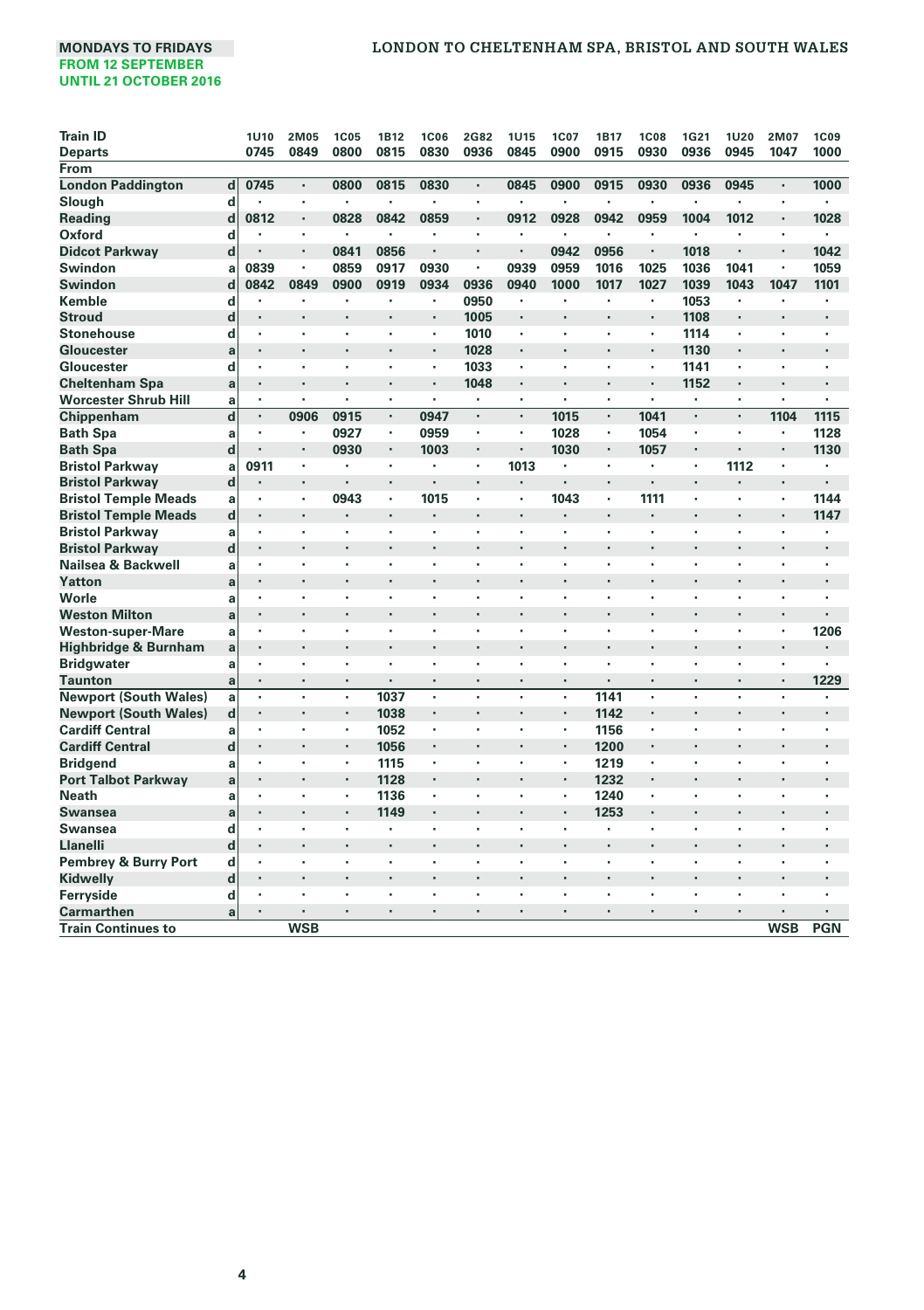| 1B22<br>1C10<br>2G83<br><b>1U25</b><br><b>1C11</b><br><b>1B27</b><br>1C12<br>1G29<br><b>1U28</b><br>2M09<br><b>1C13</b><br>1B31<br>2M26<br>1C14<br><b>Departs</b><br>1015<br>1030<br>1136<br>1045<br>1100<br>1115<br>1130<br>1136<br>1145<br>1247<br>1200<br>1215<br>1319<br>1230<br>From<br><b>London Paddington</b><br>$\mathbf d$<br>1015<br>1030<br>1045<br>1100<br>1115<br>1130<br>1136<br>1145<br>1200<br>1215<br>1230<br>$\blacksquare$<br>٠<br>$\blacksquare$<br>d<br>Slough<br>×<br>٠<br>٠<br>$\cdot$<br>$\cdot$<br>٠<br>٠<br>$\cdot$<br>ï<br>$\ddot{\phantom{0}}$<br>٠<br>d<br>1042<br>1059<br>1112<br>1127<br>1143<br>1159<br>1204<br>1212<br>1228<br>1242<br>1259<br><b>Reading</b><br>٠<br>٠<br>$\cdot$<br>Oxford<br>d<br>٠<br>٠<br>$\ddot{\phantom{0}}$<br>$\cdot$<br>٠<br>٠<br>٠<br>×<br>ł.<br>$\cdot$<br>$\cdot$<br><b>Didcot Parkway</b><br>d<br>1057<br>1142<br>1157<br>1219<br>1242<br>1257<br>٠<br>×<br>٠<br>ł.<br>$\cdot$<br>$\cdot$<br>$\cdot$<br>1126<br>1138<br>1216<br>1230<br>1241<br>1327<br>Swindon<br>1116<br>×<br>1159<br>1236<br>٠<br>1300<br>1316<br>a<br>d<br>1129<br>1201<br>1231<br>1239<br>1247<br>1301<br>Swindon<br>1117<br>1136<br>1140<br>1217<br>1243<br>1317<br>1319<br>1329<br>1253<br>Kemble<br>d<br>1150<br>×<br>$\cdot$<br>٠<br>٠<br>٠<br>$\overline{\phantom{a}}$<br>$\cdot$<br>٠<br>٠<br>٠<br>٠<br>d<br>1309<br><b>Stroud</b><br>1205<br>٠<br>٠<br>$\ddot{\phantom{0}}$<br>$\cdot$<br>$\blacksquare$<br>٠<br>٠<br>٠<br>٠<br>$\blacksquare$<br><b>Stonehouse</b><br>d<br>1210<br>1314<br>×,<br>×<br>×<br>ł,<br>÷,<br>٠<br>٠<br>$\cdot$<br>1228<br>1330<br>a<br>٠<br>٠<br>$\ddot{\phantom{0}}$<br>$\cdot$<br>٠<br>$\bullet$<br>$\cdot$<br>٠<br>٠<br>٠<br>$\blacksquare$<br>d<br>1233<br>1341<br>×<br>×<br>$\cdot$<br>×,<br>ł,<br>٠<br>٠<br>$\ddot{\phantom{0}}$<br>٠<br>٠<br><b>Cheltenham Spa</b><br>1245<br>1352<br>a<br>٠<br>$\cdot$<br>ł,<br>$\cdot$<br>٠<br>٠<br>٠<br>٠<br>٠<br>٠<br>٠<br>$\blacksquare$<br>×,<br>$\cdot$<br>$\cdot$<br>×,<br>٠<br>ï<br>×<br>a<br>٠<br>٠<br>٠<br>٠<br>٠<br>٠<br>$\mathbf d$<br>×,<br>1142<br>×,<br>1214<br>1245<br>1304<br>1315<br>1336<br>1343<br>$\blacksquare$<br>$\cdot$<br>×,<br>×,<br>$\cdot$<br>1156<br>1227<br>1259<br>1327<br>1356<br>٠<br>×<br>ï<br>a<br>٠<br>٠<br>٠<br>٠<br>٠<br>$\cdot$<br>$\mathbf d$<br>1159<br>1230<br>1300<br>1330<br>1359<br>٠<br>٠<br>٠<br>$\cdot$<br>٠<br>$\bullet$<br>٠<br>٠<br>٠<br>1210<br>1312<br>×,<br>a<br>٠<br>×<br>٠<br>$\overline{\phantom{a}}$<br>$\ddot{\phantom{0}}$<br>٠<br>$\ddot{\phantom{0}}$<br>٠<br>$\blacksquare$<br>$\blacksquare$<br>$\mathbf d$<br>٠<br>٠<br>$\blacksquare$<br>٠<br>٠<br>$\cdot$<br>٠<br>٠<br>٠<br>$\blacksquare$<br>1213<br>1242<br>1315<br>1344<br>1412<br>٠<br>a<br>٠<br>٠<br>٠<br>٠<br>×<br>$\mathbf d$<br>٠<br>٠<br>٠<br>٠<br>$\blacksquare$<br>٠<br>٠<br>٠<br>٠<br>$\cdot$<br>÷,<br>a<br>٠<br>ł.<br>٠<br>٠<br>Ĭ.<br>×<br>$\ddot{\phantom{0}}$<br>$\mathbf d$<br><b>Bristol Parkway</b><br>٠<br>ł.<br>×,<br>×.<br>٠<br>$\cdot$<br>a<br>٠<br>٠<br>×<br>×<br>٠<br>×<br>ł.<br>٠<br>a<br>×<br>×,<br>$\ddot{\phantom{0}}$<br>×,<br>×,<br>×.<br>٠<br>$\cdot$<br>a<br>٠<br>×<br>Ĭ.<br>٠<br>a<br>٠<br>×,<br>٠<br>a<br>٠<br>٠<br>×<br>٠<br>Highbridge & Burnham<br>a<br>٠<br>$\ddot{\phantom{0}}$<br>×,<br>×,<br>٠<br><b>Bridgwater</b><br>a<br>÷<br>٠<br>×<br>Ĭ.<br><b>Taunton</b><br>a<br>٠<br>٠<br>٠<br>$\blacksquare$<br>٠<br>$\cdot$<br>$\cdot$<br>٠<br>٠<br>٠<br>٠<br>$\ddot{\phantom{0}}$<br>$\cdot$<br>$\blacksquare$<br><b>Newport (South Wales)</b><br>1235<br>1337<br>1435<br>a<br>ï<br>ł<br>٠<br>٠<br>$\cdot$<br>×<br>,<br>1237<br><b>Newport (South Wales)</b><br>d<br>1339<br>1437<br>×<br>×<br>٠<br>$\cdot$<br>٠<br>٠<br>٠<br>$\cdot$<br>1251<br>1353<br>1451<br>a<br>×<br>٠<br>$\bullet$<br>$\cdot$<br>×<br>٠<br>٠<br><b>Cardiff Central</b><br>$\mathbf d$<br>1254<br>1356<br>1455<br>٠<br>٠<br>$\cdot$<br>$\cdot$<br>٠<br>٠<br>$\cdot$<br>1314<br>1416<br>1514<br><b>Bridgend</b><br>a<br>×<br>٠<br>٠<br>$\bullet$<br>$\cdot$<br>×<br>×<br>٠<br>٠<br>٠<br><b>Port Talbot Parkway</b><br>1327<br>1429<br>1527<br>a<br>٠<br>٠<br>$\cdot$<br>$\cdot$<br>٠<br>٠<br>٠<br>$\cdot$<br>٠<br><b>Neath</b><br>1334<br>1436<br>1535<br>a<br>٠<br>٠<br>$\cdot$<br>×<br>٠<br>٠<br>1348<br>1450<br>1550<br>a<br>Swansea<br>٠<br>i.<br>٠<br>$\cdot$<br>٠<br>٠<br>$\blacksquare$<br>d<br>Swansea<br>٠<br>$\cdot$<br>×<br>×<br>٠<br>٠<br>٠<br>٠<br>٠<br>$\mathbf d$<br>Llanelli<br>i.<br>٠<br>$\ddot{\phantom{0}}$<br>$\cdot$<br>×,<br>٠<br>$\cdot$<br>٠<br><b>Pembrey &amp; Burry Port</b><br>d<br>٠<br>ł.<br>$\cdot$<br>×<br>×<br>٠<br>٠<br>٠<br>٠<br>$\mathbf d$<br>Kidwelly<br>٠<br>٠<br>٠<br>d<br>Ferryside<br>٠<br>×<br>×<br>٠<br>٠<br>×<br>٠<br><b>Carmarthen</b><br>a<br>٠<br>٠<br>٠<br>٠<br>٠<br>٠<br>٠<br>٠<br>$\cdot$<br>٠<br>$\cdot$<br>$\cdot$<br>$\cdot$<br><b>FRO</b><br><b>WSB</b><br><b>Train Continues to</b> |                             |  |  |  |  |  |  |  |  |
|------------------------------------------------------------------------------------------------------------------------------------------------------------------------------------------------------------------------------------------------------------------------------------------------------------------------------------------------------------------------------------------------------------------------------------------------------------------------------------------------------------------------------------------------------------------------------------------------------------------------------------------------------------------------------------------------------------------------------------------------------------------------------------------------------------------------------------------------------------------------------------------------------------------------------------------------------------------------------------------------------------------------------------------------------------------------------------------------------------------------------------------------------------------------------------------------------------------------------------------------------------------------------------------------------------------------------------------------------------------------------------------------------------------------------------------------------------------------------------------------------------------------------------------------------------------------------------------------------------------------------------------------------------------------------------------------------------------------------------------------------------------------------------------------------------------------------------------------------------------------------------------------------------------------------------------------------------------------------------------------------------------------------------------------------------------------------------------------------------------------------------------------------------------------------------------------------------------------------------------------------------------------------------------------------------------------------------------------------------------------------------------------------------------------------------------------------------------------------------------------------------------------------------------------------------------------------------------------------------------------------------------------------------------------------------------------------------------------------------------------------------------------------------------------------------------------------------------------------------------------------------------------------------------------------------------------------------------------------------------------------------------------------------------------------------------------------------------------------------------------------------------------------------------------------------------------------------------------------------------------------------------------------------------------------------------------------------------------------------------------------------------------------------------------------------------------------------------------------------------------------------------------------------------------------------------------------------------------------------------------------------------------------------------------------------------------------------------------------------------------------------------------------------------------------------------------------------------------------------------------------------------------------------------------------------------------------------------------------------------------------------------------------------------------------------------------------------------------------------------------------------------------------------------------------------------------------------------------------------------------------------------------------------------------------------------------------------------------------------------------------------------------------------------------------------------------------------------------------------------------------------------------------------------------------------------------------------------------------------------------------------------------------------------------------------------------------------------------------------------------------------------------------------------------------------------------------------------------------------------------------------------|-----------------------------|--|--|--|--|--|--|--|--|
|                                                                                                                                                                                                                                                                                                                                                                                                                                                                                                                                                                                                                                                                                                                                                                                                                                                                                                                                                                                                                                                                                                                                                                                                                                                                                                                                                                                                                                                                                                                                                                                                                                                                                                                                                                                                                                                                                                                                                                                                                                                                                                                                                                                                                                                                                                                                                                                                                                                                                                                                                                                                                                                                                                                                                                                                                                                                                                                                                                                                                                                                                                                                                                                                                                                                                                                                                                                                                                                                                                                                                                                                                                                                                                                                                                                                                                                                                                                                                                                                                                                                                                                                                                                                                                                                                                                                                                                                                                                                                                                                                                                                                                                                                                                                                                                                                                                                                          | <b>Train ID</b>             |  |  |  |  |  |  |  |  |
|                                                                                                                                                                                                                                                                                                                                                                                                                                                                                                                                                                                                                                                                                                                                                                                                                                                                                                                                                                                                                                                                                                                                                                                                                                                                                                                                                                                                                                                                                                                                                                                                                                                                                                                                                                                                                                                                                                                                                                                                                                                                                                                                                                                                                                                                                                                                                                                                                                                                                                                                                                                                                                                                                                                                                                                                                                                                                                                                                                                                                                                                                                                                                                                                                                                                                                                                                                                                                                                                                                                                                                                                                                                                                                                                                                                                                                                                                                                                                                                                                                                                                                                                                                                                                                                                                                                                                                                                                                                                                                                                                                                                                                                                                                                                                                                                                                                                                          |                             |  |  |  |  |  |  |  |  |
|                                                                                                                                                                                                                                                                                                                                                                                                                                                                                                                                                                                                                                                                                                                                                                                                                                                                                                                                                                                                                                                                                                                                                                                                                                                                                                                                                                                                                                                                                                                                                                                                                                                                                                                                                                                                                                                                                                                                                                                                                                                                                                                                                                                                                                                                                                                                                                                                                                                                                                                                                                                                                                                                                                                                                                                                                                                                                                                                                                                                                                                                                                                                                                                                                                                                                                                                                                                                                                                                                                                                                                                                                                                                                                                                                                                                                                                                                                                                                                                                                                                                                                                                                                                                                                                                                                                                                                                                                                                                                                                                                                                                                                                                                                                                                                                                                                                                                          |                             |  |  |  |  |  |  |  |  |
|                                                                                                                                                                                                                                                                                                                                                                                                                                                                                                                                                                                                                                                                                                                                                                                                                                                                                                                                                                                                                                                                                                                                                                                                                                                                                                                                                                                                                                                                                                                                                                                                                                                                                                                                                                                                                                                                                                                                                                                                                                                                                                                                                                                                                                                                                                                                                                                                                                                                                                                                                                                                                                                                                                                                                                                                                                                                                                                                                                                                                                                                                                                                                                                                                                                                                                                                                                                                                                                                                                                                                                                                                                                                                                                                                                                                                                                                                                                                                                                                                                                                                                                                                                                                                                                                                                                                                                                                                                                                                                                                                                                                                                                                                                                                                                                                                                                                                          |                             |  |  |  |  |  |  |  |  |
|                                                                                                                                                                                                                                                                                                                                                                                                                                                                                                                                                                                                                                                                                                                                                                                                                                                                                                                                                                                                                                                                                                                                                                                                                                                                                                                                                                                                                                                                                                                                                                                                                                                                                                                                                                                                                                                                                                                                                                                                                                                                                                                                                                                                                                                                                                                                                                                                                                                                                                                                                                                                                                                                                                                                                                                                                                                                                                                                                                                                                                                                                                                                                                                                                                                                                                                                                                                                                                                                                                                                                                                                                                                                                                                                                                                                                                                                                                                                                                                                                                                                                                                                                                                                                                                                                                                                                                                                                                                                                                                                                                                                                                                                                                                                                                                                                                                                                          |                             |  |  |  |  |  |  |  |  |
|                                                                                                                                                                                                                                                                                                                                                                                                                                                                                                                                                                                                                                                                                                                                                                                                                                                                                                                                                                                                                                                                                                                                                                                                                                                                                                                                                                                                                                                                                                                                                                                                                                                                                                                                                                                                                                                                                                                                                                                                                                                                                                                                                                                                                                                                                                                                                                                                                                                                                                                                                                                                                                                                                                                                                                                                                                                                                                                                                                                                                                                                                                                                                                                                                                                                                                                                                                                                                                                                                                                                                                                                                                                                                                                                                                                                                                                                                                                                                                                                                                                                                                                                                                                                                                                                                                                                                                                                                                                                                                                                                                                                                                                                                                                                                                                                                                                                                          |                             |  |  |  |  |  |  |  |  |
|                                                                                                                                                                                                                                                                                                                                                                                                                                                                                                                                                                                                                                                                                                                                                                                                                                                                                                                                                                                                                                                                                                                                                                                                                                                                                                                                                                                                                                                                                                                                                                                                                                                                                                                                                                                                                                                                                                                                                                                                                                                                                                                                                                                                                                                                                                                                                                                                                                                                                                                                                                                                                                                                                                                                                                                                                                                                                                                                                                                                                                                                                                                                                                                                                                                                                                                                                                                                                                                                                                                                                                                                                                                                                                                                                                                                                                                                                                                                                                                                                                                                                                                                                                                                                                                                                                                                                                                                                                                                                                                                                                                                                                                                                                                                                                                                                                                                                          |                             |  |  |  |  |  |  |  |  |
|                                                                                                                                                                                                                                                                                                                                                                                                                                                                                                                                                                                                                                                                                                                                                                                                                                                                                                                                                                                                                                                                                                                                                                                                                                                                                                                                                                                                                                                                                                                                                                                                                                                                                                                                                                                                                                                                                                                                                                                                                                                                                                                                                                                                                                                                                                                                                                                                                                                                                                                                                                                                                                                                                                                                                                                                                                                                                                                                                                                                                                                                                                                                                                                                                                                                                                                                                                                                                                                                                                                                                                                                                                                                                                                                                                                                                                                                                                                                                                                                                                                                                                                                                                                                                                                                                                                                                                                                                                                                                                                                                                                                                                                                                                                                                                                                                                                                                          |                             |  |  |  |  |  |  |  |  |
|                                                                                                                                                                                                                                                                                                                                                                                                                                                                                                                                                                                                                                                                                                                                                                                                                                                                                                                                                                                                                                                                                                                                                                                                                                                                                                                                                                                                                                                                                                                                                                                                                                                                                                                                                                                                                                                                                                                                                                                                                                                                                                                                                                                                                                                                                                                                                                                                                                                                                                                                                                                                                                                                                                                                                                                                                                                                                                                                                                                                                                                                                                                                                                                                                                                                                                                                                                                                                                                                                                                                                                                                                                                                                                                                                                                                                                                                                                                                                                                                                                                                                                                                                                                                                                                                                                                                                                                                                                                                                                                                                                                                                                                                                                                                                                                                                                                                                          |                             |  |  |  |  |  |  |  |  |
|                                                                                                                                                                                                                                                                                                                                                                                                                                                                                                                                                                                                                                                                                                                                                                                                                                                                                                                                                                                                                                                                                                                                                                                                                                                                                                                                                                                                                                                                                                                                                                                                                                                                                                                                                                                                                                                                                                                                                                                                                                                                                                                                                                                                                                                                                                                                                                                                                                                                                                                                                                                                                                                                                                                                                                                                                                                                                                                                                                                                                                                                                                                                                                                                                                                                                                                                                                                                                                                                                                                                                                                                                                                                                                                                                                                                                                                                                                                                                                                                                                                                                                                                                                                                                                                                                                                                                                                                                                                                                                                                                                                                                                                                                                                                                                                                                                                                                          |                             |  |  |  |  |  |  |  |  |
|                                                                                                                                                                                                                                                                                                                                                                                                                                                                                                                                                                                                                                                                                                                                                                                                                                                                                                                                                                                                                                                                                                                                                                                                                                                                                                                                                                                                                                                                                                                                                                                                                                                                                                                                                                                                                                                                                                                                                                                                                                                                                                                                                                                                                                                                                                                                                                                                                                                                                                                                                                                                                                                                                                                                                                                                                                                                                                                                                                                                                                                                                                                                                                                                                                                                                                                                                                                                                                                                                                                                                                                                                                                                                                                                                                                                                                                                                                                                                                                                                                                                                                                                                                                                                                                                                                                                                                                                                                                                                                                                                                                                                                                                                                                                                                                                                                                                                          |                             |  |  |  |  |  |  |  |  |
|                                                                                                                                                                                                                                                                                                                                                                                                                                                                                                                                                                                                                                                                                                                                                                                                                                                                                                                                                                                                                                                                                                                                                                                                                                                                                                                                                                                                                                                                                                                                                                                                                                                                                                                                                                                                                                                                                                                                                                                                                                                                                                                                                                                                                                                                                                                                                                                                                                                                                                                                                                                                                                                                                                                                                                                                                                                                                                                                                                                                                                                                                                                                                                                                                                                                                                                                                                                                                                                                                                                                                                                                                                                                                                                                                                                                                                                                                                                                                                                                                                                                                                                                                                                                                                                                                                                                                                                                                                                                                                                                                                                                                                                                                                                                                                                                                                                                                          |                             |  |  |  |  |  |  |  |  |
|                                                                                                                                                                                                                                                                                                                                                                                                                                                                                                                                                                                                                                                                                                                                                                                                                                                                                                                                                                                                                                                                                                                                                                                                                                                                                                                                                                                                                                                                                                                                                                                                                                                                                                                                                                                                                                                                                                                                                                                                                                                                                                                                                                                                                                                                                                                                                                                                                                                                                                                                                                                                                                                                                                                                                                                                                                                                                                                                                                                                                                                                                                                                                                                                                                                                                                                                                                                                                                                                                                                                                                                                                                                                                                                                                                                                                                                                                                                                                                                                                                                                                                                                                                                                                                                                                                                                                                                                                                                                                                                                                                                                                                                                                                                                                                                                                                                                                          |                             |  |  |  |  |  |  |  |  |
|                                                                                                                                                                                                                                                                                                                                                                                                                                                                                                                                                                                                                                                                                                                                                                                                                                                                                                                                                                                                                                                                                                                                                                                                                                                                                                                                                                                                                                                                                                                                                                                                                                                                                                                                                                                                                                                                                                                                                                                                                                                                                                                                                                                                                                                                                                                                                                                                                                                                                                                                                                                                                                                                                                                                                                                                                                                                                                                                                                                                                                                                                                                                                                                                                                                                                                                                                                                                                                                                                                                                                                                                                                                                                                                                                                                                                                                                                                                                                                                                                                                                                                                                                                                                                                                                                                                                                                                                                                                                                                                                                                                                                                                                                                                                                                                                                                                                                          | Gloucester                  |  |  |  |  |  |  |  |  |
|                                                                                                                                                                                                                                                                                                                                                                                                                                                                                                                                                                                                                                                                                                                                                                                                                                                                                                                                                                                                                                                                                                                                                                                                                                                                                                                                                                                                                                                                                                                                                                                                                                                                                                                                                                                                                                                                                                                                                                                                                                                                                                                                                                                                                                                                                                                                                                                                                                                                                                                                                                                                                                                                                                                                                                                                                                                                                                                                                                                                                                                                                                                                                                                                                                                                                                                                                                                                                                                                                                                                                                                                                                                                                                                                                                                                                                                                                                                                                                                                                                                                                                                                                                                                                                                                                                                                                                                                                                                                                                                                                                                                                                                                                                                                                                                                                                                                                          | Gloucester                  |  |  |  |  |  |  |  |  |
|                                                                                                                                                                                                                                                                                                                                                                                                                                                                                                                                                                                                                                                                                                                                                                                                                                                                                                                                                                                                                                                                                                                                                                                                                                                                                                                                                                                                                                                                                                                                                                                                                                                                                                                                                                                                                                                                                                                                                                                                                                                                                                                                                                                                                                                                                                                                                                                                                                                                                                                                                                                                                                                                                                                                                                                                                                                                                                                                                                                                                                                                                                                                                                                                                                                                                                                                                                                                                                                                                                                                                                                                                                                                                                                                                                                                                                                                                                                                                                                                                                                                                                                                                                                                                                                                                                                                                                                                                                                                                                                                                                                                                                                                                                                                                                                                                                                                                          |                             |  |  |  |  |  |  |  |  |
|                                                                                                                                                                                                                                                                                                                                                                                                                                                                                                                                                                                                                                                                                                                                                                                                                                                                                                                                                                                                                                                                                                                                                                                                                                                                                                                                                                                                                                                                                                                                                                                                                                                                                                                                                                                                                                                                                                                                                                                                                                                                                                                                                                                                                                                                                                                                                                                                                                                                                                                                                                                                                                                                                                                                                                                                                                                                                                                                                                                                                                                                                                                                                                                                                                                                                                                                                                                                                                                                                                                                                                                                                                                                                                                                                                                                                                                                                                                                                                                                                                                                                                                                                                                                                                                                                                                                                                                                                                                                                                                                                                                                                                                                                                                                                                                                                                                                                          | <b>Worcester Shrub Hill</b> |  |  |  |  |  |  |  |  |
|                                                                                                                                                                                                                                                                                                                                                                                                                                                                                                                                                                                                                                                                                                                                                                                                                                                                                                                                                                                                                                                                                                                                                                                                                                                                                                                                                                                                                                                                                                                                                                                                                                                                                                                                                                                                                                                                                                                                                                                                                                                                                                                                                                                                                                                                                                                                                                                                                                                                                                                                                                                                                                                                                                                                                                                                                                                                                                                                                                                                                                                                                                                                                                                                                                                                                                                                                                                                                                                                                                                                                                                                                                                                                                                                                                                                                                                                                                                                                                                                                                                                                                                                                                                                                                                                                                                                                                                                                                                                                                                                                                                                                                                                                                                                                                                                                                                                                          | Chippenham                  |  |  |  |  |  |  |  |  |
|                                                                                                                                                                                                                                                                                                                                                                                                                                                                                                                                                                                                                                                                                                                                                                                                                                                                                                                                                                                                                                                                                                                                                                                                                                                                                                                                                                                                                                                                                                                                                                                                                                                                                                                                                                                                                                                                                                                                                                                                                                                                                                                                                                                                                                                                                                                                                                                                                                                                                                                                                                                                                                                                                                                                                                                                                                                                                                                                                                                                                                                                                                                                                                                                                                                                                                                                                                                                                                                                                                                                                                                                                                                                                                                                                                                                                                                                                                                                                                                                                                                                                                                                                                                                                                                                                                                                                                                                                                                                                                                                                                                                                                                                                                                                                                                                                                                                                          | <b>Bath Spa</b>             |  |  |  |  |  |  |  |  |
|                                                                                                                                                                                                                                                                                                                                                                                                                                                                                                                                                                                                                                                                                                                                                                                                                                                                                                                                                                                                                                                                                                                                                                                                                                                                                                                                                                                                                                                                                                                                                                                                                                                                                                                                                                                                                                                                                                                                                                                                                                                                                                                                                                                                                                                                                                                                                                                                                                                                                                                                                                                                                                                                                                                                                                                                                                                                                                                                                                                                                                                                                                                                                                                                                                                                                                                                                                                                                                                                                                                                                                                                                                                                                                                                                                                                                                                                                                                                                                                                                                                                                                                                                                                                                                                                                                                                                                                                                                                                                                                                                                                                                                                                                                                                                                                                                                                                                          | <b>Bath Spa</b>             |  |  |  |  |  |  |  |  |
|                                                                                                                                                                                                                                                                                                                                                                                                                                                                                                                                                                                                                                                                                                                                                                                                                                                                                                                                                                                                                                                                                                                                                                                                                                                                                                                                                                                                                                                                                                                                                                                                                                                                                                                                                                                                                                                                                                                                                                                                                                                                                                                                                                                                                                                                                                                                                                                                                                                                                                                                                                                                                                                                                                                                                                                                                                                                                                                                                                                                                                                                                                                                                                                                                                                                                                                                                                                                                                                                                                                                                                                                                                                                                                                                                                                                                                                                                                                                                                                                                                                                                                                                                                                                                                                                                                                                                                                                                                                                                                                                                                                                                                                                                                                                                                                                                                                                                          | <b>Bristol Parkway</b>      |  |  |  |  |  |  |  |  |
|                                                                                                                                                                                                                                                                                                                                                                                                                                                                                                                                                                                                                                                                                                                                                                                                                                                                                                                                                                                                                                                                                                                                                                                                                                                                                                                                                                                                                                                                                                                                                                                                                                                                                                                                                                                                                                                                                                                                                                                                                                                                                                                                                                                                                                                                                                                                                                                                                                                                                                                                                                                                                                                                                                                                                                                                                                                                                                                                                                                                                                                                                                                                                                                                                                                                                                                                                                                                                                                                                                                                                                                                                                                                                                                                                                                                                                                                                                                                                                                                                                                                                                                                                                                                                                                                                                                                                                                                                                                                                                                                                                                                                                                                                                                                                                                                                                                                                          | <b>Bristol Parkway</b>      |  |  |  |  |  |  |  |  |
|                                                                                                                                                                                                                                                                                                                                                                                                                                                                                                                                                                                                                                                                                                                                                                                                                                                                                                                                                                                                                                                                                                                                                                                                                                                                                                                                                                                                                                                                                                                                                                                                                                                                                                                                                                                                                                                                                                                                                                                                                                                                                                                                                                                                                                                                                                                                                                                                                                                                                                                                                                                                                                                                                                                                                                                                                                                                                                                                                                                                                                                                                                                                                                                                                                                                                                                                                                                                                                                                                                                                                                                                                                                                                                                                                                                                                                                                                                                                                                                                                                                                                                                                                                                                                                                                                                                                                                                                                                                                                                                                                                                                                                                                                                                                                                                                                                                                                          | <b>Bristol Temple Meads</b> |  |  |  |  |  |  |  |  |
|                                                                                                                                                                                                                                                                                                                                                                                                                                                                                                                                                                                                                                                                                                                                                                                                                                                                                                                                                                                                                                                                                                                                                                                                                                                                                                                                                                                                                                                                                                                                                                                                                                                                                                                                                                                                                                                                                                                                                                                                                                                                                                                                                                                                                                                                                                                                                                                                                                                                                                                                                                                                                                                                                                                                                                                                                                                                                                                                                                                                                                                                                                                                                                                                                                                                                                                                                                                                                                                                                                                                                                                                                                                                                                                                                                                                                                                                                                                                                                                                                                                                                                                                                                                                                                                                                                                                                                                                                                                                                                                                                                                                                                                                                                                                                                                                                                                                                          | <b>Bristol Temple Meads</b> |  |  |  |  |  |  |  |  |
|                                                                                                                                                                                                                                                                                                                                                                                                                                                                                                                                                                                                                                                                                                                                                                                                                                                                                                                                                                                                                                                                                                                                                                                                                                                                                                                                                                                                                                                                                                                                                                                                                                                                                                                                                                                                                                                                                                                                                                                                                                                                                                                                                                                                                                                                                                                                                                                                                                                                                                                                                                                                                                                                                                                                                                                                                                                                                                                                                                                                                                                                                                                                                                                                                                                                                                                                                                                                                                                                                                                                                                                                                                                                                                                                                                                                                                                                                                                                                                                                                                                                                                                                                                                                                                                                                                                                                                                                                                                                                                                                                                                                                                                                                                                                                                                                                                                                                          | <b>Bristol Parkway</b>      |  |  |  |  |  |  |  |  |
|                                                                                                                                                                                                                                                                                                                                                                                                                                                                                                                                                                                                                                                                                                                                                                                                                                                                                                                                                                                                                                                                                                                                                                                                                                                                                                                                                                                                                                                                                                                                                                                                                                                                                                                                                                                                                                                                                                                                                                                                                                                                                                                                                                                                                                                                                                                                                                                                                                                                                                                                                                                                                                                                                                                                                                                                                                                                                                                                                                                                                                                                                                                                                                                                                                                                                                                                                                                                                                                                                                                                                                                                                                                                                                                                                                                                                                                                                                                                                                                                                                                                                                                                                                                                                                                                                                                                                                                                                                                                                                                                                                                                                                                                                                                                                                                                                                                                                          |                             |  |  |  |  |  |  |  |  |
|                                                                                                                                                                                                                                                                                                                                                                                                                                                                                                                                                                                                                                                                                                                                                                                                                                                                                                                                                                                                                                                                                                                                                                                                                                                                                                                                                                                                                                                                                                                                                                                                                                                                                                                                                                                                                                                                                                                                                                                                                                                                                                                                                                                                                                                                                                                                                                                                                                                                                                                                                                                                                                                                                                                                                                                                                                                                                                                                                                                                                                                                                                                                                                                                                                                                                                                                                                                                                                                                                                                                                                                                                                                                                                                                                                                                                                                                                                                                                                                                                                                                                                                                                                                                                                                                                                                                                                                                                                                                                                                                                                                                                                                                                                                                                                                                                                                                                          | Nailsea & Backwell          |  |  |  |  |  |  |  |  |
|                                                                                                                                                                                                                                                                                                                                                                                                                                                                                                                                                                                                                                                                                                                                                                                                                                                                                                                                                                                                                                                                                                                                                                                                                                                                                                                                                                                                                                                                                                                                                                                                                                                                                                                                                                                                                                                                                                                                                                                                                                                                                                                                                                                                                                                                                                                                                                                                                                                                                                                                                                                                                                                                                                                                                                                                                                                                                                                                                                                                                                                                                                                                                                                                                                                                                                                                                                                                                                                                                                                                                                                                                                                                                                                                                                                                                                                                                                                                                                                                                                                                                                                                                                                                                                                                                                                                                                                                                                                                                                                                                                                                                                                                                                                                                                                                                                                                                          | Yatton                      |  |  |  |  |  |  |  |  |
|                                                                                                                                                                                                                                                                                                                                                                                                                                                                                                                                                                                                                                                                                                                                                                                                                                                                                                                                                                                                                                                                                                                                                                                                                                                                                                                                                                                                                                                                                                                                                                                                                                                                                                                                                                                                                                                                                                                                                                                                                                                                                                                                                                                                                                                                                                                                                                                                                                                                                                                                                                                                                                                                                                                                                                                                                                                                                                                                                                                                                                                                                                                                                                                                                                                                                                                                                                                                                                                                                                                                                                                                                                                                                                                                                                                                                                                                                                                                                                                                                                                                                                                                                                                                                                                                                                                                                                                                                                                                                                                                                                                                                                                                                                                                                                                                                                                                                          | Worle                       |  |  |  |  |  |  |  |  |
|                                                                                                                                                                                                                                                                                                                                                                                                                                                                                                                                                                                                                                                                                                                                                                                                                                                                                                                                                                                                                                                                                                                                                                                                                                                                                                                                                                                                                                                                                                                                                                                                                                                                                                                                                                                                                                                                                                                                                                                                                                                                                                                                                                                                                                                                                                                                                                                                                                                                                                                                                                                                                                                                                                                                                                                                                                                                                                                                                                                                                                                                                                                                                                                                                                                                                                                                                                                                                                                                                                                                                                                                                                                                                                                                                                                                                                                                                                                                                                                                                                                                                                                                                                                                                                                                                                                                                                                                                                                                                                                                                                                                                                                                                                                                                                                                                                                                                          | <b>Weston Milton</b>        |  |  |  |  |  |  |  |  |
|                                                                                                                                                                                                                                                                                                                                                                                                                                                                                                                                                                                                                                                                                                                                                                                                                                                                                                                                                                                                                                                                                                                                                                                                                                                                                                                                                                                                                                                                                                                                                                                                                                                                                                                                                                                                                                                                                                                                                                                                                                                                                                                                                                                                                                                                                                                                                                                                                                                                                                                                                                                                                                                                                                                                                                                                                                                                                                                                                                                                                                                                                                                                                                                                                                                                                                                                                                                                                                                                                                                                                                                                                                                                                                                                                                                                                                                                                                                                                                                                                                                                                                                                                                                                                                                                                                                                                                                                                                                                                                                                                                                                                                                                                                                                                                                                                                                                                          | <b>Weston-super-Mare</b>    |  |  |  |  |  |  |  |  |
|                                                                                                                                                                                                                                                                                                                                                                                                                                                                                                                                                                                                                                                                                                                                                                                                                                                                                                                                                                                                                                                                                                                                                                                                                                                                                                                                                                                                                                                                                                                                                                                                                                                                                                                                                                                                                                                                                                                                                                                                                                                                                                                                                                                                                                                                                                                                                                                                                                                                                                                                                                                                                                                                                                                                                                                                                                                                                                                                                                                                                                                                                                                                                                                                                                                                                                                                                                                                                                                                                                                                                                                                                                                                                                                                                                                                                                                                                                                                                                                                                                                                                                                                                                                                                                                                                                                                                                                                                                                                                                                                                                                                                                                                                                                                                                                                                                                                                          |                             |  |  |  |  |  |  |  |  |
|                                                                                                                                                                                                                                                                                                                                                                                                                                                                                                                                                                                                                                                                                                                                                                                                                                                                                                                                                                                                                                                                                                                                                                                                                                                                                                                                                                                                                                                                                                                                                                                                                                                                                                                                                                                                                                                                                                                                                                                                                                                                                                                                                                                                                                                                                                                                                                                                                                                                                                                                                                                                                                                                                                                                                                                                                                                                                                                                                                                                                                                                                                                                                                                                                                                                                                                                                                                                                                                                                                                                                                                                                                                                                                                                                                                                                                                                                                                                                                                                                                                                                                                                                                                                                                                                                                                                                                                                                                                                                                                                                                                                                                                                                                                                                                                                                                                                                          |                             |  |  |  |  |  |  |  |  |
|                                                                                                                                                                                                                                                                                                                                                                                                                                                                                                                                                                                                                                                                                                                                                                                                                                                                                                                                                                                                                                                                                                                                                                                                                                                                                                                                                                                                                                                                                                                                                                                                                                                                                                                                                                                                                                                                                                                                                                                                                                                                                                                                                                                                                                                                                                                                                                                                                                                                                                                                                                                                                                                                                                                                                                                                                                                                                                                                                                                                                                                                                                                                                                                                                                                                                                                                                                                                                                                                                                                                                                                                                                                                                                                                                                                                                                                                                                                                                                                                                                                                                                                                                                                                                                                                                                                                                                                                                                                                                                                                                                                                                                                                                                                                                                                                                                                                                          |                             |  |  |  |  |  |  |  |  |
|                                                                                                                                                                                                                                                                                                                                                                                                                                                                                                                                                                                                                                                                                                                                                                                                                                                                                                                                                                                                                                                                                                                                                                                                                                                                                                                                                                                                                                                                                                                                                                                                                                                                                                                                                                                                                                                                                                                                                                                                                                                                                                                                                                                                                                                                                                                                                                                                                                                                                                                                                                                                                                                                                                                                                                                                                                                                                                                                                                                                                                                                                                                                                                                                                                                                                                                                                                                                                                                                                                                                                                                                                                                                                                                                                                                                                                                                                                                                                                                                                                                                                                                                                                                                                                                                                                                                                                                                                                                                                                                                                                                                                                                                                                                                                                                                                                                                                          |                             |  |  |  |  |  |  |  |  |
|                                                                                                                                                                                                                                                                                                                                                                                                                                                                                                                                                                                                                                                                                                                                                                                                                                                                                                                                                                                                                                                                                                                                                                                                                                                                                                                                                                                                                                                                                                                                                                                                                                                                                                                                                                                                                                                                                                                                                                                                                                                                                                                                                                                                                                                                                                                                                                                                                                                                                                                                                                                                                                                                                                                                                                                                                                                                                                                                                                                                                                                                                                                                                                                                                                                                                                                                                                                                                                                                                                                                                                                                                                                                                                                                                                                                                                                                                                                                                                                                                                                                                                                                                                                                                                                                                                                                                                                                                                                                                                                                                                                                                                                                                                                                                                                                                                                                                          |                             |  |  |  |  |  |  |  |  |
|                                                                                                                                                                                                                                                                                                                                                                                                                                                                                                                                                                                                                                                                                                                                                                                                                                                                                                                                                                                                                                                                                                                                                                                                                                                                                                                                                                                                                                                                                                                                                                                                                                                                                                                                                                                                                                                                                                                                                                                                                                                                                                                                                                                                                                                                                                                                                                                                                                                                                                                                                                                                                                                                                                                                                                                                                                                                                                                                                                                                                                                                                                                                                                                                                                                                                                                                                                                                                                                                                                                                                                                                                                                                                                                                                                                                                                                                                                                                                                                                                                                                                                                                                                                                                                                                                                                                                                                                                                                                                                                                                                                                                                                                                                                                                                                                                                                                                          | <b>Cardiff Central</b>      |  |  |  |  |  |  |  |  |
|                                                                                                                                                                                                                                                                                                                                                                                                                                                                                                                                                                                                                                                                                                                                                                                                                                                                                                                                                                                                                                                                                                                                                                                                                                                                                                                                                                                                                                                                                                                                                                                                                                                                                                                                                                                                                                                                                                                                                                                                                                                                                                                                                                                                                                                                                                                                                                                                                                                                                                                                                                                                                                                                                                                                                                                                                                                                                                                                                                                                                                                                                                                                                                                                                                                                                                                                                                                                                                                                                                                                                                                                                                                                                                                                                                                                                                                                                                                                                                                                                                                                                                                                                                                                                                                                                                                                                                                                                                                                                                                                                                                                                                                                                                                                                                                                                                                                                          |                             |  |  |  |  |  |  |  |  |
|                                                                                                                                                                                                                                                                                                                                                                                                                                                                                                                                                                                                                                                                                                                                                                                                                                                                                                                                                                                                                                                                                                                                                                                                                                                                                                                                                                                                                                                                                                                                                                                                                                                                                                                                                                                                                                                                                                                                                                                                                                                                                                                                                                                                                                                                                                                                                                                                                                                                                                                                                                                                                                                                                                                                                                                                                                                                                                                                                                                                                                                                                                                                                                                                                                                                                                                                                                                                                                                                                                                                                                                                                                                                                                                                                                                                                                                                                                                                                                                                                                                                                                                                                                                                                                                                                                                                                                                                                                                                                                                                                                                                                                                                                                                                                                                                                                                                                          |                             |  |  |  |  |  |  |  |  |
|                                                                                                                                                                                                                                                                                                                                                                                                                                                                                                                                                                                                                                                                                                                                                                                                                                                                                                                                                                                                                                                                                                                                                                                                                                                                                                                                                                                                                                                                                                                                                                                                                                                                                                                                                                                                                                                                                                                                                                                                                                                                                                                                                                                                                                                                                                                                                                                                                                                                                                                                                                                                                                                                                                                                                                                                                                                                                                                                                                                                                                                                                                                                                                                                                                                                                                                                                                                                                                                                                                                                                                                                                                                                                                                                                                                                                                                                                                                                                                                                                                                                                                                                                                                                                                                                                                                                                                                                                                                                                                                                                                                                                                                                                                                                                                                                                                                                                          |                             |  |  |  |  |  |  |  |  |
|                                                                                                                                                                                                                                                                                                                                                                                                                                                                                                                                                                                                                                                                                                                                                                                                                                                                                                                                                                                                                                                                                                                                                                                                                                                                                                                                                                                                                                                                                                                                                                                                                                                                                                                                                                                                                                                                                                                                                                                                                                                                                                                                                                                                                                                                                                                                                                                                                                                                                                                                                                                                                                                                                                                                                                                                                                                                                                                                                                                                                                                                                                                                                                                                                                                                                                                                                                                                                                                                                                                                                                                                                                                                                                                                                                                                                                                                                                                                                                                                                                                                                                                                                                                                                                                                                                                                                                                                                                                                                                                                                                                                                                                                                                                                                                                                                                                                                          |                             |  |  |  |  |  |  |  |  |
|                                                                                                                                                                                                                                                                                                                                                                                                                                                                                                                                                                                                                                                                                                                                                                                                                                                                                                                                                                                                                                                                                                                                                                                                                                                                                                                                                                                                                                                                                                                                                                                                                                                                                                                                                                                                                                                                                                                                                                                                                                                                                                                                                                                                                                                                                                                                                                                                                                                                                                                                                                                                                                                                                                                                                                                                                                                                                                                                                                                                                                                                                                                                                                                                                                                                                                                                                                                                                                                                                                                                                                                                                                                                                                                                                                                                                                                                                                                                                                                                                                                                                                                                                                                                                                                                                                                                                                                                                                                                                                                                                                                                                                                                                                                                                                                                                                                                                          |                             |  |  |  |  |  |  |  |  |
|                                                                                                                                                                                                                                                                                                                                                                                                                                                                                                                                                                                                                                                                                                                                                                                                                                                                                                                                                                                                                                                                                                                                                                                                                                                                                                                                                                                                                                                                                                                                                                                                                                                                                                                                                                                                                                                                                                                                                                                                                                                                                                                                                                                                                                                                                                                                                                                                                                                                                                                                                                                                                                                                                                                                                                                                                                                                                                                                                                                                                                                                                                                                                                                                                                                                                                                                                                                                                                                                                                                                                                                                                                                                                                                                                                                                                                                                                                                                                                                                                                                                                                                                                                                                                                                                                                                                                                                                                                                                                                                                                                                                                                                                                                                                                                                                                                                                                          |                             |  |  |  |  |  |  |  |  |
|                                                                                                                                                                                                                                                                                                                                                                                                                                                                                                                                                                                                                                                                                                                                                                                                                                                                                                                                                                                                                                                                                                                                                                                                                                                                                                                                                                                                                                                                                                                                                                                                                                                                                                                                                                                                                                                                                                                                                                                                                                                                                                                                                                                                                                                                                                                                                                                                                                                                                                                                                                                                                                                                                                                                                                                                                                                                                                                                                                                                                                                                                                                                                                                                                                                                                                                                                                                                                                                                                                                                                                                                                                                                                                                                                                                                                                                                                                                                                                                                                                                                                                                                                                                                                                                                                                                                                                                                                                                                                                                                                                                                                                                                                                                                                                                                                                                                                          |                             |  |  |  |  |  |  |  |  |
|                                                                                                                                                                                                                                                                                                                                                                                                                                                                                                                                                                                                                                                                                                                                                                                                                                                                                                                                                                                                                                                                                                                                                                                                                                                                                                                                                                                                                                                                                                                                                                                                                                                                                                                                                                                                                                                                                                                                                                                                                                                                                                                                                                                                                                                                                                                                                                                                                                                                                                                                                                                                                                                                                                                                                                                                                                                                                                                                                                                                                                                                                                                                                                                                                                                                                                                                                                                                                                                                                                                                                                                                                                                                                                                                                                                                                                                                                                                                                                                                                                                                                                                                                                                                                                                                                                                                                                                                                                                                                                                                                                                                                                                                                                                                                                                                                                                                                          |                             |  |  |  |  |  |  |  |  |
|                                                                                                                                                                                                                                                                                                                                                                                                                                                                                                                                                                                                                                                                                                                                                                                                                                                                                                                                                                                                                                                                                                                                                                                                                                                                                                                                                                                                                                                                                                                                                                                                                                                                                                                                                                                                                                                                                                                                                                                                                                                                                                                                                                                                                                                                                                                                                                                                                                                                                                                                                                                                                                                                                                                                                                                                                                                                                                                                                                                                                                                                                                                                                                                                                                                                                                                                                                                                                                                                                                                                                                                                                                                                                                                                                                                                                                                                                                                                                                                                                                                                                                                                                                                                                                                                                                                                                                                                                                                                                                                                                                                                                                                                                                                                                                                                                                                                                          |                             |  |  |  |  |  |  |  |  |
|                                                                                                                                                                                                                                                                                                                                                                                                                                                                                                                                                                                                                                                                                                                                                                                                                                                                                                                                                                                                                                                                                                                                                                                                                                                                                                                                                                                                                                                                                                                                                                                                                                                                                                                                                                                                                                                                                                                                                                                                                                                                                                                                                                                                                                                                                                                                                                                                                                                                                                                                                                                                                                                                                                                                                                                                                                                                                                                                                                                                                                                                                                                                                                                                                                                                                                                                                                                                                                                                                                                                                                                                                                                                                                                                                                                                                                                                                                                                                                                                                                                                                                                                                                                                                                                                                                                                                                                                                                                                                                                                                                                                                                                                                                                                                                                                                                                                                          |                             |  |  |  |  |  |  |  |  |
|                                                                                                                                                                                                                                                                                                                                                                                                                                                                                                                                                                                                                                                                                                                                                                                                                                                                                                                                                                                                                                                                                                                                                                                                                                                                                                                                                                                                                                                                                                                                                                                                                                                                                                                                                                                                                                                                                                                                                                                                                                                                                                                                                                                                                                                                                                                                                                                                                                                                                                                                                                                                                                                                                                                                                                                                                                                                                                                                                                                                                                                                                                                                                                                                                                                                                                                                                                                                                                                                                                                                                                                                                                                                                                                                                                                                                                                                                                                                                                                                                                                                                                                                                                                                                                                                                                                                                                                                                                                                                                                                                                                                                                                                                                                                                                                                                                                                                          |                             |  |  |  |  |  |  |  |  |
|                                                                                                                                                                                                                                                                                                                                                                                                                                                                                                                                                                                                                                                                                                                                                                                                                                                                                                                                                                                                                                                                                                                                                                                                                                                                                                                                                                                                                                                                                                                                                                                                                                                                                                                                                                                                                                                                                                                                                                                                                                                                                                                                                                                                                                                                                                                                                                                                                                                                                                                                                                                                                                                                                                                                                                                                                                                                                                                                                                                                                                                                                                                                                                                                                                                                                                                                                                                                                                                                                                                                                                                                                                                                                                                                                                                                                                                                                                                                                                                                                                                                                                                                                                                                                                                                                                                                                                                                                                                                                                                                                                                                                                                                                                                                                                                                                                                                                          |                             |  |  |  |  |  |  |  |  |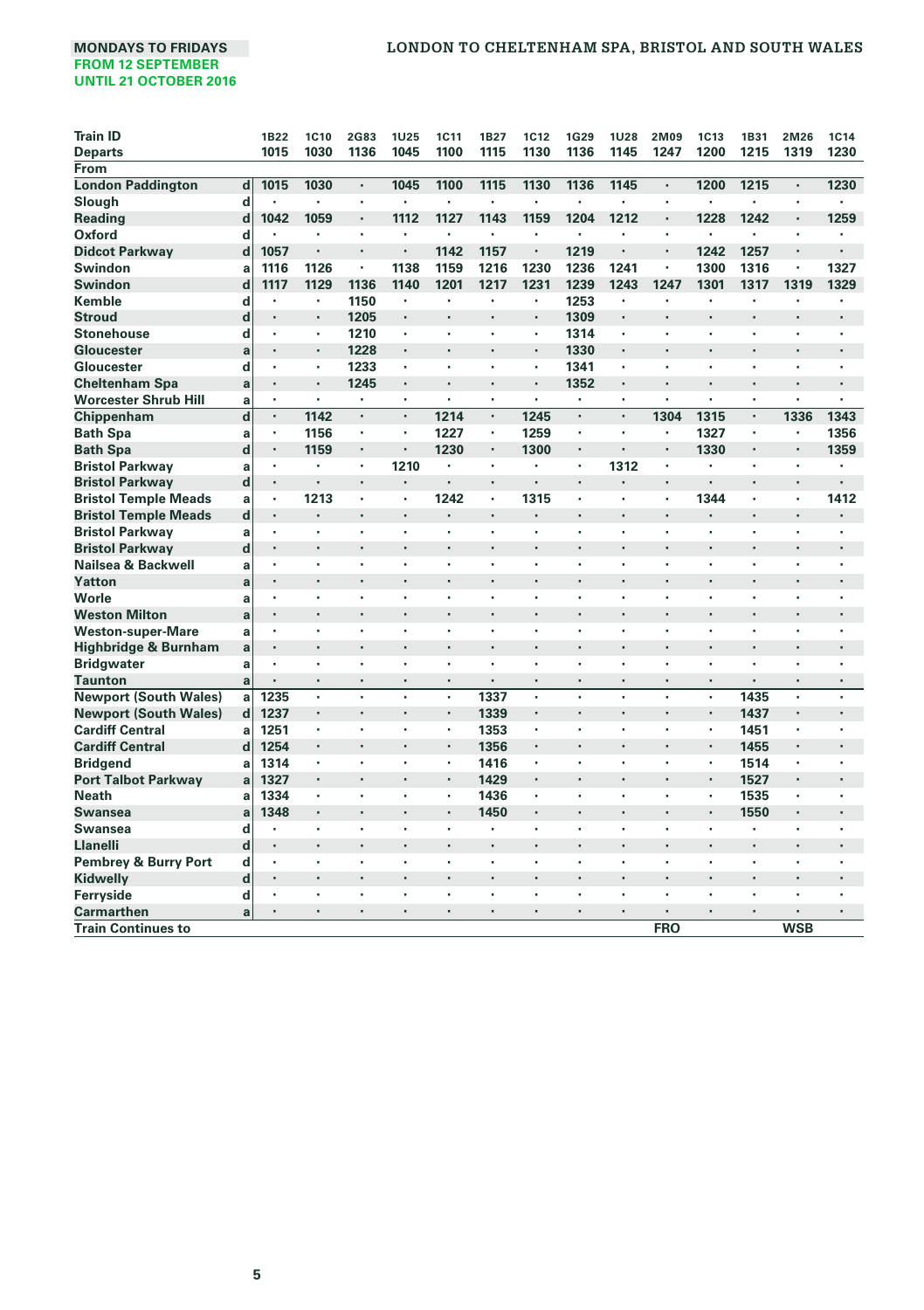| <b>Train ID</b>                 |             | 2G85           | <b>1U35</b>    | <b>1C15</b>    | 1B37    | <b>1C16</b> | 1G38                 | <b>1U40</b>          | 1C17                 | 2M11                 | 1B42    | <b>1C18</b>    | 2G87           | <b>1U46</b>    | 1C19                 |
|---------------------------------|-------------|----------------|----------------|----------------|---------|-------------|----------------------|----------------------|----------------------|----------------------|---------|----------------|----------------|----------------|----------------------|
| <b>Departs</b>                  |             | 1336           | 1245           | 1300           | 1315    | 1330        | 1336                 | 1345                 | 1400                 | 1512                 | 1415    | 1430           | 1536           | 1445           | 1500                 |
| From                            |             |                |                |                |         |             |                      |                      |                      |                      |         |                |                |                |                      |
| <b>London Paddington</b>        | $\mathbf d$ |                | 1245           | 1300           | 1315    | 1330        | 1336                 | 1345                 | 1400                 | $\cdot$              | 1415    | 1430           | ٠              | 1445           | 1500                 |
| Slough                          | d           | $\cdot$        | $\cdot$        | ٠              | ٠       | ٠           | ٠                    | ٠                    |                      | $\cdot$              | ٠       | ٠              | ٠              | ٠              |                      |
| Reading                         | d           | $\cdot$        | 1312           | 1328           | 1342    | 1359        | 1404                 | 1412                 | 1428                 | $\cdot$              | 1442    | 1459           | ٠              | 1512           | 1527                 |
| Oxford                          | d           |                | ٠              | ٠              | ٠       | ×,          | ٠                    |                      |                      |                      | ٠       | ×              | ٠              |                | ٠                    |
| <b>Didcot Parkway</b>           | d           | $\cdot$        |                | 1342           | 1356    | 1413        | 1419                 |                      |                      | $\cdot$              | 1456    | 1513           |                | ÷,             | $\overline{a}$       |
| Swindon                         | a           | $\cdot$        | 1338           | 1359           | 1416    | 1430        | 1436                 | 1442                 | 1455                 |                      | 1516    | 1530           | ٠              | 1539           | 1554                 |
| Swindon                         | d           | 1336           | 1339           | 1400           | 1417    | 1432        | 1439                 | 1443                 | 1459                 | 1512                 | 1517    | 1532           | 1536           | 1540           | 1557                 |
| Kemble                          | d           | 1350           | $\cdot$        | ٠              |         | ٠           | 1453                 |                      |                      | $\cdot$              |         | ٠              | 1550           |                |                      |
| <b>Stroud</b>                   | d           | 1405           | $\cdot$        |                |         | ×           | 1509                 | $\blacksquare$       |                      |                      |         | ٠              | 1605           | ×              |                      |
| <b>Stonehouse</b>               | d           | 1410           | $\cdot$        | ï              | ×       | ٠           | 1514                 |                      | $\cdot$              | $\cdot$              | ×       | ×,             | 1610           | ٠              | $\cdot$              |
| Gloucester                      | a           | 1428           | $\cdot$        | ٠              | ٠       | ×           | 1530                 | $\cdot$              |                      | $\cdot$              | ٠       | ٠              | 1628           | ٠              | ٠                    |
| Gloucester                      | d           | 1433           | $\cdot$        | ٠              | ٠       | ٠           | 1541                 | $\cdot$              |                      | $\cdot$              | ٠       | ٠              | 1633           | ٠              |                      |
| <b>Cheltenham Spa</b>           | a           | 1447           | $\cdot$        | ٠              | ×       | ٠           | 1552                 | $\cdot$              |                      | $\cdot$              | ٠       | ×              | 1647           | ٠              |                      |
| <b>Worcester Shrub Hill</b>     | a           |                |                | ٠              | ×       | ٠           | ٠                    | $\cdot$              | $\cdot$              | $\cdot$              | ×,      | ٠              | ٠              | ×,             |                      |
| Chippenham                      | $\mathbf d$ | $\cdot$        | $\blacksquare$ | 1414           | ٠       | 1446        | ×,                   | $\blacksquare$       | 1512                 | 1529                 | ٠       | 1546           | ٠              | $\blacksquare$ | 1610                 |
| <b>Bath Spa</b>                 | a           | ٠              | $\cdot$        | 1428           | ٠       | 1459        | ٠                    | $\cdot$              | 1524                 | $\cdot$              | ٠       | 1600           | ٠              | ٠              | 1623                 |
| <b>Bath Spa</b>                 | $\mathbf d$ | $\cdot$        | $\bullet$      | 1429           | ٠       | 1501        | ٠                    | $\cdot$              | 1528                 | $\cdot$              | ٠       | 1603           | $\blacksquare$ | $\blacksquare$ | 1626                 |
| <b>Bristol Parkway</b>          | a           | $\cdot$        | 1410           | ٠              | ٠       | ×,          | ٠                    | 1512                 | $\cdot$              | $\cdot$              | ٠       | ٠              | ٠              | 1610           |                      |
| <b>Bristol Parkway</b>          | $\mathbf d$ | $\cdot$        |                | $\blacksquare$ | ï       | ï           | $\ddot{\phantom{0}}$ |                      |                      |                      |         | ٠              | ٠              |                |                      |
| <b>Bristol Temple Meads</b>     | a           | $\cdot$        |                | 1443           | ٠       | 1515        | ×                    | $\cdot$              | 1540                 | $\cdot$              | ×       | 1615           | ٠              | ï              | 1638                 |
| <b>Bristol Temple Meads</b>     | $\mathbf d$ | $\cdot$        | l,             | ÷,             | l,      | ÷,          |                      | $\cdot$              | $\cdot$              | $\cdot$              | ٠       | 1618           | ٠              | ï              | $\ddot{\phantom{0}}$ |
| <b>Bristol Parkway</b>          | a           | $\cdot$        | $\cdot$        | ٠              | ٠       | ٠           | ×                    | $\cdot$              | $\cdot$              |                      | ×,      | ٠              | ٠              | ×,             |                      |
| <b>Bristol Parkway</b>          | $\mathbf d$ | $\cdot$        | l,             | ÷.             | l,      |             |                      | $\overline{a}$       | $\cdot$              | $\ddot{\phantom{a}}$ | ×       | ٠              | ÷.             | ٠              |                      |
| Nailsea & Backwell              | a           |                | $\cdot$        | ٠              | ٠       | ٠           | $\ddot{\phantom{0}}$ | $\cdot$              | $\cdot$              | ٠                    | ٠       | 1628           | ٠              | ٠              | $\cdot$              |
| Yatton                          | a           | $\cdot$        |                |                | ï       |             |                      |                      |                      |                      | $\cdot$ | 1635           | ٠              |                |                      |
| Worle                           | a           | ٠              | ٠              | ٠              | ٠       | ٠           | $\cdot$              | ٠                    | $\cdot$              | ٠                    | ٠       | 1642           | ٠              | ٠              | ٠                    |
| <b>Weston Milton</b>            | a           | $\cdot$        |                |                |         |             |                      |                      |                      |                      |         |                |                |                |                      |
| <b>Weston-super-Mare</b>        | a           |                | $\cdot$        | ٠              | ٠       | ٠           | ٠                    | $\cdot$              | $\cdot$              |                      | ٠       | 1652           | ٠              | ٠              |                      |
| Highbridge & Burnham            | a           | $\cdot$        |                |                |         |             |                      |                      |                      |                      | ٠       | ł.             | ٠              |                |                      |
| <b>Bridgwater</b>               | a           | $\cdot$        | $\cdot$        | ٠              | ٠       | ï           |                      | $\cdot$              | $\cdot$              |                      | ×       | ×,             | ٠              | ï              |                      |
| <b>Taunton</b>                  | a           | $\blacksquare$ | $\cdot$        | ٠              | ٠       | ٠           |                      | $\cdot$              |                      | $\cdot$              |         | ٠              | ٠              |                |                      |
| <b>Newport (South Wales)</b>    | a           |                |                | ×,             | 1537    | ×,          | $\cdot$              | $\cdot$              | $\cdot$              |                      | 1635    | $\blacksquare$ | ×,             | ×,             |                      |
| <b>Newport (South Wales)</b>    | $\mathbf d$ | $\cdot$        | $\cdot$        | ٠              | 1539    | ٠           |                      |                      |                      |                      | 1637    | ٠              | ٠              | ł.             | ł.                   |
| <b>Cardiff Central</b>          | a           |                |                | ٠              | 1553    | ×,          |                      |                      |                      |                      | 1651    | ٠              | ٠              | ٠              |                      |
| <b>Cardiff Central</b>          | $\mathbf d$ | $\cdot$        |                | ٠              | 1556    | ٠           |                      |                      |                      | $\ddot{\phantom{0}}$ | 1655    | ٠              |                |                |                      |
| <b>Bridgend</b>                 | a           | $\cdot$        | $\cdot$        | ٠              | 1616    | ٠           |                      | $\cdot$              | $\cdot$              | ٠                    | 1716    | ٠              | ٠              | ï              | ï                    |
| <b>Port Talbot Parkway</b>      | a           |                |                |                | 1630    | ٠           |                      |                      |                      |                      | 1729    | ٠              |                |                |                      |
| <b>Neath</b>                    | a           | ٠              | $\cdot$        | ٠              | 1637    | ×,          |                      | $\cdot$              |                      | $\cdot$              | 1737    | ٠              | ٠              | ٠              |                      |
| <b>Swansea</b>                  | a           | $\cdot$        |                |                | 1651    | ï           |                      |                      |                      |                      | 1750    |                |                |                |                      |
| <b>Swansea</b>                  | d           | ٠              | $\cdot$        | ٠              | ×,      | ×           | ٠                    | $\cdot$              | $\cdot$              |                      | ٠       | ٠              | ٠              | ×              |                      |
| Llanelli                        | d           | $\cdot$        |                |                | l,      | ï           |                      | $\ddot{\phantom{0}}$ |                      |                      |         |                |                | ×.             |                      |
| <b>Pembrey &amp; Burry Port</b> | d           | ٠              | $\cdot$        | ٠              | $\cdot$ | ×,          | ٠                    | $\cdot$              | $\cdot$              | $\cdot$              | ٠       | ٠              | ٠              | $\blacksquare$ |                      |
| Kidwelly                        | $\mathbf d$ | $\cdot$        |                |                | l,      | ï           |                      | $\ddot{\phantom{0}}$ | $\cdot$              |                      |         | ×,             | $\blacksquare$ | ٠              |                      |
| Ferryside                       | d           | $\cdot$        | $\cdot$        | ٠              | ٠       | ٠           | $\ddot{\phantom{0}}$ | $\cdot$              | $\ddot{\phantom{0}}$ | $\cdot$              | ٠       | ٠              | ٠              | ٠              | $\cdot$              |
| <b>Carmarthen</b>               | a           |                |                |                |         |             |                      |                      |                      |                      |         | i.             |                |                |                      |
| <b>Train Continues to</b>       |             |                |                |                |         |             |                      |                      |                      | WSB                  |         |                |                |                |                      |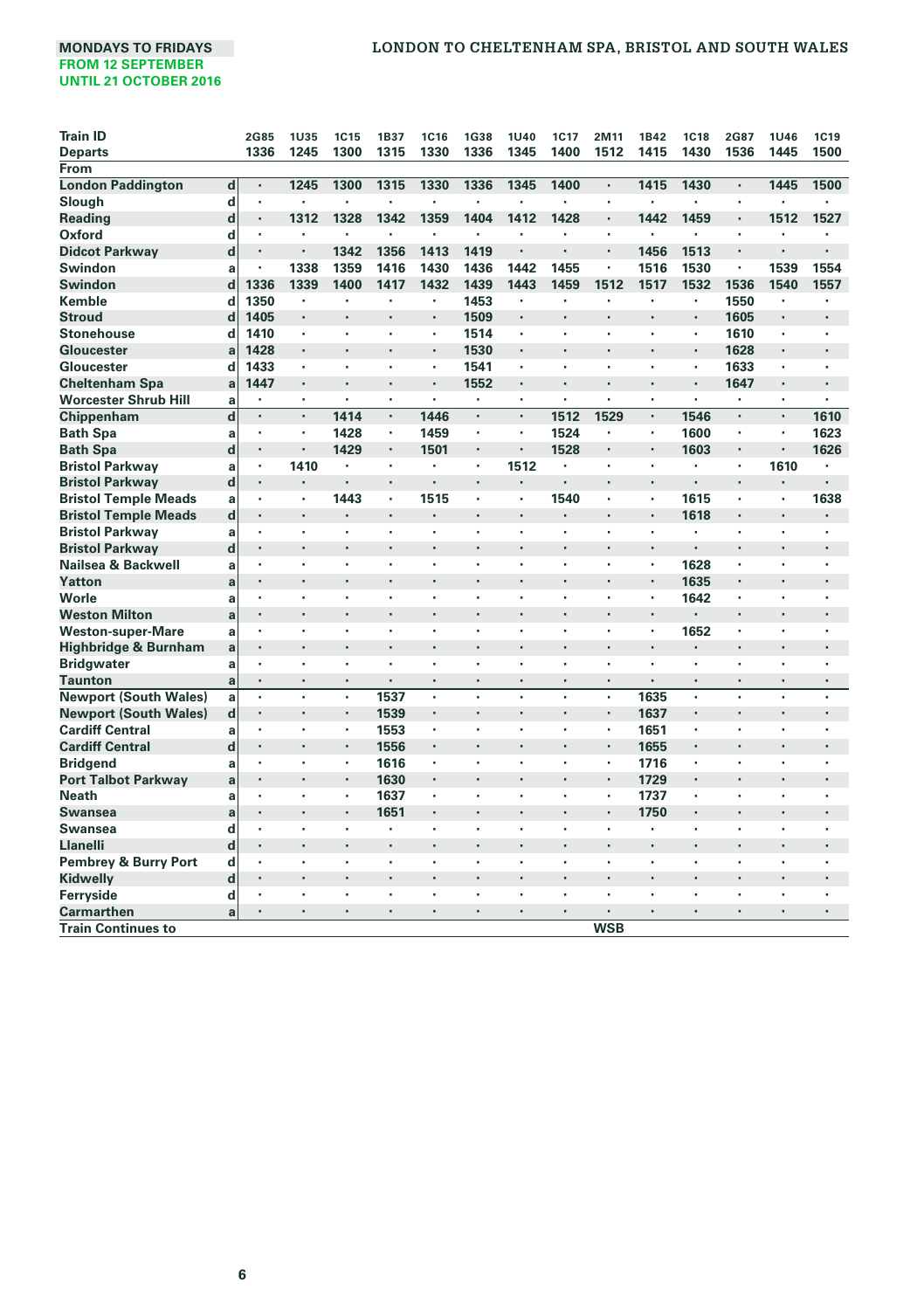| <b>Train ID</b>              |             | <b>1B48</b> | <b>1C20</b> | 1G47 | <b>1U51</b>          | <b>1C21</b>          | <b>1B55</b>          | <b>1F98</b>          | <b>1C22</b>    | 2M13           | <b>1U59</b>              | 2G89                 | <b>1C23</b>                     | 1B63                 | <b>1U59</b>              |
|------------------------------|-------------|-------------|-------------|------|----------------------|----------------------|----------------------|----------------------|----------------|----------------|--------------------------|----------------------|---------------------------------|----------------------|--------------------------|
| <b>Departs</b>               |             | 1515        | 1530        | 1536 | 1545                 | 1600                 | 1615                 | 1734                 | 1630           | 1736           | 1645                     | 1754                 | 1700                            | 1715                 | 1645                     |
| From                         |             |             |             |      |                      |                      |                      | <b>BRI</b>           |                |                |                          |                      |                                 |                      |                          |
| <b>London Paddington</b>     | $\mathbf d$ | 1515        | 1530        | 1536 | 1545                 | 1600                 | 1615                 | $\cdot$              | 1630           | $\blacksquare$ | 1645                     | $\blacksquare$       | 1700                            | 1715                 |                          |
| Slough                       | d           |             | ٠           |      | ï                    |                      | $\ddot{\phantom{0}}$ | $\ddot{\phantom{a}}$ | ×              | ×,             |                          | ×                    | ٠                               | $\ddot{\phantom{0}}$ |                          |
| Reading                      | d           | 1542        | 1558        | 1603 | 1612                 | 1628                 | 1642                 | $\bullet$            | 1659           | ٠              | 1712                     | ٠                    | 1727                            | 1743                 |                          |
| <b>Oxford</b>                | d           |             | ٠           |      |                      |                      | $\cdot$              | $\cdot$              | ×              | ٠              |                          | ×                    | $\ddot{\phantom{0}}$            | $\ddot{\phantom{a}}$ |                          |
| <b>Didcot Parkway</b>        | $\mathbf d$ | 1556        | 1612        | 1617 |                      |                      | 1658                 | ٠                    | 1713           | ٠              |                          | $\cdot$              | 1742                            | 1758                 |                          |
| Swindon                      | a           | 1614        | 1629        | 1636 | 1640                 | 1655                 | 1716                 |                      | 1730           | ٠              | 1737                     | ٠                    | 1758                            | 1815                 |                          |
| Swindon                      | $\mathbf d$ | 1615        | 1630        | 1638 | 1642                 | 1658                 | 1717                 |                      | 1732           | 1736           | 1740                     | 1754                 | 1800                            | 1817                 |                          |
| Kemble                       | d           | ٠           | ٠           | 1652 | ٠                    |                      | $\cdot$              | $\cdot$              |                |                | ×                        | 1807                 |                                 | $\cdot$              |                          |
| <b>Stroud</b>                | $\mathbf d$ | ï           | ٠           | 1708 | ٠                    |                      | $\cdot$              | $\cdot$              | ï              | ٠              | ×.                       | 1822                 | $\ddot{\phantom{0}}$            | $\cdot$              |                          |
| <b>Stonehouse</b>            | d           | ٠           | ٠           | 1715 | ٠                    | ٠                    | $\cdot$              | $\ddot{\phantom{0}}$ | ٠              | ٠              | ٠                        | 1828                 | ٠                               | $\cdot$              |                          |
| Gloucester                   | a           | ï           | ٠           | 1730 | ٠                    | $\cdot$              | $\cdot$              | $\cdot$              | ٠              | ٠              | ×.                       | 1849                 | $\blacksquare$                  | $\cdot$              |                          |
| Gloucester                   | d           | ٠           | ٠           | 1741 | ٠                    | ٠                    | $\cdot$              | $\cdot$              | ٠              | ٠              | ٠                        | 1853                 | ٠                               | $\cdot$              | ٠                        |
| <b>Cheltenham Spa</b>        | a           | ٠           | ٠           | 1752 | ٠                    | $\ddot{\phantom{0}}$ |                      |                      | ٠              | J.             | ٠                        | 1905                 | $\blacksquare$                  | $\cdot$              |                          |
| Worcester Shrub Hill         | a           | ×,          | ×,          | ٠    | ٠                    | ٠                    |                      | $\cdot$              | ٠              | ×              | ٠                        | ٠                    | ٠                               | $\cdot$              | ٠                        |
| Chippenham                   | $\mathbf d$ | ٠           | 1645        |      | ï                    | 1711                 | $\cdot$              |                      | 1746           | 1753           | ï                        | ï                    | 1814                            | $\cdot$              |                          |
| <b>Bath Spa</b>              | a           | ٠           | 1658        | ٠    | ٠                    | 1724                 | ٠                    | ٠                    | 1759           |                | ٠                        | ٠                    | 1827                            | $\cdot$              |                          |
| <b>Bath Spa</b>              | $\mathbf d$ | ٠           | 1700        |      | ï                    | 1727                 |                      |                      | 1802           | ٠              | ï                        | $\blacksquare$       | 1830                            |                      |                          |
| <b>Bristol Parkway</b>       | a           | ٠           | ٠           | ٠    | 1712                 |                      | ٠                    | ٠                    | ٠              | ٠              | 1820                     | ٠                    |                                 | $\blacksquare$       | $\overline{\phantom{0}}$ |
| <b>Bristol Parkway</b>       | $\mathbf d$ | ٠           |             |      |                      |                      |                      |                      |                | ٠              | 1831                     |                      |                                 | $\cdot$              | 1831                     |
| <b>Bristol Temple Meads</b>  | a           | ×,          | 1714        | ٠    | ٠                    | 1739                 |                      | $\blacksquare$       | 1814           | ×,             | $\overline{\phantom{a}}$ | ٠                    | 1844                            | $\cdot$              | $\blacksquare$           |
| <b>Bristol Temple Meads</b>  | $\mathbf d$ | ٠           | 1717        |      |                      |                      | $\cdot$              |                      | 1820           | ٠              | ٠                        |                      |                                 | $\cdot$              |                          |
| <b>Bristol Parkway</b>       | a           | ï           | ×           | ×    | ï                    | ×                    | $\cdot$              | $\cdot$              | ł,             | ×              | ×,                       | ×                    | ×                               | $\cdot$              | $\cdot$                  |
| <b>Bristol Parkway</b>       | $\mathbf d$ | ٠           |             |      |                      |                      |                      | $\ddot{\phantom{0}}$ |                | ٠              |                          |                      |                                 |                      |                          |
| Nailsea & Backwell           | a           | ٠           | 1726        | ×,   |                      |                      |                      | $\blacksquare$       | 1830           | ٠              | ×,                       | ï                    | ٠                               |                      |                          |
| Yatton                       | a           | ٠           | 1733        |      |                      |                      |                      |                      | 1837           | ٠              |                          |                      |                                 |                      |                          |
| Worle                        | a           | ٠           | 1740        | ٠    | ï                    |                      | $\cdot$              | ٠                    | 1844           | ٠              | ×                        | ٠                    |                                 |                      |                          |
| <b>Weston Milton</b>         | a           | ٠           | $\cdot$     |      |                      |                      |                      |                      | ï              |                |                          |                      |                                 |                      |                          |
| <b>Weston-super-Mare</b>     | a           | ٠           | 1752        | ٠    | ٠                    |                      | $\cdot$              |                      | 1851           | ٠              | ٠                        | ٠                    | ٠                               | $\cdot$              |                          |
| Highbridge & Burnham         | a           | ï           | ï           |      |                      |                      |                      |                      | 1908           |                |                          |                      |                                 |                      |                          |
| <b>Bridgwater</b>            | a           | ×           | ٠           |      | ï                    |                      |                      |                      | 1916           | ٠              | ٠                        | ×                    | ٠                               |                      | ٠                        |
| Taunton                      | a           | ٠           | ٠           |      | ٠                    |                      |                      | $\cdot$              | 1929           | ٠              | ٠                        | ٠                    | ٠                               |                      |                          |
| <b>Newport (South Wales)</b> | a           | 1733        | ×           | ٠    | ï                    | ×,                   | 1835                 | 19s09                | $\blacksquare$ | ×              | ï                        | ×,                   | ٠                               | 1939                 | 1945                     |
| <b>Newport (South Wales)</b> | d           | 1735        | ٠           | ä,   | ٠                    | $\cdot$              | 1837                 |                      | ٠              | ä,             | ٠                        | ÷.                   | $\blacksquare$                  | 1940                 | 1946                     |
| <b>Cardiff Central</b>       | a           | 1749        | ٠           | ٠    | ٠                    | ٠                    | 1851                 | 1927                 | ٠              | ٠              | ٠                        | $\blacksquare$       | ٠                               | 1954                 | 2000                     |
| <b>Cardiff Central</b>       | d           | 1752        |             |      | ٠                    | $\blacksquare$       | 1854                 |                      | ٠              |                | ٠                        | ٠                    | $\blacksquare$                  | 1958                 | 2004                     |
| <b>Bridgend</b>              | a           | 1812        | ٠           | ٠    | ٠                    | ٠                    | 1912                 | ٠                    | ٠              | ٠              | ٠                        | ٠                    | ٠                               | 2015                 | 2021                     |
| <b>Port Talbot Parkway</b>   | a           | 1825        |             |      | ٠                    | $\cdot$              | 1925                 |                      |                |                |                          |                      | $\cdot$                         | 2028                 | 2034                     |
| Neath                        | a           | 1831        | ٠           | ٠    | ٠                    | ٠                    | 1932                 | ٠                    | ٠              | ٠              | ٠                        | ×,                   | ٠                               | 2036                 | 2042                     |
| <b>Swansea</b>               | a           | 1846        | ×           |      |                      | $\blacksquare$       | 1948                 | $\cdot$              | ×              | ٠              | ×                        | ×                    | $\centering \label{eq:reduced}$ | 2051                 | 2058                     |
| Swansea                      | d           |             |             |      | ï                    |                      |                      | $\cdot$              | ٠              | ×              | ï                        | ×                    | ×                               | 2104                 | $\cdot$                  |
| <b>Llanelli</b>              | $\mathbf d$ | ٠           |             |      | ٠                    | ٠                    | $\cdot$              | $\cdot$              | ٠              | ٠              | ٠                        | ٠                    | $\blacksquare$                  | 2121                 | $\bullet$                |
| Pembrey & Burry Port         | d           | ×           |             |      | ï                    |                      | ÷,                   |                      | ï              | J.             | ï                        | ×                    | ٠                               | 2128                 | $\cdot$                  |
| Kidwelly                     | $\mathbf d$ | ٠           | ٠           |      | ٠                    |                      | $\blacksquare$       | $\blacksquare$       |                | ٠              | ٠                        | ×.                   | ٠                               | $\cdot$              |                          |
| Ferryside                    | d           | ٠           |             |      |                      |                      |                      |                      |                |                |                          | ł.                   | ٠                               | $\cdot$              |                          |
| Carmarthen                   | a           | ٠           | ٠           | ٠    | $\ddot{\phantom{0}}$ | ٠                    | $\cdot$              | $\cdot$              | ٠              | ٠              | ٠                        | $\ddot{\phantom{0}}$ | $\ddot{\phantom{0}}$            | 2153                 |                          |
| <b>Train Continues to</b>    |             |             |             |      |                      |                      |                      |                      |                | <b>WSB</b>     |                          |                      |                                 |                      |                          |
|                              |             |             |             |      |                      |                      |                      |                      |                |                |                          |                      |                                 |                      |                          |

**s** Stops to set down only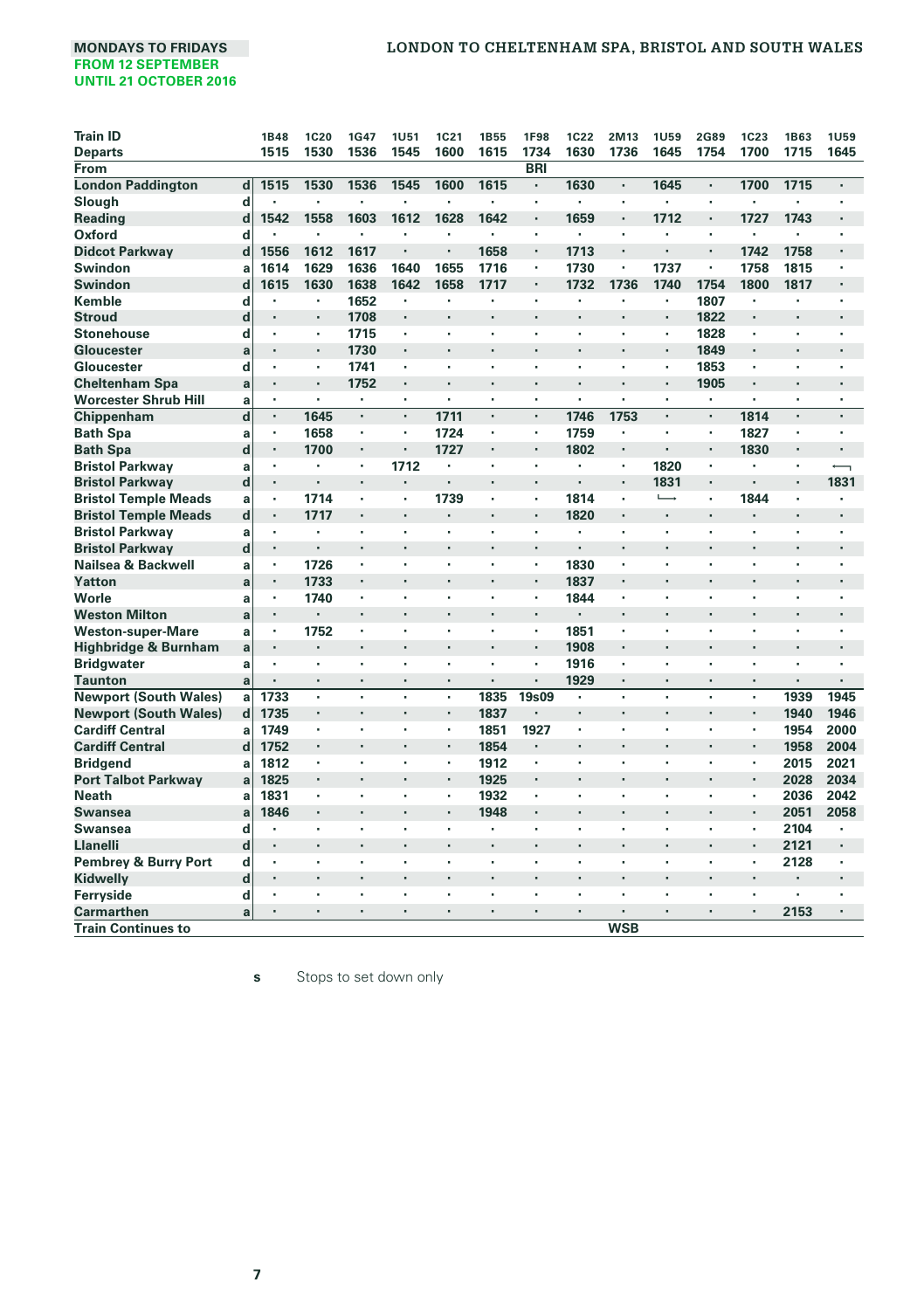# **MONDAYS TO FRIDAYS LONDON TO CHELTENHAM SPA, BRISTOL AND SOUTH WALES**

| <b>Train ID</b>                 |             | 1C24           | 1G60                 | 2000           | <b>1U69</b> | <b>1C25</b>          | 1B76                 | <b>1C26</b>          | <b>1U79</b>          | <b>1U79</b>          | 1G70           | 1C27 | 1C27                 | 2M16                 | <b>1U80</b>          |
|---------------------------------|-------------|----------------|----------------------|----------------|-------------|----------------------|----------------------|----------------------|----------------------|----------------------|----------------|------|----------------------|----------------------|----------------------|
| <b>Departs</b>                  |             | 1730           | 1742                 | 1740           | 1745        | 1800                 | 1815                 | 1830                 | 1845                 | 1845                 | 1847           | 1900 | 1900                 | 2006                 | 1912                 |
| From                            |             |                |                      | <b>CNM</b>     |             |                      |                      |                      |                      |                      |                |      |                      |                      |                      |
| <b>London Paddington</b>        | d           | 1730           | 1742                 | ×,             | 1745        | 1800                 | 1815                 | 1830                 | 1845                 | 1845                 | 1847           | 1900 | 1900                 | $\blacksquare$       | 1912                 |
| Slough                          | d           | ٠              | $\cdot$              | ٠              | ï           | ٠                    | $\cdot$              | $\cdot$              | $\cdot$              |                      | ٠              | ٠    |                      | ٠                    |                      |
| Reading                         | d           | 1757           |                      | $\blacksquare$ | 1812        | 1828                 | 1842                 | 1858                 | 1912                 | 1912                 | 1920           | 1928 | 1929                 | $\cdot$              | 1939                 |
| Oxford                          | d           | $\cdot$        |                      | ×              | ï           | ×.                   | $\blacksquare$       | $\cdot$              | $\cdot$              |                      | ×.             | ٠    | $\cdot$              | ×,                   |                      |
| <b>Didcot Parkway</b>           | d           | 1811           | 1821                 | ×,             | ٠           | 1842                 | 1857                 | 1913                 | $\cdot$              |                      | 1935           | 1943 | 1943                 | $\blacksquare$       | 1954                 |
| Swindon                         | a           | 1829           | 1840                 | 1843           | 1844        | 1859                 | 1914                 | 1930                 | 1939                 | 1939                 | 1954           | 2000 | 2000                 | ٠                    | 2010                 |
| <b>Swindon</b>                  | $\mathbf d$ | 1830           | 1841                 | 1848           | 1845        | 1901                 | 1916                 | 1931                 | 1941                 | 1941                 | 1955           | 2002 | 2002                 | 2006                 | 2012                 |
| Kemble                          | d           | $\cdot$        | 1855                 | ٠              | ٠           | ٠                    | ٠                    | $\cdot$              | ٠                    | ٠                    | 2009           | ٠    | ٠                    | ٠                    | ٠                    |
| <b>Stroud</b>                   | $\mathbf d$ | $\cdot$        | 1911                 |                |             |                      | ٠                    |                      |                      | $\cdot$              | 2025           | ×    |                      | í,                   |                      |
| <b>Stonehouse</b>               | d           |                | 1917                 | ×,             | ×.          | ×,                   | $\blacksquare$       | $\cdot$              | ٠                    |                      | 2030           | ٠    | ٠                    | ٠                    | ٠                    |
| Gloucester                      | a           | $\blacksquare$ | 1931                 |                |             |                      |                      |                      |                      | $\cdot$              | 2046           | ٠    |                      |                      | $\cdot$              |
| Gloucester                      | d           | $\cdot$        | 1938                 | ٠              | ٠           | ×                    | ٠                    |                      |                      |                      | 2052           | ٠    | ٠                    | ٠                    |                      |
| <b>Cheltenham Spa</b>           | a           | $\blacksquare$ | 1947                 | ×              | ï           |                      | $\ddot{\phantom{0}}$ | $\cdot$              | $\cdot$              | $\cdot$              | 2102           | ٠    | $\cdot$              | ï                    | $\cdot$              |
| <b>Worcester Shrub Hill</b>     | a           | $\cdot$        | ٠                    | ٠              | ٠           | ٠                    | $\blacksquare$       | ٠                    | ٠                    | ٠                    | ٠              | ٠    | ٠                    | ٠                    | $\cdot$              |
| Chippenham                      | $\mathbf d$ | 1845           | $\blacksquare$       | 1905           | ٠           | 1915                 | $\blacksquare$       | 1946                 | $\cdot$              | $\cdot$              | $\blacksquare$ | 2017 | 2017                 | 2023                 | $\cdot$              |
| <b>Bath Spa</b>                 | a           | 1858           | $\cdot$              | ×              | ï           | 1928                 | $\cdot$              | 1959                 |                      |                      | ×,             | 2029 | 2029                 | ٠                    | $\cdot$              |
| <b>Bath Spa</b>                 | $\mathbf d$ | 1900           | $\cdot$              | ٠              | ï           | 1931                 | $\cdot$              | 2001                 |                      |                      | ٠              | 2031 | 2031                 | ٠                    | ٠                    |
| <b>Bristol Parkway</b>          | a           | ٠              | $\cdot$              | ٠              | 1915        | ٠                    | ٠                    | $\cdot$              | 2020                 | 2020                 | ×,             | ×,   | $\ddot{\phantom{a}}$ | ٠                    |                      |
| <b>Bristol Parkway</b>          | $\mathbf d$ | $\cdot$        |                      |                | ï           | $\cdot$              | ï                    |                      | 2027                 | 2027                 | ٠              |      |                      | ï                    |                      |
| <b>Bristol Temple Meads</b>     | a           | 1913           | $\cdot$              | ×              | ٠           | 1943                 | ٠                    | 2014                 | $\cdot$              |                      | ٠              | 2044 | 2044                 | ٠                    | 2055                 |
| <b>Bristol Temple Meads</b>     | $\mathbf d$ | 1915           |                      |                |             |                      | ٠                    | 2017                 | $\cdot$              |                      |                | ï    |                      |                      | $\cdot$              |
| <b>Bristol Parkway</b>          | a           |                | $\cdot$              | ٠              | ï           | ٠                    | ×,                   | $\cdot$              |                      |                      | ٠              | ï    |                      | ٠                    |                      |
| <b>Bristol Parkway</b>          | $\mathbf d$ |                |                      |                |             |                      |                      |                      |                      |                      |                |      |                      |                      |                      |
| Nailsea & Backwell              | a           | 1925           | $\blacksquare$       | ٠              | ï           | ٠                    | $\blacksquare$       | 2028                 |                      |                      |                | ٠    | ٠                    | ٠                    | ٠                    |
| Yatton                          | a           | 1932           |                      |                |             |                      | ï                    | 2035                 | $\cdot$              |                      |                |      |                      |                      |                      |
| Worle                           | a           | 1939           | $\cdot$              | ×,             | ٠           | ٠                    | $\blacksquare$       | 2043                 | $\cdot$              | $\cdot$              | ٠              | ٠    | ٠                    | ×                    | $\cdot$              |
| <b>Weston Milton</b>            | a           | 1944           |                      |                | ÷,          |                      | ×,                   | 2048                 | $\ddot{\phantom{a}}$ | $\ddot{\phantom{0}}$ |                |      |                      | ÷,                   | $\ddot{\phantom{0}}$ |
| <b>Weston-super-Mare</b>        | a           | 1948           | $\cdot$              | ٠              | ٠           | ×,                   | $\blacksquare$       | 2053                 | $\cdot$              |                      | ٠              | ×    | ٠                    | ٠                    |                      |
| Highbridge & Burnham            | a           |                |                      | ٠              |             | $\ddot{\phantom{0}}$ | ٠                    | $\cdot$              | $\cdot$              | $\cdot$              | ÷.             |      |                      | ï                    | $\cdot$              |
| <b>Bridgwater</b>               | a           |                | ٠                    | ٠              | ٠           | ٠                    | ×,                   | $\ddot{\phantom{0}}$ | $\ddot{\phantom{0}}$ | ٠                    | ٠              | ٠    | ٠                    | ٠                    | ٠                    |
| <b>Taunton</b>                  | a           | 2023           | $\blacksquare$       | ٠              | ٠           |                      |                      | $\cdot$              |                      | $\cdot$              |                | ٠    |                      | ٠                    |                      |
| <b>Newport (South Wales)</b>    | a           |                | $\cdot$              | ×              | ٠           | ×                    | 2034                 |                      | 2138                 | 2138                 |                | ï    | ٠                    |                      |                      |
| <b>Newport (South Wales)</b>    | $\mathbf d$ |                | $\cdot$              | $\cdot$        | ٠           | $\blacksquare$       | 2035                 |                      | 2139                 | 2139                 | ٠              | ï    |                      | ٠                    | $\cdot$              |
| <b>Cardiff Central</b>          | a           | $\cdot$        | $\cdot$              | ٠              | ٠           | ٠                    | 2049                 | ٠                    | 2153                 | 2153                 | ٠              | ٠    | ٠                    | ٠                    | $\cdot$              |
| <b>Cardiff Central</b>          | d           | $\cdot$        |                      |                |             | ×                    | 2053                 | $\cdot$              | 2157                 | 2157                 |                |      |                      | ×                    | $\cdot$              |
| <b>Bridgend</b>                 | a           | $\cdot$        | $\cdot$              | ×,             | ٠           | ٠                    | 2110                 | ٠                    | 2214                 | 2214                 | ×,             | ×,   | ٠                    | ٠                    | $\cdot$              |
| <b>Port Talbot Parkway</b>      | a           |                | $\cdot$              |                | ×           | ٠                    | 2123                 | $\cdot$              | 2228                 | 2228                 | ٠              | ×    |                      | ×                    | $\cdot$              |
| <b>Neath</b>                    | a           |                | $\cdot$              | ×              | ï           | ٠                    | 2131                 | $\blacksquare$       | 2237                 | 2237                 | ×,             | ï    | ×                    | ×                    |                      |
| <b>Swansea</b>                  | a           | ۰              | $\cdot$              | ٠              | ٠           | ٠                    | 2146                 | $\bullet$            | 2252                 | 2252                 | ٠              | ٠    | ٠                    | $\cdot$              |                      |
| Swansea                         | d           | $\cdot$        | $\cdot$              | ٠              | ×           | ٠                    | ×,                   | $\cdot$              | $\ddot{\phantom{0}}$ | $\cdot$              | ٠              | ٠    | ٠                    | ٠                    | ٠                    |
| Llanelli                        | d           | $\cdot$        | $\cdot$              |                | ٠           | ٠                    | ٠                    | $\cdot$              | $\cdot$              | $\blacksquare$       | ×.             | ×    | ٠                    | ٠                    | $\cdot$              |
| <b>Pembrey &amp; Burry Port</b> | d           | $\cdot$        | $\ddot{\phantom{0}}$ |                | ï           |                      | ÷,                   |                      | ÷,                   | ÷,                   | J.             | ä,   | $\ddot{\phantom{0}}$ | ÷,                   | ×                    |
| Kidwelly                        | $\mathbf d$ | $\blacksquare$ |                      |                | ł.          |                      | $\cdot$              |                      | $\cdot$              | $\cdot$              | ٠              | ٠    |                      | ٠                    | $\cdot$              |
| Ferryside                       | d           | ٠              |                      |                |             |                      | ٠                    | $\cdot$              |                      | $\cdot$              |                | ٠    |                      |                      |                      |
| <b>Carmarthen</b>               | a           | $\cdot$        | $\cdot$              | ٠              | ٠           | $\ddot{\phantom{0}}$ | $\ddot{\phantom{0}}$ | $\cdot$              | $\cdot$              | $\cdot$              | ٠              | ٠    | $\ddot{\phantom{0}}$ | $\ddot{\phantom{0}}$ | $\cdot$              |
| <b>Train Continues to</b>       |             |                |                      | SOU            |             |                      |                      |                      |                      |                      |                |      |                      | <b>WSB</b>           |                      |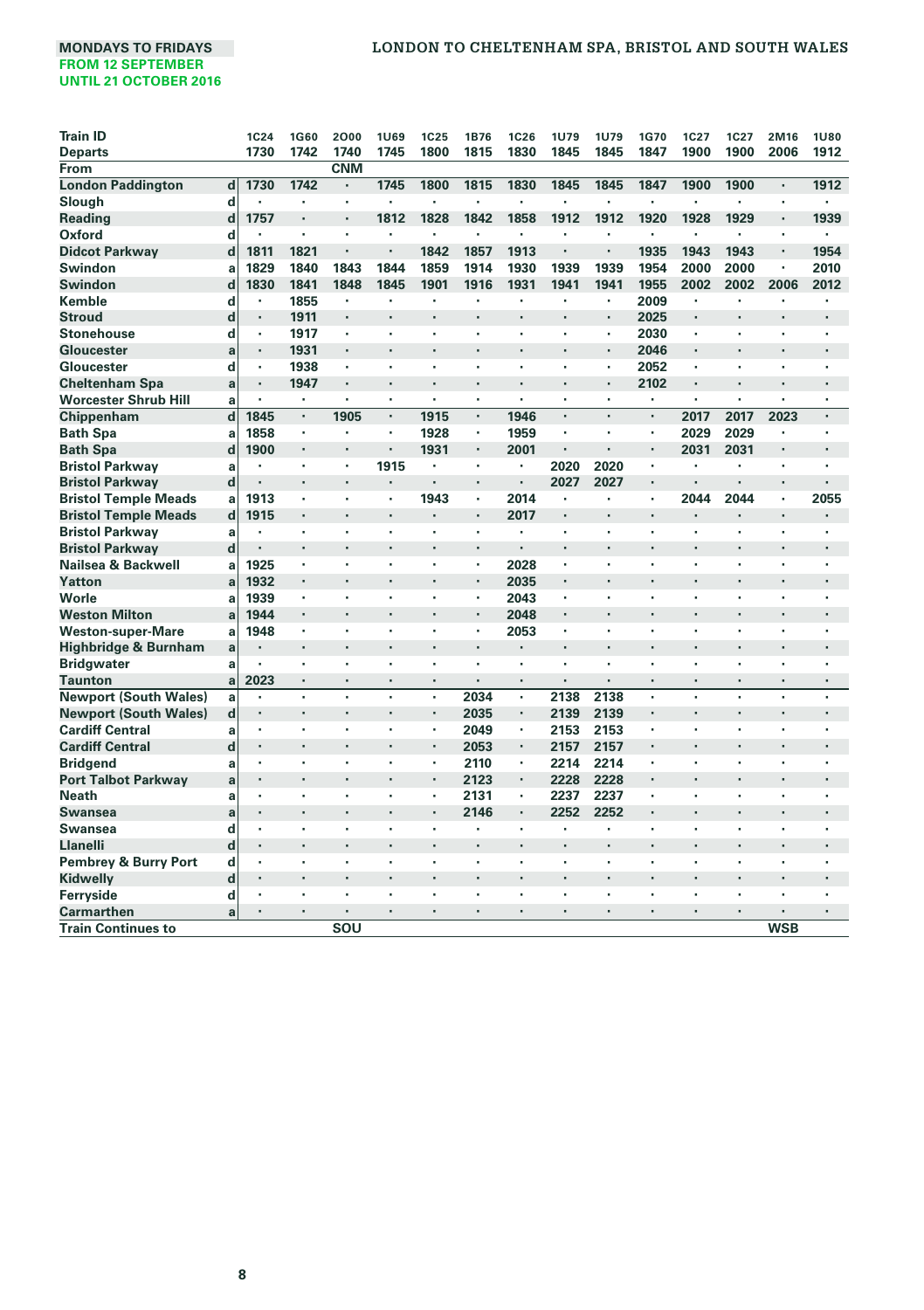| <b>Train ID</b>                                        |             | 1B81 | <b>1B81</b> | 2M17       | <b>1C28</b> | <b>1G88</b>          | 1C29                 | <b>1B88</b>    | <b>1C31</b> | 2G93           | 1B91 | <b>1B91</b>          | 1B91                 | 1C32                 | 1C32        |
|--------------------------------------------------------|-------------|------|-------------|------------|-------------|----------------------|----------------------|----------------|-------------|----------------|------|----------------------|----------------------|----------------------|-------------|
| <b>Departs</b>                                         |             | 1915 | 1915        | 1932       | 1930        | 1948                 | 2000                 | 2015           | 2045        | 2154           | 2115 | 2115                 | 2115                 | 2145                 | 2145        |
| From                                                   |             |      |             | <b>WSB</b> |             |                      |                      |                |             |                |      |                      |                      |                      |             |
| <b>London Paddington</b>                               | $\mathbf d$ | 1915 | 1915        | ×.         | 1930        | 1948                 | 2000                 | 2015           | 2045        | ٠              | 2115 | 2115                 | 2115                 | 2145                 | 2145        |
| Slough                                                 | d           |      | ٠           |            | ٠           |                      | ٠                    | $\cdot$        |             | ٠              |      |                      |                      |                      |             |
| Reading                                                | $\mathbf d$ | 1943 | 19u49       | ٠          | 1959        | 2020                 | 2029                 | 2042           | 2112        | $\blacksquare$ | 2143 | 2142                 | 2143                 | 2213                 | 2213        |
| <b>Oxford</b>                                          | d           |      | ٠           | ٠          | ×,          | ×                    | $\cdot$              | $\cdot$        | ٠           | ×              | ٠    | ×                    | ×                    | $\cdot$              | ٠           |
| <b>Didcot Parkway</b>                                  | d           | 1957 | ï           | ×.         | 2013        | 2034                 | 2043                 | 2056           | 2127        | ×,             | 2202 | 2202                 | 2202                 | 2232                 | 2232        |
| Swindon                                                | a           | 2015 | 2016        | 2021       | 2030        | 2052                 | 2100                 | 2116           | 2143        | ٠              | 2220 | 2220                 | 2220                 | 2248                 | 2248        |
| <b>Swindon</b>                                         | $\mathbf d$ | 2018 | 2018        | 2025       | 2032        | 2055                 | 2101                 | 2117           | 2145        | 2154           | 2221 | 2221                 | 2221                 | 2250                 | 2250        |
| Kemble                                                 | d           |      | ٠           | 2038       | ٠           | 2109                 | ٠                    | ٠              | ٠           | 2208           | ٠    | ٠                    | ٠                    | ٠                    | ٠           |
| <b>Stroud</b>                                          | d           |      |             | 2053       |             | 2124                 | $\cdot$              |                | ٠           | 2223           |      |                      |                      |                      |             |
| <b>Stonehouse</b>                                      | d           | ٠    | ×,          | 2059       | ٠           | 2130                 | $\cdot$              | $\blacksquare$ | ×,          | 2228           | ٠    | ٠                    | ٠                    | $\blacksquare$       | $\cdot$     |
| Gloucester                                             | a           |      | ×           | 2115       | ×           | 2146                 | $\cdot$              |                |             | 2246           |      |                      |                      |                      |             |
| Gloucester                                             | d           | ٠    | ٠           | 2123       | ٠           | 2153                 |                      | $\cdot$        | ٠           | 2252           | ٠    | ٠                    | ٠                    | $\cdot$              | $\cdot$     |
| <b>Cheltenham Spa</b>                                  | a           | ٠    | $\cdot$     | 2133       | ٠           | 2202                 | $\cdot$              |                | ï           | 2304           | ٠    | ï                    | $\cdot$              | $\cdot$              |             |
| <b>Worcester Shrub Hill</b>                            | a           | ٠    | ٠           | ٠          |             | 2224                 | $\cdot$              | $\blacksquare$ | ï           | ٠              | ٠    | ٠                    | ٠                    | $\cdot$              | ٠           |
| Chippenham                                             | d           | ٠    | $\cdot$     |            | 2046        | $\blacksquare$       | 2117                 | $\cdot$        | 2159        | ٠              | ×    | $\ddot{\phantom{0}}$ | $\blacksquare$       | 2304                 | 2304        |
| <b>Bath Spa</b>                                        | a           | ٠    | ×           | ٠          | 2059        | ٠                    | 2129                 |                | 2212        | ×              | ×,   | ×                    | ٠                    | 2317                 | 2317        |
| <b>Bath Spa</b>                                        | $\mathbf d$ | ٠    | ×           |            | 2102        |                      | 2131                 |                | 2215        | ٠              |      |                      | ٠                    | 2320                 | 2320        |
| <b>Bristol Parkway</b>                                 | a           | ٠    | ٠           | ٠          | ×,          | ٠                    | $\ddot{\phantom{0}}$ |                | ٠           | ٠              | ٠    | $\cdot$              | ٠                    | $\cdot$              | $\cdot$     |
| <b>Bristol Parkway</b>                                 | $\mathbf d$ | ٠    |             |            | ٠           |                      |                      |                |             |                |      |                      |                      |                      |             |
| <b>Bristol Temple Meads</b>                            | a           | ٠    | ٠           | ٠          | 2114        | ٠                    | 2144                 | ٠              | 2228        | ٠              | ٠    | ×                    | ٠                    | 2331                 | 2331        |
| <b>Bristol Temple Meads</b>                            | $\mathbf d$ | ٠    |             |            | 2117        |                      | $\cdot$              |                | ÷,          |                |      |                      | $\cdot$              | 2335                 | 2335        |
| <b>Bristol Parkway</b>                                 | a           | ×    | ٠           | ×,         | ٠           |                      |                      | $\cdot$        | ï           |                | ×    | ï                    | ٠                    | $\cdot$              | $\cdot$     |
| <b>Bristol Parkway</b>                                 | $\mathbf d$ |      |             |            | ï           |                      |                      |                |             |                |      |                      |                      |                      |             |
| Nailsea & Backwell                                     | a           | ٠    | ٠           | ٠          | 2127        | ٠                    | $\cdot$              | $\cdot$        | ٠           |                | ٠    | ٠                    | ٠                    |                      | 23s45 23s45 |
| Yatton                                                 | a           |      |             |            | 2134        |                      |                      |                |             |                |      |                      | $\ddot{\phantom{0}}$ |                      | 23s52 23s52 |
| Worle                                                  | a           | ٠    | ٠           | ٠          | 2141        | ٠                    | $\cdot$              | $\cdot$        | ï           | ٠              | ٠    | ×                    | ٠                    |                      | 23s58 23s58 |
| <b>Weston Milton</b>                                   | a           | ×    |             |            | ×.          |                      |                      |                |             |                |      |                      | ٠                    |                      |             |
| Weston-super-Mare                                      | a           | ٠    | ×,          | ×.         | 2150        | ×                    | $\cdot$              | $\cdot$        | ٠           | ×              | ٠    | ×,                   | ٠                    |                      | 00s05 00s05 |
| Highbridge & Burnham                                   | a           |      |             |            | ٠           | $\ddot{\phantom{0}}$ | $\cdot$              | $\cdot$        | ٠           |                |      | ï                    | $\cdot$              |                      | 00s16 00s16 |
|                                                        | a           |      | ٠           |            | ł.          |                      | $\ddot{\phantom{0}}$ |                | ٠           |                | ٠    | $\ddot{\phantom{0}}$ | ٠                    |                      | 00s24 00s24 |
| <b>Bridgwater</b>                                      |             |      | ×           |            | ×           |                      |                      |                | ٠           |                |      |                      |                      |                      |             |
| <b>Taunton</b><br><b>Newport (South Wales)</b>         | a           | 2143 | 2143        |            | ٠           | ×                    | $\cdot$              | 2238           | ٠           | ×              | 2339 | 2339                 | 2339                 |                      | 00s36 00s36 |
|                                                        | a           | 2144 | 2144        |            | ٠           |                      |                      | 2239           | ٠           | ×,             | 2341 | 2341                 | 2341                 |                      |             |
| <b>Newport (South Wales)</b><br><b>Cardiff Central</b> | $\mathbf d$ |      |             |            | ٠           | ٠                    |                      |                |             |                |      |                      | 2355                 |                      | $\cdot$     |
|                                                        | a           | 2159 | 2159        | ٠          | ï           |                      | ٠<br>$\cdot$         | 2253           | ٠           | ٠              | 2355 | 2355                 |                      | $\blacksquare$       |             |
| <b>Cardiff Central</b>                                 | $\mathbf d$ | 2203 | 2203        |            |             |                      |                      | 2257           |             |                | 2358 | 2358                 | 2358                 |                      |             |
| <b>Bridgend</b>                                        | a           | 2220 | 2220        | ٠          | ٠           | ٠                    | $\cdot$              | 2314           | ٠           | ٠              | 0016 | 0016                 | 0043                 | $\cdot$              | $\cdot$     |
| <b>Port Talbot Parkway</b>                             | a           | 2234 | 2234        |            |             |                      | $\cdot$              | 2329           | ٠           | ٠              | 0029 | 0029                 | 0057                 | $\cdot$              |             |
| <b>Neath</b>                                           | a           | 2243 | 2243        |            | ï           |                      |                      | 2337           | ٠           | ×,             | 0036 | 0036                 | 0105                 | $\cdot$              | $\cdot$     |
| <b>Swansea</b>                                         | a           | 2258 | 2258        | ٠          |             | ٠                    | $\cdot$              | 2352           | ٠           | ٠              | 0052 | 0052                 | 0120                 | $\bullet$            | ٠           |
| <b>Swansea</b>                                         | d           |      |             |            | ٠           |                      | $\cdot$              | ٠              | ï           | ٠              | ×    |                      |                      |                      | $\cdot$     |
| Llanelli                                               | d           | ٠    | ٠           |            |             | ٠                    | $\cdot$              | $\cdot$        | ٠           | ٠              | ٠    |                      |                      |                      |             |
| <b>Pembrey &amp; Burry Port</b>                        | d           | ٠    | ٠           |            | ï           |                      | ÷,                   |                | ä,          | ł.             | ×    | ÷                    | ٠                    | $\ddot{\phantom{0}}$ | ٠           |
| Kidwelly                                               | $\mathbf d$ | ٠    | ٠           |            |             |                      | $\cdot$              |                | ٠           | ٠              | ×,   | ×.                   |                      | ×,                   |             |
| Ferryside                                              | d           | ٠    |             |            |             |                      | ٠                    |                | ï           |                |      |                      |                      |                      |             |
| <b>Carmarthen</b>                                      | a           | ٠    | ۰           | ٠          | ٠           | ٠                    | $\cdot$              | $\cdot$        | ٠           | ٠              | ٠    | ٠                    | ٠                    | $\cdot$              |             |
| <b>Train Continues to</b>                              |             |      |             |            |             |                      |                      |                |             |                |      |                      |                      | <b>EXD</b>           | <b>EXD</b>  |

**s** Stops to set down only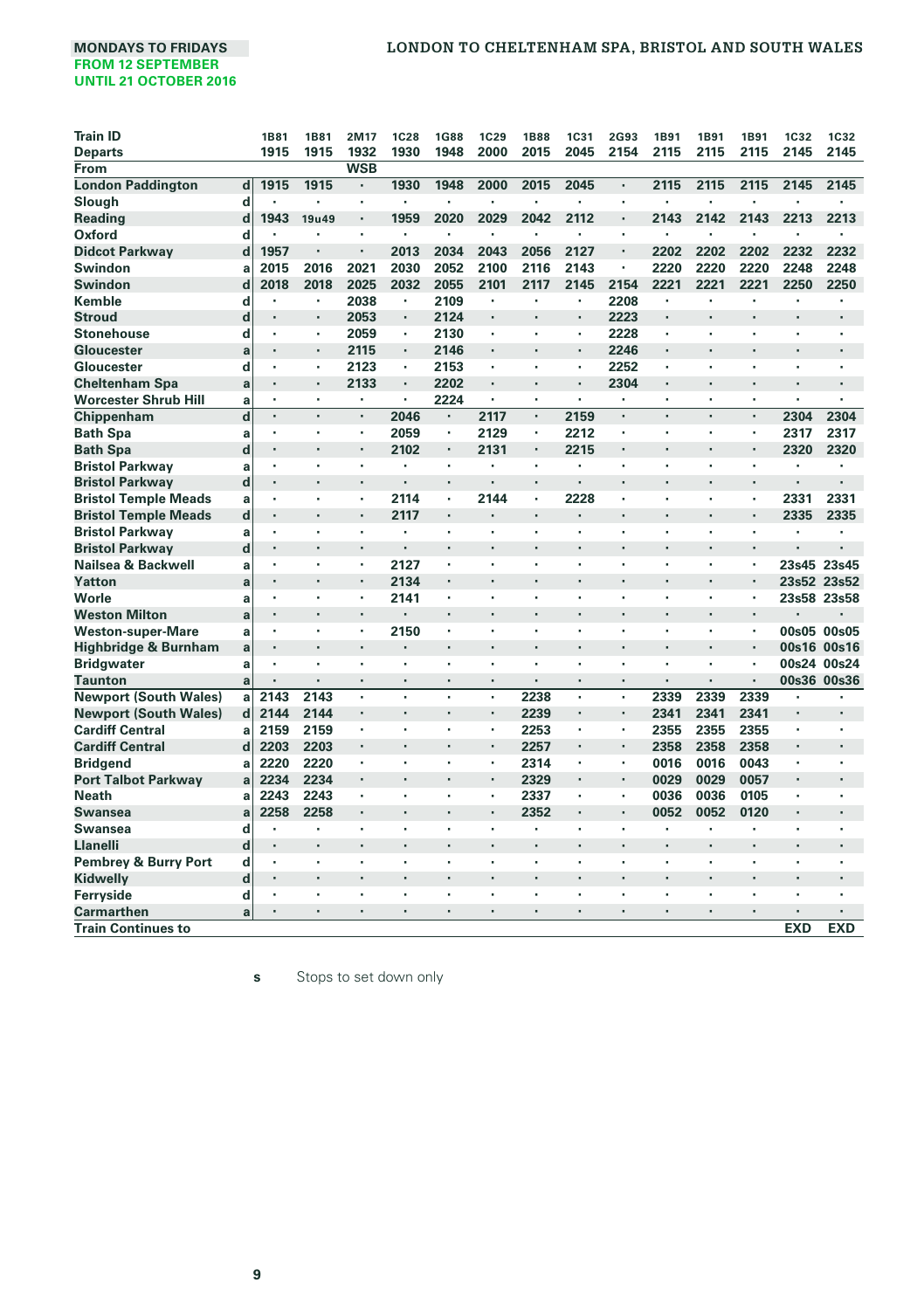| <b>Train ID</b>              |             | <b>1C33</b>          | <b>1C33</b>                     | <b>2G95</b> | 2G95 | 1B94 | 1B94                 | 1B94    | <b>1C36</b>    | <b>1C36</b>    | <b>1C99</b> | <b>1C99</b>       | <b>1C99</b> |
|------------------------------|-------------|----------------------|---------------------------------|-------------|------|------|----------------------|---------|----------------|----------------|-------------|-------------------|-------------|
| <b>Departs</b>               |             | 2215                 | 2215                            | 2336        | 2336 | 2245 | 2245                 | 2245    | 2330           | 2330           | 2345        | 2345              | 2345        |
| From                         |             |                      |                                 |             |      |      |                      |         |                |                |             |                   |             |
| <b>London Paddington</b>     | d           | 2215                 | 2215                            | ×           | ٠    | 2245 | 2245                 | 2245    | 2330           | 2330           | 2345        | 2345              | 2345        |
| Slough                       | d           |                      | ×                               | ٠           | ×,   | ٠    |                      | $\cdot$ | ٠              | ٠              |             |                   |             |
| Reading                      | d           | 2243                 | 2256                            | ٠           | ٠    | 2313 | 2324                 | 2324    | 0010           | 0010           |             | 00u46 00u56 00u46 |             |
| Oxford                       | d           | ٠                    | ï                               |             | ٠    | ٠    | ٠                    | $\cdot$ | $\cdot$        |                |             |                   |             |
| <b>Didcot Parkway</b>        | d           | 2303                 | 2314                            | ٠           | ٠    | 2332 | 2343                 | 2343    | 0029           | 0030           |             |                   | ٠           |
| Swindon                      | a           | 2321                 | 2331                            |             | ×,   | 2351 | 0001                 | 0001    | 0046           | 0047           |             |                   |             |
| <b>Swindon</b>               | d           | 2322                 | 2333                            | 2336        | 2336 | 2352 | 0003                 | 0003    | 0048           | 0048           | ٠           |                   | ×           |
| Kemble                       | d           |                      | $\cdot$                         | 2350        | 2350 |      |                      |         |                |                |             |                   |             |
| <b>Stroud</b>                | $\mathbf d$ |                      | $\cdot$                         | 0006        | 0005 | ï    | $\ddot{\phantom{0}}$ |         |                | $\cdot$        |             |                   |             |
| <b>Stonehouse</b>            | d           | $\cdot$              |                                 | 0011        | 0010 | ٠    | ٠                    |         |                | ٠              |             |                   | ٠           |
| Gloucester                   | a           | $\cdot$              | $\cdot$                         | 0027        | 0028 |      | $\ddot{\phantom{0}}$ |         |                | $\cdot$        |             |                   | ï           |
| Gloucester                   | d           | $\cdot$              |                                 | 0030        | 0033 | ٠    | $\ddot{\phantom{0}}$ | Ĭ.      |                | ٠              |             |                   | ٠           |
| <b>Cheltenham Spa</b>        | a           | $\cdot$              | $\centering \label{eq:reduced}$ | 0040        | 0045 | ٠    | $\cdot$              |         |                | $\cdot$        | l,          | ٠                 | ٠           |
| <b>Worcester Shrub Hill</b>  | a           | $\cdot$              |                                 | ×           | ٠    | ×,   | ٠                    | $\cdot$ | $\cdot$        |                | ٠           | ٠                 | ٠           |
| Chippenham                   | $\mathbf d$ | 2336                 | 2346                            | ٠           | ٠    | ٠    | $\ddot{\phantom{0}}$ |         | 0103           | 0103           | l,          | ٠                 | ×           |
| <b>Bath Spa</b>              | a           | 2349                 | 2358                            | ٠           | ٠    | ×,   | ٠                    |         | 0115           | 0115           | ٠           | ٠                 | ٠           |
| <b>Bath Spa</b>              | $\mathbf d$ | 2351                 | 0001                            |             | ٠    | ٠    |                      |         | 0117           | 0117           | ï           |                   | ×           |
| <b>Bristol Parkway</b>       | a           | $\cdot$              |                                 | ٠           | ٠    | ٠    | $\cdot$              |         | $\cdot$        |                | ×,          | ×,                | ٠           |
| <b>Bristol Parkway</b>       | $\mathbf d$ |                      |                                 |             |      |      |                      |         |                |                |             |                   | ٠           |
| <b>Bristol Temple Meads</b>  | a           | 0004                 | 0014                            | ٠           | ٠    | ٠    | ٠                    | ٠       | 0130           | 0130           | ×           | ٠                 | ٠           |
| <b>Bristol Temple Meads</b>  | $\mathbf d$ | $\cdot$              |                                 | ٠           | ٠    |      | $\ddot{\phantom{0}}$ |         |                |                |             |                   | ٠           |
| <b>Bristol Parkway</b>       | a           |                      | $\cdot$                         | ٠           | ٠    | ï    | ٠                    |         | $\cdot$        |                | ×.          | ٠                 | ٠           |
| <b>Bristol Parkway</b>       | $\mathbf d$ | $\cdot$              | $\cdot$                         | ٠           | ł.   |      | $\cdot$              |         |                | $\cdot$        |             |                   | ٠           |
| Nailsea & Backwell           | a           | $\cdot$              |                                 | ٠           | ٠    | ï    | ٠                    |         | ÷              | $\cdot$        | ï           | ٠                 | ٠           |
| Yatton                       | a           | $\cdot$              |                                 |             |      |      |                      |         |                |                |             |                   | ł.          |
| Worle                        | a           | $\cdot$              | $\cdot$                         | ٠           | ٠    | ï    | ٠                    |         | ٠              | $\cdot$        | ï           |                   | ٠           |
| <b>Weston Milton</b>         | a           | $\cdot$              |                                 |             |      |      |                      |         |                |                |             |                   |             |
| <b>Weston-super-Mare</b>     | a           | $\cdot$              |                                 |             | ٠    | ï    | ٠                    |         |                | ,              | ï           |                   |             |
| Highbridge & Burnham         | a           | $\cdot$              |                                 |             |      |      |                      |         |                |                |             |                   |             |
| <b>Bridgwater</b>            | a           | $\cdot$              | $\cdot$                         | ×           | ï    | ï    | ×                    |         |                |                | ï           |                   |             |
| <b>Taunton</b>               | a           | $\ddot{\phantom{0}}$ | $\ddot{\phantom{0}}$            |             |      |      |                      |         |                | $\cdot$        | 0308        | 0305              | 0303        |
| <b>Newport (South Wales)</b> | a           |                      |                                 | ٠           | ٠    | 0110 | 0121                 | 0121    | $\blacksquare$ |                | ٠           |                   | ï           |
| <b>Newport (South Wales)</b> | $\mathbf d$ | $\cdot$              |                                 | ×           | ٠    | 0112 | 0122                 | 0122    | $\cdot$        | $\cdot$        |             |                   | ٠           |
| <b>Cardiff Central</b>       | a           | ٠                    | $\cdot$                         | ٠           | ٠    | 0126 | 0136                 | 0136    | $\cdot$        | $\cdot$        | ٠           | ٠                 | ٠           |
| <b>Cardiff Central</b>       | d           | $\cdot$              |                                 | ٠           | ٠    | 0129 | 0140                 | 0140    | $\cdot$        | $\cdot$        | ï           |                   | ×           |
| Bridgend                     | a           |                      |                                 | ٠           | ٠    | 0151 | 0202                 | 0223    | $\cdot$        | $\cdot$        | ٠           | ٠                 | ٠           |
| <b>Port Talbot Parkway</b>   | a           | $\blacksquare$       |                                 |             | ٠    | 0205 | 0215                 | 0237    |                | $\blacksquare$ |             |                   |             |
| <b>Neath</b>                 | a           | $\cdot$              | $\cdot$                         | ٠           | ٠    | 0213 | 0223                 | 0245    | $\cdot$        | $\cdot$        | ٠           | ٠                 | ٠           |
| Swansea                      | a           | $\cdot$              |                                 | ٠           | ٠    | 0227 | 0238                 | 0259    |                | $\cdot$        |             |                   | ×           |
| <b>Swansea</b>               | d           |                      | $\cdot$                         | ٠           | ٠    |      |                      |         |                |                | ï           | ×                 | ï           |
| Llanelli                     | d           | $\blacksquare$       | $\cdot$                         | ٠           | ٠    |      | ٠                    | $\cdot$ |                | $\cdot$        | ٠           |                   | ٠           |
| Pembrey & Burry Port         | d           | $\cdot$              | $\cdot$                         | ł.          | ï    | ï    | ×                    |         | ÷              |                |             |                   | ٠           |
| Kidwelly                     | $\mathbf d$ | $\cdot$              | $\cdot$                         | ٠           | ٠    | ٠    | $\ddot{\phantom{0}}$ | $\cdot$ |                |                | ٠           |                   | ٠           |
| Ferryside                    | d           | $\cdot$              | ٠                               |             |      |      |                      |         |                |                |             |                   |             |
| Carmarthen                   | a           | $\cdot$              | $\cdot$                         | ٠           | ٠    | ٠    | $\cdot$              | $\cdot$ |                | $\cdot$        | ٠           |                   | ٠           |
| <b>Train Continues to</b>    |             |                      |                                 |             |      |      |                      |         |                |                | PNZ         | PNZ               | PNZ         |

**u** Stops to pick up only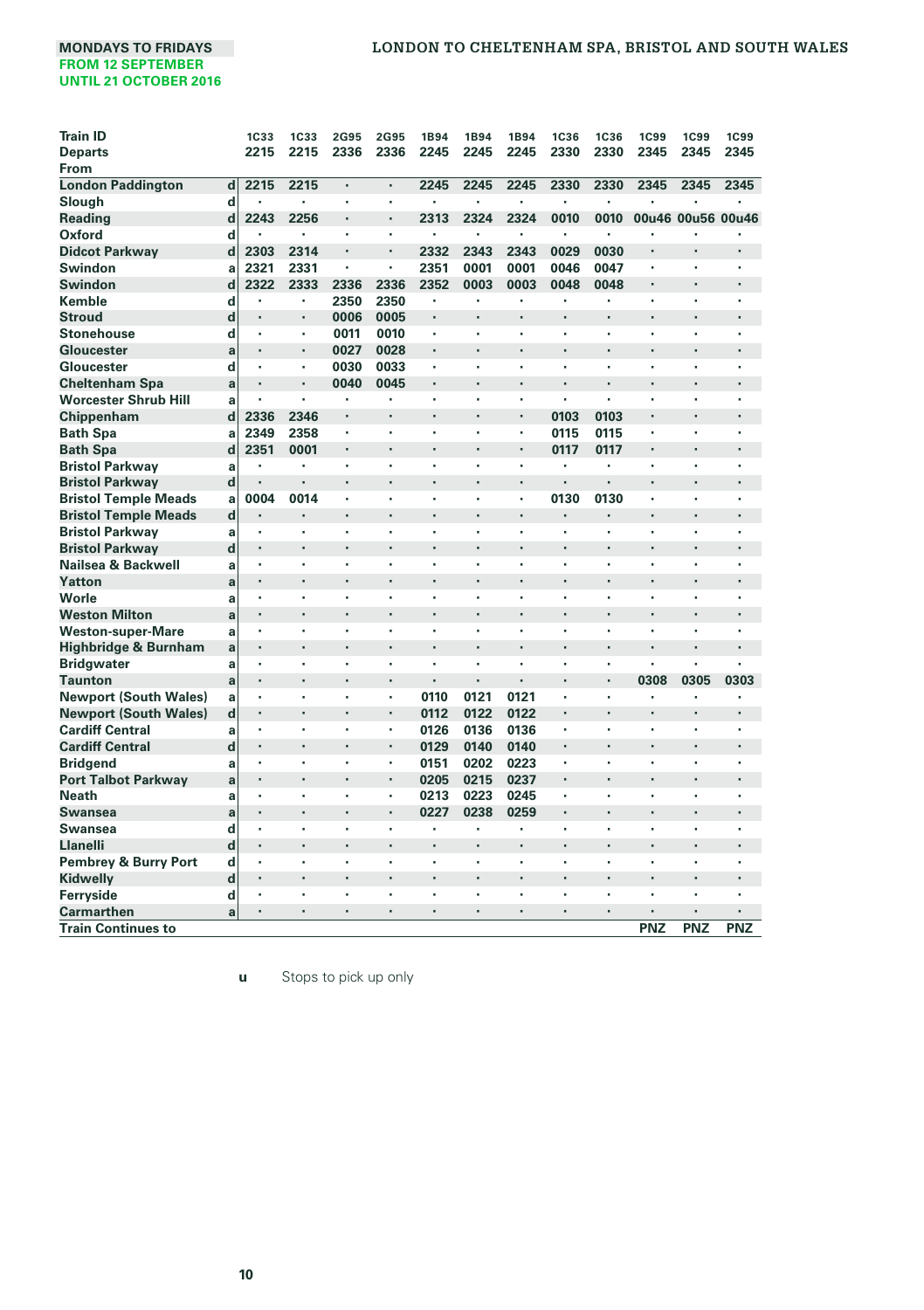| <b>Train ID</b>              |                | 1B02 | <b>1C02</b> | 1C03 | 1B10                 | <b>1C04</b> | <b>1C05</b>          | <b>1B15</b> | <b>1G11</b> | <b>1C06</b> | <b>1C07</b> | <b>1B20</b>    | <b>1C08</b> | <b>1C09</b>          | <b>1B25</b> |
|------------------------------|----------------|------|-------------|------|----------------------|-------------|----------------------|-------------|-------------|-------------|-------------|----------------|-------------|----------------------|-------------|
| <b>Departs</b>               |                | 0815 | 0630        | 0700 | 0712                 | 0730        | 0800                 | 0812        | 0914        | 0830        | 0900        | 0912           | 0930        | 1000                 | 1012        |
| <b>London Paddington</b>     | $\mathbf d$    | ٠    | 0630        | 0700 | 0712                 | 0730        | 0800                 | 0812        | ×           | 0830        | 0900        | 0912           | 0930        | 1000                 | 1012        |
| Slough                       | d              | ٠    | ٠           | ٠    |                      |             |                      |             | ï           |             | ٠           |                | ٠           | $\cdot$              |             |
| Reading                      | d              | ٠    | 0700        | 0729 | 0740                 | 0759        | 0828                 | 0840        | ٠           | 0858        | 0928        | 0940           | 0959        | 1028                 | 1040        |
| <b>Oxford</b>                | d              | ٠    | ×           |      | ٠                    |             | ٠                    |             | ×.          | ٠           |             |                |             | $\cdot$              |             |
| <b>Didcot Parkway</b>        | d              | ٠    | 0714        |      |                      | 0813        |                      |             | ÷.          | 0913        |             |                | 1013        |                      |             |
| Swindon                      | a              | ٠    | 0730        | 0755 | 0807                 | 0829        | 0855                 | 0907        | ٠           | 0930        | 0956        | 1007           | 1030        | 1056                 | 1107        |
| Swindon                      | d              | ٠    | 0733        | 0757 | 0808                 | 0832        | 0857                 | 0908        | 0914        | 0931        | 0957        | 1008           | 1031        | 1058                 | 1108        |
| Kemble                       | d              | ×    |             |      |                      |             |                      |             | 0930        |             |             |                |             |                      |             |
| <b>Stroud</b>                | d              | ł.   |             |      |                      |             | $\cdot$              | $\cdot$     | 0945        | ×           |             |                |             |                      |             |
| <b>Stonehouse</b>            | d              | ×    |             |      | ł.                   |             |                      |             | 0950        | ٠           | ×           |                |             |                      |             |
| Gloucester                   | a              | ٠    |             |      |                      |             |                      |             | 1006        | ٠           | ٠           |                |             |                      |             |
| Gloucester                   | d              | ×    |             |      |                      |             |                      |             | 1013        |             |             |                |             |                      |             |
| <b>Cheltenham Spa</b>        | a              | ï    |             |      | ï                    |             |                      |             | 1022        | ٠           |             |                |             |                      |             |
| <b>Worcester Shrub Hill</b>  | a              | ×.   | ×           | ×.   | ÷,                   | ×           | ÷                    | $\cdot$     | ×,          | ×,          | J.          | ÷,             | ٠           | $\ddot{\phantom{0}}$ |             |
| Chippenham                   | $\overline{d}$ | ×.   | 0747        | 0811 | $\ddot{\phantom{0}}$ | 0846        | 0910                 |             |             | 0946        | 1012        | ×,             | 1046        | 1113                 |             |
| <b>Bath Spa</b>              | a              | ٠    | 0800        | 0824 | ٠                    | 0900        | 0924                 | ٠           | ×,          | 1000        | 1026        | ٠              | 1100        | 1126                 |             |
| <b>Bath Spa</b>              | d              | ٠    | 0803        | 0827 |                      | 0902        | 0926                 |             | ï           | 1001        | 1027        | $\blacksquare$ | 1101        | 1128                 |             |
| <b>Bristol Parkway</b>       | a              | ٠    |             |      | ٠                    |             | $\cdot$              | $\cdot$     | ٠           | ٠           | ٠           | ×,             | ٠           |                      |             |
| <b>Bristol Parkway</b>       | $\mathbf d$    | ٠    | ٠           |      | ٠                    |             |                      |             | ٠           |             |             |                |             |                      |             |
| <b>Bristol Temple Meads</b>  | a              | ٠    | 0815        | 0839 | ٠                    | 0915        | 0939                 |             | ٠           | 1015        | 1040        |                | 1115        | 1141                 |             |
| <b>Bristol Temple Meads</b>  | $\mathbf d$    | ×    |             | 0854 | ٠                    | 0918        | $\cdot$              |             |             |             | 1054        |                | ٠           | $\ddot{\phantom{0}}$ |             |
| <b>Bristol Parkway</b>       | a              | ٠    | ٠           | 0906 | ٠                    |             | $\cdot$              |             | ٠           | ٠           | 1106        | ٠              | ٠           |                      |             |
| <b>Bristol Parkway</b>       | d              | ÷,   |             |      | ÷,                   |             |                      |             | l,          |             |             |                |             |                      |             |
| Nailsea & Backwell           | a              | ٠    | ٠           | ٠    | $\ddot{\phantom{0}}$ | ٠           | $\ddot{\phantom{0}}$ | $\cdot$     | ٠           | ٠           | ٠           | ٠              | ٠           | $\cdot$              | ٠           |
| Yatton                       | a              | ×    |             |      | ï                    |             |                      |             |             |             |             |                | ٠           |                      |             |
| Worle                        | a              | ٠    | ٠           | ٠    | ×                    | ٠           | $\cdot$              | $\cdot$     | ٠           | ٠           | ×           | ×              | ٠           | $\cdot$              |             |
| <b>Weston Milton</b>         | a              | ٠    |             |      |                      |             |                      |             |             |             |             |                |             |                      |             |
| Weston-super-Mare            | a              | ×    |             |      | ł.                   |             |                      |             | ä,          |             | ×           | ٠              |             |                      |             |
| Highbridge & Burnham         | a              | ł.   |             |      |                      |             |                      |             |             |             |             |                |             |                      |             |
| <b>Bridgwater</b>            | a              | ٠    |             |      |                      |             |                      |             |             |             |             |                |             |                      |             |
| <b>Taunton</b>               | a              | ٠    | ٠           | ٠    | $\blacksquare$       | 0950        | $\cdot$              |             | ٠           |             | ٠           | ٠              | ٠           | $\cdot$              |             |
| <b>Newport (South Wales)</b> | a              | ï    | ٠           | ٠    | 0930                 |             | $\cdot$              | 1035        | ×           | ٠           | ٠           | 1130           | ï           | $\blacksquare$       | 1233        |
| <b>Newport (South Wales)</b> | $\mathbf d$    | ٠    | l,          | ٠    | 0932                 | ٠           | $\blacksquare$       | 1035        | ×.          | ÷.          | ×.          | 1132           | ٠           | $\blacksquare$       | 1234        |
| <b>Cardiff Central</b>       | a              | ٠    | ٠           | ٠    | 0946                 | ٠           | ٠                    | 1050        | ×,          | ٠           | ٠           | 1146           | ٠           | $\cdot$              | 1249        |
| <b>Cardiff Central</b>       | d              | ٠    |             | ٠    | 0950                 |             |                      | 1052        | ٠           |             | ٠           | 1150           | ٠           | $\cdot$              | 1251        |
| <b>Bridgend</b>              | a              | ٠    | ٠           | ٠    | 1008                 | ×,          |                      | 1111        | ×.          | ×,          | ×.          | 1209           | ٠           | $\cdot$              | 1311        |
| <b>Port Talbot Parkway</b>   | a              | ٠    | ×           | ٠    | 1021                 | $\cdot$     |                      | 1124        | ٠           | ٠           | ٠           | 1222           | ٠           | $\cdot$              | 1324        |
| Neath                        | a              | ٠    | ٠           | ٠    | 1029                 | ٠           | ٠                    | 1132        | ٠           | ٠           | ٠           | 1230           | ٠           | $\cdot$              | 1331        |
| <b>Swansea</b>               | a              |      |             |      | 1043                 |             |                      | 1145        |             |             |             | 1243           |             | $\cdot$              | 1345        |
| Swansea                      | d              | 0815 | ٠           | ×    | ï                    | ٠           | $\blacksquare$       |             | ٠           |             | ٠           |                | ٠           | $\cdot$              | $\cdot$     |
| <b>Llanelli</b>              | d              | 0836 |             |      | ÷,                   |             |                      |             | l,          |             |             |                |             |                      |             |
| Pembrey & Burry Port         | $\mathbf d$    | 0843 | ٠           | ٠    | ٠                    | ٠           | $\cdot$              | $\cdot$     | ٠           | ٠           | ٠           | $\cdot$        | ٠           | $\ddot{\phantom{0}}$ | ٠           |
| Kidwelly                     | d              |      |             |      | ï                    |             |                      |             | ٠           |             | ٠           |                | ×           |                      |             |
| Ferryside                    | d              | ×    |             |      | ٠                    |             | ٠                    | $\cdot$     | ٠           | ٠           | ٠           | ٠              | ٠           | $\cdot$              |             |
| <b>Carmarthen</b>            | a              | 0908 |             |      |                      |             |                      |             |             |             | ٠           |                |             |                      |             |
| <b>Train Continues to</b>    |                |      |             |      |                      | PNZ         |                      |             |             |             |             |                |             |                      |             |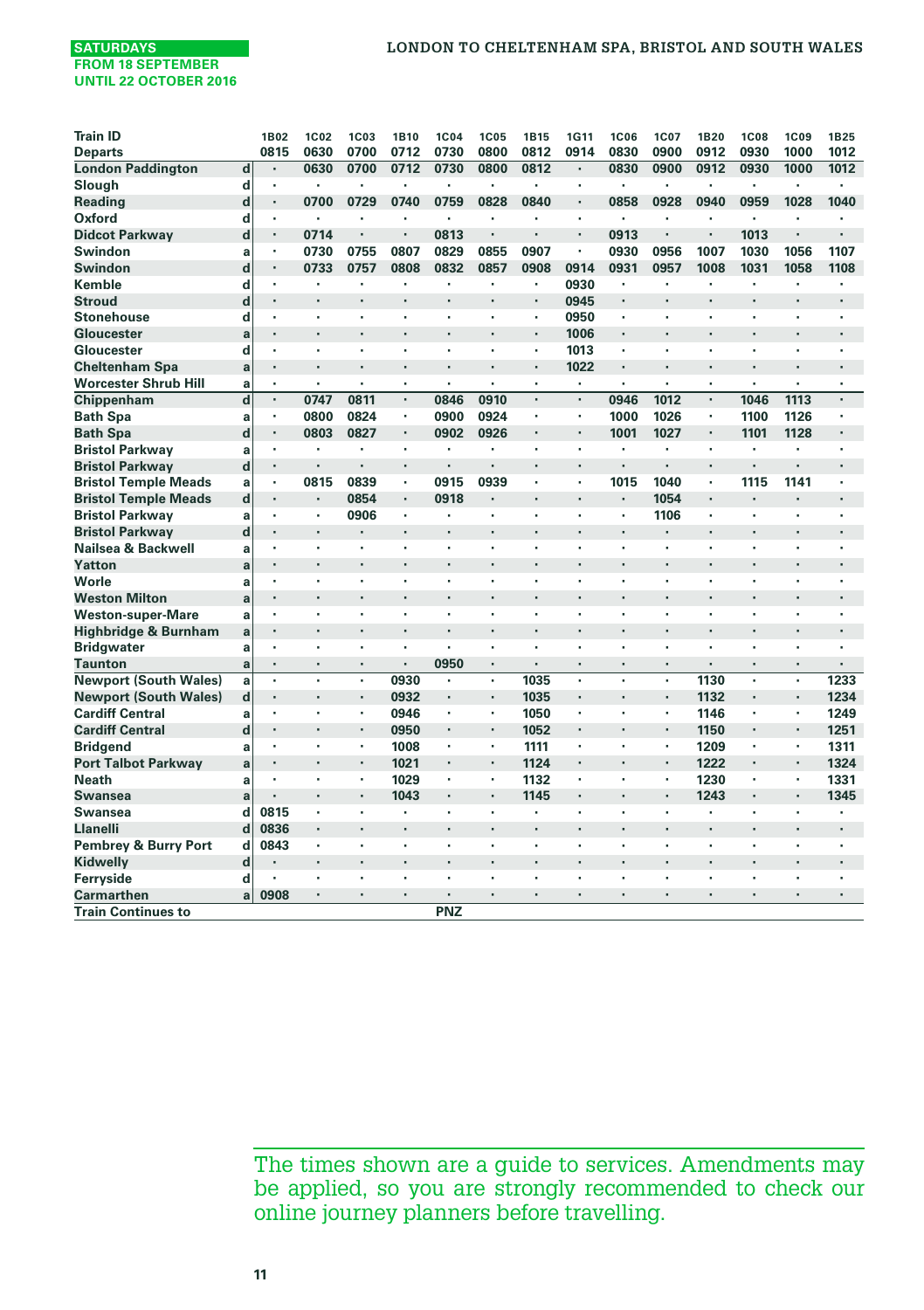

| <b>Train ID</b>                            |             | <b>1G21</b>        | 1C10    | 1C11 | 1B28 | 1C12                 | <b>1C13</b>    | 1B35                 | <b>1G29</b>          | <b>1C14</b>    | <b>1C15</b> | 1B40 | <b>1C16</b>          | 1C17                 | 1B46    |
|--------------------------------------------|-------------|--------------------|---------|------|------|----------------------|----------------|----------------------|----------------------|----------------|-------------|------|----------------------|----------------------|---------|
| <b>Departs</b>                             |             | 1114               | 1030    | 1100 | 1112 | 1130                 | 1200           | 1212                 | 1314                 | 1230           | 1300        | 1312 | 1330                 | 1400                 | 1412    |
| <b>London Paddington</b>                   | $\mathbf d$ | $\cdot$            | 1030    | 1100 | 1112 | 1130                 | 1200           | 1212                 | $\cdot$              | 1230           | 1300        | 1312 | 1330                 | 1400                 | 1412    |
| Slough                                     | d           | $\cdot$            |         | ٠    | ×    | $\ddot{\phantom{0}}$ | ÷,             | $\ddot{\phantom{a}}$ |                      | $\cdot$        | ٠           | ×    |                      | ×,                   | Ĭ.      |
| Reading                                    | $\mathbf d$ | $\blacksquare$     | 1059    | 1128 | 1140 | 1159                 | 1228           | 1240                 | $\cdot$              | 1259           | 1328        | 1340 | 1359                 | 1428                 | 1440    |
| Oxford                                     | d           | $\cdot$            | $\cdot$ |      | ٠    | ×                    | ٠              | $\cdot$              | $\cdot$              | $\cdot$        | ٠           | ٠    |                      |                      |         |
| <b>Didcot Parkway</b>                      | d           | $\cdot$            | 1114    |      | ٠    | 1214                 |                |                      |                      | 1314           |             | ٠    | 1414                 |                      |         |
| Swindon                                    | a           | $\cdot$            | 1129    | 1156 | 1207 | 1230                 | 1256           | 1307                 | $\blacksquare$       | 1330           | 1356        | 1407 | 1430                 | 1456                 | 1507    |
| Swindon                                    | d           | 1114               | 1132    | 1158 | 1208 | 1232                 | 1257           | 1308                 | 1314                 | 1332           | 1358        | 1408 | 1433                 | 1458                 | 1508    |
| Kemble                                     | d           | 1130               | ٠       | ٠    | ×,   | $\cdot$              | $\blacksquare$ | ٠                    | 1330                 | $\cdot$        | ٠           | ٠    | ٠                    | ×,                   |         |
| <b>Stroud</b>                              | d           | 1145               |         |      |      |                      |                |                      | 1345                 |                |             |      |                      |                      |         |
| <b>Stonehouse</b>                          | d           | 1150               | ٠       | ٠    | ٠    | ٠                    | ٠              |                      | 1351                 |                | ٠           | ٠    | ٠                    | ٠                    |         |
| Gloucester                                 | a           | 1207               | $\cdot$ |      | ÷,   | $\cdot$              |                | $\cdot$              | 1406                 | $\cdot$        |             | ٠    | ٠                    |                      |         |
| Gloucester                                 | d           | 1213               |         | ×    | ٠    | ×                    | ×              |                      | 1413                 |                | ٠           | ٠    | ×                    | ×                    |         |
| <b>Cheltenham Spa</b>                      | a           | 1222               | $\cdot$ |      | ٠    |                      |                |                      | 1422                 | $\cdot$        |             | ٠    |                      | ł.                   |         |
| <b>Worcester Shrub Hill</b>                | a           | ٠                  | $\cdot$ | ٠    | ٠    | ٠                    | ٠              | ٠                    | $\cdot$              |                | ٠           | ٠    | ٠                    | ٠                    | $\cdot$ |
| Chippenham                                 | $\mathbf d$ | $\cdot$            | 1146    | 1212 | ٠    | 1245                 | 1312           | $\cdot$              | $\cdot$              | 1346           | 1411        | ٠    | 1446                 | 1512                 |         |
| <b>Bath Spa</b>                            | a           |                    | 1200    | 1226 | ٠    | 1259                 | 1326           |                      | $\blacksquare$       | 1400           | 1425        | ٠    | 1500                 | 1526                 |         |
| <b>Bath Spa</b>                            | d           | $\cdot$            | 1202    | 1228 | ٠    | 1301                 | 1327           |                      | ۰                    | 1402           | 1427        | ٠    | 1502                 | 1528                 |         |
| <b>Bristol Parkway</b>                     | a           | $\cdot$            | $\cdot$ | ٠    | ٠    | ٠                    | ٠              | $\cdot$              | $\cdot$              | ٠              |             | ٠    |                      | ٠                    | ٠       |
| <b>Bristol Parkway</b>                     | d           | $\cdot$            |         |      | ٠    |                      |                | $\overline{a}$       | $\overline{a}$       |                |             | ٠    |                      | ï                    |         |
| <b>Bristol Temple Meads</b>                | a           | $\blacksquare$     | 1215    | 1241 | ٠    | 1314                 | 1341           |                      | $\blacksquare$       | 1415           | 1440        | ٠    | 1515                 | 1541                 |         |
| <b>Bristol Temple Meads</b>                | $\mathbf d$ | $\blacksquare$     | $\cdot$ | 1255 | ×    |                      |                |                      |                      |                | 1455        | ٠    |                      | ×                    |         |
| <b>Bristol Parkway</b>                     | a           | $\cdot$            | $\cdot$ | 1306 | ٠    | ٠                    | ×              | $\cdot$              |                      |                | 1506        | ×,   | ٠                    | ×                    |         |
| <b>Bristol Parkway</b>                     | d           | $\blacksquare$     | $\cdot$ |      | ٠    | ٠                    | $\cdot$        | $\cdot$              | $\ddot{\phantom{0}}$ |                |             | ٠    | ٠                    | $\ddot{\phantom{0}}$ |         |
| Nailsea & Backwell                         | a           | ٠                  |         |      | ï    |                      | ï              |                      |                      | $\overline{a}$ |             | ×    |                      | ï                    |         |
| Yatton                                     | a           | $\cdot$            |         |      | ٠    | $\ddot{\phantom{0}}$ | ٠              |                      |                      |                |             | ٠    |                      | ×                    |         |
| Worle                                      | a           | ٠                  |         |      | ٠    | ٠                    | ٠              |                      |                      |                |             | ٠    |                      | ٠                    | ï       |
| <b>Weston Milton</b>                       | a           | $\cdot$            |         |      | ï    | $\ddot{\phantom{0}}$ | ï              |                      |                      |                |             | ï    |                      |                      |         |
| <b>Weston-super-Mare</b>                   | a           | $\cdot$            | ٠       | ٠    | ٠    | ×                    | ï              |                      | $\cdot$              | $\cdot$        | ٠           | ٠    | ٠                    | ×                    |         |
| Highbridge & Burnham                       | a           | $\cdot$            |         |      | ï    | $\cdot$              | ï              |                      | $\cdot$              | $\cdot$        | ٠           | ٠    | ٠                    | ï                    |         |
| <b>Bridgwater</b>                          | a           | $\cdot$            | ٠       | ٠    | ٠    | ٠                    | ٠              | $\cdot$              | $\cdot$              | $\cdot$        | ٠           | ٠    | ٠                    | ٠                    |         |
| <b>Taunton</b>                             | a           | $\cdot$            | $\cdot$ | ٠    | ×    | $\ddot{\phantom{0}}$ |                | $\cdot$              |                      |                | ٠           | ٠    | $\cdot$              | ×                    |         |
| <b>Newport (South Wales)</b>               | a           | ï                  |         | ×    | 1331 | ï                    | ×,             | 1429                 |                      |                | ×           | 1531 | ï                    | ¥                    | 1633    |
| <b>Newport (South Wales)</b>               | $\mathbf d$ | $\blacksquare$     | $\cdot$ | ٠    | 1332 | $\blacksquare$       | ٠              | 1431                 | ۰                    |                | ٠           | 1531 | $\blacksquare$       | $\blacksquare$       | 1634    |
| <b>Cardiff Central</b>                     |             | $\cdot$            |         | ٠    | 1347 | ٠                    | $\blacksquare$ | 1446                 | $\cdot$              |                | ٠           | 1545 | ٠                    | $\blacksquare$       | 1649    |
| <b>Cardiff Central</b>                     | a<br>d      | $\cdot$            |         |      | 1350 | $\ddot{\phantom{0}}$ | ٠              | 1450                 | $\cdot$              |                |             | 1550 |                      | ٠                    | 1651    |
|                                            |             | ٠                  |         | ×,   | 1409 | $\cdot$              | ×,             |                      |                      |                | ٠           | 1609 | $\cdot$              | $\blacksquare$       | 1710    |
| <b>Bridgend</b>                            | a           |                    |         |      | 1422 | $\ddot{\phantom{0}}$ | ٠              | 1509<br>1522         |                      |                |             | 1622 |                      | $\cdot$              | 1723    |
| <b>Port Talbot Parkway</b><br><b>Neath</b> | a           | $\cdot$            | $\cdot$ | ٠    | 1430 | ×                    | $\bullet$      | 1530                 |                      | $\cdot$        | ٠           | 1630 | ٠                    | $\blacksquare$       | 1731    |
|                                            | a           | $\cdot$            |         | ٠    |      | $\ddot{\phantom{0}}$ | ٠              |                      | $\cdot$              |                |             |      |                      | $\cdot$              |         |
| <b>Swansea</b>                             | a           | $\cdot$            |         |      | 1443 |                      | ٠              | 1543                 | $\cdot$              |                |             | 1643 |                      |                      | 1744    |
| Swansea<br>Llanelli                        | d           | $\cdot$            |         | ٠    | ٠    | ٠<br>٠               | ×              |                      |                      | ٠              | ٠           | ×    | ٠                    | ٠<br>×               |         |
|                                            | d           |                    |         |      |      |                      |                |                      |                      |                |             |      |                      | ×                    |         |
| <b>Pembrey &amp; Burry Port</b>            | d           | $\cdot$<br>$\cdot$ | $\cdot$ | ٠    | ٠    | ٠                    | ٠              |                      | $\blacksquare$       |                | ٠           | ٠    | ٠                    |                      |         |
| Kidwelly                                   | $\mathbf d$ |                    |         |      | ٠    | $\cdot$              |                | $\cdot$              |                      |                |             | ٠    | ٠                    | $\cdot$              |         |
| Ferryside                                  | d           | $\cdot$            | Ĭ.      |      | ×    |                      | ł.             | ٠                    | ٠                    |                |             | ٠    | $\ddot{\phantom{0}}$ | ł.                   |         |
| <b>Carmarthen</b>                          | a           | $\cdot$            | $\cdot$ | ٠    | ٠    | ٠                    | ٠              | $\cdot$              | $\cdot$              | ٠              | ٠           | ٠    | ٠                    | ٠                    | $\cdot$ |
| <b>Train Continues to</b>                  |             |                    |         |      |      |                      |                |                      |                      |                |             |      |                      |                      |         |

The times shown are a guide to services. Amendments may be applied, so you are strongly recommended to check our online journey planners before travelling.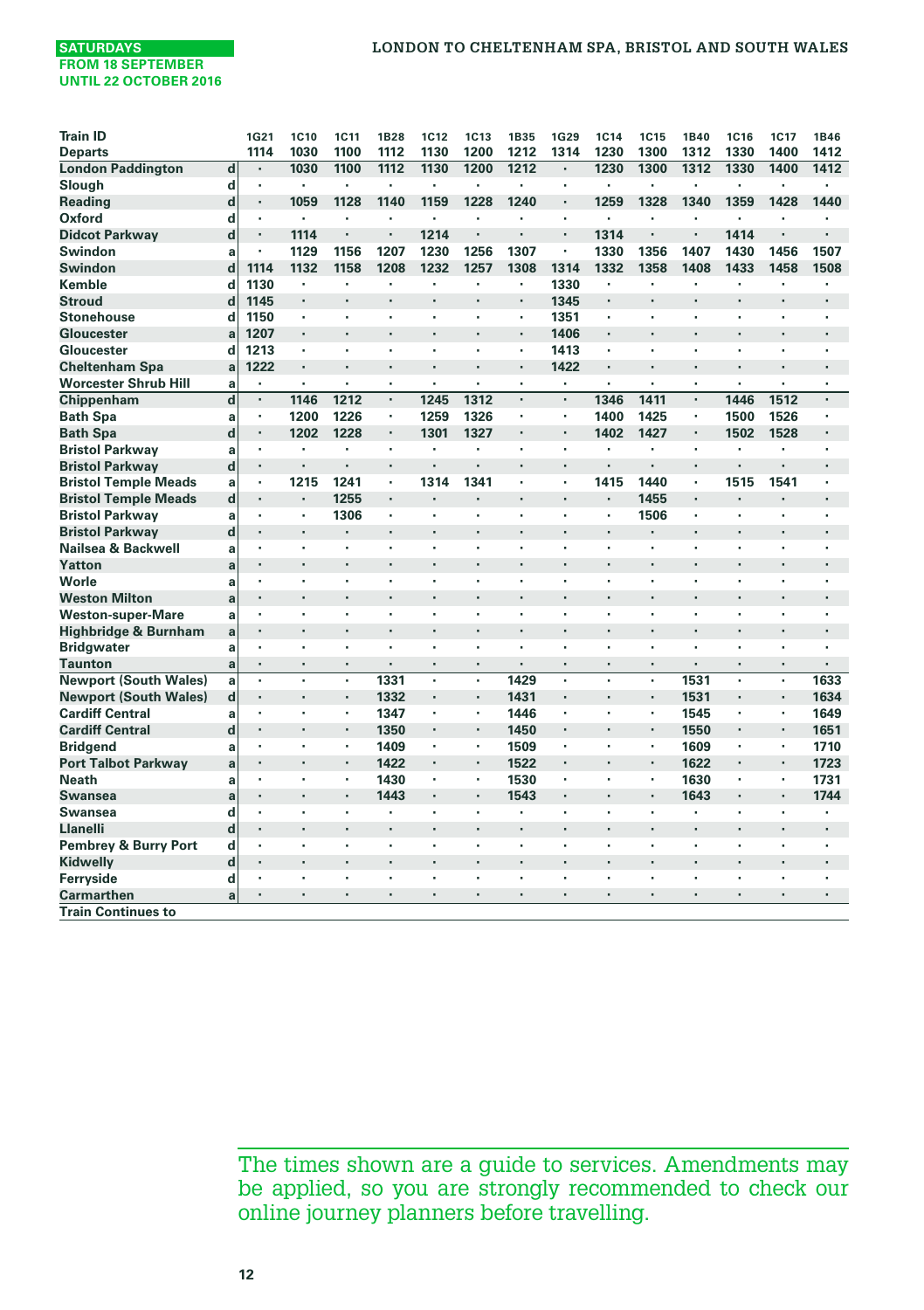| <b>Train ID</b>              |             | <b>1G38</b> | <b>1C18</b> | 1C19 | 1B51                 | <b>1C20</b> | 1C21                 | <b>1B59</b>          | 1G47           | <b>1C22</b> | <b>1C23</b> | <b>1B69</b>          | <b>1C24</b>    | <b>1C25</b>    | 1B79                 |
|------------------------------|-------------|-------------|-------------|------|----------------------|-------------|----------------------|----------------------|----------------|-------------|-------------|----------------------|----------------|----------------|----------------------|
| <b>Departs</b>               |             | 1514        | 1430        | 1500 | 1512                 | 1530        | 1600                 | 1612                 | 1714           | 1630        | 1700        | 1712                 | 1730           | 1800           | 1812                 |
| <b>London Paddington</b>     | $\mathbf d$ |             | 1430        | 1500 | 1512                 | 1530        | 1600                 | 1612                 | ×              | 1630        | 1700        | 1712                 | 1730           | 1800           | 1812                 |
| Slough                       | d           | ٠           | ٠           | ٠    |                      |             | ÷,                   | $\cdot$              | ٠              | ٠           | ٠           |                      | ٠              |                |                      |
| Reading                      | d           | ٠           | 1459        | 1528 | 1540                 | 1600        | 1628                 | 1640                 | ×,             | 1659        | 1728        | 1740                 | 1759           | 1828           | 1840                 |
| Oxford                       | d           | $\epsilon$  | ×,          | ×    | $\ddot{\phantom{0}}$ |             | $\ddot{\phantom{0}}$ | $\ddot{\phantom{0}}$ | $\blacksquare$ | ï           | ٠           |                      | ×,             |                |                      |
| <b>Didcot Parkway</b>        | d           | ٠           | 1513        |      |                      | 1614        |                      |                      | ï              | 1713        |             |                      | 1812           |                |                      |
| Swindon                      | a           | ٠           | 1530        | 1556 | 1607                 | 1630        | 1656                 | 1707                 | ٠              | 1730        | 1756        | 1807                 | 1828           | 1856           | 1907                 |
| Swindon                      | d           | 1514        | 1531        | 1558 | 1608                 | 1633        | 1658                 | 1708                 | 1714           | 1731        | 1758        | 1808                 | 1831           | 1858           | 1908                 |
| Kemble                       | d           | 1530        | ×           | ٠    | ×                    | ٠           | $\cdot$              |                      | 1730           | ٠           | ٠           | ٠                    | ٠              |                | $\cdot$              |
| <b>Stroud</b>                | d           | 1545        |             |      |                      | ×           |                      | $\cdot$              | 1745           |             |             |                      | ×              |                |                      |
| <b>Stonehouse</b>            | d           | 1550        |             | ٠    | ٠                    | ٠           | $\cdot$              | ٠                    | 1750           | ٠           | ٠           | ٠                    | ٠              |                | $\cdot$              |
| Gloucester                   | a           | 1605        | ٠           | ٠    |                      | ٠           | $\cdot$              | $\cdot$              | 1806           | ٠           | ٠           |                      |                | $\cdot$        | ٠                    |
| Gloucester                   | d           | 1612        |             | ×    | ٠                    | ł.          | ٠                    | $\cdot$              | 1813           | ٠           | ٠           |                      | ł.             |                |                      |
| <b>Cheltenham Spa</b>        | a           | 1621        | ٠           |      |                      |             |                      | $\cdot$              | 1822           | ٠           | ٠           |                      |                |                |                      |
| <b>Worcester Shrub Hill</b>  | a           | ٠           | ×,          | ×    | ٠                    | ٠           | $\cdot$              | $\cdot$              | ٠              | ٠           | ٠           | ٠                    | ٠              |                |                      |
| Chippenham                   | $\mathbf d$ | ×.          | 1546        | 1612 | ×,                   | 1647        | 1712                 |                      | ×,             | 1746        | 1812        | ×,                   | 1845           | 1912           | $\ddot{\phantom{0}}$ |
| <b>Bath Spa</b>              | a           | ٠           | 1600        | 1626 | ٠                    | 1700        | 1726                 | ٠                    | ×,             | 1800        | 1826        | ٠                    | 1858           | 1926           | $\cdot$              |
| <b>Bath Spa</b>              | d           | ×,          | 1601        | 1628 | ٠                    | 1703        | 1728                 |                      | ٠              | 1801        | 1828        | $\blacksquare$       | 1901           | 1928           |                      |
| <b>Bristol Parkway</b>       | a           | ×.          | ٠           | ×    | ×,                   |             | $\cdot$              | $\cdot$              | ×.             | ٠           | ٠           | ٠                    | ٠              |                |                      |
| <b>Bristol Parkway</b>       | $\mathbf d$ | ٠           |             |      |                      |             |                      |                      |                |             |             | $\ddot{\phantom{0}}$ |                |                |                      |
| <b>Bristol Temple Meads</b>  | a           | ٠           | 1615        | 1641 | ٠                    | 1715        | 1741                 |                      | ×,             | 1815        | 1842        | ٠                    | 1913           | 1940           | ٠                    |
| <b>Bristol Temple Meads</b>  | $\mathbf d$ | ×           |             | 1654 |                      | ÷,          | $\ddot{\phantom{0}}$ |                      |                | 1818        | 1854        | $\blacksquare$       | 1918           | 1954           |                      |
| <b>Bristol Parkway</b>       | a           | ×           | ٠           | 1706 | ٠                    | ï           | $\cdot$              |                      | ×              | ٠           | 1906        | ٠                    | ٠              | 2006           |                      |
| <b>Bristol Parkway</b>       | d           | l,          |             |      |                      |             |                      |                      |                |             |             |                      |                | $\cdot$        |                      |
| Nailsea & Backwell           | a           | ×           | ٠           | ٠    | ٠                    | ٠           | $\cdot$              | $\cdot$              | ٠              | ×           | ٠           | ٠                    | 1928           |                | ٠                    |
| Yatton                       | a           |             |             |      | l.                   | ï           | $\ddot{\phantom{0}}$ |                      | ÷              |             | ٠           | ٠                    | 1935           |                |                      |
| Worle                        | a           | ٠           |             | ٠    | ٠                    | ٠           | $\cdot$              | $\cdot$              | ٠              | ٠           | ٠           | ٠                    | 1941           | $\cdot$        |                      |
| <b>Weston Milton</b>         | a           |             |             |      |                      | ٠           |                      |                      |                |             |             | ٠                    |                |                |                      |
| <b>Weston-super-Mare</b>     | a           | ٠           |             | ×    | ÷                    | ï           | ÷                    |                      | ×,             | 1836        | ×,          | ٠                    | 1950           | $\cdot$        | $\ddot{\phantom{0}}$ |
| Highbridge & Burnham         | a           | ٠           |             | ٠    | ł.                   | ×.          | $\ddot{\phantom{0}}$ |                      | ٠              |             | ٠           |                      |                |                |                      |
| <b>Bridgwater</b>            | a           | ×           |             | ×    |                      |             | ٠                    |                      | ł.             |             | ٠           |                      | ٠              |                |                      |
| <b>Taunton</b>               | a           | ٠           | ٠           | ٠    | $\ddot{\phantom{0}}$ | ٠           | $\cdot$              | $\cdot$              | ×.             | 1907        | ٠           | $\cdot$              | $\cdot$        | $\cdot$        |                      |
| <b>Newport (South Wales)</b> | a           | ï           |             | ×    | 1729                 | ï           | $\cdot$              | 1833                 | ٠              | ï           | ×.          | 1930                 | ï              |                | 2033                 |
| <b>Newport (South Wales)</b> | $\mathbf d$ | ×.          | ٠           | ×.   | 1732                 | ٠           | $\cdot$              | 1833                 | ٠              | ٠           | ٠           | 1932                 | ٠              | $\blacksquare$ | 2034                 |
| <b>Cardiff Central</b>       | a           | ٠           | ٠           | ٠    | 1746                 | ٠           | ٠                    | 1848                 | ٠              | ٠           | ٠           | 1946                 | ٠              |                | 2047                 |
| <b>Cardiff Central</b>       | d           |             |             | ٠    | 1750                 | ×           | $\cdot$              | 1852                 | ×.             |             | ٠           | 1950                 | $\blacksquare$ | $\cdot$        | 2052                 |
| <b>Bridgend</b>              | a           | ٠           | ٠           | ٠    | 1809                 | ٠           | $\cdot$              | 1911                 | ×.             | ٠           | ×.          | 2009                 | ٠              |                | 2111                 |
| <b>Port Talbot Parkway</b>   | a           | ×           | ٠           | ٠    | 1822                 | ٠           | $\cdot$              | 1924                 | ٠              | ٠           | ٠           | 2022                 | ×              | $\blacksquare$ | 2124                 |
| <b>Neath</b>                 | a           | ï           | ٠           | ٠    | 1831                 | ٠           | $\blacksquare$       | 1932                 | ٠              | ٠           | ×,          | 2030                 |                | $\cdot$        | 2132                 |
| <b>Swansea</b>               | a           | ٠           |             |      | 1848                 |             | $\cdot$              | 1945                 |                |             | ٠           | 2043                 | ٠              |                | 2145                 |
| <b>Swansea</b>               | d           | ï           |             | ٠    |                      | ٠           | $\cdot$              | $\cdot$              | ٠              | ٠           | ×,          | 2100                 | ٠              | $\cdot$        | $\cdot$              |
| <b>Llanelli</b>              | d           | i.          |             |      |                      | ÷,          |                      |                      |                |             | ٠           | 2117                 | ÷,             |                |                      |
| Pembrey & Burry Port         | $\mathbf d$ | ٠           | ٠           | ٠    | $\cdot$              | ٠           | $\ddot{\phantom{0}}$ | $\cdot$              | ×,             | ٠           | ٠           | 2124                 | ٠              | ٠              | ٠                    |
| Kidwelly                     | d           | ×,          |             |      |                      |             |                      |                      |                |             | ٠           |                      | ٠              |                |                      |
| Ferryside                    | d           | ٠           |             | ٠    | ٠                    | ٠           | ٠                    | $\cdot$              | ٠              | ٠           | ×,          |                      | ٠              |                | $\cdot$              |
| Carmarthen                   | a           |             |             |      |                      |             |                      |                      |                |             | ٠           | 2148                 | ٠              |                |                      |
| <b>Train Continues to</b>    |             |             |             |      |                      |             |                      |                      |                | PGN         |             |                      |                |                |                      |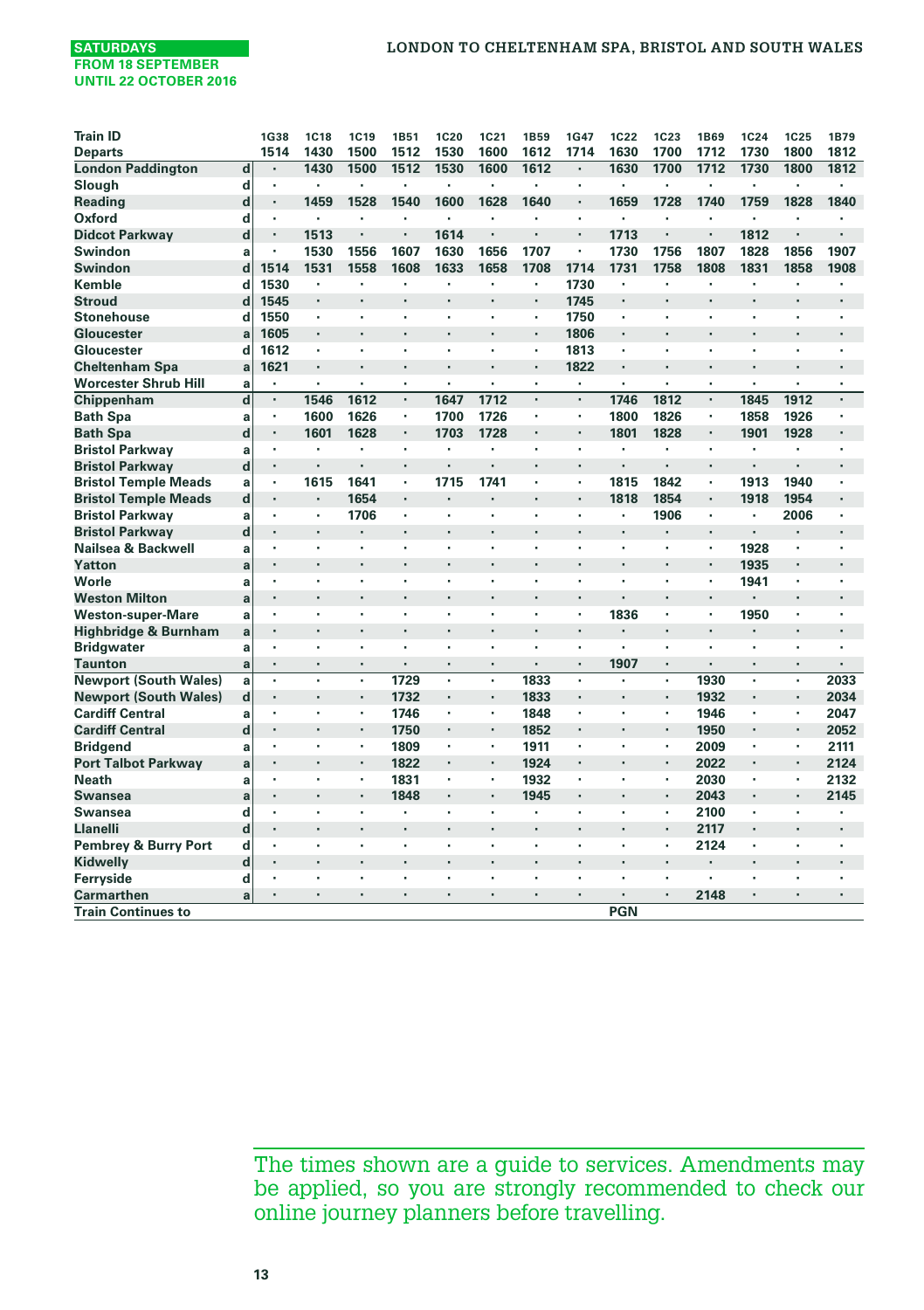| <b>Train ID</b>              |             | 1G60           | <b>1C26</b>    | 1C27 | <b>1B88</b> | <b>1C28</b> | 1C <sub>29</sub>     | <b>1B91</b>    | <b>1G88</b>    | <b>1C31</b>    | <b>1B98</b>    | <b>1C32</b>    | <b>1B94</b> | <b>1C33</b>              | <b>1C36</b>          |
|------------------------------|-------------|----------------|----------------|------|-------------|-------------|----------------------|----------------|----------------|----------------|----------------|----------------|-------------|--------------------------|----------------------|
| <b>Departs</b>               |             | 1914           | 1830           | 1900 | 1912        | 1930        | 2000                 | 2012           | 2117           | 2030           | 2112           | 2130           | 2200        | 2235                     | 2330                 |
| <b>London Paddington</b>     | $\mathbf d$ | $\cdot$        | 1830           | 1900 | 1912        | 1930        | 2000                 | 2012           | $\cdot$        | 2030           | 2112           | 2130           | 2200        | 2235                     | 2330                 |
| Slough                       | d           |                | $\blacksquare$ | ×    | ×           |             | $\ddot{\phantom{0}}$ | $\cdot$        |                | $\cdot$        | ٠              |                |             |                          |                      |
| Reading                      | $\mathbf d$ | ٠              | 1859           | 1928 | 1940        | 1959        | 2028                 | 2040           |                | 2059           | 2140           | 2159           | 2230        | 2303                     | 0006                 |
| Oxford                       | d           | $\cdot$        | $\blacksquare$ |      | ٠           | ٠           | ٠                    |                | $\cdot$        |                | ٠              |                | ٠           | ٠                        | $\cdot$              |
| <b>Didcot Parkway</b>        | $\mathbf d$ |                | 1913           |      |             | 2013        | 2044                 |                |                | 2114           |                | 2214           | 2248        | 2322                     | 0023                 |
| Swindon                      | a           |                | 1930           | 1956 | 2007        | 2030        | 2102                 | 2107           | $\cdot$        | 2130           | 2207           | 2230           | 2306        | 2339                     | 0040                 |
| Swindon                      | d           | 1914           | 1931           | 1958 | 2008        | 2031        | 2103                 | 2108           | 2117           | 2132           | 2209           | 2232           | 2308        | 2341                     | 0042                 |
| Kemble                       | d           | 1930           |                |      |             |             |                      | $\cdot$        | 2130           |                | ٠              |                |             |                          |                      |
| <b>Stroud</b>                | d           | 1945           | $\cdot$        |      |             | ٠           | $\cdot$              | $\blacksquare$ | 2145           | $\blacksquare$ |                |                |             |                          |                      |
| <b>Stonehouse</b>            | d           | 1950           | $\cdot$        | ï    |             |             |                      |                | 2151           | $\cdot$        | ï              |                |             |                          |                      |
| Gloucester                   | a           | 2006           | $\cdot$        |      |             |             |                      | $\cdot$        | 2206           | $\cdot$        | ٠              |                |             |                          |                      |
| Gloucester                   | d           | 2013           |                |      |             |             |                      | $\cdot$        | 2212           |                |                |                |             |                          |                      |
| <b>Cheltenham Spa</b>        | a           | 2022           | $\cdot$        |      |             |             |                      | $\cdot$        | 2221           |                |                |                | ï           |                          |                      |
| <b>Worcester Shrub Hill</b>  | a           | $\cdot$        | $\cdot$        | ×    | ٠           | ï           | $\ddot{\phantom{0}}$ | $\cdot$        | ٠              | $\cdot$        | ×,             | ×,             | ٠           | ٠                        | $\ddot{\phantom{0}}$ |
| Chippenham                   | $\mathbf d$ |                | 1946           | 2012 | ٠           | 2046        | 2118                 |                |                | 2146           | ٠              | 2247           | ï           | 2355                     | 0056                 |
| <b>Bath Spa</b>              | a           | ٠              | 2000           | 2026 | ٠           | 2059        | 2131                 | ٠              | ٠              | 2200           | ٠              | 2300           | ٠           | 0009                     | 0110                 |
| <b>Bath Spa</b>              | $\mathbf d$ |                | 2001           | 2028 |             | 2101        | 2133                 |                |                | 2202           | ٠              | 2302           | ٠           | 0011                     | 0112                 |
| <b>Bristol Parkway</b>       | a           |                | $\cdot$        | ×    | ٠           | ł.          | ×                    | $\cdot$        |                |                | ×,             |                | ٠           | $\ddot{\phantom{0}}$     | $\cdot$              |
| <b>Bristol Parkway</b>       | $\mathbf d$ |                |                |      | l,          |             |                      |                | $\overline{a}$ |                | $\cdot$        |                | l,          |                          |                      |
| <b>Bristol Temple Meads</b>  | a           |                | 2015           | 2043 | ×           | 2114        | 2145                 | $\cdot$        |                | 2214           | ٠              | 2315           | ٠           | 0023                     | 0124                 |
| <b>Bristol Temple Meads</b>  | d           |                | 2018           | 2054 |             | ï           | 2152                 |                |                | 2217           |                |                | ٠           |                          |                      |
| <b>Bristol Parkway</b>       | a           |                | $\cdot$        | ï    | ٠           | ٠           | 2205                 |                |                |                | ٠              |                | ï           |                          |                      |
| <b>Bristol Parkway</b>       | $\mathbf d$ |                |                |      |             | ٠           |                      |                |                |                | ÷,             |                | ï           |                          |                      |
| Nailsea & Backwell           | a           |                | ٠              | 2105 | ×,          | ٠           | ٠                    |                | $\blacksquare$ | 22s27          | ×,             | ٠              | ٠           | ٠                        | $\cdot$              |
| Yatton                       | a           |                |                | 2111 |             |             |                      |                |                | 22s34          |                |                | ×           |                          |                      |
| Worle                        | a           |                | $\cdot$        | 2118 | ٠           | ٠           | ٠                    | $\cdot$        | ٠              | 22s40          | ٠              | ٠              | ٠           |                          | $\cdot$              |
| <b>Weston Milton</b>         | a           |                | $\cdot$        | 2123 | ٠           | ٠           | $\cdot$              | $\cdot$        |                |                | ×              |                |             |                          |                      |
| <b>Weston-super-Mare</b>     | a           | $\cdot$        | 2036           | 2126 |             |             |                      |                |                | 22s47          | ٠              |                |             |                          |                      |
| Highbridge & Burnham         | a           |                | $\cdot$        | 2139 | ٠           |             | ٠                    |                |                | 22s58          | ٠              |                |             |                          |                      |
| <b>Bridgwater</b>            | a           | $\cdot$        | $\cdot$        | 2147 |             | ٠           | ٠                    |                | $\cdot$        | 23s05          | ٠              |                |             |                          |                      |
| <b>Taunton</b>               | a           | $\blacksquare$ | 2102           | 2159 | ٠           | ٠           | $\cdot$              |                | $\blacksquare$ | 2317           | $\blacksquare$ | $\blacksquare$ | ٠           | $\overline{\phantom{a}}$ | $\ddot{\phantom{0}}$ |
| <b>Newport (South Wales)</b> | a           |                |                | ٠    | 2138        | ï           | ٠                    | 2238           | $\cdot$        |                | 2339           | ٠              | 0034        | ×                        | ٠                    |
| <b>Newport (South Wales)</b> | $\mathbf d$ |                | $\cdot$        | ٠    | 2139        |             | ٠                    | 2240           |                | $\blacksquare$ | 2341           | ٠              | 0035        |                          |                      |
| <b>Cardiff Central</b>       | a           |                | $\cdot$        | ٠    | 2154        | ٠           | ×,                   | 2259           |                |                | 2359           | ٠              | 0054        | ٠                        | $\cdot$              |
| <b>Cardiff Central</b>       | d           |                |                | ٠    | 2157        | ٠           | $\ddot{\phantom{0}}$ | 2301           | $\cdot$        | $\cdot$        | 0001           |                |             |                          |                      |
| <b>Bridgend</b>              | a           |                | $\cdot$        | ٠    | 2216        | ٠           | ٠                    | 2321           | $\cdot$        |                | 0021           | ×,             | ï           |                          |                      |
| <b>Port Talbot Parkway</b>   | a           |                |                | ٠    | 2230        | ٠           | $\cdot$              | 2334           |                | $\cdot$        | 0034           |                |             |                          |                      |
| <b>Neath</b>                 |             |                | ٠              | ٠    | 2238        | ٠           | ٠                    | 2342           | ٠              |                | 0042           |                | ï           |                          |                      |
|                              | a           |                |                |      | 2252        |             |                      | 2356           |                |                | 0056           |                |             |                          |                      |
| <b>Swansea</b>               | a           |                | $\cdot$        | ٠    |             | ٠           | ٠                    |                |                |                | ٠              | ٠              |             |                          |                      |
| <b>Swansea</b>               | d           |                |                |      | ٠<br>l,     |             | ×.                   | $\cdot$        | ٠<br>$\cdot$   |                |                |                | ٠<br>ï      |                          | ٠                    |
| Llanelli                     | d           | ٠              |                |      |             | ٠           |                      |                |                |                |                |                |             |                          |                      |
| Pembrey & Burry Port         | d           | ٠              | ٠              | ٠    | ٠           | ٠           | ٠                    |                | ٠              | ٠              | ٠              | ٠              | ٠           | ٠                        | ٠                    |
| Kidwelly                     | d           |                |                |      |             |             |                      |                |                |                |                |                |             |                          |                      |
| Ferryside                    | d           | ٠              |                |      | ×           |             |                      |                | ï              |                |                |                | ï           |                          | $\ddot{\phantom{0}}$ |
| Carmarthen                   | a           | $\cdot$        | $\cdot$        | ٠    | ٠           | ٠           | ٠                    | $\cdot$        | $\cdot$        | ٠              | ٠              | ٠              | ٠           | ٠                        | $\blacksquare$       |
| <b>Train Continues to</b>    |             |                |                |      |             |             |                      |                |                | <b>EXD</b>     |                |                |             |                          |                      |

**s** Stops to set down only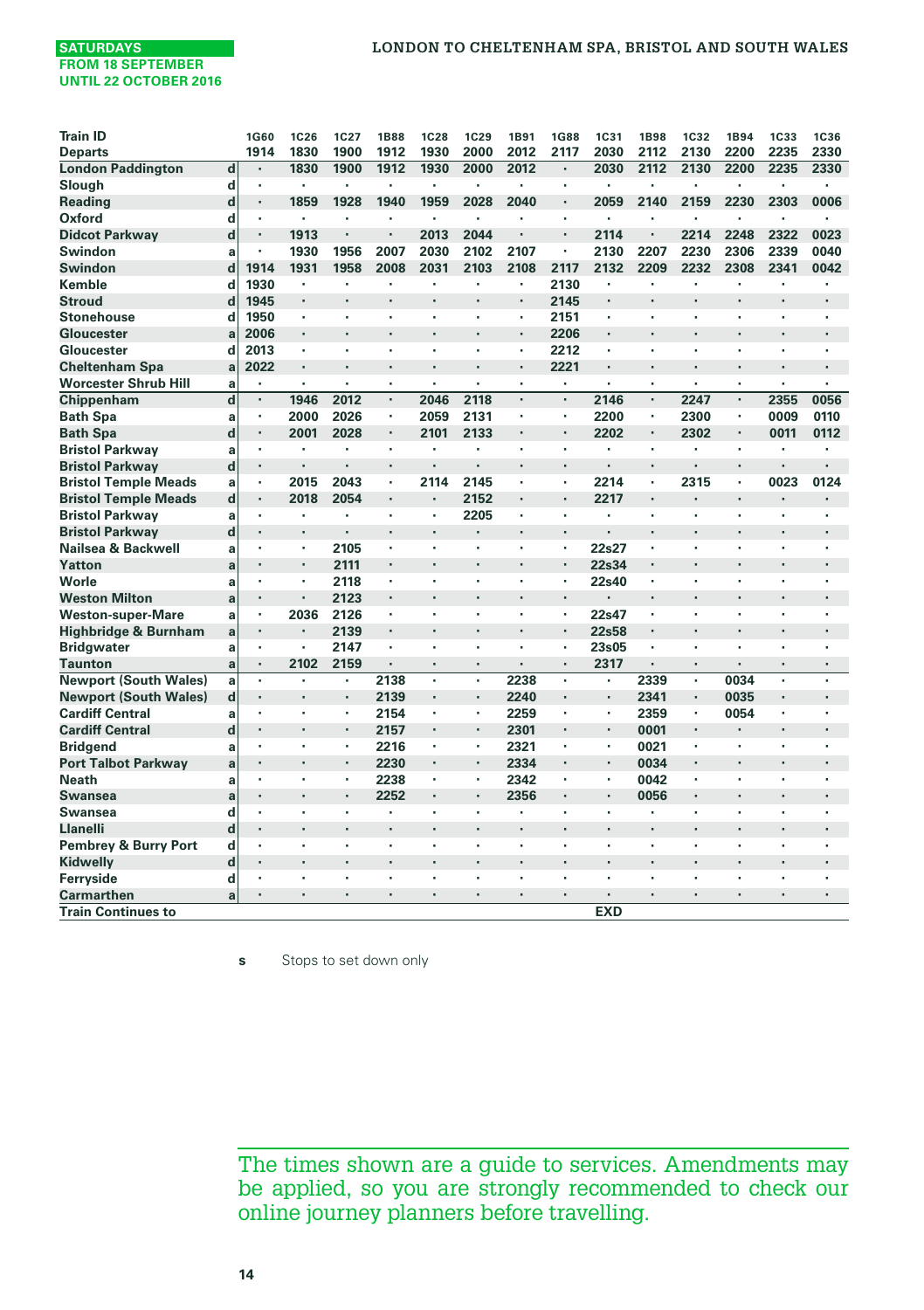| <b>Train ID</b>              |              | <b>1B15</b> | <b>1C05</b> | <b>1G14</b> | 1C76    | <b>1C07</b>              | <b>1C77</b>          | <b>1B20</b> | <b>1C09</b>    | 1C79 | 1B25 | <b>1G22</b>          | <b>1C11</b> | <b>1C81</b>          | <b>1B28</b>          |
|------------------------------|--------------|-------------|-------------|-------------|---------|--------------------------|----------------------|-------------|----------------|------|------|----------------------|-------------|----------------------|----------------------|
| <b>Departs</b>               |              | 0757        | 0800        | 0827        | 0837    | 0900                     | 0927                 | 0930        | 1000           | 1027 | 1030 | 1037                 | 1100        | 1133                 | 1137                 |
| <b>London Paddington</b>     | $\mathbf d$  | 0757        | 0800        | 0827        | 0837    | 0900                     | 0927                 | 0930        | 1000           | 1027 | 1030 | 1037                 | 1100        | 1133                 | 1137                 |
| Slough                       | d            |             | ٠           | ٠           | ٠       |                          | ٠                    |             | ٠              | ٠    | ï    |                      | ٠           | $\cdot$              |                      |
| Reading                      | $\mathbf d$  | 0834        | 0840        | 0903        | 0915    | 0940                     | 1002                 | 1006        | 1040           | 1102 | 1106 | 1112                 | 1140        | 1208                 | 1213                 |
| <b>Oxford</b>                | d            |             | ×,          |             | ×       | ×,                       | $\cdot$              |             | $\blacksquare$ | ×    | ٠    |                      | ٠           | $\cdot$              | $\cdot$              |
| <b>Didcot Parkway</b>        | d            | 0848        | 0856        |             | ÷.      | 0958                     |                      | 1023        | 1054           |      | 1120 |                      | 1153        |                      | 1227                 |
| Swindon                      | a            | 0907        | 0915        | 0936        | ٠       | 1014                     | 1035                 | 1042        | 1110           | ×,   | 1138 | 1146                 | 1209        |                      | 1244                 |
| Swindon                      | d            | 0910        | 0915        | 0937        | ٠       | 1015                     | 1037                 | 1044        | 1112           | ٠    | 1140 | 1147                 | 1210        | $\cdot$              | 1246                 |
| Kemble                       | d            |             | ٠           | 0949        | ×,      |                          |                      |             |                | ٠    | ٠    | 1159                 |             | $\cdot$              |                      |
| <b>Stroud</b>                | d            | ×           | ×           | 1004        | ×       | ٠                        | $\cdot$              |             |                |      | ٠    | 1214                 | ×           |                      |                      |
| <b>Stonehouse</b>            | d            | ٠           | ٠           | 1009        | ٠       |                          | ٠                    |             | ÷,             |      | ×,   | 1219                 | ٠           |                      | $\cdot$              |
| Gloucester                   | a            | ٠           | ٠           | 1026        | ٠       |                          | ٠                    |             | ٠              |      | ٠    | 1234                 | ٠           |                      |                      |
| Gloucester                   | d            | ٠           | ×           | 1033        | ٠       |                          |                      |             | ×              |      | ٠    | 1241                 | ٠           |                      |                      |
| <b>Cheltenham Spa</b>        | a            | ٠           | ï           | 1042        | $\cdot$ |                          |                      |             |                |      | ï    | 1249                 |             |                      |                      |
| <b>Worcester Shrub Hill</b>  | a            | ٠           | ×.          | ×,          | ×,      | ×                        |                      | $\cdot$     | ×,             | ×,   | ×.   | ×.                   | ٠           | $\ddot{\phantom{0}}$ | $\ddot{\phantom{0}}$ |
| Chippenham                   | $\mathbf d$  | ×.          | 0931        |             |         | 1029                     | $\cdot$              | $\cdot$     | 1127           |      | ä,   | ×.                   | 1225        | $\ddot{\phantom{0}}$ | l.                   |
| <b>Bath Spa</b>              | a            | ٠           | 0944        | ٠           | ×,      | 1044                     |                      | ٠           | 1140           | ٠    | ٠    | ٠                    | 1239        | $\cdot$              |                      |
| <b>Bath Spa</b>              | $\mathbf d$  |             | 0944        |             | ٠       | 1045                     |                      |             | 1141           |      |      |                      | 1240        |                      |                      |
| <b>Bristol Parkway</b>       | a            | ٠           | ×           | ٠           | ٠       |                          | ٠                    | $\cdot$     | ٠              | ٠    | ٠    | ٠                    |             |                      |                      |
| <b>Bristol Parkway</b>       | $\mathbf d$  | ٠           | ł.          |             | ٠       | $\cdot$                  | ×,                   |             |                |      | ٠    | $\cdot$              |             |                      |                      |
| <b>Bristol Temple Meads</b>  | a            | ٠           | 0958        | ٠           | ٠       | 1059                     | $\blacksquare$       | ٠           | 1154           | ٠    | ٠    | ٠                    | 1255        |                      |                      |
| <b>Bristol Temple Meads</b>  | $\mathbf d$  | ٠           | 1000        |             |         | $\overline{\phantom{a}}$ |                      |             | 1200           |      |      |                      | 1258        |                      |                      |
| <b>Bristol Parkway</b>       | a            | ٠           | ٠           | ٠           | ×       | ٠                        |                      | $\cdot$     |                |      | ٠    | ٠                    |             |                      |                      |
| <b>Bristol Parkway</b>       | $\mathbf d$  | ٠           |             |             | l.      |                          |                      |             |                |      |      |                      | ÷,          |                      |                      |
| Nailsea & Backwell           | a            | ٠           | ٠           | ٠           | ٠       | ٠                        | $\cdot$              | ٠           | 1209           | ٠    | ٠    | ٠                    | ٠           | ٠                    | $\blacksquare$       |
| Yatton                       | a            | ×           |             |             | ï       |                          |                      |             | 1215           |      |      |                      | ï           |                      |                      |
| Worle                        | a            | ٠           | ٠           | ٠           | ×       | ٠                        |                      |             | 1222           | ٠    | ٠    | ٠                    | ٠           |                      |                      |
| <b>Weston Milton</b>         | a            | ٠           |             |             |         |                          |                      |             |                |      |      |                      |             |                      |                      |
| Weston-super-Mare            | a            | ٠           |             |             |         |                          |                      | $\cdot$     | 1231           | ٠    | ٠    | ٠                    | 1317        |                      | ٠                    |
| Highbridge & Burnham         | $\mathbf{a}$ | ٠           |             |             |         |                          |                      |             |                |      | ٠    |                      |             |                      |                      |
| <b>Bridgwater</b>            | a            | ٠           |             |             | ï       |                          | ٠                    |             | ٠              | ٠    |      |                      |             |                      |                      |
| <b>Taunton</b>               | a            | ٠           | 1034        | ٠           | 1046    | $\ddot{\phantom{0}}$     | 1154                 | $\cdot$     | ٠              | 1236 | ٠    | $\cdot$              | 1340        | 1344                 | $\cdot$              |
| <b>Newport (South Wales)</b> | a            | 1034        |             | ٠           |         | ٠                        | $\cdot$              | 1207        | ٠              |      | 1302 | ٠                    | ï           |                      | 1412                 |
| <b>Newport (South Wales)</b> | $\mathbf d$  | 1034        | ÷.          | ÷.          | ٠       |                          |                      | 1208        | ×.             | ٠    | 1304 | ٠                    | ٠           | $\blacksquare$       | 1414                 |
| <b>Cardiff Central</b>       | a            | 1049        | ٠           | ٠           | ٠       | ٠                        | ٠                    | 1226        | ٠              | ٠    | 1322 | ٠                    | ٠           | ٠                    | 1432                 |
| <b>Cardiff Central</b>       | $\mathbf d$  | 1053        |             |             |         |                          | $\cdot$              | 1230        | ٠              |      | 1323 |                      |             | $\cdot$              | 1433                 |
| <b>Bridgend</b>              | a            | 1112        | ٠           | ٠           | ×       | ×                        | $\blacksquare$       | 1249        | ٠              | ×,   | 1344 | ×,                   | ٠           |                      | 1451                 |
| <b>Port Talbot Parkway</b>   | a            | 1125        | ٠           |             |         |                          |                      | 1302        | ۰              | ٠    | 1401 | $\cdot$              |             | $\blacksquare$       | 1506                 |
| <b>Neath</b>                 | a            | 1134        | ×           | ٠           | ï       |                          | ٠                    | 1310        | ٠              | ٠    | 1410 | ٠                    | ï           |                      | 1514                 |
| <b>Swansea</b>               | a            | 1147        |             |             |         |                          | $\cdot$              | 1323        | ٠              |      | 1423 |                      |             |                      | 1528                 |
| Swansea                      | d            |             | ٠           | ٠           | ٠       | ٠                        | ٠                    | 1330        | ٠              | ٠    | 1442 | ٠                    | ï           | ٠                    | $\cdot$              |
| <b>Llanelli</b>              | $\mathbf d$  | ×,          |             |             | ÷,      |                          | $\ddot{\phantom{0}}$ | 1348        | ٠              |      | 1504 |                      | ï           |                      |                      |
| Pembrey & Burry Port         | d            | ٠           | ٠           | ٠           | ٠       | ٠                        | ٠                    | 1355        | ٠              | ٠    | 1511 | ٠                    | ٠           | ٠                    | ٠                    |
| Kidwelly                     | $\mathbf d$  | ×           |             |             | ï       |                          |                      |             | ٠              |      | ٠    | ٠                    | ×           |                      |                      |
| Ferryside                    | d            | ×           |             |             | ٠       |                          | $\ddot{\phantom{0}}$ | $\cdot$     | ×.             | ٠    |      | $\ddot{\phantom{0}}$ |             |                      |                      |
| <b>Carmarthen</b>            | a            | ٠           | ٠           |             | ٠       |                          | $\bullet$            | 1416        |                |      | 1532 |                      |             |                      |                      |
| <b>Train Continues to</b>    |              |             | PNZ         |             | PLY     |                          | <b>PLY</b>           |             |                | PNZ  |      |                      | <b>PGN</b>  | PNZ                  |                      |
|                              |              |             |             |             |         |                          |                      |             |                |      |      |                      |             |                      |                      |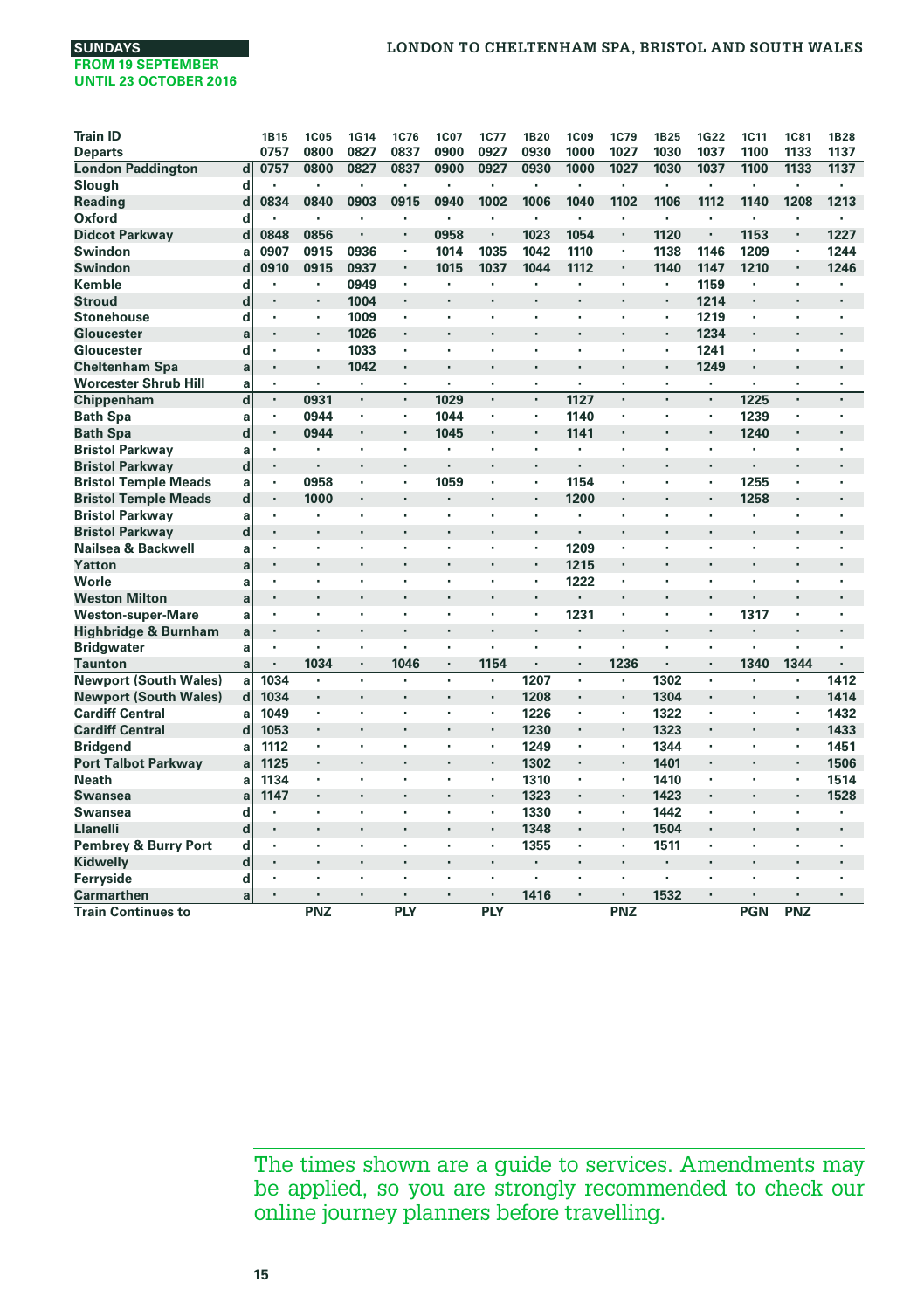| <b>Train ID</b>              |             | <b>1C13</b> | 1G32    | <b>1C84</b> | 1B35 | <b>1C15</b> | <b>1C85</b>          | <b>1B40</b>    | <b>1C17</b> | 1G42    | <b>1C86</b> | 1B46    | <b>1C19</b> | <b>1C20</b>    | <b>1U87</b>          |
|------------------------------|-------------|-------------|---------|-------------|------|-------------|----------------------|----------------|-------------|---------|-------------|---------|-------------|----------------|----------------------|
| <b>Departs</b>               |             | 1200        | 1227    | 1233        | 1237 | 1300        | 1333                 | 1337           | 1400        | 1427    | 1433        | 1437    | 1500        | 1527           | 1533                 |
| <b>London Paddington</b>     | $\mathbf d$ | 1200        | 1227    | 1233        | 1237 | 1300        | 1333                 | 1337           | 1400        | 1427    | 1433        | 1437    | 1500        | 1527           | 1533                 |
| Slough                       | d           |             | $\cdot$ | ٠           | ×    | ٠           |                      |                |             | $\cdot$ |             | ٠       |             |                |                      |
| Reading                      | d           | 1240        | 1303    | 1309        | 1314 | 1338        | 1409                 | 1414           | 1438        | 1503    | 1509        | 1514    | 1538        | 1603           | 1609                 |
| Oxford                       | d           |             | ٠       |             | ×    |             |                      |                |             |         |             |         |             |                |                      |
| <b>Didcot Parkway</b>        | d           | 1253        |         |             | 1329 | 1353        | ٠                    | 1429           | 1453        |         | ٠           | 1528    | 1553        |                |                      |
| Swindon                      | a           | 1309        | 1333    | 1336        | 1345 | 1409        | ٠                    | 1447           | 1509        | 1530    | ٠           | 1545    | 1609        | 1629           | 1636                 |
| Swindon                      | d           | 1310        | 1333    | 1344        | 1348 | 1410        | ٠                    | 1448           | 1510        | 1532    | ٠           | 1548    | 1610        | 1630           | 1637                 |
| Kemble                       | d           |             | 1345    |             | ×    |             |                      | ٠              | $\cdot$     | 1544    |             |         |             | ٠              |                      |
| Stroud                       | d           |             | 1400    |             |      |             |                      |                |             | 1559    |             |         |             |                |                      |
| Stonehouse                   | d           | $\cdot$     | 1405    |             |      | ×,          |                      |                | $\cdot$     | 1604    |             |         |             | ٠              |                      |
| Gloucester                   | a           |             | 1422    | ×,          | ÷,   | l,          |                      | l,             |             | 1624    | ٠           | ÷.      | ÷,          | ÷,             | ×,                   |
| Gloucester                   | d           | ٠           | 1433    | ٠           | ٠    | ×,          | ٠                    | $\cdot$        | ٠           | 1633    | ٠           | ٠       | ٠           | ٠              | ٠                    |
| <b>Cheltenham Spa</b>        | a           |             | 1446    |             |      |             |                      |                |             | 1646    |             |         |             |                |                      |
| <b>Worcester Shrub Hill</b>  | a           | ٠           | $\cdot$ | ٠           | ٠    | ٠           | ٠                    | ٠              | ٠           | $\cdot$ | ٠           | ٠       | ٠           | ï              | $\cdot$              |
| Chippenham                   | $\mathbf d$ | 1325        |         |             | ×    | 1425        | $\ddot{\phantom{0}}$ | $\blacksquare$ | 1525        | $\cdot$ | ٠           | $\cdot$ | 1625        | 1645           |                      |
| <b>Bath Spa</b>              | a           | 1339        | $\cdot$ | ٠           | ٠    | 1439        | ×                    | ٠              | 1539        |         | ٠           | ٠       | 1639        | 1659           |                      |
| <b>Bath Spa</b>              | d           | 1340        |         |             |      | 1440        |                      |                | 1540        |         |             |         | 1640        | 1700           |                      |
| <b>Bristol Parkway</b>       | a           |             |         |             | ×    |             |                      | ,              |             |         |             | ×       |             |                |                      |
| <b>Bristol Parkway</b>       | $\mathbf d$ |             |         |             |      |             |                      |                |             |         |             |         |             |                |                      |
| <b>Bristol Temple Meads</b>  | a           | 1355        | ٠       | ٠           | ٠    | 1453        | ٠                    | $\blacksquare$ | 1553        | $\cdot$ |             | ٠       | 1653        | 1713           |                      |
| <b>Bristol Temple Meads</b>  | d           | 1355        |         |             |      | 1455        |                      |                |             |         | 16u21       | ٠       | 1655        | $\blacksquare$ |                      |
| <b>Bristol Parkway</b>       | a           |             | $\cdot$ | ٠           | ٠    | ٠           | ٠                    | $\cdot$        |             | $\cdot$ |             | ٠       |             | ٠              |                      |
| <b>Bristol Parkway</b>       | $\mathbf d$ |             |         |             |      |             |                      |                |             |         |             |         |             |                |                      |
| Nailsea & Backwell           | a           | 1407        |         |             | ×    | ٠           |                      | ٠              |             |         |             | ٠       | 1704        | ٠              |                      |
| Yatton                       | a           | 1413        |         |             |      |             |                      |                |             |         |             | ٠       | 1711        | ٠              |                      |
| Worle                        | a           | 1419        |         |             |      | ł.          |                      | ٠              |             |         |             | ×       | 1717        | ٠              |                      |
| <b>Weston Milton</b>         | a           |             |         |             |      |             |                      |                |             |         |             | ٠       |             |                |                      |
| Weston-super-Mare            | a           | 1428        |         |             |      |             |                      |                |             |         |             | ٠       | 1724        |                |                      |
| Highbridge & Burnham         | a           |             |         |             |      |             |                      |                |             |         |             | ٠       | 1738        |                |                      |
| <b>Bridgwater</b>            | a           |             | $\cdot$ |             |      | ï           |                      |                |             | $\cdot$ |             | ٠       | 1743        | ٠              |                      |
| Taunton                      | a           | $\cdot$     | $\cdot$ | 1448        | ٠    | 1528        | 1554                 | $\cdot$        |             | $\cdot$ | 1653        | ٠       | 1759        | ٠              | 1743                 |
| <b>Newport (South Wales)</b> | a           |             |         |             | 1515 |             |                      | 1612           |             |         |             | 1712    |             | ٠              |                      |
| <b>Newport (South Wales)</b> | $\mathbf d$ |             |         | ٠           | 1516 |             | ٠                    | 1613           |             |         |             | 1713    |             |                |                      |
| <b>Cardiff Central</b>       | a           | $\cdot$     | $\cdot$ | ٠           | 1536 | ٠           | ٠                    | 1633           |             | $\cdot$ | ٠           | 1732    | $\cdot$     | ٠              | ٠                    |
| <b>Cardiff Central</b>       | d           |             |         | ٠           | 1536 |             | $\ddot{\phantom{0}}$ | 1633           |             |         | ٠           | 1732    |             |                |                      |
| Bridgend                     | a           | $\cdot$     | $\cdot$ | ×,          | 1558 | $\cdot$     | ٠                    | 1655           |             | $\cdot$ | ٠           | 1754    | $\cdot$     |                |                      |
| <b>Port Talbot Parkway</b>   | a           |             |         | ٠           | 1610 |             | ٠                    | 1707           |             |         |             | 1806    |             |                |                      |
| Neath                        | a           |             |         | ٠           | 1618 | ï           | ٠                    | 1715           |             |         | ٠           | 1814    | ٠           |                |                      |
| Swansea                      | a           |             |         |             | 1631 |             | $\ddot{\phantom{0}}$ | 1728           |             |         |             | 1828    |             |                |                      |
| Swansea                      | d           | ٠           | $\cdot$ | ٠           | ٠    | ٠           | ٠                    | 1736           | ٠           | $\cdot$ | ٠           |         |             | ٠              |                      |
| Llanelli                     | d           | $\cdot$     |         |             |      |             | $\ddot{\phantom{0}}$ | 1753           | $\cdot$     |         |             |         |             | ٠              |                      |
| Pembrey & Burry Port         | d           | $\cdot$     | $\cdot$ |             | ×    | ٠           | ٠                    | 1800           |             | $\cdot$ |             | ٠       | ٠           | ٠              | $\ddot{\phantom{0}}$ |
|                              | d           |             |         |             |      |             |                      |                |             |         |             |         |             |                |                      |
| Kidwelly                     |             |             |         |             |      |             |                      | $\cdot$        |             |         |             |         |             |                |                      |
| Ferryside                    | d           |             |         |             |      |             | ٠                    | 1821           |             |         |             |         |             |                |                      |
| Carmarthen                   | a           |             |         | <b>PNZ</b>  |      | PLY         | PLY                  |                |             |         | <b>PNZ</b>  |         |             |                | PLY                  |
| <b>Train Continues to</b>    |             |             |         |             |      |             |                      |                |             |         |             |         |             |                |                      |

**u** Stops to pick up only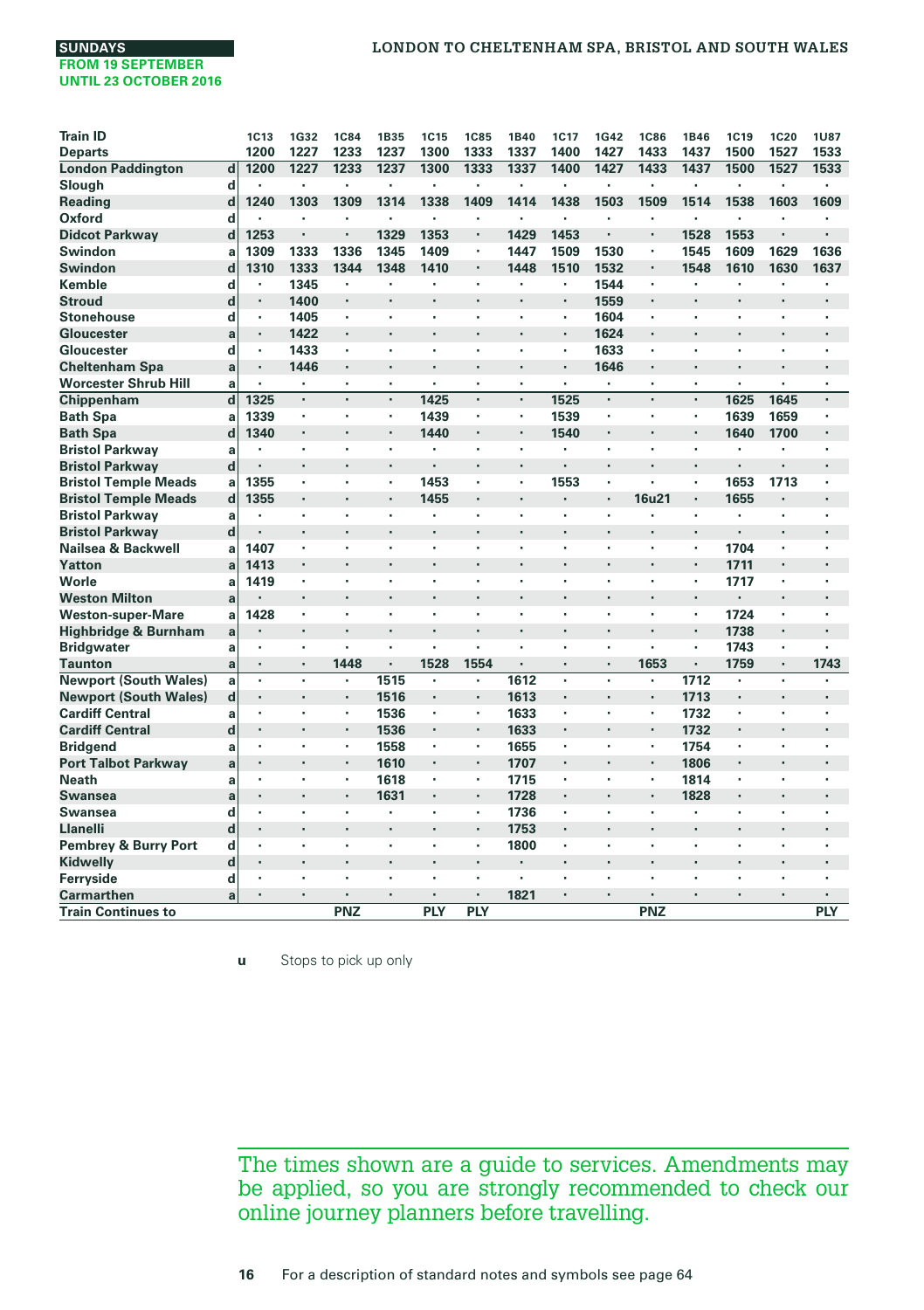| <b>Train ID</b>                 |             | 1B51 | <b>1C21</b> | <b>1C89</b> | <b>1C22</b>    | <b>1B59</b>          | <b>1G52</b> | <b>1C23</b>          | <b>1C24</b> | <b>1B69</b> | <b>1C92</b> | <b>1C25</b>    | <b>1C26</b>              | 1G72           | 1B79                 |
|---------------------------------|-------------|------|-------------|-------------|----------------|----------------------|-------------|----------------------|-------------|-------------|-------------|----------------|--------------------------|----------------|----------------------|
| <b>Departs</b>                  |             | 1537 | 1600        | 1627        | 1630           | 1637                 | 1657        | 1700                 | 1730        | 1737        | 1757        | 1800           | 1827                     | 1830           | 1837                 |
| <b>London Paddington</b>        | $\mathbf d$ | 1537 | 1600        | 1627        | 1630           | 1637                 | 1657        | 1700                 | 1730        | 1737        | 1757        | 1800           | 1827                     | 1830           | 1837                 |
| Slough                          | d           |      | ٠           |             | ٠              |                      | $\cdot$     | $\cdot$              | ï           |             | ٠           | ٠              | ×                        |                |                      |
| Reading                         | $\mathbf d$ | 1613 | 1638        | 1701        | 1707           | 1714                 | 1732        | 1738                 | 1806        | 1814        | 1832        | 1838           | 1903                     | 1903           | 1914                 |
| <b>Oxford</b>                   | d           |      | ٠           | ×           | ï              | ×                    | $\cdot$     | $\cdot$              | ï           | ٠           | ×           | ï              | ×                        | $\cdot$        | $\cdot$              |
| <b>Didcot Parkway</b>           | d           | 1627 | 1653        |             |                | 1727                 | $\cdot$     | 1753                 | ł.          | 1829        |             | 1853           |                          | $\cdot$        | 1928                 |
| Swindon                         | a           | 1643 | 1709        | ×,          | 1731           | 1746                 | 1801        | 1809                 | 1832        | 1846        | 1900        | 1908           | 1928                     | 1936           | 1946                 |
| Swindon                         | d           | 1644 | 1710        |             | 1732           | 1747                 | 1801        | 1810                 | 1833        | 1846        | 1904        | 1910           | 1929                     | 1939           | 1948                 |
| Kemble                          | d           | ×    | ٠           | ٠           | ï              | ×,                   | 1814        | ٠                    | ٠           | ٠           | ×           | ٠              | ٠                        | 1951           |                      |
| <b>Stroud</b>                   | d           |      |             |             | ٠              | $\blacksquare$       | 1829        | $\blacksquare$       | ٠           |             |             | ٠              | $\blacksquare$           | 2006           |                      |
| <b>Stonehouse</b>               | d           |      | ٠           | ٠           | ٠              | ٠                    | 1834        | ٠                    | ٠           | ٠           | ×           | ٠              | ٠                        | 2012           |                      |
| Gloucester                      | a           | ×    |             |             |                | $\blacksquare$       | 1850        | $\cdot$              |             |             | ×           | ×              | $\blacksquare$           | 2029           |                      |
| Gloucester                      | d           | ٠    | ٠           | ٠           | ٠              | ٠                    | 1901        |                      | ×           | ٠           | ٠           | ٠              | ٠                        | 2033           |                      |
| <b>Cheltenham Spa</b>           | a           | ٠    | ٠           |             |                | $\blacksquare$       | 1915        | $\bullet$            | ٠           | ٠           | ٠           |                | $\blacksquare$           | 2046           |                      |
| <b>Worcester Shrub Hill</b>     | a           | ٠    | ×,          | ٠           | ï              | $\ddot{\phantom{0}}$ |             | $\cdot$              | ٠           | ٠           | ٠           | ٠              | ٠                        |                |                      |
| Chippenham                      | $\mathbf d$ | ä,   | 1725        | ٠           | 1748           |                      | $\cdot$     | 1825                 | 1848        | $\cdot$     |             | 1925           | 1944                     | $\cdot$        |                      |
| <b>Bath Spa</b>                 | a           | ٠    | 1739        | ٠           | 1802           | ٠                    | ٠           | 1839                 | 1901        | ٠           | ٠           | 1939           | 1959                     | $\cdot$        |                      |
| <b>Bath Spa</b>                 | $\mathbf d$ | ٠    | 1740        | ٠           | 1802           | ٠                    |             | 1840                 | 1903        | ٠           | ٠           | 1940           | 1959                     |                |                      |
| <b>Bristol Parkway</b>          | a           | ٠    | ٠           | ٠           | ٠              | ٠                    | ٠           | $\cdot$              | ٠           | ٠           | ٠           | ٠              | ٠                        | $\cdot$        |                      |
| <b>Bristol Parkway</b>          | $\mathbf d$ | ٠    | ï           |             |                |                      |             |                      |             |             |             |                |                          |                |                      |
| <b>Bristol Temple Meads</b>     | a           | ×,   | 1756        | ×,          | 1816           | ٠                    |             | 1853                 | 1920        | ×,          | ٠           | 1955           | 2013                     | $\cdot$        | $\ddot{\phantom{0}}$ |
| <b>Bristol Temple Meads</b>     | $\mathbf d$ | ٠    | l.          |             | l,             | $\ddot{\phantom{0}}$ |             | $\ddot{\phantom{0}}$ | 1925        | ٠           | 19u50       | ÷,             | $\overline{\phantom{a}}$ |                |                      |
| <b>Bristol Parkway</b>          | a           | ï    | ٠           |             | ï              |                      | $\cdot$     |                      |             | ٠           |             | ×,             |                          |                |                      |
| <b>Bristol Parkway</b>          | $\mathbf d$ | ٠    |             |             |                |                      |             |                      |             | $\cdot$     |             |                |                          |                |                      |
| Nailsea & Backwell              | a           | ٠    | ٠           | ٠           | ï              |                      | $\cdot$     | $\blacksquare$       | 1934        | ٠           | ٠           | ×              | ٠                        | $\cdot$        |                      |
| Yatton                          | a           | ï    |             |             | ï              |                      |             | $\cdot$              | 1941        | ٠           |             | ï              |                          |                |                      |
| Worle                           | a           | ٠    | ٠           | ٠           | ٠              | ٠                    | $\cdot$     | $\blacksquare$       | 1946        | ٠           | ٠           | ×,             | ٠                        | $\cdot$        | ٠                    |
| <b>Weston Milton</b>            | a           | ×    |             |             | ï              |                      |             | $\cdot$              |             | ٠           |             |                |                          |                |                      |
| Weston-super-Mare               | a           |      | ٠           |             | ٠              |                      | $\cdot$     | $\cdot$              | 1957        | ٠           | ٠           | ٠              | ٠                        | $\cdot$        | $\cdot$              |
| Highbridge & Burnham            | a           | ٠    | ٠           |             |                | $\cdot$              |             | $\cdot$              |             | ٠           |             |                |                          |                |                      |
| <b>Bridgwater</b>               | a           |      | ٠           |             | ٠              |                      | ٠           |                      |             |             |             |                |                          |                |                      |
| <b>Taunton</b>                  | a           | ٠    | ٠           | 1844        | $\blacksquare$ | $\blacksquare$       |             | $\cdot$              | ٠           | ٠           | 2021        | $\blacksquare$ | $\blacksquare$           | $\cdot$        |                      |
| <b>Newport (South Wales)</b>    | a           | 1815 | ٠           |             | ٠              | 1912                 |             |                      | ï           | 2017        |             | ×              | ×                        |                | 2118                 |
| <b>Newport (South Wales)</b>    | $\mathbf d$ | 1816 | ٠           | ٠           | ٠              | 1913                 | $\cdot$     | $\cdot$              | ×.          | 2018        | ٠           | ï              | $\cdot$                  | $\cdot$        | 2118                 |
| <b>Cardiff Central</b>          | a           | 1835 | ٠           | ٠           | ٠              | 1932                 | ٠           | $\cdot$              | ٠           | 2036        | ٠           | ٠              | ٠                        | $\blacksquare$ | 2137                 |
| <b>Cardiff Central</b>          | $\mathbf d$ | 1835 | ٠           |             | ٠              | 1932                 |             |                      | ٠           | 2037        | ×           |                |                          | $\blacksquare$ | 2139                 |
| <b>Bridgend</b>                 | a           | 1857 | ٠           | ٠           | ٠              | 1954                 | ٠           | $\cdot$              | ٠           | 2057        | ٠           | ٠              | ٠                        | $\blacksquare$ | 2158                 |
| <b>Port Talbot Parkway</b>      | a           | 1907 | ٠           |             | ï              | 2005                 | $\cdot$     |                      | ٠           | 2111        | ٠           | l,             | ٠                        | $\cdot$        | 2211                 |
| <b>Neath</b>                    | a           | 1915 | ٠           | ٠           | ٠              | 2015                 | ٠           | $\cdot$              | ٠           | 2119        | ٠           | ×              | ٠                        | $\cdot$        | 2218                 |
| Swansea                         | a           | 1930 |             |             |                | 2032                 | $\cdot$     |                      |             | 2132        |             |                |                          |                | 2233                 |
| Swansea                         | d           |      | ٠           |             | ï              |                      | $\cdot$     |                      | ٠           |             | ٠           | ٠              |                          |                |                      |
| Llanelli                        | $\mathbf d$ |      |             |             | ÷,             |                      |             |                      | ÷.          |             |             |                |                          |                |                      |
| <b>Pembrey &amp; Burry Port</b> | d           | ٠    | ٠           | ٠           | ï              | ٠                    | $\cdot$     | $\cdot$              | ٠           | ٠           | ٠           | ×              | ٠                        | $\cdot$        | ٠                    |
| Kidwelly                        | $\mathbf d$ | ×    |             |             | ï              |                      |             |                      | ٠           |             | ٠           | ï              | ٠                        |                |                      |
| Ferryside                       | d           | ٠    |             |             | ٠              |                      | $\cdot$     | $\cdot$              | ٠           | ٠           | ٠           | ٠              | ٠                        | $\cdot$        |                      |
| <b>Carmarthen</b>               | a           |      | ٠           |             |                |                      |             |                      |             |             | ٠           |                |                          |                |                      |
| <b>Train Continues to</b>       |             |      |             | <b>PNZ</b>  |                |                      |             |                      |             |             | PNZ         |                |                          |                |                      |

**u** Stops to pick up only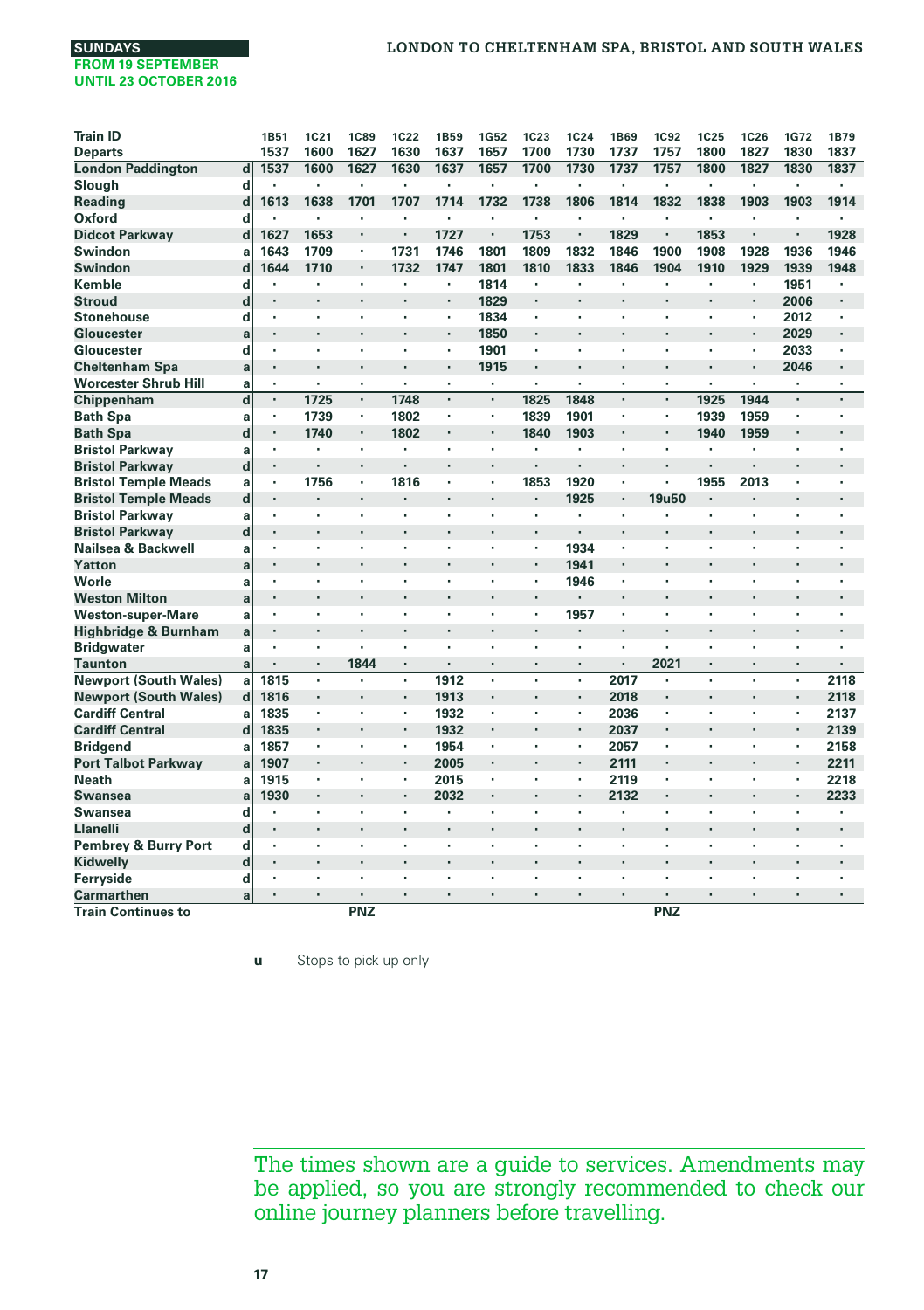| <b>Train ID</b>              |             | <b>1C95</b>          | <b>1U33</b>          | 1C27       | <b>1C28</b> | <b>1B88</b> | <b>1C96</b>          | <b>1C29</b>          | <b>1G88</b>          | <b>1B91</b>    | <b>1C98</b> | <b>1C31</b> | <b>1B93</b>    | <b>1C33</b> | <b>1U34</b> |
|------------------------------|-------------|----------------------|----------------------|------------|-------------|-------------|----------------------|----------------------|----------------------|----------------|-------------|-------------|----------------|-------------|-------------|
| <b>Departs</b>               |             | 1857                 | 1900                 | 1903       | 1930        | 1937        | 1957                 | 2003                 | 2027                 | 2037           | 2057        | 2103        | 2137           | 2203        | 2237        |
| <b>London Paddington</b>     | $\mathbf d$ | 1857                 | 1900                 | 1903       | 1930        | 1937        | 1957                 | 2003                 | 2027                 | 2037           | 2057        | 2103        | 2137           | 2203        | 2237        |
| Slough                       | d           |                      | $\cdot$              | ٠          |             |             |                      | ٠                    |                      | ٠              |             | ٠           |                |             |             |
| Reading                      | d           | 1932                 | 1936                 | 1938       | 2006        | 2014        | 2032                 | 2039                 | 2103                 | 2114           | 2132        | 2143        | 2216           | 2246        | 2317        |
| Oxford                       | d           | ٠                    | $\cdot$              | ٠          | ٠           | ×,          |                      | $\cdot$              | $\cdot$              | $\cdot$        | ٠           | ï           | ٠              | ٠           |             |
| <b>Didcot Parkway</b>        | d           | $\cdot$              |                      | 1953       |             | 2029        |                      | 2053                 |                      | 2128           | ٠           | 2200        | 2233           | 2303        |             |
| Swindon                      | a           |                      | 2001                 | 2010       | 2031        | 2045        | 2059                 | 2109                 | 2130                 | 2146           | ٠           | 2218        | 2250           | 2322        | 23s48       |
| Swindon                      | d           | $\cdot$              | 2002                 | 2011       | 2031        | 2048        | 2100                 | 2110                 | 2133                 | 2147           | ٠           | 2218        | 2250           | 2322        |             |
| Kemble                       | d           | $\cdot$              |                      | ٠          |             |             |                      | $\cdot$              | 2146                 | $\cdot$        |             | ×           |                |             |             |
| <b>Stroud</b>                | d           | $\cdot$              |                      | ٠          |             | ٠           | $\cdot$              | $\cdot$              | 2201                 |                |             | ٠           |                |             |             |
| <b>Stonehouse</b>            | d           | ٠                    |                      |            |             |             |                      | $\cdot$              | 2207                 | $\cdot$        |             |             |                |             |             |
| Gloucester                   | a           |                      |                      |            |             | ×           |                      |                      | 2222                 |                |             |             |                | ×           |             |
| Gloucester                   | d           | $\cdot$              |                      |            |             | ٠           |                      | ٠                    | 2229                 | $\cdot$        |             |             |                | ٠           |             |
| <b>Cheltenham Spa</b>        | a           | $\cdot$              | $\cdot$              | ٠          | ÷.          | ï           | $\ddot{\phantom{0}}$ |                      | 2240                 | $\cdot$        | ٠           | ï           | $\cdot$        | ï           |             |
| <b>Worcester Shrub Hill</b>  | a           | ٠                    | $\cdot$              | ٠          | ×,          | ٠           | $\ddot{\phantom{0}}$ | $\ddot{\phantom{a}}$ | $\blacksquare$       |                | ٠           | ٠           | $\cdot$        | ٠           | ٠           |
| Chippenham                   | $\mathbf d$ | $\cdot$              |                      | 2025       | 2045        | ï           |                      | 2126                 | $\cdot$              |                | ٠           | 2232        | $\blacksquare$ | 2337        |             |
| <b>Bath Spa</b>              | a           |                      |                      | 2039       | 2102        | ٠           | $\cdot$              | 2141                 |                      |                | ٠           | 2246        | ٠              | 2351        |             |
| <b>Bath Spa</b>              | $\mathbf d$ | $\blacksquare$       | $\cdot$              | 2040       | 2102        | ٠           | $\cdot$              | 2141                 |                      |                |             | 2247        | ٠              | 2351        |             |
| <b>Bristol Parkway</b>       | a           |                      | 2030                 | ×          | ×           | ×           | ×                    | $\cdot$              | $\cdot$              | $\cdot$        | ×,          |             | ×,             | ï           | 00s18       |
| <b>Bristol Parkway</b>       | $\mathbf d$ | $\blacksquare$       | 2030                 |            |             |             |                      |                      |                      |                |             |             |                |             |             |
| <b>Bristol Temple Meads</b>  | a           |                      | 2043                 | 2055       | 2116        | ٠           | ٠                    | 2154                 | $\cdot$              |                |             | 2302        | ×,             | 0007        | 0030        |
| <b>Bristol Temple Meads</b>  | $\mathbf d$ | $\cdot$              |                      | 2055       |             |             |                      | 2155                 |                      |                |             |             |                | ٠           |             |
| <b>Bristol Parkway</b>       | a           | $\cdot$              | $\cdot$              | ٠          | ٠           | ٠           | ٠                    | ٠                    | $\cdot$              |                | ٠           | ×           |                | ٠           |             |
| <b>Bristol Parkway</b>       | $\mathbf d$ | $\blacksquare$       | $\ddot{\phantom{0}}$ |            | ÷.          | ï           |                      |                      | $\ddot{\phantom{a}}$ |                |             |             |                | ٠           |             |
| Nailsea & Backwell           | a           | ٠                    | ٠                    | 2105       | ٠           | ٠           | ٠                    | 2206                 | $\cdot$              |                | ٠           | ٠           | ٠              | ٠           | ٠           |
| Yatton                       | a           | $\cdot$              | $\cdot$              | 2112       |             |             | $\blacksquare$       | 2212                 |                      |                |             |             |                | ×           | ٠           |
| Worle                        | a           | $\cdot$              |                      | 2118       | ٠           | ï           | $\cdot$              | 2219                 |                      | $\overline{a}$ |             | ÷,          |                | ä,          |             |
| <b>Weston Milton</b>         | a           | ٠                    | $\cdot$              | ٠          |             | ×.          | $\ddot{\phantom{0}}$ | $\cdot$              | $\blacksquare$       | $\blacksquare$ | ٠           | ٠           |                | ٠           |             |
| <b>Weston-super-Mare</b>     | a           | $\cdot$              | $\cdot$              | 2125       |             | ï           |                      | 2228                 |                      |                |             |             |                |             |             |
| Highbridge & Burnham         | a           | $\cdot$              |                      |            |             | ï           |                      |                      |                      |                |             |             |                | ï           |             |
| <b>Bridgwater</b>            | a           |                      |                      |            |             |             | ٠                    |                      |                      |                |             |             |                | ٠           |             |
| <b>Taunton</b>               | a           | 2116                 | $\cdot$              | 2148       | ٠           | ٠           | 2216                 | $\cdot$              | $\cdot$              | $\blacksquare$ | 23s06       | ×.          | $\cdot$        | ٠           |             |
| <b>Newport (South Wales)</b> | a           |                      | $\ddot{\phantom{0}}$ | ï          | ٠           | 2213        |                      |                      | ٠                    | 2312           |             | ×,          | 0024           | ٠           | $\cdot$     |
| <b>Newport (South Wales)</b> | $\mathbf d$ | $\blacksquare$       | $\cdot$              |            | ٠           | 2214        | ٠                    |                      |                      | 2314           |             | ٠           | 0026           | ٠           |             |
| <b>Cardiff Central</b>       | a           | $\cdot$              | $\cdot$              | ٠          | ٠           | 2232        | $\blacksquare$       | $\cdot$              | $\blacksquare$       | 2334           | ٠           | ٠           | 0047           | ٠           |             |
| <b>Cardiff Central</b>       | $\mathbf d$ | $\cdot$              |                      |            | ٠           | 2233        | $\ddot{\phantom{0}}$ |                      |                      | 2335           | ٠           | ٠           | 0049           | ٠           |             |
| <b>Bridgend</b>              | a           | $\cdot$              |                      | ×,         | ٠           | 2254        | $\blacksquare$       | $\cdot$              | $\blacksquare$       | 2355           | ×,          | ×,          | 0108           | ï           |             |
| <b>Port Talbot Parkway</b>   | a           | $\cdot$              |                      |            |             | 2308        | $\cdot$              |                      |                      | 0005           | ٠           | ٠           | 0120           |             |             |
| <b>Neath</b>                 | a           | $\cdot$              |                      | ٠          | ٠           | 2317        | $\cdot$              |                      | $\cdot$              | 0013           | ٠           | ×.          | 0128           | ï           |             |
| <b>Swansea</b>               | a           |                      |                      |            |             | 2330        |                      |                      |                      | 0030           |             |             | 0143           |             |             |
| Swansea                      | d           | $\cdot$              | $\cdot$              | ٠          | ٠           | ٠           | ٠                    | $\cdot$              |                      | $\cdot$        | ٠           | ٠           | ٠              | ٠           | ٠           |
| <b>Llanelli</b>              | d           | $\cdot$              |                      |            | ä,          |             |                      |                      | $\blacksquare$       |                |             | ٠           |                | ٠           |             |
| Pembrey & Burry Port         | d           |                      | ٠                    | ٠          | ٠           | ï           | ٠                    | $\cdot$              | $\cdot$              |                | ٠           | ٠           | ٠              | ٠           | ٠           |
| Kidwelly                     | $\mathbf d$ | $\cdot$              |                      |            |             |             |                      |                      |                      |                |             |             |                |             |             |
| Ferryside                    | d           | $\ddot{\phantom{0}}$ |                      |            |             |             |                      |                      |                      |                |             |             |                | ł.          |             |
| <b>Carmarthen</b>            | a           | ٠                    | $\cdot$              | ٠          |             |             | ٠                    | ٠                    | $\cdot$              | $\cdot$        | ٠           | ٠           | ٠              | ٠           | $\cdot$     |
| <b>Train Continues to</b>    |             | <b>PLY</b>           |                      | <b>EXD</b> |             |             | PLY                  |                      |                      |                | <b>EXD</b>  |             |                |             |             |

**s** Stops to set down only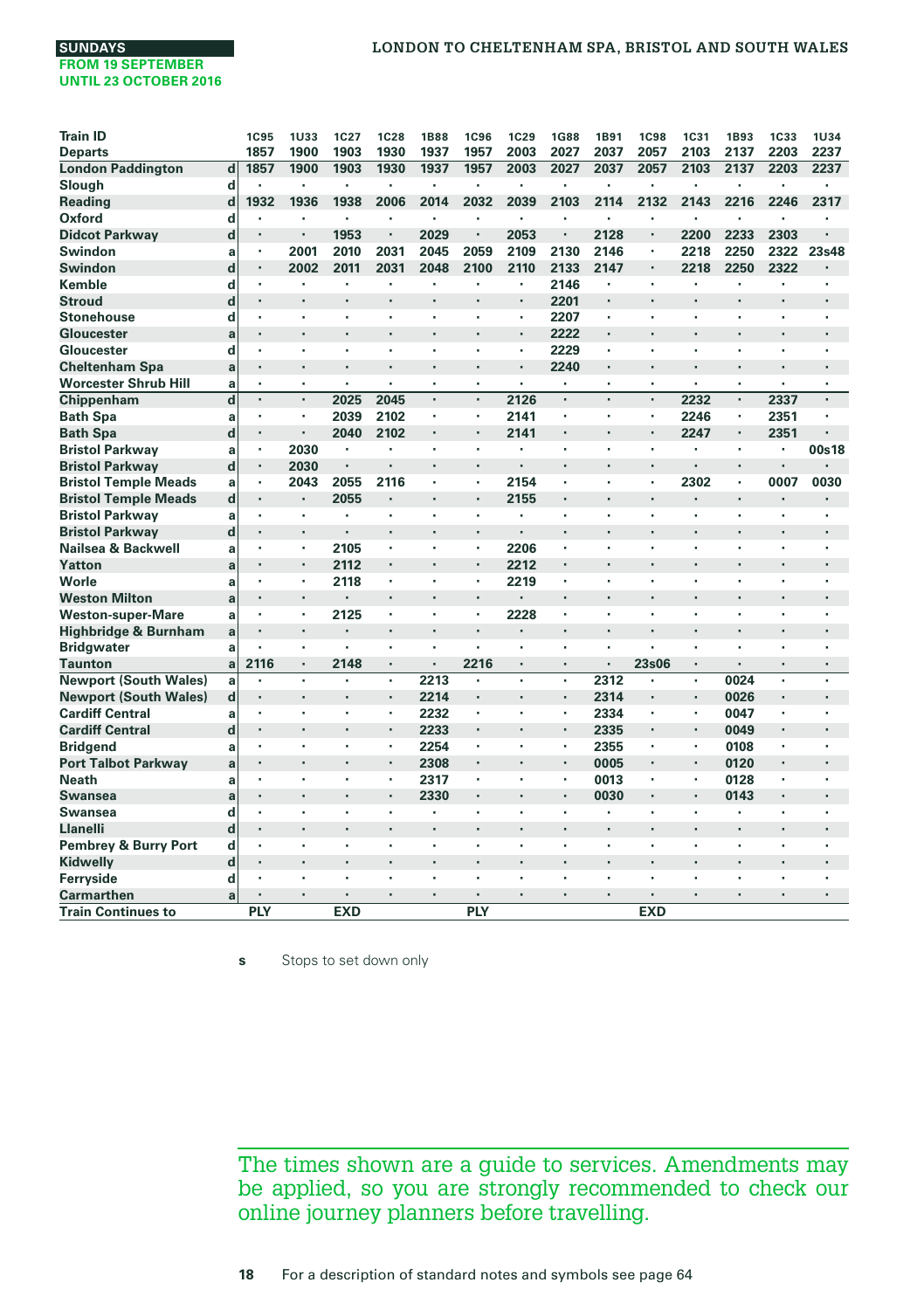| Train ID                            |        | <b>1C35</b> | <b>1C36</b> |
|-------------------------------------|--------|-------------|-------------|
| <b>Departs</b>                      |        | 2303        | 2337        |
| <b>London Paddington</b>            | d      | 2303        | 2337        |
| Slough                              | d      | ï           | 0001        |
| Reading                             | d      | 2346        | 0020        |
| Oxford                              | d      | ٠           | ×           |
| <b>Didcot Parkway</b>               | d      | ï           |             |
| Swindon                             | a      | 00s21       | 00s53       |
| Swindon                             | d      |             |             |
| Kemble                              | d      | ï           | ï           |
| <b>Stroud</b>                       | d      | ï           | l,          |
| <b>Stonehouse</b>                   | d      | ï           | ï           |
| Gloucester                          | a      | l,          | l,          |
| Gloucester                          | d      | ï           |             |
| <b>Cheltenham Spa</b>               | a      | ï           | ï           |
| <b>Worcester Shrub Hill</b>         | a      | ï           |             |
| Chippenham                          | d      | 00s35       | 01s06       |
| <b>Bath Spa</b>                     | a      | 00s51       | 01s23       |
| <b>Bath Spa</b>                     | d      |             |             |
| <b>Bristol Parkway</b>              | a      | ï           |             |
| <b>Bristol Parkway</b>              | d      | ï           | ï           |
| <b>Bristol Temple Meads</b>         | a      | 0105        | 0139        |
| <b>Bristol Temple Meads</b>         | d      | ï           | ï           |
| <b>Bristol Parkwav</b>              | a      | ï           |             |
| <b>Bristol Parkway</b>              | d      | l,          | l,          |
| Nailsea & Backwell                  | a      |             | è           |
| Yatton                              | a      |             |             |
| Worle                               | a      |             | ï           |
| <b>Weston Milton</b>                | a      | ï           | ï           |
| <b>Weston-super-Mare</b>            | a      | ï           | è           |
| Highbridge & Burnham                | a      | ï           | l,          |
| <b>Bridgwater</b>                   | a      |             |             |
| <b>Taunton</b>                      | a      | ï           | l,          |
| <b>Newport (South Wales)</b>        | a      | ï           | ï           |
| <b>Newport (South Wales)</b>        | d      | ï           | l,          |
| <b>Cardiff Central</b>              |        | ï           |             |
| <b>Cardiff Central</b>              | a<br>d |             |             |
|                                     |        |             | è           |
| <b>Bridgend</b>                     | a      |             |             |
| <b>Port Talbot Parkway</b><br>Neath | a      |             | è           |
| Swansea                             | a      |             |             |
|                                     | a      | ï           |             |
| Swansea                             | d      | ï           | l,          |
| Llanelli                            | d      |             |             |
| Pembrey & Burry Port                | d      |             | è           |
| Kidwelly                            | d      | ï           |             |
| Ferryside                           | d      |             |             |
| <b>Carmarthen</b>                   | a      | l,          |             |
| <b>Train Continues to</b>           |        |             |             |

**s** Stops to set down only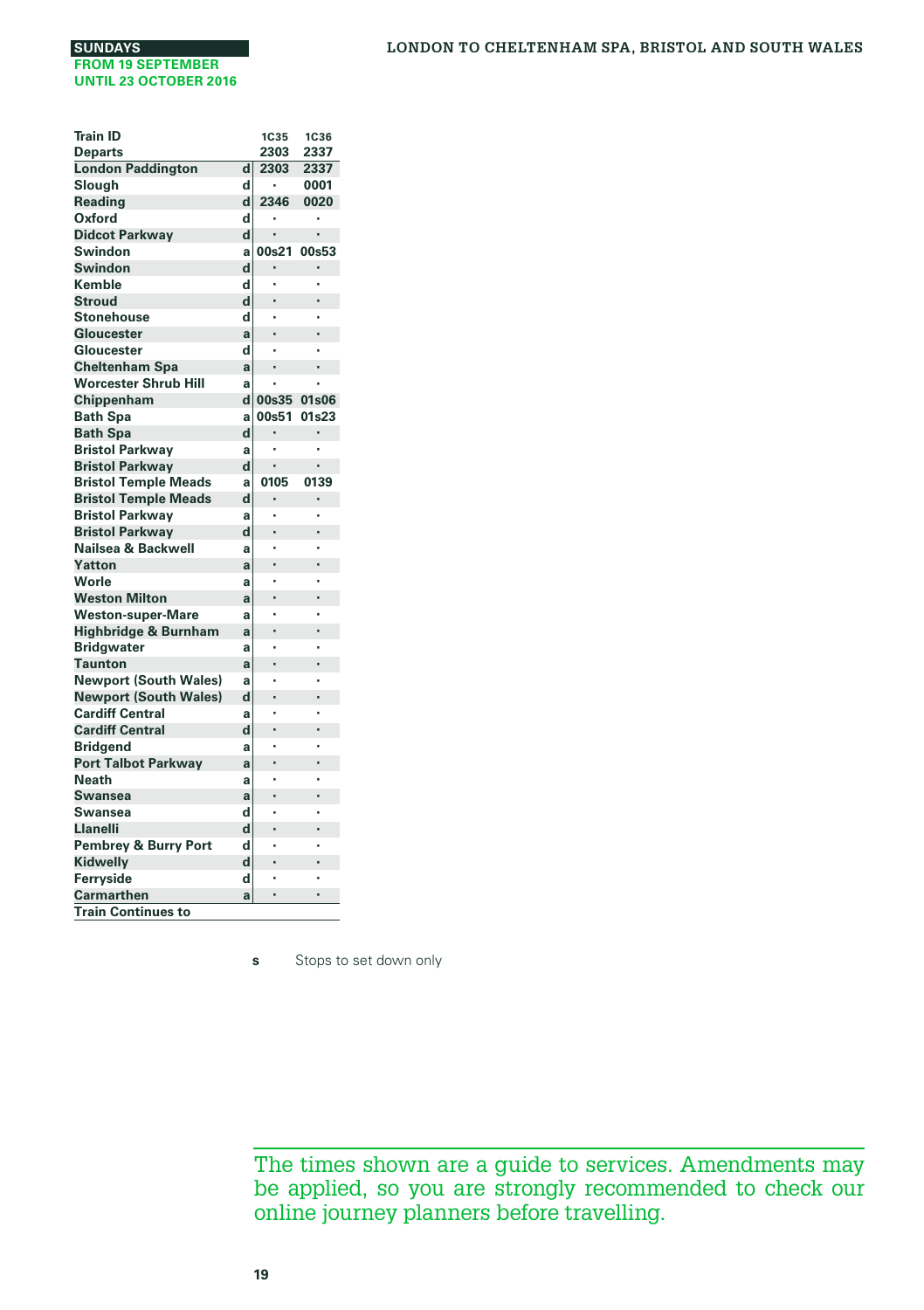#### **MONDAYS TO FRIDAYS SOUTH WALES, BRISTOL AND CHELTENHAM SPA TO LONDON**

| <b>Train ID</b>              |             | <b>1L01</b>          | 1L01                 | 2M02 | 2M02           | 1A02 | <b>1A02</b>          | <b>1L05</b>          | <b>1L05</b>          | <b>1L05</b> | <b>1L05</b> | 1A03 | <b>1A03</b>    | <b>1L08</b>          | <b>1L10</b>          |
|------------------------------|-------------|----------------------|----------------------|------|----------------|------|----------------------|----------------------|----------------------|-------------|-------------|------|----------------|----------------------|----------------------|
| <b>Departs</b>               |             | 0447                 | 0447                 | 0517 | 0517           | 0529 | 0529                 | 0600                 | 0600                 | 0600        | 0600        | 0600 | 0600           | 0521                 | 0352                 |
| From                         |             | <b>BRI</b>           | <b>BRI</b>           |      |                |      |                      |                      |                      |             |             |      |                |                      |                      |
| Carmarthen                   | $\mathbf d$ | $\cdot$              | $\ddot{\phantom{0}}$ |      | ï              | ÷.   | l,                   |                      | $\overline{a}$       |             | ï           |      | ÷.             |                      | $\ddot{\phantom{0}}$ |
| Ferryside                    | d           | $\cdot$              | $\cdot$              | ×    | ×              | ï    | ٠                    | $\cdot$              | $\cdot$              | ,           | ٠           | ×    | ï              | ٠                    | $\cdot$              |
| Kidwelly                     | d           | $\cdot$              |                      |      | ï              | ٠    |                      |                      |                      |             |             |      | ï              | $\cdot$              | $\cdot$              |
| Pembrey & Burry Port         | d           | $\cdot$              | $\cdot$              | ٠    | ٠              | ٠    | ٠                    | $\cdot$              | $\cdot$              | $\cdot$     | ٠           | ٠    | ٠              | ٠                    | $\cdot$              |
| <b>Llanelli</b>              | $\mathbf d$ | $\cdot$              |                      |      |                |      |                      |                      |                      |             |             |      |                | ٠                    |                      |
| <b>Swansea</b>               | a           | $\cdot$              | ٠                    | ٠    | ٠              | ٠    | ٠                    | $\cdot$              | $\cdot$              | ٠           | ٠           | ٠    | ٠              | ٠                    |                      |
| <b>Swansea</b>               | d           | $\blacksquare$       |                      |      |                | ×    |                      |                      |                      |             |             |      |                | $\cdot$              | 0352                 |
| <b>Neath</b>                 | d           | $\ddot{\phantom{0}}$ | ٠                    | ×    | ×              | ł.   | ٠                    | $\ddot{\phantom{0}}$ |                      | ٠           | ×           | ×    | ä,             | ×                    | 0404                 |
| <b>Port Talbot Parkway</b>   | d           | $\bullet$            |                      |      | l,             | ٠    | ٠                    |                      |                      |             | ٠           | ٠    | ٠              | $\blacksquare$       | 0412                 |
| <b>Bridgend</b>              | d           | $\cdot$              | ٠                    | ٠    | ï              |      |                      |                      |                      |             | ×           | ×    | ï              | ×                    | 0425                 |
| <b>Cardiff Central</b>       | a           | $\cdot$              |                      |      |                |      | ٠                    |                      | $\blacksquare$       |             | ٠           |      | ٠              | $\blacksquare$       | 0459                 |
| <b>Cardiff Central</b>       | d           |                      |                      |      |                |      |                      |                      |                      |             |             |      | ł.             | ٠                    | 0512                 |
| <b>Newport (South Wales)</b> | a           | $\blacksquare$       |                      |      | l,             |      |                      |                      |                      |             | ٠           |      | ٠              | $\blacksquare$       | 0529                 |
| <b>Newport (South Wales)</b> | d           | $\cdot$              | $\cdot$              | ٠    | ٠              | ٠    | ٠                    | $\cdot$              | $\cdot$              | $\cdot$     | ٠           | ×    | ٠              | ٠                    | 0530                 |
| <b>Taunton</b>               | $\mathbf d$ | $\cdot$              |                      | ï    | ï              | ï    | ï                    | $\cdot$              |                      | $\cdot$     | ï           | ï    |                | $\cdot$              |                      |
| <b>Bridgwater</b>            | d           | $\cdot$              | ٠                    |      |                | ٠    |                      |                      |                      |             |             | ×    | ٠              | ٠                    | $\cdot$              |
| Highbridge & Burnham         | $\mathbf d$ | $\cdot$              |                      |      |                |      |                      |                      |                      |             |             |      |                |                      |                      |
| <b>Weston-super-Mare</b>     | d           | ٠                    | ٠                    | ٠    | ٠              | ٠    | $\ddot{\phantom{0}}$ | $\blacksquare$       | $\cdot$              | ٠           | ٠           | ٠    | ٠              | ٠                    | $\blacksquare$       |
| <b>Weston Milton</b>         | $\mathbf d$ | $\cdot$              | l,                   |      | ï              | ï    | ×.                   |                      |                      | $\cdot$     | l,          |      | ï              | $\ddot{\phantom{0}}$ | ×,                   |
| Worle                        | d           | ٠                    | $\blacksquare$       | ٠    | $\blacksquare$ | ٠    | $\ddot{\phantom{0}}$ | $\blacksquare$       | $\ddot{\phantom{0}}$ | ٠           | ٠           | ٠    | ٠              | ٠                    | $\blacksquare$       |
| Yatton                       | d           |                      |                      |      | ï              | ٠    | ×.                   |                      | $\ddot{\phantom{0}}$ |             | i.          | ٠    | ï              | $\cdot$              | ×,                   |
| Nailsea & Backwell           | d           | $\cdot$              | $\cdot$              | ٠    | ٠              | ٠    | ٠                    | $\cdot$              | $\cdot$              | $\cdot$     | ٠           | ٠    | ٠              | ٠                    | $\cdot$              |
| <b>Bristol Parkway</b>       | a           |                      |                      |      | ï              |      |                      |                      |                      |             | ï           |      |                |                      |                      |
| <b>Bristol Parkway</b>       | d           | 04u57 04u57          |                      | ×    | ï              | ï    | ï                    | 0600                 | 0600                 | 0600        | 0600        | ×    | ï              | ٠                    | ٠                    |
| <b>Bristol Temple Meads</b>  | a           |                      |                      |      |                |      |                      |                      |                      |             |             |      |                |                      |                      |
| <b>Bristol Temple Meads</b>  | d           | $\cdot$              | ,                    | ×    | ٠              | 0529 | 0529                 | $\blacksquare$       | $\blacksquare$       | $\cdot$     | ٠           | 0600 | 0600           | ٠                    | $\cdot$              |
| <b>Bristol Parkway</b>       | a           | ٠                    |                      |      | l,             | ٠    | ٠                    | $\cdot$              |                      |             | ł.          | ٠    |                | ٠                    |                      |
| <b>Bristol Parkway</b>       | d           | $\cdot$              | $\cdot$              | ٠    | ٠              | ï    | ٠                    | $\cdot$              | $\cdot$              | $\cdot$     | ٠           | ٠    | ï              | ٠                    | $\cdot$              |
| <b>Bath Spa</b>              | a           | $\blacksquare$       |                      |      | l,             | 0540 | 0540                 | $\cdot$              |                      |             | ł.          | 0611 | 0611           |                      |                      |
| <b>Bath Spa</b>              | d           | $\cdot$              | $\cdot$              | ٠    | ×              | 0541 | 0541                 | $\blacksquare$       | $\cdot$              | $\cdot$     | ×           | 0613 | 0613           | ٠                    |                      |
| Chippenham                   | d           | $\cdot$              | $\cdot$              | ٠    | ×              | 0554 | 0554                 | $\cdot$              |                      | $\cdot$     | ٠           | 0625 | 0625           | $\blacksquare$       | $\cdot$              |
| <b>Worcester Shrub Hill</b>  | d           | $\cdot$              | $\cdot$              | ٠    | ï              |      | l,                   |                      |                      | ٠           | ٠           | ï    | ï              | 0521                 | $\cdot$              |
| <b>Cheltenham Spa</b>        | $\mathbf d$ |                      |                      |      |                |      |                      |                      |                      |             |             |      | ٠              | 0551                 |                      |
| Gloucester                   | a           |                      | $\cdot$              | ×    | ×              |      |                      |                      |                      |             | ×           | ×    | $\blacksquare$ | 0600                 | $\cdot$              |
| Gloucetser                   | $\mathbf d$ |                      |                      | 0517 | 0517           |      |                      |                      |                      |             |             |      | ٠              | 0606                 |                      |
| <b>Stonehouse</b>            | d           | $\cdot$              | $\cdot$              | 0530 | 0530           | ×,   | ٠                    | $\cdot$              |                      | ,           | ×           | ×    | $\blacksquare$ | 0621                 | $\cdot$              |
| <b>Stroud</b>                | d           | $\blacksquare$       |                      | 0535 | 0535           | ×.   |                      |                      |                      |             |             |      | ÷,             | 0627                 |                      |
| Kemble                       | d           |                      | $\cdot$              | 0549 | 0549           | ٠    | ٠                    | ٠                    | $\cdot$              | $\cdot$     | ٠           | ٠    | ٠              | 0641                 |                      |
| <b>Swindon</b>               | a           | 0522                 | 0522                 | 0605 | 0605           | 0608 | 0608                 | 0626                 | 0626                 | 0626        | 0626        | 0640 | 0640           | 0656                 | 0701                 |
| Swindon                      | d           | 0524                 | 0524                 | 0612 | 0612           | 0610 | 0610                 | 0628                 | 0628                 | 0628        | 0628        | 0641 | 0641           | 0657                 | 0701                 |
| <b>Didcot Parkway</b>        | a           | 0541                 | 0541                 |      |                | 0627 | 0627                 | 0645                 | 0645                 | 0645        | 0645        | 0658 | 0658           |                      | 0718                 |
| Oxford                       | a           |                      | ٠                    |      | ٠              | ٠    | ٠                    | ٠                    | ٠                    | ٠           | ٠           |      |                | ٠                    |                      |
| Reading                      | a           | 0556                 | 0556                 |      | ï              | 0641 | 0641                 | 0659                 | 0659                 | 0659        | 0659        | 0713 | 0713           | 0728                 | 0733                 |
| Slough                       | a           |                      | ٠                    |      | ٠              | 0657 | 0657                 | $\cdot$              | ٠                    |             |             |      |                |                      |                      |
| <b>London Paddington</b>     | a           | 0624                 | 0626                 |      | ×              | 0715 | 0717                 | 0730                 | 0730                 | 0732        | 0732        | 0744 | 0746           | 0802                 | 0807                 |
| <b>Train continues to</b>    |             |                      |                      | SOU  | SOU            |      |                      |                      |                      |             |             |      |                |                      |                      |

**u** Stops to pick up only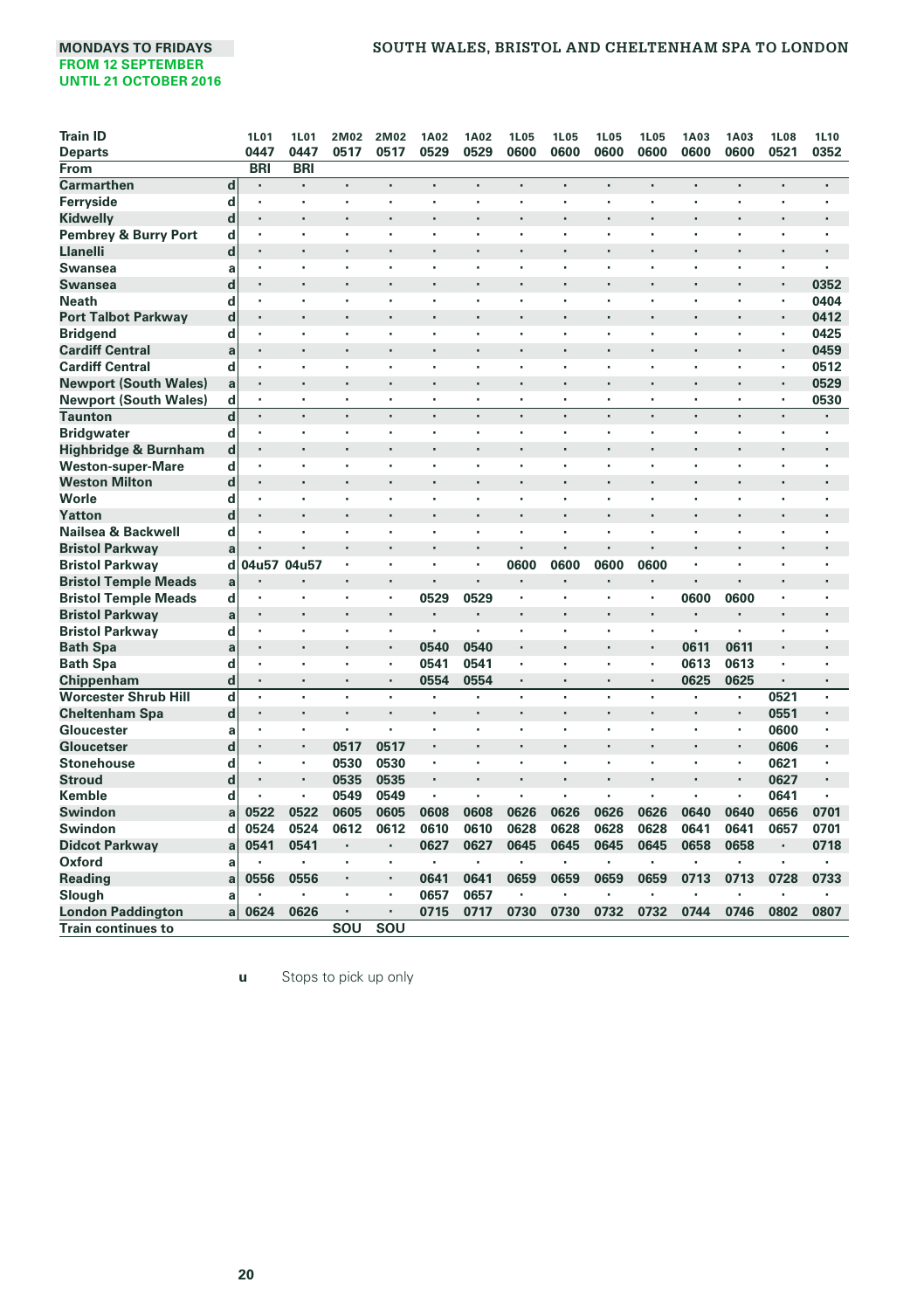# **MONDAYS TO FRIDAYS SOUTH WALES, BRISTOL AND CHELTENHAM SPA TO LONDON**

| <b>Train ID</b>                 |             | <b>1L10</b>          | <b>1L10</b>              | 1L10           | <b>1A04</b>          | <b>1L14</b> | 1L16 | <b>1L16</b>    | <b>1A06</b> | 2M03                 | <b>1L20</b> | <b>1A07</b>          | 2M04       | <b>1L24</b> | 1L28 |
|---------------------------------|-------------|----------------------|--------------------------|----------------|----------------------|-------------|------|----------------|-------------|----------------------|-------------|----------------------|------------|-------------|------|
| <b>Departs</b>                  |             | 0352                 | 0352                     | 0352           | 0633                 | 0657        | 0630 | 0630           | 0620        | 0704                 | 0527        | 0648                 | 0733       | 0757        | 0707 |
| From                            |             |                      |                          |                |                      |             |      |                |             | <b>WSB</b>           |             |                      | <b>WSB</b> |             |      |
| <b>Carmarthen</b>               | $\mathbf d$ | $\cdot$              | $\cdot$                  | $\cdot$        | $\cdot$              |             |      | ٠              | ٠           |                      | $\cdot$     | $\cdot$              |            | ٠           |      |
| Ferryside                       | d           | ٠                    |                          |                |                      |             |      |                |             |                      |             |                      |            |             |      |
| Kidwelly                        | $\mathbf d$ | ×                    |                          |                |                      |             |      |                |             | ٠                    |             |                      |            |             |      |
| <b>Pembrey &amp; Burry Port</b> | d           | ٠                    |                          |                |                      |             |      |                |             |                      |             |                      |            |             |      |
| <b>Llanelli</b>                 | $\mathbf d$ |                      |                          |                |                      |             |      |                |             |                      |             |                      |            |             |      |
| Swansea                         | a           | ٠                    |                          | ٠              |                      |             |      |                |             | ٠                    |             |                      |            |             | ٠    |
| <b>Swansea</b>                  | d           | 0352                 | 0352                     | 0352           |                      |             |      |                |             |                      | 0527        |                      |            |             |      |
| <b>Neath</b>                    | d           | 0404                 | 0404                     | 0404           | $\cdot$              | ×           |      | ×              | ٠           | ٠                    | 0539        | ٠                    | ٠          |             | ٠    |
| <b>Port Talbot Parkway</b>      | d           | 0412                 | 0412                     | 0412           | $\cdot$              |             |      | ×,             |             | ٠                    | 0547        | $\cdot$              | ï          |             | i.   |
| <b>Bridgend</b>                 | d           | 0425                 | 0425                     | 0425           |                      | ٠           | ٠    | ٠              | ٠           | ×,                   | 0600        | $\blacksquare$       | ×          | ٠           | ٠    |
| <b>Cardiff Central</b>          | a           | 0501                 | 0508                     | 0511           | $\cdot$              |             |      | ÷,             |             | ٠                    | 0621        | ۰                    |            |             | i.   |
| <b>Cardiff Central</b>          | d           | 0512                 | 0512                     | 0512           |                      | ٠           | ٠    | ٠              | ٠           | ٠                    | 0624        | $\blacksquare$       | ×          | ٠           | ٠    |
| <b>Newport (South Wales)</b>    | a           | 0527                 | 0527                     | 0529           |                      |             |      | ٠              |             |                      | 0637        | ۰                    | ï          |             |      |
| <b>Newport (South Wales)</b>    | d           | 0531                 | 0531                     | 0530           |                      | ٠           | ٠    | ٠              | ٠           | ٠                    | 0638        | $\blacksquare$       | ×          | ٠           | ٠    |
| <b>Taunton</b>                  | $\mathbf d$ |                      |                          |                |                      |             |      |                |             |                      |             |                      |            |             |      |
| <b>Bridgwater</b>               | $\mathbf d$ |                      | ×                        | $\cdot$        | $\cdot$              | ï           | ٠    | ï              |             | ×                    |             |                      | ï          | ٠           | ٠    |
| Highbridge & Burnham            | $\mathbf d$ | $\cdot$              |                          |                |                      |             |      |                |             | $\ddot{\phantom{0}}$ |             |                      |            |             |      |
| <b>Weston-super-Mare</b>        | d           | ٠                    | ٠                        |                | $\cdot$              | ٠           | ٠    | ٠              | 0620        | ٠                    | ٠           | 0648                 | ٠          | ٠           | ٠    |
| <b>Weston Milton</b>            | $\mathbf d$ | $\cdot$              |                          |                |                      |             |      |                | 0625        | $\ddot{\phantom{0}}$ |             | 0653                 | ٠          |             |      |
| Worle                           | d           | ×                    | ×                        | $\cdot$        | $\cdot$              | ٠           | ٠    | $\blacksquare$ | 0631        | ٠                    |             | 0659                 | ï          | ٠           | ٠    |
| Yatton                          | d           | $\cdot$              |                          | Ĭ.             |                      |             |      |                | 0638        | ٠                    | $\cdot$     | 0706                 | ٠          |             |      |
| Nailsea & Backwell              | d           | ×                    | ×                        |                | $\cdot$              | ×           | ٠    | ×,             | 0645        | ٠                    |             | 0713                 | ×          |             | ٠    |
| <b>Bristol Parkway</b>          | a           | $\ddot{\phantom{0}}$ |                          |                |                      |             |      |                | ×.          | ٠                    | ٠           |                      | ٠          |             |      |
| <b>Bristol Parkway</b>          | d           | $\cdot$              | ×                        |                |                      | 0657        | ×    | ٠              | ï           | ٠                    |             | $\cdot$              |            | 0757        | ٠    |
| <b>Bristol Temple Meads</b>     | a           | $\ddot{\phantom{0}}$ |                          |                |                      | ÷,          |      |                | 0656        | ٠                    |             | 0723                 |            |             |      |
| <b>Bristol Temple Meads</b>     | d           | ٠                    | ٠                        | $\cdot$        | 0633                 | ٠           |      | ٠              | 0700        | ٠                    | ٠           | 0730                 | ٠          | ٠           | ٠    |
| <b>Bristol Parkway</b>          | a           | ٠                    |                          |                | $\cdot$              |             |      |                | ï           |                      |             |                      |            |             |      |
| <b>Bristol Parkway</b>          | d           | ٠                    | ٠                        | $\cdot$        | $\cdot$              | ٠           |      | ï              | ×           | ٠                    | $\cdot$     | ٠                    | ï          |             |      |
| <b>Bath Spa</b>                 | a           |                      |                          |                | 0644                 |             |      |                | 0711        |                      |             | 0741                 |            |             |      |
| <b>Bath Spa</b>                 | d           | ٠                    | ×                        |                | 0646                 | ×           | ٠    | ×              | 0713        | ٠                    |             | 0743                 | ï          |             | ٠    |
| Chippenham                      | $\mathbf d$ | $\cdot$              |                          | $\cdot$        | 0658                 | ï           |      |                | 0725        | 0731                 |             | 0755                 | 0800       |             |      |
| <b>Worcester Shrub Hill</b>     | d           | ٠                    | ٠                        |                |                      | ٠           | ٠    | ٠              | ٠           | ï                    | ٠           | $\cdot$              | ٠          | ٠           | 0707 |
| <b>Cheltenham Spa</b>           | d           | $\cdot$              | $\ddot{\phantom{0}}$     | $\cdot$        | $\ddot{\phantom{0}}$ | ٠           | 0630 | 0630           | ï           |                      | $\cdot$     | $\cdot$              |            | ٠           | 0730 |
| Gloucester                      | a           | ٠                    | ٠                        | $\cdot$        | ٠                    | ٠           | 0639 | 0639           | ٠           | ٠                    | ٠           | $\cdot$              | ٠          | ٠           | 0739 |
| Gloucetser                      | d           | ٠                    | $\overline{\phantom{a}}$ | $\overline{a}$ |                      | ×,          | 0645 | 0645           | ٠           |                      |             | $\ddot{\phantom{0}}$ |            | ٠           | 0745 |
| <b>Stonehouse</b>               | d           | ٠                    | ٠                        |                |                      | ٠           | 0659 | 0659           | ×,          | ٠                    |             |                      | ٠          | ٠           | 0759 |
| <b>Stroud</b>                   | d           | ×                    |                          |                |                      | ٠           | 0705 | 0705           | ٠           | ï                    |             |                      |            | ٠           | 0805 |
| Kemble                          | d           |                      | ٠                        | $\cdot$        | $\cdot$              | ٠           | 0719 | 0719           | ٠           | ٠                    | ٠           | $\cdot$              | ٠          | ٠           | 0820 |
| Swindon                         | a           | 0701                 | 0701                     | 0701           | 0713                 | 0723        | 0735 | 0735           | 0740        | 0748                 | 0757        | 0810                 | 0823       | 0825        | 0834 |
| Swindon                         | d           | 0701                 | 0701                     | 0701           | 0715                 | 0728        | 0736 | 0736           | 0741        | 0750                 | 0759        | 0811                 | ٠          | 0828        | 0836 |
| <b>Didcot Parkway</b>           | a           | 0718                 | 0718                     | 0718           |                      | 0745        | 0753 | 0753           | 0801        | ×                    | $\cdot$     | 0828                 |            |             | 0853 |
| Oxford                          | a           |                      |                          |                |                      | ï           | ٠    | ٠              | ٠           | ×                    |             |                      | ï          | ٠           | ٠    |
| <b>Reading</b>                  | a           | 0733                 | 0733                     | 0733           | 0743                 | 0800        | 0811 | 0811           | 0816        | ٠                    | $\cdot$     | 0843                 | ٠          | 0855        | 0908 |
| Slough                          | a           |                      |                          |                |                      |             | ٠    | ×              |             | ł.                   | $\cdot$     |                      | ٠          |             |      |
| <b>London Paddington</b>        | a           | 0807                 | 0807                     | 0807           | 0814                 | 0833        | 0840 | 0842           | 0845        | $\blacksquare$       | 0854        | 0914                 | ٠          | 0924        | 0940 |
| <b>Train continues to</b>       |             |                      |                          |                |                      |             |      |                |             | <b>CNM</b>           |             |                      | <b>SWI</b> |             |      |
|                                 |             |                      |                          |                |                      |             |      |                |             |                      |             |                      |            |             |      |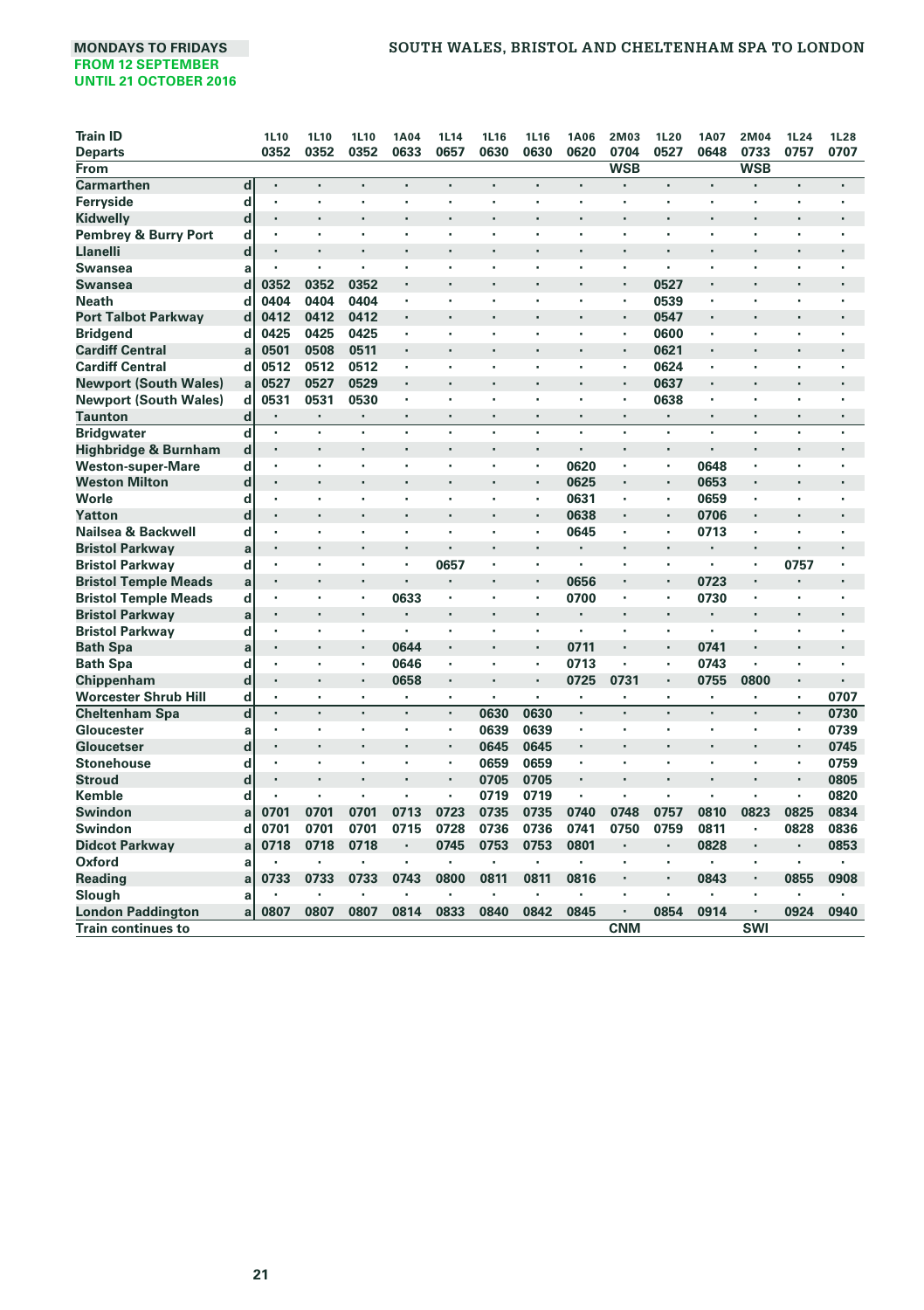#### **MONDAYS TO FRIDAYS SOUTH WALES, BRISTOL AND CHELTENHAM SPA TO LONDON**

| <b>Train ID</b>              |             | <b>1A08</b> | <b>1F02</b>          | <b>1L32</b> | 2A99           | <b>1A09</b> | <b>1L34</b>              | <b>1A10</b>          | <b>1L36</b>    | <b>1L36</b>          | 1L33       | 1L38 | <b>1A11</b>    | <b>1L42</b>    | 2B90           |
|------------------------------|-------------|-------------|----------------------|-------------|----------------|-------------|--------------------------|----------------------|----------------|----------------------|------------|------|----------------|----------------|----------------|
| <b>Departs</b>               |             | 0509        | 0628                 | 0628        | 0705           | 0712        | 0857                     | 0900                 | 0831           | 0831                 | 0658       | 0728 | 0930           | 0955           | 0918           |
| From                         |             | PLY         |                      |             | GCR            |             |                          |                      |                |                      |            |      |                |                |                |
| <b>Carmarthen</b>            | $\mathbf d$ |             |                      |             |                | ٠           |                          | $\cdot$              |                |                      |            |      |                |                |                |
| Ferryside                    | d           | $\cdot$     |                      |             |                |             |                          |                      |                |                      |            |      |                |                |                |
| Kidwelly                     | $\mathbf d$ |             |                      |             |                |             |                          |                      |                |                      |            |      |                |                |                |
| Pembrey & Burry Port         | d           | ٠           | ٠                    | ٠           | ٠              | ٠           |                          |                      |                |                      | ٠          | ×    | ٠              | ٠              |                |
| Llanelli                     | $\mathbf d$ |             |                      |             |                |             |                          |                      |                |                      |            |      |                |                |                |
| <b>Swansea</b>               | a           | ٠           | $\cdot$              | ٠           | ٠              | ï           |                          | ٠                    |                | $\cdot$              | ×          | ï    | ٠              | ï              |                |
| Swansea                      | d           | ٠           |                      | 0628        |                |             |                          |                      |                | $\ddot{\phantom{0}}$ | 0658       | 0728 |                |                |                |
| <b>Neath</b>                 | d           | ٠           | $\cdot$              | 0640        | ٠              | $\cdot$     | ٠                        | $\cdot$              | $\cdot$        |                      | 0710       | 0740 | ٠              | ×              |                |
| <b>Port Talbot Parkway</b>   | d           | $\cdot$     |                      | 0648        |                | ï           |                          |                      |                |                      | 0718       | 0748 |                | ï              |                |
| <b>Bridgend</b>              | d           | ٠           | $\cdot$              | 0701        | ٠              | ٠           | $\blacksquare$           | $\cdot$              | $\cdot$        | ٠                    | 0731       | 0801 | ٠              | ٠              | ٠              |
| <b>Cardiff Central</b>       | a           |             |                      | 0722        |                | ٠           |                          |                      |                |                      | 0752       | 0822 |                | ï              |                |
| <b>Cardiff Central</b>       | d           | $\cdot$     | 0628                 | 0725        | ٠              | ٠           | $\overline{\phantom{a}}$ | $\cdot$              | $\cdot$        | $\cdot$              | 0755       | 0825 | ٠              | ٠              |                |
| <b>Newport (South Wales)</b> | a           | $\cdot$     |                      | 0739        |                | ٠           |                          |                      |                |                      | 0809       | 0839 |                |                |                |
| <b>Newport (South Wales)</b> | d           | $\cdot$     | 06u42                | 0739        | ٠              | ٠           | ٠                        | $\cdot$              | $\cdot$        | ٠                    |            | 0839 | ٠              | ٠              |                |
| <b>Taunton</b>               | $\mathbf d$ | 0654        |                      |             | ×              | 0712        |                          |                      |                |                      |            |      |                |                |                |
| <b>Bridgwater</b>            | d           | 0705        | $\cdot$              | ٠           | ٠              | 0723        | ٠                        | $\cdot$              | $\cdot$        | $\cdot$              | ٠          | ٠    | ٠              | ٠              |                |
| Highbridge & Burnham         | $\mathbf d$ | 0713        |                      |             | ٠              | 0731        | ٠                        |                      |                |                      |            |      |                |                |                |
| <b>Weston-super-Mare</b>     | d           | 0725        | $\cdot$              | ٠           | ٠              | 0749        | ×                        | $\cdot$              | $\cdot$        | $\cdot$              | ٠          | ï    | ٠              | ï              |                |
| <b>Weston Milton</b>         | $\mathbf d$ |             |                      | ٠           | ٠              | 0754        | $\bullet$                | ٠                    |                |                      |            | ٠    |                | ٠              | ٠              |
| Worle                        | d           | 0732        | ٠                    | ٠           | ٠              | 0759        | $\overline{\phantom{a}}$ | ٠                    |                | Ĭ.                   |            | ×    | ł.             | ł.             | Ĭ.             |
| Yatton                       | d           | 0739        | $\cdot$              | ٠           | ×              | 0806        | ٠                        | ٠                    |                |                      |            | ٠    |                | ٠              |                |
| Nailsea & Backwell           | d           | 0746        | $\cdot$              | ï           | $\blacksquare$ | 0813        | ٠                        | ٠                    |                |                      |            | ×    |                |                |                |
| <b>Bristol Parkway</b>       | a           |             | $\cdot$              | ٠           | 0748           | ï           | ٠                        | ٠                    |                | ٠                    |            | ٠    | ٠              |                |                |
| <b>Bristol Parkway</b>       | d           |             |                      | ×           | 0749           | ٠           | 0857                     | ٠                    |                |                      |            | ×    |                | 0955           |                |
| <b>Bristol Temple Meads</b>  | a           | 0757        |                      | ٠           | 0800           | 0825        |                          |                      |                |                      |            | ٠    |                |                |                |
| <b>Bristol Temple Meads</b>  | d           | 0800        |                      | ×           | 0812           | 0830        | $\blacksquare$           | 0900                 |                |                      |            | ×    | 0930           | ٠              | ٠              |
| <b>Bristol Parkway</b>       | a           |             |                      |             |                | ٠           | $\blacksquare$           |                      |                |                      |            | ٠    |                |                |                |
| <b>Bristol Parkway</b>       | d           |             |                      | ٠           | ٠              | ï           | ٠                        |                      |                |                      |            | ٠    |                |                |                |
| <b>Bath Spa</b>              | a           | 0811        |                      |             | 0829           | 0841        | $\cdot$                  | 0911                 |                |                      |            | ٠    | 0941           |                |                |
| <b>Bath Spa</b>              | d           | 0813        | $\cdot$              | ٠           | 0830           | 0843        | ٠                        | 0913                 | $\cdot$        | $\cdot$              | ٠          | ٠    | 0943           | ٠              |                |
| Chippenham                   | $\mathbf d$ | 0825        | $\cdot$              | ٠           | 0845           | 0855        | $\blacksquare$           | 0925                 | $\blacksquare$ | $\cdot$              | ٠          | ٠    | 0955           | $\cdot$        |                |
| <b>Worcester Shrub Hill</b>  | d           |             | ٠                    | ٠           |                |             | $\ddot{\phantom{0}}$     |                      | $\cdot$        | $\cdot$              | ٠          | ٠    |                | $\blacksquare$ | $\overline{a}$ |
| <b>Cheltenham Spa</b>        | $\mathbf d$ | $\cdot$     | $\ddot{\phantom{0}}$ | ٠           |                | ٠           | $\ddot{\phantom{0}}$     | $\cdot$              | 0831           | 0831                 | ٠          | ٠    | ٠              | $\cdot$        | 0918           |
| Gloucester                   | a           | $\cdot$     | $\cdot$              | ٠           | ٠              | ٠           | ٠                        | $\cdot$              | 0840           | 0840                 | ٠          | ٠    | ٠              | $\blacksquare$ | 0928           |
| Gloucetser                   | $\mathbf d$ | $\cdot$     | l,                   |             | l,             | ï           |                          | $\ddot{\phantom{a}}$ | 0848           | 0848                 | ٠          | ×,   | $\blacksquare$ | ٠              | 0932           |
| <b>Stonehouse</b>            | d           | $\cdot$     | $\cdot$              | ٠           | ٠              | ï           | $\ddot{\phantom{0}}$     | ٠                    | 0902           | 0902                 | ٠          | ٠    | ٠              | ٠              | 0947           |
| <b>Stroud</b>                | d           |             |                      |             | ï              |             |                          |                      | 0909           | 0909                 | ٠          | ï    | ٠              | ٠              | 0952           |
| Kemble                       | d           | $\cdot$     | $\cdot$              | ٠           | ×              | ×,          |                          | $\cdot$              | 0923           | 0923                 | ٠          | ٠    | ٠              | ×.             | 1007           |
| Swindon                      | a           | 0840        | $\cdot$              | 0858        | 0904           | 0910        | 0925                     | 0940                 | 0941           | 0941                 | ٠          | 0958 | 1010           | 1022           | 1023           |
| Swindon                      | d           | 0841        |                      | 0900        | ٠              | 0911        | 0929                     | 0941                 | 0945           | 0945                 | ٠          | 0959 | 1011           | 1029           |                |
| <b>Didcot Parkway</b>        | a           | 0858        |                      |             |                | 0928        |                          |                      | 1002           | 1002                 | ٠          | 1016 | 1031           | 1045           |                |
| Oxford                       | a           |             | $\cdot$              | ×           | ٠              |             | ٠                        | $\cdot$              | $\cdot$        | $\cdot$              | ٠          | ×    | ٠              | ٠              |                |
| <b>Reading</b>               | a           | 0914        | $\cdot$              | 0926        |                | 0944        | 0958                     | 1008                 | 1016           | 1016                 | ٠          | 1031 | 1046           | 1100           |                |
| Slough                       | a           |             | $\cdot$              | ï           | ×,             |             |                          | $\cdot$              | $\cdot$        | $\cdot$              | ×          | ï    | ٠              |                |                |
| <b>London Paddington</b>     | a           | 0944        | $\cdot$              | 0959        | ٠              | 1015        | 1032                     | 1037                 | 1045           | 1047                 |            | 1059 | 1114           | 1132           |                |
| <b>Train continues to</b>    |             |             | <b>BRI</b>           |             | <b>SWI</b>     |             |                          |                      |                |                      | <b>NWP</b> |      |                |                | <b>SWI</b>     |
|                              |             |             |                      |             |                |             |                          |                      |                |                      |            |      |                |                |                |

**u** Stops to pick up only

**22**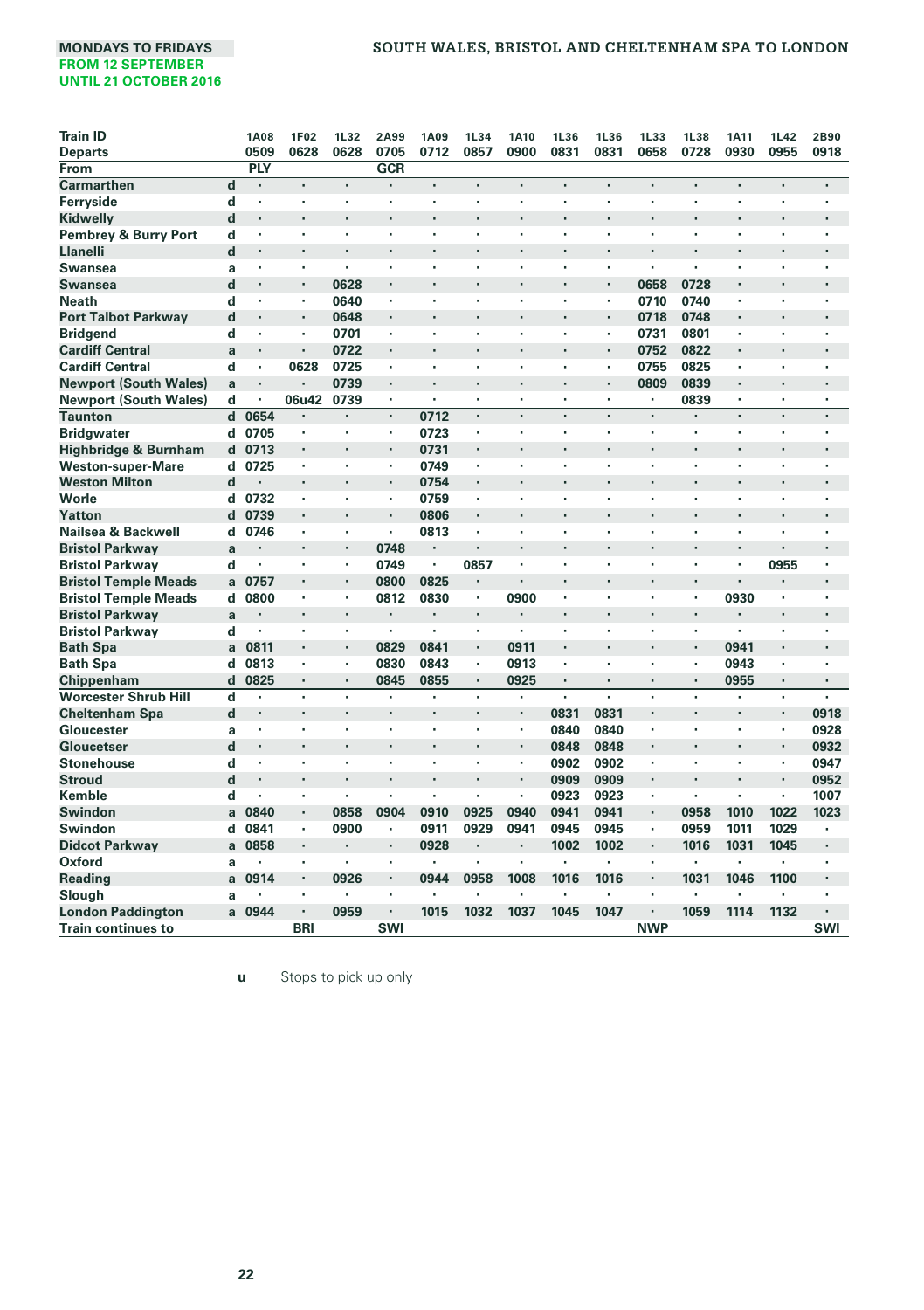|                                 |                         |                      |                | A              |                |             |             |             |                          |                      |            |                      |      |             |            |
|---------------------------------|-------------------------|----------------------|----------------|----------------|----------------|-------------|-------------|-------------|--------------------------|----------------------|------------|----------------------|------|-------------|------------|
| <b>Train ID</b>                 |                         | 2M06                 | <b>1A12</b>    | 2L04           | <b>1L46</b>    | <b>1A13</b> | <b>1L48</b> | <b>1A14</b> | <b>1L50</b>              | <b>1L50</b>          | 1F04       | <b>1L51</b>          | 1A15 | <b>1L52</b> | 2B92       |
| <b>Departs</b>                  |                         | 0948                 | 0740           | 0758           | 0730           | 1030        | 1057        | 1100        | 1036                     | 1036                 | 0943       | 0928                 | 1130 | 1157        | 1120       |
| From                            |                         | <b>WSB</b>           | <b>PGN</b>     |                |                |             |             |             |                          |                      |            |                      |      |             |            |
| Carmarthen                      | $\mathbf d$             |                      | ٠              | $\cdot$        | 0730           | ٠           | ×           |             | ï                        |                      |            |                      | ï    | $\cdot$     | ï          |
| Ferryside                       | d                       | ٠                    | ٠              |                | 0743           | ٠           | ٠           | ٠           | ï                        |                      |            | ٠                    | ×    | ٠           | ٠          |
| Kidwelly                        | $\mathbf d$             |                      |                |                | 0750           |             |             |             |                          |                      |            |                      |      |             |            |
| <b>Pembrey &amp; Burry Port</b> | d                       | ٠                    | ٠              | $\cdot$        | 0758           | ٠           | ٠           |             | ٠                        |                      |            | ٠                    | ×    | ٠           | ٠          |
| Llanelli                        | $\mathbf d$             |                      |                |                | 0805           |             |             |             |                          |                      |            |                      |      |             |            |
| Swansea                         | a                       | ٠                    | ٠              | $\cdot$        | 0821           | ٠           | ł           |             | ï                        |                      |            |                      | ×    |             | ł          |
| Swansea                         | $\mathbf d$             |                      |                | 0758           | 0828           |             |             |             |                          |                      |            | 0928                 |      |             |            |
| <b>Neath</b>                    | d                       | ٠                    | ٠              | 0809           | 0840           | ٠           | ٠           |             | ٠                        |                      | ٠          | 0940                 | ×    |             | ٠          |
| <b>Port Talbot Parkway</b>      | $\mathbf d$             | ٠                    | ٠              | 0817           | 0848           |             |             |             |                          |                      |            | 0948                 |      |             |            |
| <b>Bridgend</b>                 | d                       | ٠                    | ٠              | 0831           | 0902           | ٠           | ٠           |             | ٠                        | ٠                    |            | 1001                 |      |             | ٠          |
| <b>Cardiff Central</b>          | a                       | $\cdot$              |                | 0852           | 0923           | ٠           |             |             |                          |                      |            | 1022                 |      |             |            |
| <b>Cardiff Central</b>          | d                       | ٠                    | ٠              |                | 0925           | ٠           | ٠           | ٠           | ٠                        | ٠                    | 0940       | 1025                 | ×    | ٠           | ٠          |
| <b>Newport (South Wales)</b>    | a                       | ٠                    |                |                | 0939           | ٠           |             |             |                          |                      |            | 1039                 | ٠    |             |            |
| <b>Newport (South Wales)</b>    | d                       | ٠                    | ٠              |                | 0939           | ٠           | ٠           | ٠           | ×                        | ٠                    | 09u55      | 1039                 | ×    | ٠           | ٠          |
| <b>Taunton</b>                  | d                       | ٠                    | 0905           | $\cdot$        | $\cdot$        | ٠           | ٠           |             | ٠                        | ٠                    | ٠          | $\cdot$              | ٠    | ٠           | ٠          |
| <b>Bridgwater</b>               | $\overline{\mathbf{d}}$ | ×,                   | ×              | $\cdot$        |                | ï           | ٠           | ٠           | ×                        | ×                    | $\cdot$    |                      | ×,   | ×           | ×          |
| Highbridge & Burnham            | $\mathbf d$             | ٠                    |                |                |                |             |             |             |                          |                      |            |                      |      |             | ٠          |
| <b>Weston-super-Mare</b>        | d                       | ٠                    | 0929           | $\cdot$        |                | ï           | ٠           |             | ï                        | ×                    |            |                      | ×    | ٠           | ٠          |
| <b>Weston Milton</b>            | $\mathbf d$             | ٠                    |                |                |                |             |             |             |                          |                      |            |                      |      |             |            |
| Worle                           | d                       | ٠                    | ×,             |                |                | ٠           | ٠           | ٠           | ٠                        | ٠                    | $\cdot$    | $\cdot$              | ٠    | ٠           | ٠          |
| Yatton                          | $\mathbf d$             | ٠                    | 0940           |                |                |             |             |             |                          |                      |            |                      |      |             |            |
| Nailsea & Backwell              | d                       | ٠                    | 0947           | $\cdot$        |                | ٠           | ٠           | ٠           | ٠                        | ٠                    |            |                      | ٠    | ٠           | ٠          |
| <b>Bristol Parkway</b>          | a                       |                      |                |                |                |             |             |             | Ĭ.                       |                      |            |                      | ï    |             |            |
| <b>Bristol Parkway</b>          | d                       | ٠                    | ٠              | ٠              | ٠              | ٠           | 1057        | ٠           | ٠                        | ٠                    | $\cdot$    | ٠                    | ٠    | 1157        | ٠          |
| <b>Bristol Temple Meads</b>     | a                       | $\blacksquare$       | 0957           |                |                |             |             | ÷.          | ÷.                       |                      | l,         |                      | ï    |             |            |
| <b>Bristol Temple Meads</b>     | d                       | ٠                    | 1000           |                |                | 1030        | ٠           | 1100        | ٠                        | ٠                    |            | ٠                    | 1130 | ٠           | ٠          |
| <b>Bristol Parkway</b>          | a                       | $\cdot$              | ÷,             |                | $\overline{a}$ |             | ×,          |             | ÷.                       |                      | l,         | $\ddot{\phantom{0}}$ | l,   |             | ×,         |
| <b>Bristol Parkway</b>          | d                       | ٠                    | $\blacksquare$ | ٠              | $\cdot$        | ×,          | ٠           | ٠           | ٠                        | ٠                    | ٠          |                      | ٠    | ٠           | ٠          |
| <b>Bath Spa</b>                 | a                       | $\ddot{\phantom{0}}$ | 1011           |                |                | 1041        | $\cdot$     | 1111        | ٠                        |                      |            | $\cdot$              | 1141 | ٠           | ٠          |
| <b>Bath Spa</b>                 | d                       | ٠                    | 1013           | $\cdot$        | $\blacksquare$ | 1043        | ٠           | 1113        | ٠                        | ٠                    | $\cdot$    | $\cdot$              | 1143 | ٠           | ٠          |
| Chippenham                      | $\mathbf d$             | 1014                 | 1025           | $\cdot$        |                | 1055        | $\cdot$     | 1125        | ٠                        | $\ddot{\phantom{0}}$ |            | $\cdot$              | 1155 | ٠           | ×,         |
| <b>Worcester Shrub Hill</b>     | d                       | ٠                    | ٠              | $\cdot$        |                | ٠           | ×           | ٠           | $\blacksquare$           | ×                    |            |                      | ٠    | ٠           | $\bullet$  |
| <b>Cheltenham Spa</b>           | $\overline{\mathsf{d}}$ | $\cdot$              |                | $\cdot$        |                | ٠           | $\cdot$     | $\cdot$     | 1036                     | 1036                 | $\cdot$    | $\cdot$              | ÷    | ٠           | 1120       |
| Gloucester                      | a                       | ٠                    | ٠              |                |                | ×           |             | ٠           | 1045                     | 1045                 | ٠          |                      | ٠    | ٠           | 1130       |
| Gloucetser                      | d                       |                      |                |                |                |             |             |             | 1051                     | 1051                 |            |                      |      | ٠           | 1133       |
| <b>Stonehouse</b>               | d                       |                      |                |                | ï              |             | ×           | ٠           | 1106                     | 1106                 | ,          |                      | ×    | ٠           | 1147       |
| <b>Stroud</b>                   | $\mathbf d$             |                      |                |                |                |             |             |             | 1113                     | 1113                 |            |                      | ï    | ٠           | 1152       |
| Kemble                          | d                       |                      | ٠              | ٠              |                | ٠           | ٠           | ٠           | 1127                     | 1127                 | ٠          |                      | ٠    | ٠           | 1207       |
| Swindon                         | a                       | 1034                 | 1040           |                | 1058           | 1110        | 1123        | 1140        | 1142                     | 1142                 | $\cdot$    | 1158                 | 1210 | 1223        | 1224       |
| Swindon                         | d                       | ٠                    | 1041           | $\cdot$        | 1100           | 1111        | 1129        | 1141        | 1145                     | 1145                 | ٠          | 1200                 | 1211 | 1229        | ٠          |
| <b>Didcot Parkway</b>           | a                       | ٠                    |                | $\cdot$        | 1117           | 1128        | ×           |             | 1202                     | 1202                 | $\cdot$    | 1216                 | 1229 | 1245        | ٠          |
| Oxford                          | a                       | ٠                    | ٠              | $\cdot$        | Ĭ.             | ×           | ł.          | ł.          | $\overline{\phantom{a}}$ | $\ddot{\phantom{0}}$ | $\cdot$    | $\ddot{\phantom{0}}$ | ×    | ٠           | ٠          |
| <b>Reading</b>                  | a                       | ٠                    | 1108           | $\blacksquare$ | 1131           | 1143        | 1158        | 1208        | 1217                     | 1217                 | $\cdot$    | 1231                 | 1243 | 1301        | ٠          |
| Slough                          | a                       | ٠                    | ٠              | ٠              |                |             | ٠           | ٠           | ٠                        |                      | $\cdot$    |                      |      |             |            |
| <b>London Paddington</b>        | a                       | ٠                    | 1139           | $\blacksquare$ | 1202           | 1214        | 1229        | 1238        | 1245                     | 1247                 | $\cdot$    | 1300                 | 1314 | 1333        | ٠          |
| <b>Train continues to</b>       |                         | SWI                  |                | <b>CDF</b>     |                |             |             |             |                          |                      | <b>BRI</b> |                      |      |             | <b>SWI</b> |
|                                 |                         |                      |                |                |                |             |             |             |                          |                      |            |                      |      |             |            |

**u** Stops to pick up only **A** This service will be operated by a 2 car train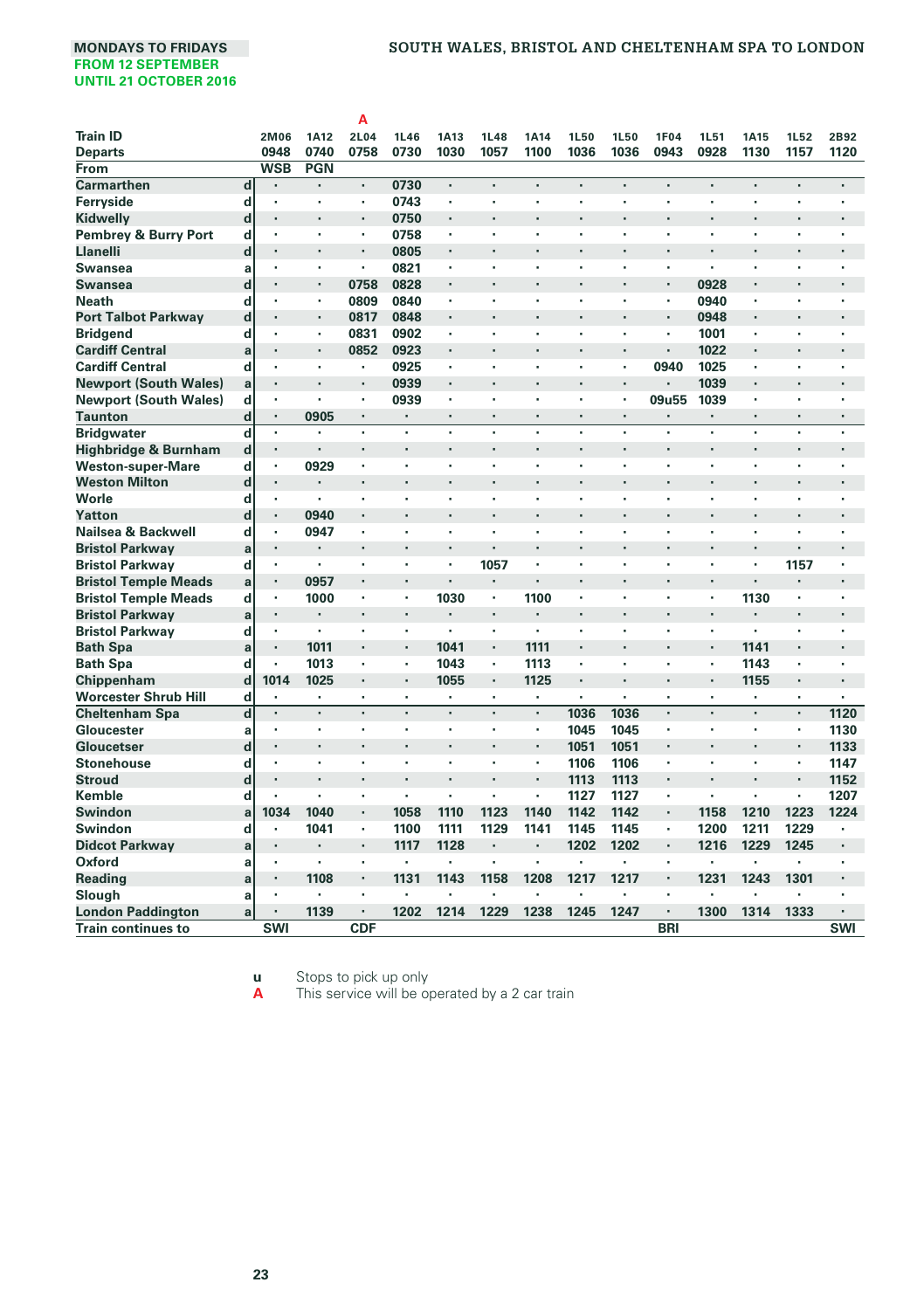# **MONDAYS TO FRIDAYS SOUTH WALES, BRISTOL AND CHELTENHAM SPA TO LONDON**

| <b>Train ID</b>              |                         | 2M08                 | <b>1A16</b>          | <b>1L54</b> | 2M25           | <b>1A17</b>          | <b>1L55</b>          | <b>1A18</b>    | <b>1L58</b>    | <b>1L60</b>          | <b>1A19</b> | 2B94       | <b>1L62</b>    | <b>1A20</b>              | <b>1L65</b> |
|------------------------------|-------------------------|----------------------|----------------------|-------------|----------------|----------------------|----------------------|----------------|----------------|----------------------|-------------|------------|----------------|--------------------------|-------------|
| <b>Departs</b>               |                         | 1147                 | 0741                 | 1028        | 1220           | 1230                 | 1257                 | 1300           | 1236           | 1128                 | 1330        | 1320       | 1357           | 1400                     | 1228        |
| From                         |                         | <b>WSB</b>           | PNZ                  |             | <b>WSB</b>     |                      |                      |                |                |                      |             |            |                |                          |             |
| <b>Carmarthen</b>            | $\mathbf d$             | $\cdot$              | $\blacksquare$       | ٠           |                | $\blacksquare$       | ٠                    | $\cdot$        | $\cdot$        | $\cdot$              | ٠           | ×          | $\blacksquare$ | ٠                        |             |
| Ferryside                    | d                       | $\cdot$              | $\cdot$              | ٠           | ï              |                      | ×                    |                |                |                      |             | ٠          | ٠              | ٠                        | ٠           |
| Kidwelly                     | $\mathbf d$             | $\cdot$              | $\cdot$              |             | ٠              |                      | ٠                    |                |                | ٠                    | ٠           | ٠          | ٠              | ٠                        |             |
| Pembrey & Burry Port         | d                       | $\cdot$              | ٠                    |             | ×              |                      |                      |                |                | ÷                    |             |            |                |                          |             |
| Llanelli                     | $\mathbf d$             | $\cdot$              | $\cdot$              |             | ٠              |                      |                      |                |                |                      |             | ٠          | ٠              |                          |             |
| Swansea                      | a                       | $\cdot$              | $\cdot$              |             | ×              |                      |                      |                |                | $\cdot$              |             |            |                | $\ddot{\phantom{0}}$     |             |
| <b>Swansea</b>               | $\mathbf d$             | $\cdot$              | $\cdot$              | 1028        |                |                      |                      |                |                | 1128                 |             |            | ï              | $\blacksquare$           | 1228        |
| <b>Neath</b>                 | d                       | $\cdot$              | $\cdot$              | 1040        | ٠              |                      |                      |                |                | 1140                 | ٠           |            |                | ×,                       | 1240        |
| <b>Port Talbot Parkway</b>   | $\mathbf d$             | $\cdot$              | $\cdot$              | 1048        |                |                      |                      |                |                | 1148                 |             |            |                | $\cdot$                  | 1248        |
| <b>Bridgend</b>              | d                       | $\cdot$              |                      | 1101        | ×              | ×                    | ï                    |                | $\cdot$        | 1201                 | ٠           | ï          | ï              | $\ddot{\phantom{0}}$     | 1301        |
| <b>Cardiff Central</b>       | a                       | $\cdot$              | $\cdot$              | 1122        | ï              | $\ddot{\phantom{0}}$ |                      |                | $\cdot$        | 1222                 | ٠           |            | ï              | ×.                       | 1322        |
| <b>Cardiff Central</b>       | d                       | $\cdot$              | $\cdot$              | 1125        | ٠              | ٠                    | $\ddot{\phantom{0}}$ | ٠              | $\cdot$        | 1225                 | ٠           | ×          | ٠              | $\cdot$                  | 1325        |
| <b>Newport (South Wales)</b> | a                       | $\cdot$              | $\cdot$              | 1139        | ٠              | $\cdot$              | ï                    |                | $\blacksquare$ | 1239                 | ٠           | ï          | ٠              | ٠                        | 1339        |
| <b>Newport (South Wales)</b> | d                       | $\cdot$              |                      | 1139        | ×,             | ×                    | ×                    | $\cdot$        | $\cdot$        | 1239                 | ×,          | ×,         | ×,             | ٠                        | 1339        |
| <b>Taunton</b>               | $\overline{\mathbf{d}}$ | $\cdot$              | 1125                 | $\cdot$     | ÷,             |                      | l,                   | $\overline{a}$ | $\cdot$        | $\ddot{\phantom{0}}$ |             | ÷.         | ÷.             | $\cdot$                  | $\cdot$     |
| <b>Bridgwater</b>            | d                       |                      |                      | ٠           | ×              | ٠                    | ٠                    |                | $\cdot$        |                      | ٠           | ٠          | ٠              | ٠                        |             |
| Highbridge & Burnham         | $\mathbf d$             | $\cdot$              | $\cdot$              |             | ï              |                      |                      |                |                | $\cdot$              |             |            | ٠              |                          |             |
| <b>Weston-super-Mare</b>     | d                       | $\cdot$              | ٠                    | ٠           | ٠              | ٠                    | ٠                    | ٠              | $\cdot$        | ٠                    | ٠           | ٠          | ٠              | ٠                        | ٠           |
| <b>Weston Milton</b>         | $\mathbf d$             | $\cdot$              |                      |             |                |                      |                      |                |                | $\cdot$              |             |            |                |                          |             |
| Worle                        | d                       | $\cdot$              | $\cdot$              | ٠           | ï              | ٠                    | ٠                    | $\cdot$        |                |                      | ٠           | ٠          | ×,             | ×,                       | $\cdot$     |
| Yatton                       | $\mathbf d$             | $\cdot$              |                      |             |                |                      |                      |                |                |                      |             |            |                |                          |             |
| Nailsea & Backwell           | d                       | $\cdot$              |                      | ×           | ï              | ×                    |                      |                | $\cdot$        |                      | ٠           | ×          | ٠              | ×,                       |             |
| <b>Bristol Parkwav</b>       | a                       | $\cdot$              | $\cdot$              |             |                |                      |                      |                |                |                      |             | ٠          | ٠              |                          |             |
| <b>Bristol Parkway</b>       | d                       | $\blacksquare$       |                      | ٠           | ï              | ٠                    | 1257                 | $\cdot$        | $\cdot$        | $\cdot$              | ٠           | ٠          | 1357           | ×,                       |             |
| <b>Bristol Temple Meads</b>  | a                       | $\blacksquare$       | 1158                 |             | ٠              |                      |                      |                |                |                      |             | ٠          |                |                          |             |
| <b>Bristol Temple Meads</b>  | d                       | $\cdot$              | 1200                 | ٠           | ×              | 1230                 | $\blacksquare$       | 1300           | $\cdot$        |                      | 1330        | ×          | ٠              | 1400                     | ٠           |
| <b>Bristol Parkway</b>       | a                       | $\blacksquare$       | $\ddot{\phantom{0}}$ |             |                | $\ddot{\phantom{0}}$ | $\cdot$              | $\cdot$        |                |                      | ×           | ٠          | ×,             |                          | ł.          |
| <b>Bristol Parkway</b>       | d                       | $\cdot$              |                      |             | ï              | ٠                    | ٠                    | $\cdot$        | $\cdot$        | $\cdot$              | ×           | ×          | ×,             | ٠                        |             |
| <b>Bath Spa</b>              | a                       | $\cdot$              | 1211                 |             |                | 1241                 | ٠                    | 1311           |                |                      | 1341        | ٠          | ٠              | 1411                     |             |
| <b>Bath Spa</b>              | $\mathbf d$             | $\cdot$              | 1212                 | ٠           | ٠              | 1243                 | ٠                    | 1313           | $\blacksquare$ | ٠                    | 1343        | ٠          | ٠              | 1413                     |             |
| Chippenham                   | $\mathbf d$             | 1213                 | 1225                 |             | 1247           | 1255                 | ٠                    | 1325           |                |                      | 1355        | ٠          |                | 1425                     |             |
| <b>Worcester Shrub Hill</b>  | d                       | $\cdot$              |                      | ä,          | ï              |                      | ×,                   |                |                |                      | ï           | ï          |                |                          |             |
| <b>Cheltenham Spa</b>        | $\mathbf d$             | $\cdot$              |                      |             |                |                      |                      |                | 1236           |                      |             | 1320       |                |                          |             |
| Gloucester                   | a                       | $\cdot$              |                      | ×           | ×              | ٠                    | ×                    |                | 1245           |                      | ×,          | 1330       | ٠              | ×,                       |             |
| Gloucetser                   | $\mathbf d$             | $\ddot{\phantom{0}}$ |                      |             | l,             |                      |                      |                | 1252           | $\cdot$              | ×           | 1333       | ×,             |                          | l,          |
| <b>Stonehouse</b>            | d                       | $\cdot$              | $\cdot$              | ٠           | ٠              | ٠                    | ٠                    | ٠              | 1307           | $\cdot$              | ٠           | 1347       | ٠              | ٠                        | $\cdot$     |
| <b>Stroud</b>                | d                       | $\cdot$              |                      |             | l,             |                      |                      |                | 1314           | $\cdot$              | ٠           | 1352       | ٠              | $\ddot{\phantom{0}}$     |             |
| Kemble                       | d                       | $\ddot{\phantom{0}}$ | $\ddot{\phantom{0}}$ | ٠           | ٠              | ٠                    | ×,                   |                | 1329           | $\cdot$              | ×,          | 1407       | ٠              | $\overline{\phantom{a}}$ |             |
| Swindon                      | a                       | 1236                 | 1239                 | 1257        | 1306           | 1310                 | 1323                 | 1340           | 1343           | 1358                 | 1410        | 1424       | 1426           | 1440                     | 1457        |
| Swindon                      | d                       | $\cdot$              | 1242                 | 1259        | $\blacksquare$ | 1311                 | 1329                 | 1341           | 1345           | 1400                 | 1411        | ٠          | 1429           | 1441                     | 1459        |
| <b>Didcot Parkway</b>        | a                       |                      |                      | 1315        | ٠              | 1328                 |                      |                | 1402           | 1416                 | 1428        | ٠          | 1445           | $\blacksquare$           | 1516        |
| Oxford                       | a                       | $\cdot$              |                      |             | ٠              |                      | ٠                    | ٠              |                |                      |             | ٠          |                | ٠                        |             |
| <b>Reading</b>               | a                       | $\blacksquare$       | 1308                 | 1331        |                | 1343                 | 1356                 | 1408           | 1417           | 1431                 | 1443        | ٠          | 1500           | 1509                     | 1530        |
| Slough                       | a                       | $\cdot$              | $\cdot$              |             |                |                      |                      |                |                | ٠                    |             | ٠          |                |                          |             |
| <b>London Paddington</b>     | a                       | $\cdot$              | 1339                 | 1406        | ٠              | 1414                 | 1432                 | 1438           | 1445           | 1502                 | 1514        | ٠          | 1533           | 1544                     | 1600        |
| <b>Train continues to</b>    |                         | <b>SWI</b>           |                      |             | <b>SWI</b>     |                      |                      |                |                |                      |             | <b>SWI</b> |                |                          |             |
|                              |                         |                      |                      |             |                |                      |                      |                |                |                      |             |            |                |                          |             |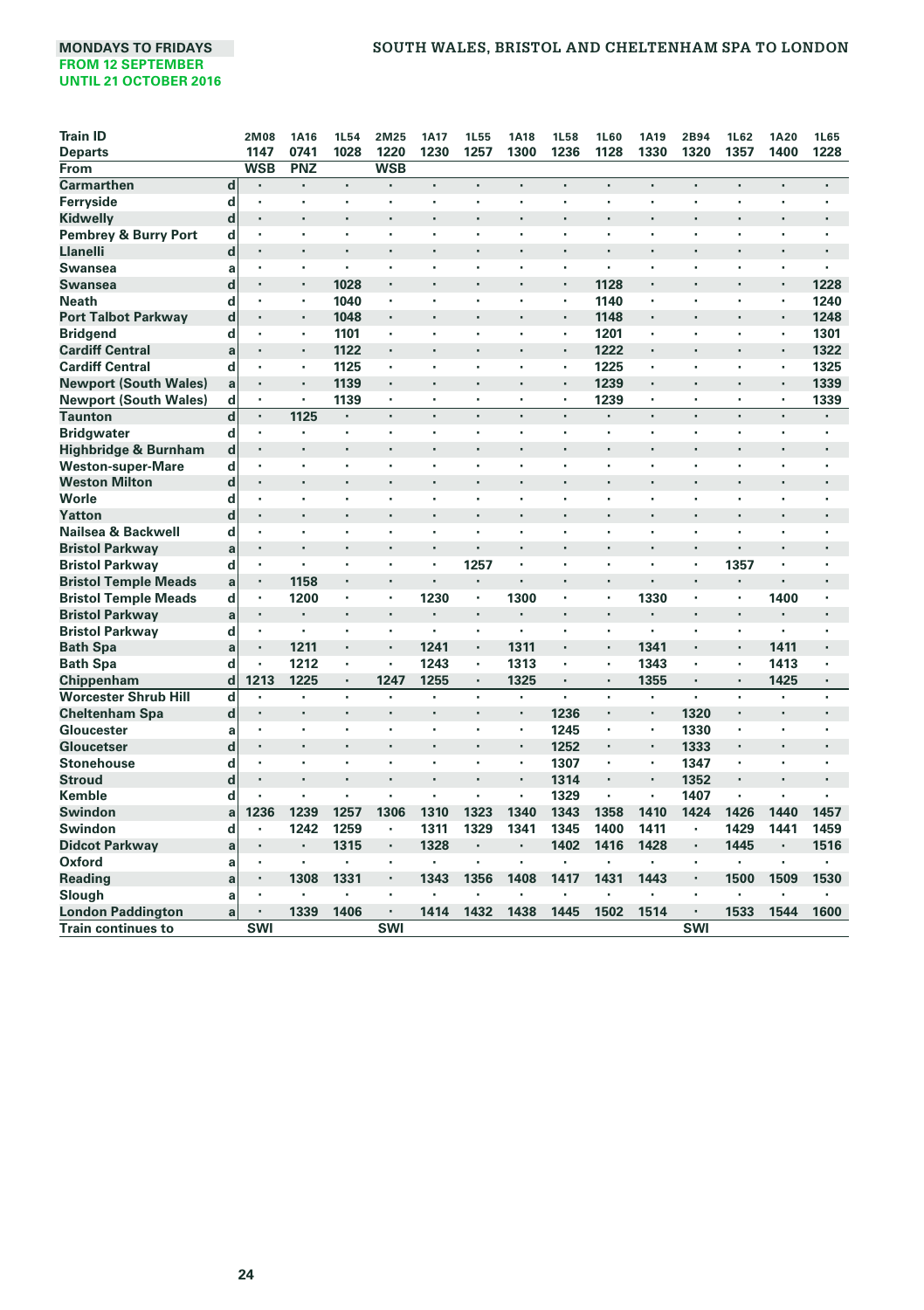| 1430<br>1328<br>1530<br>1520<br>1600<br>1428<br><b>Departs</b><br>1404<br>1457<br>1500<br>1436<br>1436<br>1557<br>1621<br>1630<br><b>FRO</b><br><b>WSB</b><br>From<br><b>Carmarthen</b><br>$\mathbf d$<br>$\cdot$<br>$\blacksquare$<br>×<br>$\cdot$<br>$\cdot$<br>$\cdot$<br>٠<br>ï<br>$\cdot$<br>٠<br>Ferryside<br>d<br>$\ddot{\phantom{0}}$<br>Ĭ.<br>×<br>×<br>d<br>Kidwelly<br>٠<br>d<br>٠<br>Llanelli<br>d<br>٠<br>٠<br><b>Swansea</b><br>٠<br>ï<br>a<br>ï<br>×<br>$\cdot$<br>1328<br>1428<br>d<br><b>Swansea</b><br>ï<br>$\cdot$<br>1340<br><b>Neath</b><br>d<br>1440<br>٠<br>٠<br>٠<br>$\cdot$<br>×<br>d<br>1448<br><b>Port Talbot Parkway</b><br>1348<br>ï<br>ï<br>$\cdot$<br>٠<br>٠<br><b>Bridgend</b><br>1401<br>d<br>1501<br>٠<br>٠<br>٠<br>٠<br>$\cdot$<br>٠<br>×<br>٠<br>٠<br><b>Cardiff Central</b><br>1422<br>$\cdot$<br>1522<br>a<br>٠<br>ï<br>٠<br>٠<br>÷.<br>$\cdot$<br>ï<br><b>Cardiff Central</b><br>d<br>1425<br>1525<br>٠<br>٠<br>٠<br>٠<br>٠<br>$\cdot$<br>٠<br>٠<br>٠<br>٠<br>٠<br>٠<br><b>Newport (South Wales)</b><br>1439<br>1539<br>a<br>٠<br>l,<br>٠<br>$\blacksquare$<br>l,<br>$\blacksquare$<br>٠<br>d<br><b>Newport (South Wales)</b><br>1439<br>1539<br>×,<br>٠<br>٠<br>$\cdot$<br>٠<br>٠<br>٠<br>٠<br>٠<br>٠<br>٠<br>$\mathbf d$<br><b>Taunton</b><br>ï<br>٠<br>d<br><b>Bridgwater</b><br>٠<br>×<br>×<br>٠<br>٠<br>٠<br>$\cdot$<br>ł<br>٠<br>×<br>$\mathbf d$<br>Highbridge & Burnham<br>٠<br>ï<br><b>Weston-super-Mare</b><br>d<br>٠<br>$\cdot$<br>$\cdot$<br>٠<br>٠<br>٠<br>٠<br>٠<br>$\cdot$<br>$\cdot$<br>٠<br>٠<br>٠<br><b>Weston Milton</b><br>d<br>٠<br>Worle<br>d<br>×<br>ï<br>$\ddot{\phantom{a}}$<br>$\cdot$<br>٠<br>٠<br>$\ddot{\phantom{0}}$<br>$\cdot$<br>×<br>٠<br>$\blacksquare$<br>$\cdot$<br>٠<br>d<br>Yatton<br>٠<br>Nailsea & Backwell<br>d<br>×<br>ï<br>ï<br>٠<br>×<br>×<br>$\cdot$<br>٠<br>ï<br>٠<br>$\cdot$<br>$\cdot$<br>٠<br><b>Bristol Parkway</b><br>a<br>٠<br>d<br>1457<br>1557<br><b>Bristol Parkway</b><br>٠<br>٠<br>ï<br>×<br>$\cdot$<br>٠<br>٠<br>$\cdot$<br>×<br><b>Bristol Temple Meads</b><br>l,<br>a<br>٠<br>1530<br>1630<br>d<br>1430<br>1500<br>1600<br><b>Bristol Temple Meads</b><br>٠<br>٠<br>٠<br>٠<br>٠<br>٠<br>٠<br><b>Bristol Parkway</b><br>a<br>$\ddot{\phantom{0}}$<br>$\ddot{\phantom{0}}$<br>$\ddot{\phantom{0}}$<br>٠<br><b>Bristol Parkway</b><br>d<br>٠<br>$\cdot$<br>٠<br>$\cdot$<br>$\cdot$<br>٠<br>٠<br>$\cdot$<br>٠<br>٠<br>٠<br>1511<br>1541<br>1611<br><b>Bath Spa</b><br>1441<br>1641<br>a<br>٠<br><b>Bath Spa</b><br>d<br>1443<br>1513<br>1543<br>1613<br>1643<br>٠<br>٠<br>×,<br>×,<br>×,<br>٠<br>٠<br>d<br>1441<br>1455<br>1525<br>1555<br>1647<br>Chippenham<br>1625<br>1655<br>i.<br>×<br>٠<br>$\cdot$<br><b>Worcester Shrub Hill</b><br>d<br>×<br>٠<br>×,<br>×<br>$\ddot{\phantom{0}}$<br>×.<br>٠<br>٠<br>٠<br>٠<br>$\mathbf d$<br>1436<br>1436<br>1520<br>$\cdot$<br><b>Cheltenham Spa</b><br>÷.<br>$\overline{a}$<br>$\cdot$<br>×<br>×,<br>$\cdot$<br>ä,<br>ä,<br>ä,<br>1530<br>Gloucester<br>1445<br>1445<br>$\blacksquare$<br>a<br>٠<br>٠<br>٠<br>٠<br>$\cdot$<br>٠<br>٠<br>٠<br>d<br>ï<br>٠ | <b>Train ID</b>                 | 2M10 | <b>1A21</b> | <b>1L66</b> | <b>1A22</b> | <b>1L67</b> | 1L67 | <b>1L68</b> | <b>1A23</b> | 2B96 | <b>1L71</b> | <b>1A24</b> | 1L74 | 2M12 | <b>1A25</b> |
|----------------------------------------------------------------------------------------------------------------------------------------------------------------------------------------------------------------------------------------------------------------------------------------------------------------------------------------------------------------------------------------------------------------------------------------------------------------------------------------------------------------------------------------------------------------------------------------------------------------------------------------------------------------------------------------------------------------------------------------------------------------------------------------------------------------------------------------------------------------------------------------------------------------------------------------------------------------------------------------------------------------------------------------------------------------------------------------------------------------------------------------------------------------------------------------------------------------------------------------------------------------------------------------------------------------------------------------------------------------------------------------------------------------------------------------------------------------------------------------------------------------------------------------------------------------------------------------------------------------------------------------------------------------------------------------------------------------------------------------------------------------------------------------------------------------------------------------------------------------------------------------------------------------------------------------------------------------------------------------------------------------------------------------------------------------------------------------------------------------------------------------------------------------------------------------------------------------------------------------------------------------------------------------------------------------------------------------------------------------------------------------------------------------------------------------------------------------------------------------------------------------------------------------------------------------------------------------------------------------------------------------------------------------------------------------------------------------------------------------------------------------------------------------------------------------------------------------------------------------------------------------------------------------------------------------------------------------------------------------------------------------------------------------------------------------------------------------------------|---------------------------------|------|-------------|-------------|-------------|-------------|------|-------------|-------------|------|-------------|-------------|------|------|-------------|
|                                                                                                                                                                                                                                                                                                                                                                                                                                                                                                                                                                                                                                                                                                                                                                                                                                                                                                                                                                                                                                                                                                                                                                                                                                                                                                                                                                                                                                                                                                                                                                                                                                                                                                                                                                                                                                                                                                                                                                                                                                                                                                                                                                                                                                                                                                                                                                                                                                                                                                                                                                                                                                                                                                                                                                                                                                                                                                                                                                                                                                                                                                    |                                 |      |             |             |             |             |      |             |             |      |             |             |      |      |             |
|                                                                                                                                                                                                                                                                                                                                                                                                                                                                                                                                                                                                                                                                                                                                                                                                                                                                                                                                                                                                                                                                                                                                                                                                                                                                                                                                                                                                                                                                                                                                                                                                                                                                                                                                                                                                                                                                                                                                                                                                                                                                                                                                                                                                                                                                                                                                                                                                                                                                                                                                                                                                                                                                                                                                                                                                                                                                                                                                                                                                                                                                                                    |                                 |      |             |             |             |             |      |             |             |      |             |             |      |      |             |
|                                                                                                                                                                                                                                                                                                                                                                                                                                                                                                                                                                                                                                                                                                                                                                                                                                                                                                                                                                                                                                                                                                                                                                                                                                                                                                                                                                                                                                                                                                                                                                                                                                                                                                                                                                                                                                                                                                                                                                                                                                                                                                                                                                                                                                                                                                                                                                                                                                                                                                                                                                                                                                                                                                                                                                                                                                                                                                                                                                                                                                                                                                    |                                 |      |             |             |             |             |      |             |             |      |             |             |      |      |             |
|                                                                                                                                                                                                                                                                                                                                                                                                                                                                                                                                                                                                                                                                                                                                                                                                                                                                                                                                                                                                                                                                                                                                                                                                                                                                                                                                                                                                                                                                                                                                                                                                                                                                                                                                                                                                                                                                                                                                                                                                                                                                                                                                                                                                                                                                                                                                                                                                                                                                                                                                                                                                                                                                                                                                                                                                                                                                                                                                                                                                                                                                                                    |                                 |      |             |             |             |             |      |             |             |      |             |             |      |      |             |
|                                                                                                                                                                                                                                                                                                                                                                                                                                                                                                                                                                                                                                                                                                                                                                                                                                                                                                                                                                                                                                                                                                                                                                                                                                                                                                                                                                                                                                                                                                                                                                                                                                                                                                                                                                                                                                                                                                                                                                                                                                                                                                                                                                                                                                                                                                                                                                                                                                                                                                                                                                                                                                                                                                                                                                                                                                                                                                                                                                                                                                                                                                    |                                 |      |             |             |             |             |      |             |             |      |             |             |      |      |             |
|                                                                                                                                                                                                                                                                                                                                                                                                                                                                                                                                                                                                                                                                                                                                                                                                                                                                                                                                                                                                                                                                                                                                                                                                                                                                                                                                                                                                                                                                                                                                                                                                                                                                                                                                                                                                                                                                                                                                                                                                                                                                                                                                                                                                                                                                                                                                                                                                                                                                                                                                                                                                                                                                                                                                                                                                                                                                                                                                                                                                                                                                                                    | <b>Pembrey &amp; Burry Port</b> |      |             |             |             |             |      |             |             |      |             |             |      |      |             |
|                                                                                                                                                                                                                                                                                                                                                                                                                                                                                                                                                                                                                                                                                                                                                                                                                                                                                                                                                                                                                                                                                                                                                                                                                                                                                                                                                                                                                                                                                                                                                                                                                                                                                                                                                                                                                                                                                                                                                                                                                                                                                                                                                                                                                                                                                                                                                                                                                                                                                                                                                                                                                                                                                                                                                                                                                                                                                                                                                                                                                                                                                                    |                                 |      |             |             |             |             |      |             |             |      |             |             |      |      |             |
|                                                                                                                                                                                                                                                                                                                                                                                                                                                                                                                                                                                                                                                                                                                                                                                                                                                                                                                                                                                                                                                                                                                                                                                                                                                                                                                                                                                                                                                                                                                                                                                                                                                                                                                                                                                                                                                                                                                                                                                                                                                                                                                                                                                                                                                                                                                                                                                                                                                                                                                                                                                                                                                                                                                                                                                                                                                                                                                                                                                                                                                                                                    |                                 |      |             |             |             |             |      |             |             |      |             |             |      |      |             |
|                                                                                                                                                                                                                                                                                                                                                                                                                                                                                                                                                                                                                                                                                                                                                                                                                                                                                                                                                                                                                                                                                                                                                                                                                                                                                                                                                                                                                                                                                                                                                                                                                                                                                                                                                                                                                                                                                                                                                                                                                                                                                                                                                                                                                                                                                                                                                                                                                                                                                                                                                                                                                                                                                                                                                                                                                                                                                                                                                                                                                                                                                                    |                                 |      |             |             |             |             |      |             |             |      |             |             |      |      |             |
|                                                                                                                                                                                                                                                                                                                                                                                                                                                                                                                                                                                                                                                                                                                                                                                                                                                                                                                                                                                                                                                                                                                                                                                                                                                                                                                                                                                                                                                                                                                                                                                                                                                                                                                                                                                                                                                                                                                                                                                                                                                                                                                                                                                                                                                                                                                                                                                                                                                                                                                                                                                                                                                                                                                                                                                                                                                                                                                                                                                                                                                                                                    |                                 |      |             |             |             |             |      |             |             |      |             |             |      |      |             |
|                                                                                                                                                                                                                                                                                                                                                                                                                                                                                                                                                                                                                                                                                                                                                                                                                                                                                                                                                                                                                                                                                                                                                                                                                                                                                                                                                                                                                                                                                                                                                                                                                                                                                                                                                                                                                                                                                                                                                                                                                                                                                                                                                                                                                                                                                                                                                                                                                                                                                                                                                                                                                                                                                                                                                                                                                                                                                                                                                                                                                                                                                                    |                                 |      |             |             |             |             |      |             |             |      |             |             |      |      |             |
|                                                                                                                                                                                                                                                                                                                                                                                                                                                                                                                                                                                                                                                                                                                                                                                                                                                                                                                                                                                                                                                                                                                                                                                                                                                                                                                                                                                                                                                                                                                                                                                                                                                                                                                                                                                                                                                                                                                                                                                                                                                                                                                                                                                                                                                                                                                                                                                                                                                                                                                                                                                                                                                                                                                                                                                                                                                                                                                                                                                                                                                                                                    |                                 |      |             |             |             |             |      |             |             |      |             |             |      |      |             |
|                                                                                                                                                                                                                                                                                                                                                                                                                                                                                                                                                                                                                                                                                                                                                                                                                                                                                                                                                                                                                                                                                                                                                                                                                                                                                                                                                                                                                                                                                                                                                                                                                                                                                                                                                                                                                                                                                                                                                                                                                                                                                                                                                                                                                                                                                                                                                                                                                                                                                                                                                                                                                                                                                                                                                                                                                                                                                                                                                                                                                                                                                                    |                                 |      |             |             |             |             |      |             |             |      |             |             |      |      |             |
|                                                                                                                                                                                                                                                                                                                                                                                                                                                                                                                                                                                                                                                                                                                                                                                                                                                                                                                                                                                                                                                                                                                                                                                                                                                                                                                                                                                                                                                                                                                                                                                                                                                                                                                                                                                                                                                                                                                                                                                                                                                                                                                                                                                                                                                                                                                                                                                                                                                                                                                                                                                                                                                                                                                                                                                                                                                                                                                                                                                                                                                                                                    |                                 |      |             |             |             |             |      |             |             |      |             |             |      |      |             |
|                                                                                                                                                                                                                                                                                                                                                                                                                                                                                                                                                                                                                                                                                                                                                                                                                                                                                                                                                                                                                                                                                                                                                                                                                                                                                                                                                                                                                                                                                                                                                                                                                                                                                                                                                                                                                                                                                                                                                                                                                                                                                                                                                                                                                                                                                                                                                                                                                                                                                                                                                                                                                                                                                                                                                                                                                                                                                                                                                                                                                                                                                                    |                                 |      |             |             |             |             |      |             |             |      |             |             |      |      |             |
|                                                                                                                                                                                                                                                                                                                                                                                                                                                                                                                                                                                                                                                                                                                                                                                                                                                                                                                                                                                                                                                                                                                                                                                                                                                                                                                                                                                                                                                                                                                                                                                                                                                                                                                                                                                                                                                                                                                                                                                                                                                                                                                                                                                                                                                                                                                                                                                                                                                                                                                                                                                                                                                                                                                                                                                                                                                                                                                                                                                                                                                                                                    |                                 |      |             |             |             |             |      |             |             |      |             |             |      |      |             |
|                                                                                                                                                                                                                                                                                                                                                                                                                                                                                                                                                                                                                                                                                                                                                                                                                                                                                                                                                                                                                                                                                                                                                                                                                                                                                                                                                                                                                                                                                                                                                                                                                                                                                                                                                                                                                                                                                                                                                                                                                                                                                                                                                                                                                                                                                                                                                                                                                                                                                                                                                                                                                                                                                                                                                                                                                                                                                                                                                                                                                                                                                                    |                                 |      |             |             |             |             |      |             |             |      |             |             |      |      |             |
|                                                                                                                                                                                                                                                                                                                                                                                                                                                                                                                                                                                                                                                                                                                                                                                                                                                                                                                                                                                                                                                                                                                                                                                                                                                                                                                                                                                                                                                                                                                                                                                                                                                                                                                                                                                                                                                                                                                                                                                                                                                                                                                                                                                                                                                                                                                                                                                                                                                                                                                                                                                                                                                                                                                                                                                                                                                                                                                                                                                                                                                                                                    |                                 |      |             |             |             |             |      |             |             |      |             |             |      |      |             |
|                                                                                                                                                                                                                                                                                                                                                                                                                                                                                                                                                                                                                                                                                                                                                                                                                                                                                                                                                                                                                                                                                                                                                                                                                                                                                                                                                                                                                                                                                                                                                                                                                                                                                                                                                                                                                                                                                                                                                                                                                                                                                                                                                                                                                                                                                                                                                                                                                                                                                                                                                                                                                                                                                                                                                                                                                                                                                                                                                                                                                                                                                                    |                                 |      |             |             |             |             |      |             |             |      |             |             |      |      |             |
|                                                                                                                                                                                                                                                                                                                                                                                                                                                                                                                                                                                                                                                                                                                                                                                                                                                                                                                                                                                                                                                                                                                                                                                                                                                                                                                                                                                                                                                                                                                                                                                                                                                                                                                                                                                                                                                                                                                                                                                                                                                                                                                                                                                                                                                                                                                                                                                                                                                                                                                                                                                                                                                                                                                                                                                                                                                                                                                                                                                                                                                                                                    |                                 |      |             |             |             |             |      |             |             |      |             |             |      |      |             |
|                                                                                                                                                                                                                                                                                                                                                                                                                                                                                                                                                                                                                                                                                                                                                                                                                                                                                                                                                                                                                                                                                                                                                                                                                                                                                                                                                                                                                                                                                                                                                                                                                                                                                                                                                                                                                                                                                                                                                                                                                                                                                                                                                                                                                                                                                                                                                                                                                                                                                                                                                                                                                                                                                                                                                                                                                                                                                                                                                                                                                                                                                                    |                                 |      |             |             |             |             |      |             |             |      |             |             |      |      |             |
|                                                                                                                                                                                                                                                                                                                                                                                                                                                                                                                                                                                                                                                                                                                                                                                                                                                                                                                                                                                                                                                                                                                                                                                                                                                                                                                                                                                                                                                                                                                                                                                                                                                                                                                                                                                                                                                                                                                                                                                                                                                                                                                                                                                                                                                                                                                                                                                                                                                                                                                                                                                                                                                                                                                                                                                                                                                                                                                                                                                                                                                                                                    |                                 |      |             |             |             |             |      |             |             |      |             |             |      |      |             |
|                                                                                                                                                                                                                                                                                                                                                                                                                                                                                                                                                                                                                                                                                                                                                                                                                                                                                                                                                                                                                                                                                                                                                                                                                                                                                                                                                                                                                                                                                                                                                                                                                                                                                                                                                                                                                                                                                                                                                                                                                                                                                                                                                                                                                                                                                                                                                                                                                                                                                                                                                                                                                                                                                                                                                                                                                                                                                                                                                                                                                                                                                                    |                                 |      |             |             |             |             |      |             |             |      |             |             |      |      |             |
|                                                                                                                                                                                                                                                                                                                                                                                                                                                                                                                                                                                                                                                                                                                                                                                                                                                                                                                                                                                                                                                                                                                                                                                                                                                                                                                                                                                                                                                                                                                                                                                                                                                                                                                                                                                                                                                                                                                                                                                                                                                                                                                                                                                                                                                                                                                                                                                                                                                                                                                                                                                                                                                                                                                                                                                                                                                                                                                                                                                                                                                                                                    |                                 |      |             |             |             |             |      |             |             |      |             |             |      |      |             |
|                                                                                                                                                                                                                                                                                                                                                                                                                                                                                                                                                                                                                                                                                                                                                                                                                                                                                                                                                                                                                                                                                                                                                                                                                                                                                                                                                                                                                                                                                                                                                                                                                                                                                                                                                                                                                                                                                                                                                                                                                                                                                                                                                                                                                                                                                                                                                                                                                                                                                                                                                                                                                                                                                                                                                                                                                                                                                                                                                                                                                                                                                                    |                                 |      |             |             |             |             |      |             |             |      |             |             |      |      |             |
|                                                                                                                                                                                                                                                                                                                                                                                                                                                                                                                                                                                                                                                                                                                                                                                                                                                                                                                                                                                                                                                                                                                                                                                                                                                                                                                                                                                                                                                                                                                                                                                                                                                                                                                                                                                                                                                                                                                                                                                                                                                                                                                                                                                                                                                                                                                                                                                                                                                                                                                                                                                                                                                                                                                                                                                                                                                                                                                                                                                                                                                                                                    |                                 |      |             |             |             |             |      |             |             |      |             |             |      |      |             |
|                                                                                                                                                                                                                                                                                                                                                                                                                                                                                                                                                                                                                                                                                                                                                                                                                                                                                                                                                                                                                                                                                                                                                                                                                                                                                                                                                                                                                                                                                                                                                                                                                                                                                                                                                                                                                                                                                                                                                                                                                                                                                                                                                                                                                                                                                                                                                                                                                                                                                                                                                                                                                                                                                                                                                                                                                                                                                                                                                                                                                                                                                                    |                                 |      |             |             |             |             |      |             |             |      |             |             |      |      |             |
|                                                                                                                                                                                                                                                                                                                                                                                                                                                                                                                                                                                                                                                                                                                                                                                                                                                                                                                                                                                                                                                                                                                                                                                                                                                                                                                                                                                                                                                                                                                                                                                                                                                                                                                                                                                                                                                                                                                                                                                                                                                                                                                                                                                                                                                                                                                                                                                                                                                                                                                                                                                                                                                                                                                                                                                                                                                                                                                                                                                                                                                                                                    |                                 |      |             |             |             |             |      |             |             |      |             |             |      |      |             |
|                                                                                                                                                                                                                                                                                                                                                                                                                                                                                                                                                                                                                                                                                                                                                                                                                                                                                                                                                                                                                                                                                                                                                                                                                                                                                                                                                                                                                                                                                                                                                                                                                                                                                                                                                                                                                                                                                                                                                                                                                                                                                                                                                                                                                                                                                                                                                                                                                                                                                                                                                                                                                                                                                                                                                                                                                                                                                                                                                                                                                                                                                                    |                                 |      |             |             |             |             |      |             |             |      |             |             |      |      |             |
|                                                                                                                                                                                                                                                                                                                                                                                                                                                                                                                                                                                                                                                                                                                                                                                                                                                                                                                                                                                                                                                                                                                                                                                                                                                                                                                                                                                                                                                                                                                                                                                                                                                                                                                                                                                                                                                                                                                                                                                                                                                                                                                                                                                                                                                                                                                                                                                                                                                                                                                                                                                                                                                                                                                                                                                                                                                                                                                                                                                                                                                                                                    |                                 |      |             |             |             |             |      |             |             |      |             |             |      |      |             |
|                                                                                                                                                                                                                                                                                                                                                                                                                                                                                                                                                                                                                                                                                                                                                                                                                                                                                                                                                                                                                                                                                                                                                                                                                                                                                                                                                                                                                                                                                                                                                                                                                                                                                                                                                                                                                                                                                                                                                                                                                                                                                                                                                                                                                                                                                                                                                                                                                                                                                                                                                                                                                                                                                                                                                                                                                                                                                                                                                                                                                                                                                                    |                                 |      |             |             |             |             |      |             |             |      |             |             |      |      |             |
|                                                                                                                                                                                                                                                                                                                                                                                                                                                                                                                                                                                                                                                                                                                                                                                                                                                                                                                                                                                                                                                                                                                                                                                                                                                                                                                                                                                                                                                                                                                                                                                                                                                                                                                                                                                                                                                                                                                                                                                                                                                                                                                                                                                                                                                                                                                                                                                                                                                                                                                                                                                                                                                                                                                                                                                                                                                                                                                                                                                                                                                                                                    |                                 |      |             |             |             |             |      |             |             |      |             |             |      |      |             |
|                                                                                                                                                                                                                                                                                                                                                                                                                                                                                                                                                                                                                                                                                                                                                                                                                                                                                                                                                                                                                                                                                                                                                                                                                                                                                                                                                                                                                                                                                                                                                                                                                                                                                                                                                                                                                                                                                                                                                                                                                                                                                                                                                                                                                                                                                                                                                                                                                                                                                                                                                                                                                                                                                                                                                                                                                                                                                                                                                                                                                                                                                                    |                                 |      |             |             |             |             |      |             |             |      |             |             |      |      |             |
|                                                                                                                                                                                                                                                                                                                                                                                                                                                                                                                                                                                                                                                                                                                                                                                                                                                                                                                                                                                                                                                                                                                                                                                                                                                                                                                                                                                                                                                                                                                                                                                                                                                                                                                                                                                                                                                                                                                                                                                                                                                                                                                                                                                                                                                                                                                                                                                                                                                                                                                                                                                                                                                                                                                                                                                                                                                                                                                                                                                                                                                                                                    |                                 |      |             |             |             |             |      |             |             |      |             |             |      |      |             |
|                                                                                                                                                                                                                                                                                                                                                                                                                                                                                                                                                                                                                                                                                                                                                                                                                                                                                                                                                                                                                                                                                                                                                                                                                                                                                                                                                                                                                                                                                                                                                                                                                                                                                                                                                                                                                                                                                                                                                                                                                                                                                                                                                                                                                                                                                                                                                                                                                                                                                                                                                                                                                                                                                                                                                                                                                                                                                                                                                                                                                                                                                                    |                                 |      |             |             |             |             |      |             |             |      |             |             |      |      |             |
|                                                                                                                                                                                                                                                                                                                                                                                                                                                                                                                                                                                                                                                                                                                                                                                                                                                                                                                                                                                                                                                                                                                                                                                                                                                                                                                                                                                                                                                                                                                                                                                                                                                                                                                                                                                                                                                                                                                                                                                                                                                                                                                                                                                                                                                                                                                                                                                                                                                                                                                                                                                                                                                                                                                                                                                                                                                                                                                                                                                                                                                                                                    |                                 |      |             |             |             |             |      |             |             |      |             |             |      |      |             |
|                                                                                                                                                                                                                                                                                                                                                                                                                                                                                                                                                                                                                                                                                                                                                                                                                                                                                                                                                                                                                                                                                                                                                                                                                                                                                                                                                                                                                                                                                                                                                                                                                                                                                                                                                                                                                                                                                                                                                                                                                                                                                                                                                                                                                                                                                                                                                                                                                                                                                                                                                                                                                                                                                                                                                                                                                                                                                                                                                                                                                                                                                                    | Gloucetser                      | ٠    |             |             | $\cdot$     | 1452        | 1452 |             | ٠           | 1533 |             |             |      |      |             |
| <b>Stonehouse</b><br>1507<br>1547<br>d<br>1507<br>٠<br>٠<br>٠<br>٠<br>٠<br>٠<br>٠<br>٠<br>٠<br>$\cdot$<br>٠                                                                                                                                                                                                                                                                                                                                                                                                                                                                                                                                                                                                                                                                                                                                                                                                                                                                                                                                                                                                                                                                                                                                                                                                                                                                                                                                                                                                                                                                                                                                                                                                                                                                                                                                                                                                                                                                                                                                                                                                                                                                                                                                                                                                                                                                                                                                                                                                                                                                                                                                                                                                                                                                                                                                                                                                                                                                                                                                                                                        |                                 |      |             |             |             |             |      |             |             |      |             |             |      |      |             |
| 1552<br><b>Stroud</b><br>d<br>1514<br>1514<br>×<br>٠                                                                                                                                                                                                                                                                                                                                                                                                                                                                                                                                                                                                                                                                                                                                                                                                                                                                                                                                                                                                                                                                                                                                                                                                                                                                                                                                                                                                                                                                                                                                                                                                                                                                                                                                                                                                                                                                                                                                                                                                                                                                                                                                                                                                                                                                                                                                                                                                                                                                                                                                                                                                                                                                                                                                                                                                                                                                                                                                                                                                                                               |                                 |      |             |             |             |             |      |             |             |      |             |             |      |      |             |
| Kemble<br>1529<br>1607<br>d<br>٠<br>1529<br>×<br>×.<br>$\cdot$<br>٠<br>٠<br>٠                                                                                                                                                                                                                                                                                                                                                                                                                                                                                                                                                                                                                                                                                                                                                                                                                                                                                                                                                                                                                                                                                                                                                                                                                                                                                                                                                                                                                                                                                                                                                                                                                                                                                                                                                                                                                                                                                                                                                                                                                                                                                                                                                                                                                                                                                                                                                                                                                                                                                                                                                                                                                                                                                                                                                                                                                                                                                                                                                                                                                      |                                 |      |             |             |             |             |      |             |             |      |             |             |      |      |             |
| <b>Swindon</b><br>1640<br>1503<br>1510<br>1526<br>1539<br>1543<br>1543<br>1557<br>1610<br>1624<br>1626<br>1657<br>1706<br>1710<br>a                                                                                                                                                                                                                                                                                                                                                                                                                                                                                                                                                                                                                                                                                                                                                                                                                                                                                                                                                                                                                                                                                                                                                                                                                                                                                                                                                                                                                                                                                                                                                                                                                                                                                                                                                                                                                                                                                                                                                                                                                                                                                                                                                                                                                                                                                                                                                                                                                                                                                                                                                                                                                                                                                                                                                                                                                                                                                                                                                                |                                 |      |             |             |             |             |      |             |             |      |             |             |      |      |             |
| Swindon<br>1511<br>1529<br>1541<br>1545<br>1545<br>1559<br>1611<br>1629<br>1641<br>1659<br>1711<br>d<br>×<br>×,<br>٠                                                                                                                                                                                                                                                                                                                                                                                                                                                                                                                                                                                                                                                                                                                                                                                                                                                                                                                                                                                                                                                                                                                                                                                                                                                                                                                                                                                                                                                                                                                                                                                                                                                                                                                                                                                                                                                                                                                                                                                                                                                                                                                                                                                                                                                                                                                                                                                                                                                                                                                                                                                                                                                                                                                                                                                                                                                                                                                                                                               |                                 |      |             |             |             |             |      |             |             |      |             |             |      |      |             |
| <b>Didcot Parkway</b><br>1528<br>1602<br>1602<br>1628<br>1645<br>1716<br>1728<br>1616<br>$\cdot$<br>$\cdot$<br>٠<br>٠<br>٠<br>a                                                                                                                                                                                                                                                                                                                                                                                                                                                                                                                                                                                                                                                                                                                                                                                                                                                                                                                                                                                                                                                                                                                                                                                                                                                                                                                                                                                                                                                                                                                                                                                                                                                                                                                                                                                                                                                                                                                                                                                                                                                                                                                                                                                                                                                                                                                                                                                                                                                                                                                                                                                                                                                                                                                                                                                                                                                                                                                                                                    |                                 |      |             |             |             |             |      |             |             |      |             |             |      |      |             |
| Oxford<br>٠<br>$\cdot$<br>×<br>×<br>$\cdot$<br>×,<br>a<br>٠<br>٠<br>$\cdot$<br>٠<br>٠                                                                                                                                                                                                                                                                                                                                                                                                                                                                                                                                                                                                                                                                                                                                                                                                                                                                                                                                                                                                                                                                                                                                                                                                                                                                                                                                                                                                                                                                                                                                                                                                                                                                                                                                                                                                                                                                                                                                                                                                                                                                                                                                                                                                                                                                                                                                                                                                                                                                                                                                                                                                                                                                                                                                                                                                                                                                                                                                                                                                              |                                 |      |             |             |             |             |      |             |             |      |             |             |      |      |             |
| <b>Reading</b><br>1543<br>1557<br>1608<br>1617<br>1617<br>1630<br>1643<br>1700<br>1708<br>1731<br>1743<br>a<br>٠<br>٠<br>٠                                                                                                                                                                                                                                                                                                                                                                                                                                                                                                                                                                                                                                                                                                                                                                                                                                                                                                                                                                                                                                                                                                                                                                                                                                                                                                                                                                                                                                                                                                                                                                                                                                                                                                                                                                                                                                                                                                                                                                                                                                                                                                                                                                                                                                                                                                                                                                                                                                                                                                                                                                                                                                                                                                                                                                                                                                                                                                                                                                         |                                 |      |             |             |             |             |      |             |             |      |             |             |      |      |             |
| Slough<br>1749<br>×<br>a<br>Ĭ.<br>$\ddot{\phantom{0}}$<br>$\ddot{\phantom{0}}$<br>٠                                                                                                                                                                                                                                                                                                                                                                                                                                                                                                                                                                                                                                                                                                                                                                                                                                                                                                                                                                                                                                                                                                                                                                                                                                                                                                                                                                                                                                                                                                                                                                                                                                                                                                                                                                                                                                                                                                                                                                                                                                                                                                                                                                                                                                                                                                                                                                                                                                                                                                                                                                                                                                                                                                                                                                                                                                                                                                                                                                                                                |                                 |      |             |             |             |             |      |             |             |      |             |             |      |      |             |
| 1614<br>1633<br>1651<br>1653<br>1708<br>1732<br>1738<br>1815<br><b>London Paddington</b><br>1644<br>1714<br>1809<br>a<br>٠<br>$\cdot$<br>٠                                                                                                                                                                                                                                                                                                                                                                                                                                                                                                                                                                                                                                                                                                                                                                                                                                                                                                                                                                                                                                                                                                                                                                                                                                                                                                                                                                                                                                                                                                                                                                                                                                                                                                                                                                                                                                                                                                                                                                                                                                                                                                                                                                                                                                                                                                                                                                                                                                                                                                                                                                                                                                                                                                                                                                                                                                                                                                                                                         |                                 |      |             |             |             |             |      |             |             |      |             |             |      |      |             |
| SWI<br>SWI<br>SWI<br><b>Train continues to</b>                                                                                                                                                                                                                                                                                                                                                                                                                                                                                                                                                                                                                                                                                                                                                                                                                                                                                                                                                                                                                                                                                                                                                                                                                                                                                                                                                                                                                                                                                                                                                                                                                                                                                                                                                                                                                                                                                                                                                                                                                                                                                                                                                                                                                                                                                                                                                                                                                                                                                                                                                                                                                                                                                                                                                                                                                                                                                                                                                                                                                                                     |                                 |      |             |             |             |             |      |             |             |      |             |             |      |      |             |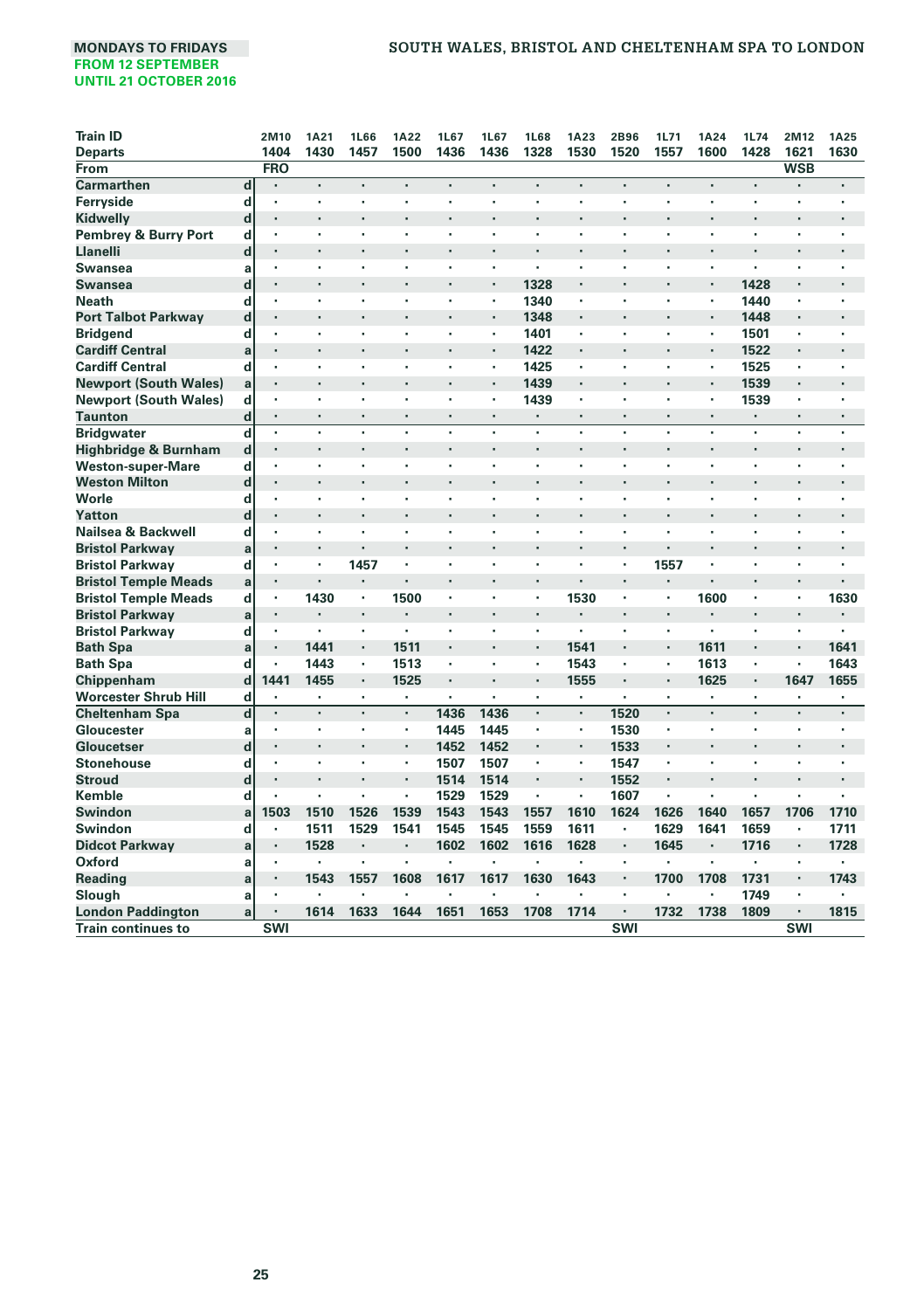| <b>Train ID</b>              |             | 1L76    | 1L80                 | 1L80 | 1A26 | <b>1L82</b>    | <b>1A27</b>              | <b>1L86</b> | <b>1A28</b>          | 2000           | <b>1L88</b> | <b>1A29</b> | 2M14           | <b>1L91</b> | 1L91           |
|------------------------------|-------------|---------|----------------------|------|------|----------------|--------------------------|-------------|----------------------|----------------|-------------|-------------|----------------|-------------|----------------|
| <b>Departs</b>               |             | 1657    | 1620                 | 1620 | 1700 | 1528           | 1710                     | 1757        | 1800                 | 1740           | 1628        | 1808        | 1832           | 1834        | 1834           |
| From                         |             |         |                      |      |      |                |                          |             |                      |                |             |             | <b>WSB</b>     |             |                |
| Carmarthen                   | $\mathbf d$ | l.      | $\overline{a}$       |      |      | ï              |                          | l.          |                      |                | ä,          | ï           |                | ï           | $\overline{a}$ |
| Ferryside                    | d           |         | $\cdot$              | ×    | ٠    | ï              | ٠                        | ٠           |                      |                | ٠           | ×           | ٠              |             |                |
| Kidwelly                     | $\mathbf d$ |         |                      |      |      |                |                          |             |                      |                |             |             |                | ×           |                |
| Pembrey & Burry Port         | d           |         | $\cdot$              | ٠    | ٠    | ٠              | ٠                        | $\cdot$     | $\cdot$              | ٠              | ×           | ٠           | ٠              | ×,          |                |
| Llanelli                     | d           |         |                      |      |      |                |                          |             |                      |                |             |             |                |             |                |
| <b>Swansea</b>               | a           |         |                      | ï    | ×    | ï              |                          |             | $\cdot$              | $\cdot$        | ٠           | ٠           | ٠              | ×           |                |
| <b>Swansea</b>               | d           |         |                      |      | ٠    | 1528           | ٠                        |             |                      |                | 1628        | ٠           | ٠              | ٠           | ٠              |
| <b>Neath</b>                 | d           |         |                      | ×    | ٠    | 1540           | ٠                        | ×           |                      |                | 1640        | ٠           | ٠              | ł.          |                |
| <b>Port Talbot Parkway</b>   | d           |         |                      | ٠    | ٠    | 1548           | ٠                        | ٠           |                      |                | 1648        | ٠           |                | ٠           |                |
| <b>Bridgend</b>              | d           | ï       |                      |      | ٠    | 1601           | ٠                        |             |                      | ٠              | 1701        | ٠           |                |             |                |
| <b>Cardiff Central</b>       | a           |         |                      |      | ٠    | 1622           | ٠                        |             |                      |                | 1722        | ٠           |                |             |                |
| <b>Cardiff Central</b>       | d           |         |                      |      |      | 1625           | ٠                        |             |                      |                | 1725        | ×           |                |             |                |
| <b>Newport (South Wales)</b> | a           |         |                      | ï    | ٠    | 1639           | $\cdot$                  |             |                      |                | 1739        | ٠           |                | ï           |                |
| <b>Newport (South Wales)</b> | d           |         | $\cdot$              | ٠    | ٠    | 1639           | ٠                        | ٠           | $\cdot$              | ٠              | 1739        | ٠           | ٠              | ٠           |                |
| <b>Taunton</b>               | $\mathbf d$ |         | $\cdot$              |      |      |                | $\cdot$                  |             | $\cdot$              | $\cdot$        |             |             |                |             |                |
| <b>Bridgwater</b>            | d           | $\cdot$ | ٠                    | ٠    |      | ٠              |                          | ٠           | $\blacksquare$       | $\cdot$        | ٠           | ٠           | ٠              | ٠           | ٠              |
| Highbridge & Burnham         | $\mathbf d$ |         |                      | ï    | ÷.   | ï              | ٠                        |             |                      |                | ٠           | ï           |                | ï           |                |
| <b>Weston-super-Mare</b>     | d           | ٠       | $\blacksquare$       | ٠    | ٠    | ٠              | 1710                     | ٠           |                      | ٠              | ٠           | 1808        | ٠              | ٠           | ٠              |
| <b>Weston Milton</b>         | $\mathbf d$ |         |                      |      |      |                |                          |             |                      | $\cdot$        | ٠           | ï           |                | ï           |                |
| Worle                        | d           | ٠       | ٠                    | ٠    | ٠    | ٠              | ٠                        | $\cdot$     |                      | ٠              | ٠           | ٠           | ٠              | ٠           | ٠              |
| Yatton                       | d           |         |                      |      |      |                |                          |             |                      |                |             |             |                |             |                |
| Nailsea & Backwell           | d           | $\cdot$ | $\cdot$              | ٠    | ٠    | ٠              | ٠                        | ٠           | $\cdot$              |                | ٠           | ٠           | ٠              | ٠           |                |
| <b>Bristol Parkway</b>       | a           |         |                      |      |      |                |                          |             |                      |                |             |             |                |             |                |
| <b>Bristol Parkway</b>       | d           | 1657    | $\cdot$              | ٠    | ï    | ï              |                          | 1757        |                      |                | ٠           | ï           | ٠              | ×           |                |
| <b>Bristol Temple Meads</b>  | a           |         |                      | ł.   |      |                | 1729                     |             |                      |                |             | 1828        | ٠              |             |                |
| <b>Bristol Temple Meads</b>  | d           |         | $\cdot$              | ٠    | 1700 | ٠              | 1730                     | $\cdot$     | 1800                 |                | ٠           | 1830        | ٠              | ×           |                |
| <b>Bristol Parkway</b>       | a           |         |                      |      |      |                | $\overline{\phantom{a}}$ | $\cdot$     | $\ddot{\phantom{0}}$ |                |             | i.          | ł.             |             |                |
| <b>Bristol Parkway</b>       | d           |         | $\cdot$              | ٠    | ٠    | ٠              | ×,                       | $\cdot$     | $\cdot$              |                | ٠           | ٠           | ٠              | ٠           |                |
| <b>Bath Spa</b>              | a           |         |                      |      | 1711 |                | 1741                     | $\cdot$     | 1811                 |                |             | 1841        |                |             |                |
| <b>Bath Spa</b>              | d           |         | ,                    | ×    | 1713 | $\blacksquare$ | 1743                     | $\cdot$     | 1813                 |                | ٠           | 1843        | ï              |             |                |
| Chippenham                   | d           |         |                      |      | 1725 | ٠              | 1755                     | $\cdot$     | 1825                 |                |             | 1855        | 1901           |             |                |
| <b>Worcester Shrub Hill</b>  | $\mathbf d$ | $\cdot$ | $\cdot$              | ï    | ٠    | ٠              | ×,                       | $\cdot$     |                      |                | ï           | ï           | ï              | ï           | $\overline{a}$ |
| <b>Cheltenham Spa</b>        | d           |         | 1620                 | 1620 |      | l.             |                          |             |                      | 1740           |             |             | ٠              | 1834        | 1834           |
| Gloucester                   | a           |         | 1630                 | 1630 | ×,   | ٠              | ٠                        | ٠           | ٠                    | 1751           | ٠           | ٠           | ٠              | 1843        | 1843           |
| Gloucetser                   | d           |         | 1643                 | 1643 | ٠    | l.             |                          |             |                      | 1755           | ٠           |             | ٠              | 1850        | 1850           |
| <b>Stonehouse</b>            | d           |         | 1658                 | 1658 | ×.   | ٠              | ٠                        | $\cdot$     | ٠                    | 1809           | ٠           | ٠           | ٠              | 1905        | 1905           |
| <b>Stroud</b>                | d           |         | 1704                 | 1704 |      |                |                          |             |                      | 1814           | ٠           |             | ٠              | 1911        | 1911           |
| Kemble                       | d           | ٠       | 1719                 | 1719 | ٠    | ٠              |                          | ٠           | ٠                    | 1828           | ٠           | ×           | ٠              | 1925        | 1925           |
| <b>Swindon</b>               | a           | 1726    | 1733                 | 1733 | 1740 | 1800           | 1810                     | 1827        | 1840                 | 1843           | 1857        | 1910        | 1923           | 1939        | 1939           |
| Swindon                      | d           | 1729    | 1735                 | 1735 | 1742 | 1801           | 1812                     | 1829        | 1841                 | 1848           | 1859        | 1912        | ٠              | 1941        | 1941           |
| <b>Didcot Parkway</b>        | a           |         | $\cdot$              | ×    | 1759 | 1818           | 1828                     | 1846        | $\cdot$              | $\cdot$        | ٠           | 1928        | $\blacksquare$ | 1958        | 1958           |
| Oxford                       | a           |         |                      | ï    |      |                |                          | $\cdot$     | $\cdot$              | $\cdot$        | ï           | ×           | ٠              | ٠           | ٠              |
| Reading                      | a           | 1758    | 1803                 | 1803 | 1813 | 1833           | 1844                     | 1900        | 1909                 | ٠              | 1925        | 1943        | $\blacksquare$ | 2014        | 2014           |
| Slough                       | a           |         | $\ddot{\phantom{0}}$ | ×    |      |                |                          | ٠           |                      | $\blacksquare$ | ٠           | ٠           | ٠              |             |                |
| <b>London Paddington</b>     | a           | 1832    | 1839                 | 1839 | 1844 | 1902           | 1916                     | 1932        | 1939                 | $\bullet$      | 1954        | 2014        | ٠              | 2046        | 2046           |
| <b>Train continues to</b>    |             |         |                      |      |      |                |                          |             |                      | SOU            |             |             | SWI            |             |                |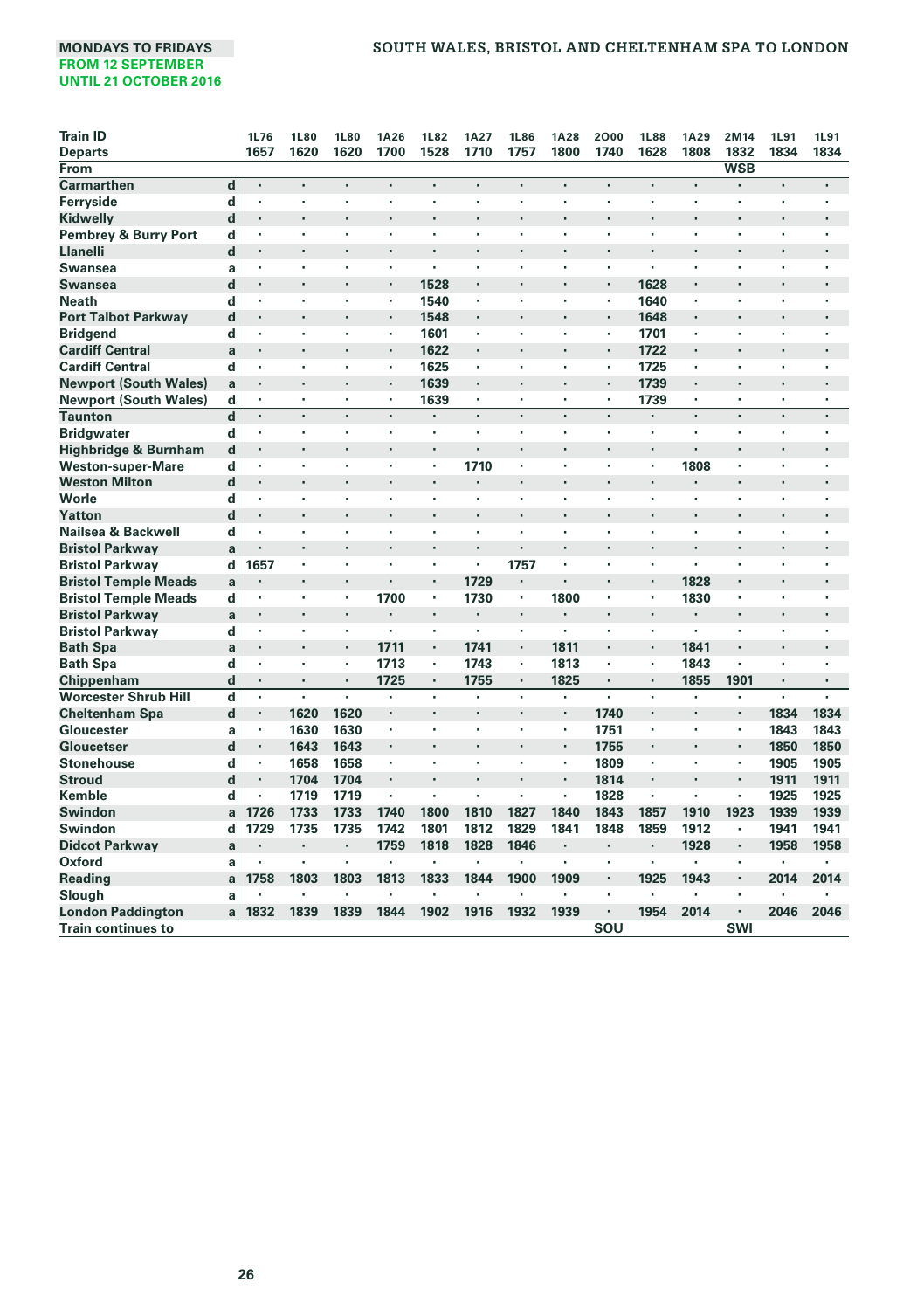#### **MONDAYS TO FRIDAYS SOUTH WALES, BRISTOL AND CHELTENHAM SPA TO LONDON**

| 1728<br>1930<br>1932<br>1828<br>2030<br>2030<br>2001<br>1929<br>1929<br>2100<br>1739<br>1739<br>2201<br>2028<br><b>Departs</b><br><b>WSB</b><br>PNZ<br>PNZ<br>From<br><b>Carmarthen</b><br>d<br>$\blacksquare$<br>$\blacksquare$<br>$\centering \label{eq:reduced}$<br>$\centering \label{eq:reduced}$<br>$\blacksquare$<br>$\cdot$<br>×<br>٠<br>٠<br>×<br>٠<br>×<br>Ferryside<br>d<br>×<br>×<br>ï<br>×<br>٠<br>٠<br>٠<br>٠<br>$\mathbf d$<br>Kidwelly<br>٠<br>٠<br>٠<br>٠<br>٠<br>٠<br>٠<br>٠<br>Pembrey & Burry Port<br>d<br>Ĭ.<br>×<br>٠<br>×<br>d<br><b>Llanelli</b><br>$\cdot$<br>٠<br>Swansea<br>ï<br>a<br>٠<br>$\cdot$<br>×<br>٠<br>٠<br>1929<br>1929<br>d<br>1728<br>1828<br>2028<br><b>Swansea</b><br>$\cdot$<br>٠<br>ï<br>٠<br>×<br>1940<br>2040<br><b>Neath</b><br>d<br>1740<br>1840<br>1940<br>$\cdot$<br>٠<br>٠<br>٠<br><b>Port Talbot Parkway</b><br>d<br>1748<br>1848<br>1948<br>1948<br>2048<br>$\cdot$<br>٠<br>٠<br>٠<br>1801<br>2001<br>2101<br><b>Bridgend</b><br>d<br>1901<br>2001<br>٠<br>ï<br>ï<br>×<br><b>Cardiff Central</b><br>1822<br>1922<br>2022<br>2022<br>2122<br>a<br>$\cdot$<br>ï<br>٠<br>ï<br>٠<br><b>Cardiff Central</b><br>d<br>1825<br>1925<br>2025<br>2025<br>2125<br>٠<br>٠<br>٠<br>٠<br>٠<br>٠<br>٠<br>1839<br>2038<br><b>Newport (South Wales)</b><br>$\cdot$<br>$\cdot$<br>1939<br>٠<br>2038<br>ï<br>2138<br>a<br>ï<br>$\cdot$<br><b>Newport (South Wales)</b><br>d<br>1839<br>1939<br>2039<br>2039<br>2139<br>٠<br>٠<br>ï<br>٠<br>$\cdot$<br>$\cdot$<br>٠<br>٠<br>$\mathbf d$<br>2115<br>2115<br><b>Taunton</b><br>$\ddot{\phantom{0}}$<br>٠<br>$\cdot$<br>٠<br>٠<br>×<br>٠<br>٠<br>٠<br>d<br><b>Bridgwater</b><br>٠<br>ï<br>ï<br>ï<br>×<br>ï<br>ï<br>×<br>×<br>$\mathbf d$<br>Highbridge & Burnham<br>ï<br>$\ddot{\phantom{0}}$<br>ï<br>ï<br>$\cdot$<br>ï<br>ï<br>٠<br><b>Weston-super-Mare</b><br>d<br>٠<br>٠<br>$\cdot$<br>٠<br>٠<br>٠<br>٠<br>٠<br>$\blacksquare$<br>٠<br>٠<br>٠<br>٠<br>$\mathbf d$<br><b>Weston Milton</b><br>$\cdot$<br>Worle<br>d<br>×,<br>$\cdot$<br>×.<br>٠<br>×<br>$\cdot$<br>$\cdot$<br>ï<br>٠<br>$\cdot$<br>٠<br>٠<br>٠<br>٠<br>d<br>Yatton<br>٠<br>Nailsea & Backwell<br>d<br>×,<br>×<br>$\cdot$<br>ï<br>٠<br>ï<br>ï<br>ï<br>٠<br>٠<br>٠<br><b>Bristol Parkwav</b><br>a<br>$\cdot$<br><b>Bristol Parkway</b><br>d<br>٠<br>÷,<br>$\cdot$<br>٠<br>٠<br>×<br>ï<br>$\cdot$<br>×<br>×<br>٠<br>2145<br><b>Bristol Temple Meads</b><br>a<br>2145<br>$\cdot$<br>$\ddot{\phantom{0}}$<br>1930<br>2030<br><b>Bristol Temple Meads</b><br>d<br>٠<br>2030<br>2150<br>2150<br>٠<br>ï<br>×<br>٠<br>٠<br>٠<br>٠<br><b>Bristol Parkway</b><br>a<br>$\ddot{\phantom{0}}$<br>۰<br>ä,<br>×,<br>i.<br>$\blacksquare$<br>×,<br>d<br><b>Bristol Parkway</b><br>ï<br>×,<br>٠<br>×<br>٠<br>ï<br>٠<br>$\cdot$<br>$\cdot$<br>٠<br>1941<br>2041<br>2201<br>2201<br><b>Bath Spa</b><br>a<br>2041<br>$\blacksquare$<br>٠<br><b>Bath Spa</b><br>d<br>1943<br>2043<br>2202<br>2202<br>2043<br>٠<br>٠<br>$\cdot$<br>ï<br>٠<br>$\cdot$<br>٠<br>٠<br>$\mathbf d$<br>1955<br>2055<br>2215<br>2215<br>Chippenham<br>2001<br>2055<br>$\cdot$<br>ï<br>$\mathbf d$<br><b>Worcester Shrub Hill</b><br>×,<br>×,<br>×,<br>٠<br>$\blacksquare$<br>×,<br>$\cdot$<br>٠<br>٠<br>٠<br>٠<br>$\overline{d}$<br>2001<br>2100<br><b>Cheltenham Spa</b><br>$\ddot{\phantom{0}}$<br>×,<br>$\cdot$<br>×.<br>2201<br>$\cdot$<br>$\ddot{\phantom{0}}$<br>÷,<br>٠<br>ï<br>Gloucester<br>2011<br>2111<br>2211<br>×<br>×<br>×,<br>٠<br>×,<br>٠<br>a<br>٠<br>$\cdot$<br>٠<br>d<br>2025<br>2126<br>2213<br>Gloucetser<br>÷,<br>$\overline{a}$<br>٠<br>×.<br>$\ddot{\phantom{0}}$<br>d<br>2040<br>2226<br><b>Stonehouse</b><br>2140<br>٠<br>$\cdot$<br>٠<br>٠<br>٠<br>٠<br>٠<br>٠<br>٠<br>$\cdot$<br>٠<br>d<br>2045<br>2232<br><b>Stroud</b><br>2145<br>ï<br>l,<br>٠<br>٠<br>i.<br>Kemble<br>d<br>2059<br>2200<br>2246<br>٠<br>×,<br>$\cdot$<br>×,<br>$\ddot{\phantom{0}}$<br>$\ddot{\phantom{0}}$<br>×<br>٠<br>1959<br>2010<br>2021<br>2110<br>2117<br>2159<br>2216<br>2231<br>2231<br>2305<br>Swindon<br>2056<br>2110<br>2159<br>2309<br>a<br>2200<br>2200<br>2234<br>Swindon<br>d<br>2001<br>2012<br>2025<br>2058<br>2111<br>2111<br>2232<br>2311<br>×,<br>٠<br><b>Didcot Parkway</b><br>2018<br>2028<br>2116<br>2129<br>2128<br>2217<br>2219<br>2248<br>2250<br>a<br>٠<br>٠<br>Oxford<br>٠<br>a<br>٠<br>ï<br>٠<br><b>Reading</b><br>2032<br>2043<br>2129<br>2144<br>2236<br>2236<br>2304<br>2308<br>2350<br>a<br>$\cdot$<br>2144<br>٠<br>$\cdot$<br>٠<br>Slough<br>a<br>٠<br>2344<br>0033<br><b>London Paddington</b><br>2110<br>2114<br>2207<br>2216<br>2216<br>2306<br>2321<br>2341<br>al<br>$\cdot$<br>٠<br>$\cdot$ | <b>Train ID</b>           | <b>1L90</b> | <b>1A31</b> | 2M17       | <b>1L92</b> | 1A33 | 1A33 | 2B97       | 1L94 | <b>1L94</b> | 2B98       | <b>1A35</b> | <b>1A35</b> | 2B99       | <b>1L96</b> |
|--------------------------------------------------------------------------------------------------------------------------------------------------------------------------------------------------------------------------------------------------------------------------------------------------------------------------------------------------------------------------------------------------------------------------------------------------------------------------------------------------------------------------------------------------------------------------------------------------------------------------------------------------------------------------------------------------------------------------------------------------------------------------------------------------------------------------------------------------------------------------------------------------------------------------------------------------------------------------------------------------------------------------------------------------------------------------------------------------------------------------------------------------------------------------------------------------------------------------------------------------------------------------------------------------------------------------------------------------------------------------------------------------------------------------------------------------------------------------------------------------------------------------------------------------------------------------------------------------------------------------------------------------------------------------------------------------------------------------------------------------------------------------------------------------------------------------------------------------------------------------------------------------------------------------------------------------------------------------------------------------------------------------------------------------------------------------------------------------------------------------------------------------------------------------------------------------------------------------------------------------------------------------------------------------------------------------------------------------------------------------------------------------------------------------------------------------------------------------------------------------------------------------------------------------------------------------------------------------------------------------------------------------------------------------------------------------------------------------------------------------------------------------------------------------------------------------------------------------------------------------------------------------------------------------------------------------------------------------------------------------------------------------------------------------------------------------------------------------------------------------------------------------------------------------------------------------------------------------------------------------------------------------------------------------------------------------------------------------------------------------------------------------------------------------------------------------------------------------------------------------------------------------------------------------------------------------------------------------------------------------------------------------------------------------------------------------------------------------------------------------------------------------------------------------------------------------------------------------------------------------------------------------------------------------------------------------------------------------------------------------------------------------------------------------------------------------------------------------------------------------------------------------------------------------------------------------------------------------------------------------------------------------------------------------------------------------------------------------------------------------------------------------------------------------------------------------------------------------------------------------------------------------------------------------------------------------------------------------------------------------------------|---------------------------|-------------|-------------|------------|-------------|------|------|------------|------|-------------|------------|-------------|-------------|------------|-------------|
|                                                                                                                                                                                                                                                                                                                                                                                                                                                                                                                                                                                                                                                                                                                                                                                                                                                                                                                                                                                                                                                                                                                                                                                                                                                                                                                                                                                                                                                                                                                                                                                                                                                                                                                                                                                                                                                                                                                                                                                                                                                                                                                                                                                                                                                                                                                                                                                                                                                                                                                                                                                                                                                                                                                                                                                                                                                                                                                                                                                                                                                                                                                                                                                                                                                                                                                                                                                                                                                                                                                                                                                                                                                                                                                                                                                                                                                                                                                                                                                                                                                                                                                                                                                                                                                                                                                                                                                                                                                                                                                                                                                                                                      |                           |             |             |            |             |      |      |            |      |             |            |             |             |            |             |
|                                                                                                                                                                                                                                                                                                                                                                                                                                                                                                                                                                                                                                                                                                                                                                                                                                                                                                                                                                                                                                                                                                                                                                                                                                                                                                                                                                                                                                                                                                                                                                                                                                                                                                                                                                                                                                                                                                                                                                                                                                                                                                                                                                                                                                                                                                                                                                                                                                                                                                                                                                                                                                                                                                                                                                                                                                                                                                                                                                                                                                                                                                                                                                                                                                                                                                                                                                                                                                                                                                                                                                                                                                                                                                                                                                                                                                                                                                                                                                                                                                                                                                                                                                                                                                                                                                                                                                                                                                                                                                                                                                                                                                      |                           |             |             |            |             |      |      |            |      |             |            |             |             |            |             |
|                                                                                                                                                                                                                                                                                                                                                                                                                                                                                                                                                                                                                                                                                                                                                                                                                                                                                                                                                                                                                                                                                                                                                                                                                                                                                                                                                                                                                                                                                                                                                                                                                                                                                                                                                                                                                                                                                                                                                                                                                                                                                                                                                                                                                                                                                                                                                                                                                                                                                                                                                                                                                                                                                                                                                                                                                                                                                                                                                                                                                                                                                                                                                                                                                                                                                                                                                                                                                                                                                                                                                                                                                                                                                                                                                                                                                                                                                                                                                                                                                                                                                                                                                                                                                                                                                                                                                                                                                                                                                                                                                                                                                                      |                           |             |             |            |             |      |      |            |      |             |            |             |             |            |             |
|                                                                                                                                                                                                                                                                                                                                                                                                                                                                                                                                                                                                                                                                                                                                                                                                                                                                                                                                                                                                                                                                                                                                                                                                                                                                                                                                                                                                                                                                                                                                                                                                                                                                                                                                                                                                                                                                                                                                                                                                                                                                                                                                                                                                                                                                                                                                                                                                                                                                                                                                                                                                                                                                                                                                                                                                                                                                                                                                                                                                                                                                                                                                                                                                                                                                                                                                                                                                                                                                                                                                                                                                                                                                                                                                                                                                                                                                                                                                                                                                                                                                                                                                                                                                                                                                                                                                                                                                                                                                                                                                                                                                                                      |                           |             |             |            |             |      |      |            |      |             |            |             |             |            |             |
|                                                                                                                                                                                                                                                                                                                                                                                                                                                                                                                                                                                                                                                                                                                                                                                                                                                                                                                                                                                                                                                                                                                                                                                                                                                                                                                                                                                                                                                                                                                                                                                                                                                                                                                                                                                                                                                                                                                                                                                                                                                                                                                                                                                                                                                                                                                                                                                                                                                                                                                                                                                                                                                                                                                                                                                                                                                                                                                                                                                                                                                                                                                                                                                                                                                                                                                                                                                                                                                                                                                                                                                                                                                                                                                                                                                                                                                                                                                                                                                                                                                                                                                                                                                                                                                                                                                                                                                                                                                                                                                                                                                                                                      |                           |             |             |            |             |      |      |            |      |             |            |             |             |            |             |
|                                                                                                                                                                                                                                                                                                                                                                                                                                                                                                                                                                                                                                                                                                                                                                                                                                                                                                                                                                                                                                                                                                                                                                                                                                                                                                                                                                                                                                                                                                                                                                                                                                                                                                                                                                                                                                                                                                                                                                                                                                                                                                                                                                                                                                                                                                                                                                                                                                                                                                                                                                                                                                                                                                                                                                                                                                                                                                                                                                                                                                                                                                                                                                                                                                                                                                                                                                                                                                                                                                                                                                                                                                                                                                                                                                                                                                                                                                                                                                                                                                                                                                                                                                                                                                                                                                                                                                                                                                                                                                                                                                                                                                      |                           |             |             |            |             |      |      |            |      |             |            |             |             |            |             |
|                                                                                                                                                                                                                                                                                                                                                                                                                                                                                                                                                                                                                                                                                                                                                                                                                                                                                                                                                                                                                                                                                                                                                                                                                                                                                                                                                                                                                                                                                                                                                                                                                                                                                                                                                                                                                                                                                                                                                                                                                                                                                                                                                                                                                                                                                                                                                                                                                                                                                                                                                                                                                                                                                                                                                                                                                                                                                                                                                                                                                                                                                                                                                                                                                                                                                                                                                                                                                                                                                                                                                                                                                                                                                                                                                                                                                                                                                                                                                                                                                                                                                                                                                                                                                                                                                                                                                                                                                                                                                                                                                                                                                                      |                           |             |             |            |             |      |      |            |      |             |            |             |             |            |             |
|                                                                                                                                                                                                                                                                                                                                                                                                                                                                                                                                                                                                                                                                                                                                                                                                                                                                                                                                                                                                                                                                                                                                                                                                                                                                                                                                                                                                                                                                                                                                                                                                                                                                                                                                                                                                                                                                                                                                                                                                                                                                                                                                                                                                                                                                                                                                                                                                                                                                                                                                                                                                                                                                                                                                                                                                                                                                                                                                                                                                                                                                                                                                                                                                                                                                                                                                                                                                                                                                                                                                                                                                                                                                                                                                                                                                                                                                                                                                                                                                                                                                                                                                                                                                                                                                                                                                                                                                                                                                                                                                                                                                                                      |                           |             |             |            |             |      |      |            |      |             |            |             |             |            |             |
|                                                                                                                                                                                                                                                                                                                                                                                                                                                                                                                                                                                                                                                                                                                                                                                                                                                                                                                                                                                                                                                                                                                                                                                                                                                                                                                                                                                                                                                                                                                                                                                                                                                                                                                                                                                                                                                                                                                                                                                                                                                                                                                                                                                                                                                                                                                                                                                                                                                                                                                                                                                                                                                                                                                                                                                                                                                                                                                                                                                                                                                                                                                                                                                                                                                                                                                                                                                                                                                                                                                                                                                                                                                                                                                                                                                                                                                                                                                                                                                                                                                                                                                                                                                                                                                                                                                                                                                                                                                                                                                                                                                                                                      |                           |             |             |            |             |      |      |            |      |             |            |             |             |            |             |
|                                                                                                                                                                                                                                                                                                                                                                                                                                                                                                                                                                                                                                                                                                                                                                                                                                                                                                                                                                                                                                                                                                                                                                                                                                                                                                                                                                                                                                                                                                                                                                                                                                                                                                                                                                                                                                                                                                                                                                                                                                                                                                                                                                                                                                                                                                                                                                                                                                                                                                                                                                                                                                                                                                                                                                                                                                                                                                                                                                                                                                                                                                                                                                                                                                                                                                                                                                                                                                                                                                                                                                                                                                                                                                                                                                                                                                                                                                                                                                                                                                                                                                                                                                                                                                                                                                                                                                                                                                                                                                                                                                                                                                      |                           |             |             |            |             |      |      |            |      |             |            |             |             |            |             |
|                                                                                                                                                                                                                                                                                                                                                                                                                                                                                                                                                                                                                                                                                                                                                                                                                                                                                                                                                                                                                                                                                                                                                                                                                                                                                                                                                                                                                                                                                                                                                                                                                                                                                                                                                                                                                                                                                                                                                                                                                                                                                                                                                                                                                                                                                                                                                                                                                                                                                                                                                                                                                                                                                                                                                                                                                                                                                                                                                                                                                                                                                                                                                                                                                                                                                                                                                                                                                                                                                                                                                                                                                                                                                                                                                                                                                                                                                                                                                                                                                                                                                                                                                                                                                                                                                                                                                                                                                                                                                                                                                                                                                                      |                           |             |             |            |             |      |      |            |      |             |            |             |             |            |             |
|                                                                                                                                                                                                                                                                                                                                                                                                                                                                                                                                                                                                                                                                                                                                                                                                                                                                                                                                                                                                                                                                                                                                                                                                                                                                                                                                                                                                                                                                                                                                                                                                                                                                                                                                                                                                                                                                                                                                                                                                                                                                                                                                                                                                                                                                                                                                                                                                                                                                                                                                                                                                                                                                                                                                                                                                                                                                                                                                                                                                                                                                                                                                                                                                                                                                                                                                                                                                                                                                                                                                                                                                                                                                                                                                                                                                                                                                                                                                                                                                                                                                                                                                                                                                                                                                                                                                                                                                                                                                                                                                                                                                                                      |                           |             |             |            |             |      |      |            |      |             |            |             |             |            |             |
|                                                                                                                                                                                                                                                                                                                                                                                                                                                                                                                                                                                                                                                                                                                                                                                                                                                                                                                                                                                                                                                                                                                                                                                                                                                                                                                                                                                                                                                                                                                                                                                                                                                                                                                                                                                                                                                                                                                                                                                                                                                                                                                                                                                                                                                                                                                                                                                                                                                                                                                                                                                                                                                                                                                                                                                                                                                                                                                                                                                                                                                                                                                                                                                                                                                                                                                                                                                                                                                                                                                                                                                                                                                                                                                                                                                                                                                                                                                                                                                                                                                                                                                                                                                                                                                                                                                                                                                                                                                                                                                                                                                                                                      |                           |             |             |            |             |      |      |            |      |             |            |             |             |            |             |
|                                                                                                                                                                                                                                                                                                                                                                                                                                                                                                                                                                                                                                                                                                                                                                                                                                                                                                                                                                                                                                                                                                                                                                                                                                                                                                                                                                                                                                                                                                                                                                                                                                                                                                                                                                                                                                                                                                                                                                                                                                                                                                                                                                                                                                                                                                                                                                                                                                                                                                                                                                                                                                                                                                                                                                                                                                                                                                                                                                                                                                                                                                                                                                                                                                                                                                                                                                                                                                                                                                                                                                                                                                                                                                                                                                                                                                                                                                                                                                                                                                                                                                                                                                                                                                                                                                                                                                                                                                                                                                                                                                                                                                      |                           |             |             |            |             |      |      |            |      |             |            |             |             |            |             |
|                                                                                                                                                                                                                                                                                                                                                                                                                                                                                                                                                                                                                                                                                                                                                                                                                                                                                                                                                                                                                                                                                                                                                                                                                                                                                                                                                                                                                                                                                                                                                                                                                                                                                                                                                                                                                                                                                                                                                                                                                                                                                                                                                                                                                                                                                                                                                                                                                                                                                                                                                                                                                                                                                                                                                                                                                                                                                                                                                                                                                                                                                                                                                                                                                                                                                                                                                                                                                                                                                                                                                                                                                                                                                                                                                                                                                                                                                                                                                                                                                                                                                                                                                                                                                                                                                                                                                                                                                                                                                                                                                                                                                                      |                           |             |             |            |             |      |      |            |      |             |            |             |             |            |             |
|                                                                                                                                                                                                                                                                                                                                                                                                                                                                                                                                                                                                                                                                                                                                                                                                                                                                                                                                                                                                                                                                                                                                                                                                                                                                                                                                                                                                                                                                                                                                                                                                                                                                                                                                                                                                                                                                                                                                                                                                                                                                                                                                                                                                                                                                                                                                                                                                                                                                                                                                                                                                                                                                                                                                                                                                                                                                                                                                                                                                                                                                                                                                                                                                                                                                                                                                                                                                                                                                                                                                                                                                                                                                                                                                                                                                                                                                                                                                                                                                                                                                                                                                                                                                                                                                                                                                                                                                                                                                                                                                                                                                                                      |                           |             |             |            |             |      |      |            |      |             |            |             |             |            |             |
|                                                                                                                                                                                                                                                                                                                                                                                                                                                                                                                                                                                                                                                                                                                                                                                                                                                                                                                                                                                                                                                                                                                                                                                                                                                                                                                                                                                                                                                                                                                                                                                                                                                                                                                                                                                                                                                                                                                                                                                                                                                                                                                                                                                                                                                                                                                                                                                                                                                                                                                                                                                                                                                                                                                                                                                                                                                                                                                                                                                                                                                                                                                                                                                                                                                                                                                                                                                                                                                                                                                                                                                                                                                                                                                                                                                                                                                                                                                                                                                                                                                                                                                                                                                                                                                                                                                                                                                                                                                                                                                                                                                                                                      |                           |             |             |            |             |      |      |            |      |             |            |             |             |            |             |
|                                                                                                                                                                                                                                                                                                                                                                                                                                                                                                                                                                                                                                                                                                                                                                                                                                                                                                                                                                                                                                                                                                                                                                                                                                                                                                                                                                                                                                                                                                                                                                                                                                                                                                                                                                                                                                                                                                                                                                                                                                                                                                                                                                                                                                                                                                                                                                                                                                                                                                                                                                                                                                                                                                                                                                                                                                                                                                                                                                                                                                                                                                                                                                                                                                                                                                                                                                                                                                                                                                                                                                                                                                                                                                                                                                                                                                                                                                                                                                                                                                                                                                                                                                                                                                                                                                                                                                                                                                                                                                                                                                                                                                      |                           |             |             |            |             |      |      |            |      |             |            |             |             |            |             |
|                                                                                                                                                                                                                                                                                                                                                                                                                                                                                                                                                                                                                                                                                                                                                                                                                                                                                                                                                                                                                                                                                                                                                                                                                                                                                                                                                                                                                                                                                                                                                                                                                                                                                                                                                                                                                                                                                                                                                                                                                                                                                                                                                                                                                                                                                                                                                                                                                                                                                                                                                                                                                                                                                                                                                                                                                                                                                                                                                                                                                                                                                                                                                                                                                                                                                                                                                                                                                                                                                                                                                                                                                                                                                                                                                                                                                                                                                                                                                                                                                                                                                                                                                                                                                                                                                                                                                                                                                                                                                                                                                                                                                                      |                           |             |             |            |             |      |      |            |      |             |            |             |             |            |             |
|                                                                                                                                                                                                                                                                                                                                                                                                                                                                                                                                                                                                                                                                                                                                                                                                                                                                                                                                                                                                                                                                                                                                                                                                                                                                                                                                                                                                                                                                                                                                                                                                                                                                                                                                                                                                                                                                                                                                                                                                                                                                                                                                                                                                                                                                                                                                                                                                                                                                                                                                                                                                                                                                                                                                                                                                                                                                                                                                                                                                                                                                                                                                                                                                                                                                                                                                                                                                                                                                                                                                                                                                                                                                                                                                                                                                                                                                                                                                                                                                                                                                                                                                                                                                                                                                                                                                                                                                                                                                                                                                                                                                                                      |                           |             |             |            |             |      |      |            |      |             |            |             |             |            |             |
|                                                                                                                                                                                                                                                                                                                                                                                                                                                                                                                                                                                                                                                                                                                                                                                                                                                                                                                                                                                                                                                                                                                                                                                                                                                                                                                                                                                                                                                                                                                                                                                                                                                                                                                                                                                                                                                                                                                                                                                                                                                                                                                                                                                                                                                                                                                                                                                                                                                                                                                                                                                                                                                                                                                                                                                                                                                                                                                                                                                                                                                                                                                                                                                                                                                                                                                                                                                                                                                                                                                                                                                                                                                                                                                                                                                                                                                                                                                                                                                                                                                                                                                                                                                                                                                                                                                                                                                                                                                                                                                                                                                                                                      |                           |             |             |            |             |      |      |            |      |             |            |             |             |            |             |
|                                                                                                                                                                                                                                                                                                                                                                                                                                                                                                                                                                                                                                                                                                                                                                                                                                                                                                                                                                                                                                                                                                                                                                                                                                                                                                                                                                                                                                                                                                                                                                                                                                                                                                                                                                                                                                                                                                                                                                                                                                                                                                                                                                                                                                                                                                                                                                                                                                                                                                                                                                                                                                                                                                                                                                                                                                                                                                                                                                                                                                                                                                                                                                                                                                                                                                                                                                                                                                                                                                                                                                                                                                                                                                                                                                                                                                                                                                                                                                                                                                                                                                                                                                                                                                                                                                                                                                                                                                                                                                                                                                                                                                      |                           |             |             |            |             |      |      |            |      |             |            |             |             |            |             |
|                                                                                                                                                                                                                                                                                                                                                                                                                                                                                                                                                                                                                                                                                                                                                                                                                                                                                                                                                                                                                                                                                                                                                                                                                                                                                                                                                                                                                                                                                                                                                                                                                                                                                                                                                                                                                                                                                                                                                                                                                                                                                                                                                                                                                                                                                                                                                                                                                                                                                                                                                                                                                                                                                                                                                                                                                                                                                                                                                                                                                                                                                                                                                                                                                                                                                                                                                                                                                                                                                                                                                                                                                                                                                                                                                                                                                                                                                                                                                                                                                                                                                                                                                                                                                                                                                                                                                                                                                                                                                                                                                                                                                                      |                           |             |             |            |             |      |      |            |      |             |            |             |             |            |             |
|                                                                                                                                                                                                                                                                                                                                                                                                                                                                                                                                                                                                                                                                                                                                                                                                                                                                                                                                                                                                                                                                                                                                                                                                                                                                                                                                                                                                                                                                                                                                                                                                                                                                                                                                                                                                                                                                                                                                                                                                                                                                                                                                                                                                                                                                                                                                                                                                                                                                                                                                                                                                                                                                                                                                                                                                                                                                                                                                                                                                                                                                                                                                                                                                                                                                                                                                                                                                                                                                                                                                                                                                                                                                                                                                                                                                                                                                                                                                                                                                                                                                                                                                                                                                                                                                                                                                                                                                                                                                                                                                                                                                                                      |                           |             |             |            |             |      |      |            |      |             |            |             |             |            |             |
|                                                                                                                                                                                                                                                                                                                                                                                                                                                                                                                                                                                                                                                                                                                                                                                                                                                                                                                                                                                                                                                                                                                                                                                                                                                                                                                                                                                                                                                                                                                                                                                                                                                                                                                                                                                                                                                                                                                                                                                                                                                                                                                                                                                                                                                                                                                                                                                                                                                                                                                                                                                                                                                                                                                                                                                                                                                                                                                                                                                                                                                                                                                                                                                                                                                                                                                                                                                                                                                                                                                                                                                                                                                                                                                                                                                                                                                                                                                                                                                                                                                                                                                                                                                                                                                                                                                                                                                                                                                                                                                                                                                                                                      |                           |             |             |            |             |      |      |            |      |             |            |             |             |            |             |
|                                                                                                                                                                                                                                                                                                                                                                                                                                                                                                                                                                                                                                                                                                                                                                                                                                                                                                                                                                                                                                                                                                                                                                                                                                                                                                                                                                                                                                                                                                                                                                                                                                                                                                                                                                                                                                                                                                                                                                                                                                                                                                                                                                                                                                                                                                                                                                                                                                                                                                                                                                                                                                                                                                                                                                                                                                                                                                                                                                                                                                                                                                                                                                                                                                                                                                                                                                                                                                                                                                                                                                                                                                                                                                                                                                                                                                                                                                                                                                                                                                                                                                                                                                                                                                                                                                                                                                                                                                                                                                                                                                                                                                      |                           |             |             |            |             |      |      |            |      |             |            |             |             |            |             |
|                                                                                                                                                                                                                                                                                                                                                                                                                                                                                                                                                                                                                                                                                                                                                                                                                                                                                                                                                                                                                                                                                                                                                                                                                                                                                                                                                                                                                                                                                                                                                                                                                                                                                                                                                                                                                                                                                                                                                                                                                                                                                                                                                                                                                                                                                                                                                                                                                                                                                                                                                                                                                                                                                                                                                                                                                                                                                                                                                                                                                                                                                                                                                                                                                                                                                                                                                                                                                                                                                                                                                                                                                                                                                                                                                                                                                                                                                                                                                                                                                                                                                                                                                                                                                                                                                                                                                                                                                                                                                                                                                                                                                                      |                           |             |             |            |             |      |      |            |      |             |            |             |             |            |             |
|                                                                                                                                                                                                                                                                                                                                                                                                                                                                                                                                                                                                                                                                                                                                                                                                                                                                                                                                                                                                                                                                                                                                                                                                                                                                                                                                                                                                                                                                                                                                                                                                                                                                                                                                                                                                                                                                                                                                                                                                                                                                                                                                                                                                                                                                                                                                                                                                                                                                                                                                                                                                                                                                                                                                                                                                                                                                                                                                                                                                                                                                                                                                                                                                                                                                                                                                                                                                                                                                                                                                                                                                                                                                                                                                                                                                                                                                                                                                                                                                                                                                                                                                                                                                                                                                                                                                                                                                                                                                                                                                                                                                                                      |                           |             |             |            |             |      |      |            |      |             |            |             |             |            |             |
|                                                                                                                                                                                                                                                                                                                                                                                                                                                                                                                                                                                                                                                                                                                                                                                                                                                                                                                                                                                                                                                                                                                                                                                                                                                                                                                                                                                                                                                                                                                                                                                                                                                                                                                                                                                                                                                                                                                                                                                                                                                                                                                                                                                                                                                                                                                                                                                                                                                                                                                                                                                                                                                                                                                                                                                                                                                                                                                                                                                                                                                                                                                                                                                                                                                                                                                                                                                                                                                                                                                                                                                                                                                                                                                                                                                                                                                                                                                                                                                                                                                                                                                                                                                                                                                                                                                                                                                                                                                                                                                                                                                                                                      |                           |             |             |            |             |      |      |            |      |             |            |             |             |            |             |
|                                                                                                                                                                                                                                                                                                                                                                                                                                                                                                                                                                                                                                                                                                                                                                                                                                                                                                                                                                                                                                                                                                                                                                                                                                                                                                                                                                                                                                                                                                                                                                                                                                                                                                                                                                                                                                                                                                                                                                                                                                                                                                                                                                                                                                                                                                                                                                                                                                                                                                                                                                                                                                                                                                                                                                                                                                                                                                                                                                                                                                                                                                                                                                                                                                                                                                                                                                                                                                                                                                                                                                                                                                                                                                                                                                                                                                                                                                                                                                                                                                                                                                                                                                                                                                                                                                                                                                                                                                                                                                                                                                                                                                      |                           |             |             |            |             |      |      |            |      |             |            |             |             |            |             |
|                                                                                                                                                                                                                                                                                                                                                                                                                                                                                                                                                                                                                                                                                                                                                                                                                                                                                                                                                                                                                                                                                                                                                                                                                                                                                                                                                                                                                                                                                                                                                                                                                                                                                                                                                                                                                                                                                                                                                                                                                                                                                                                                                                                                                                                                                                                                                                                                                                                                                                                                                                                                                                                                                                                                                                                                                                                                                                                                                                                                                                                                                                                                                                                                                                                                                                                                                                                                                                                                                                                                                                                                                                                                                                                                                                                                                                                                                                                                                                                                                                                                                                                                                                                                                                                                                                                                                                                                                                                                                                                                                                                                                                      |                           |             |             |            |             |      |      |            |      |             |            |             |             |            |             |
|                                                                                                                                                                                                                                                                                                                                                                                                                                                                                                                                                                                                                                                                                                                                                                                                                                                                                                                                                                                                                                                                                                                                                                                                                                                                                                                                                                                                                                                                                                                                                                                                                                                                                                                                                                                                                                                                                                                                                                                                                                                                                                                                                                                                                                                                                                                                                                                                                                                                                                                                                                                                                                                                                                                                                                                                                                                                                                                                                                                                                                                                                                                                                                                                                                                                                                                                                                                                                                                                                                                                                                                                                                                                                                                                                                                                                                                                                                                                                                                                                                                                                                                                                                                                                                                                                                                                                                                                                                                                                                                                                                                                                                      |                           |             |             |            |             |      |      |            |      |             |            |             |             |            |             |
|                                                                                                                                                                                                                                                                                                                                                                                                                                                                                                                                                                                                                                                                                                                                                                                                                                                                                                                                                                                                                                                                                                                                                                                                                                                                                                                                                                                                                                                                                                                                                                                                                                                                                                                                                                                                                                                                                                                                                                                                                                                                                                                                                                                                                                                                                                                                                                                                                                                                                                                                                                                                                                                                                                                                                                                                                                                                                                                                                                                                                                                                                                                                                                                                                                                                                                                                                                                                                                                                                                                                                                                                                                                                                                                                                                                                                                                                                                                                                                                                                                                                                                                                                                                                                                                                                                                                                                                                                                                                                                                                                                                                                                      |                           |             |             |            |             |      |      |            |      |             |            |             |             |            |             |
|                                                                                                                                                                                                                                                                                                                                                                                                                                                                                                                                                                                                                                                                                                                                                                                                                                                                                                                                                                                                                                                                                                                                                                                                                                                                                                                                                                                                                                                                                                                                                                                                                                                                                                                                                                                                                                                                                                                                                                                                                                                                                                                                                                                                                                                                                                                                                                                                                                                                                                                                                                                                                                                                                                                                                                                                                                                                                                                                                                                                                                                                                                                                                                                                                                                                                                                                                                                                                                                                                                                                                                                                                                                                                                                                                                                                                                                                                                                                                                                                                                                                                                                                                                                                                                                                                                                                                                                                                                                                                                                                                                                                                                      |                           |             |             |            |             |      |      |            |      |             |            |             |             |            |             |
|                                                                                                                                                                                                                                                                                                                                                                                                                                                                                                                                                                                                                                                                                                                                                                                                                                                                                                                                                                                                                                                                                                                                                                                                                                                                                                                                                                                                                                                                                                                                                                                                                                                                                                                                                                                                                                                                                                                                                                                                                                                                                                                                                                                                                                                                                                                                                                                                                                                                                                                                                                                                                                                                                                                                                                                                                                                                                                                                                                                                                                                                                                                                                                                                                                                                                                                                                                                                                                                                                                                                                                                                                                                                                                                                                                                                                                                                                                                                                                                                                                                                                                                                                                                                                                                                                                                                                                                                                                                                                                                                                                                                                                      |                           |             |             |            |             |      |      |            |      |             |            |             |             |            |             |
|                                                                                                                                                                                                                                                                                                                                                                                                                                                                                                                                                                                                                                                                                                                                                                                                                                                                                                                                                                                                                                                                                                                                                                                                                                                                                                                                                                                                                                                                                                                                                                                                                                                                                                                                                                                                                                                                                                                                                                                                                                                                                                                                                                                                                                                                                                                                                                                                                                                                                                                                                                                                                                                                                                                                                                                                                                                                                                                                                                                                                                                                                                                                                                                                                                                                                                                                                                                                                                                                                                                                                                                                                                                                                                                                                                                                                                                                                                                                                                                                                                                                                                                                                                                                                                                                                                                                                                                                                                                                                                                                                                                                                                      |                           |             |             |            |             |      |      |            |      |             |            |             |             |            |             |
|                                                                                                                                                                                                                                                                                                                                                                                                                                                                                                                                                                                                                                                                                                                                                                                                                                                                                                                                                                                                                                                                                                                                                                                                                                                                                                                                                                                                                                                                                                                                                                                                                                                                                                                                                                                                                                                                                                                                                                                                                                                                                                                                                                                                                                                                                                                                                                                                                                                                                                                                                                                                                                                                                                                                                                                                                                                                                                                                                                                                                                                                                                                                                                                                                                                                                                                                                                                                                                                                                                                                                                                                                                                                                                                                                                                                                                                                                                                                                                                                                                                                                                                                                                                                                                                                                                                                                                                                                                                                                                                                                                                                                                      |                           |             |             |            |             |      |      |            |      |             |            |             |             |            |             |
|                                                                                                                                                                                                                                                                                                                                                                                                                                                                                                                                                                                                                                                                                                                                                                                                                                                                                                                                                                                                                                                                                                                                                                                                                                                                                                                                                                                                                                                                                                                                                                                                                                                                                                                                                                                                                                                                                                                                                                                                                                                                                                                                                                                                                                                                                                                                                                                                                                                                                                                                                                                                                                                                                                                                                                                                                                                                                                                                                                                                                                                                                                                                                                                                                                                                                                                                                                                                                                                                                                                                                                                                                                                                                                                                                                                                                                                                                                                                                                                                                                                                                                                                                                                                                                                                                                                                                                                                                                                                                                                                                                                                                                      |                           |             |             |            |             |      |      |            |      |             |            |             |             |            |             |
|                                                                                                                                                                                                                                                                                                                                                                                                                                                                                                                                                                                                                                                                                                                                                                                                                                                                                                                                                                                                                                                                                                                                                                                                                                                                                                                                                                                                                                                                                                                                                                                                                                                                                                                                                                                                                                                                                                                                                                                                                                                                                                                                                                                                                                                                                                                                                                                                                                                                                                                                                                                                                                                                                                                                                                                                                                                                                                                                                                                                                                                                                                                                                                                                                                                                                                                                                                                                                                                                                                                                                                                                                                                                                                                                                                                                                                                                                                                                                                                                                                                                                                                                                                                                                                                                                                                                                                                                                                                                                                                                                                                                                                      |                           |             |             |            |             |      |      |            |      |             |            |             |             |            |             |
|                                                                                                                                                                                                                                                                                                                                                                                                                                                                                                                                                                                                                                                                                                                                                                                                                                                                                                                                                                                                                                                                                                                                                                                                                                                                                                                                                                                                                                                                                                                                                                                                                                                                                                                                                                                                                                                                                                                                                                                                                                                                                                                                                                                                                                                                                                                                                                                                                                                                                                                                                                                                                                                                                                                                                                                                                                                                                                                                                                                                                                                                                                                                                                                                                                                                                                                                                                                                                                                                                                                                                                                                                                                                                                                                                                                                                                                                                                                                                                                                                                                                                                                                                                                                                                                                                                                                                                                                                                                                                                                                                                                                                                      |                           |             |             |            |             |      |      |            |      |             |            |             |             |            |             |
|                                                                                                                                                                                                                                                                                                                                                                                                                                                                                                                                                                                                                                                                                                                                                                                                                                                                                                                                                                                                                                                                                                                                                                                                                                                                                                                                                                                                                                                                                                                                                                                                                                                                                                                                                                                                                                                                                                                                                                                                                                                                                                                                                                                                                                                                                                                                                                                                                                                                                                                                                                                                                                                                                                                                                                                                                                                                                                                                                                                                                                                                                                                                                                                                                                                                                                                                                                                                                                                                                                                                                                                                                                                                                                                                                                                                                                                                                                                                                                                                                                                                                                                                                                                                                                                                                                                                                                                                                                                                                                                                                                                                                                      |                           |             |             |            |             |      |      |            |      |             |            |             |             |            |             |
|                                                                                                                                                                                                                                                                                                                                                                                                                                                                                                                                                                                                                                                                                                                                                                                                                                                                                                                                                                                                                                                                                                                                                                                                                                                                                                                                                                                                                                                                                                                                                                                                                                                                                                                                                                                                                                                                                                                                                                                                                                                                                                                                                                                                                                                                                                                                                                                                                                                                                                                                                                                                                                                                                                                                                                                                                                                                                                                                                                                                                                                                                                                                                                                                                                                                                                                                                                                                                                                                                                                                                                                                                                                                                                                                                                                                                                                                                                                                                                                                                                                                                                                                                                                                                                                                                                                                                                                                                                                                                                                                                                                                                                      |                           |             |             |            |             |      |      |            |      |             |            |             |             |            |             |
|                                                                                                                                                                                                                                                                                                                                                                                                                                                                                                                                                                                                                                                                                                                                                                                                                                                                                                                                                                                                                                                                                                                                                                                                                                                                                                                                                                                                                                                                                                                                                                                                                                                                                                                                                                                                                                                                                                                                                                                                                                                                                                                                                                                                                                                                                                                                                                                                                                                                                                                                                                                                                                                                                                                                                                                                                                                                                                                                                                                                                                                                                                                                                                                                                                                                                                                                                                                                                                                                                                                                                                                                                                                                                                                                                                                                                                                                                                                                                                                                                                                                                                                                                                                                                                                                                                                                                                                                                                                                                                                                                                                                                                      |                           |             |             |            |             |      |      |            |      |             |            |             |             |            |             |
|                                                                                                                                                                                                                                                                                                                                                                                                                                                                                                                                                                                                                                                                                                                                                                                                                                                                                                                                                                                                                                                                                                                                                                                                                                                                                                                                                                                                                                                                                                                                                                                                                                                                                                                                                                                                                                                                                                                                                                                                                                                                                                                                                                                                                                                                                                                                                                                                                                                                                                                                                                                                                                                                                                                                                                                                                                                                                                                                                                                                                                                                                                                                                                                                                                                                                                                                                                                                                                                                                                                                                                                                                                                                                                                                                                                                                                                                                                                                                                                                                                                                                                                                                                                                                                                                                                                                                                                                                                                                                                                                                                                                                                      |                           |             |             |            |             |      |      |            |      |             |            |             |             |            |             |
|                                                                                                                                                                                                                                                                                                                                                                                                                                                                                                                                                                                                                                                                                                                                                                                                                                                                                                                                                                                                                                                                                                                                                                                                                                                                                                                                                                                                                                                                                                                                                                                                                                                                                                                                                                                                                                                                                                                                                                                                                                                                                                                                                                                                                                                                                                                                                                                                                                                                                                                                                                                                                                                                                                                                                                                                                                                                                                                                                                                                                                                                                                                                                                                                                                                                                                                                                                                                                                                                                                                                                                                                                                                                                                                                                                                                                                                                                                                                                                                                                                                                                                                                                                                                                                                                                                                                                                                                                                                                                                                                                                                                                                      |                           |             |             |            |             |      |      |            |      |             |            |             |             |            |             |
|                                                                                                                                                                                                                                                                                                                                                                                                                                                                                                                                                                                                                                                                                                                                                                                                                                                                                                                                                                                                                                                                                                                                                                                                                                                                                                                                                                                                                                                                                                                                                                                                                                                                                                                                                                                                                                                                                                                                                                                                                                                                                                                                                                                                                                                                                                                                                                                                                                                                                                                                                                                                                                                                                                                                                                                                                                                                                                                                                                                                                                                                                                                                                                                                                                                                                                                                                                                                                                                                                                                                                                                                                                                                                                                                                                                                                                                                                                                                                                                                                                                                                                                                                                                                                                                                                                                                                                                                                                                                                                                                                                                                                                      |                           |             |             |            |             |      |      |            |      |             |            |             |             |            |             |
|                                                                                                                                                                                                                                                                                                                                                                                                                                                                                                                                                                                                                                                                                                                                                                                                                                                                                                                                                                                                                                                                                                                                                                                                                                                                                                                                                                                                                                                                                                                                                                                                                                                                                                                                                                                                                                                                                                                                                                                                                                                                                                                                                                                                                                                                                                                                                                                                                                                                                                                                                                                                                                                                                                                                                                                                                                                                                                                                                                                                                                                                                                                                                                                                                                                                                                                                                                                                                                                                                                                                                                                                                                                                                                                                                                                                                                                                                                                                                                                                                                                                                                                                                                                                                                                                                                                                                                                                                                                                                                                                                                                                                                      |                           |             |             |            |             |      |      |            |      |             |            |             |             |            |             |
|                                                                                                                                                                                                                                                                                                                                                                                                                                                                                                                                                                                                                                                                                                                                                                                                                                                                                                                                                                                                                                                                                                                                                                                                                                                                                                                                                                                                                                                                                                                                                                                                                                                                                                                                                                                                                                                                                                                                                                                                                                                                                                                                                                                                                                                                                                                                                                                                                                                                                                                                                                                                                                                                                                                                                                                                                                                                                                                                                                                                                                                                                                                                                                                                                                                                                                                                                                                                                                                                                                                                                                                                                                                                                                                                                                                                                                                                                                                                                                                                                                                                                                                                                                                                                                                                                                                                                                                                                                                                                                                                                                                                                                      | <b>Train continues to</b> |             |             | <b>CNM</b> |             |      |      | <b>SWI</b> |      |             | <b>SWI</b> |             |             | <b>SWI</b> |             |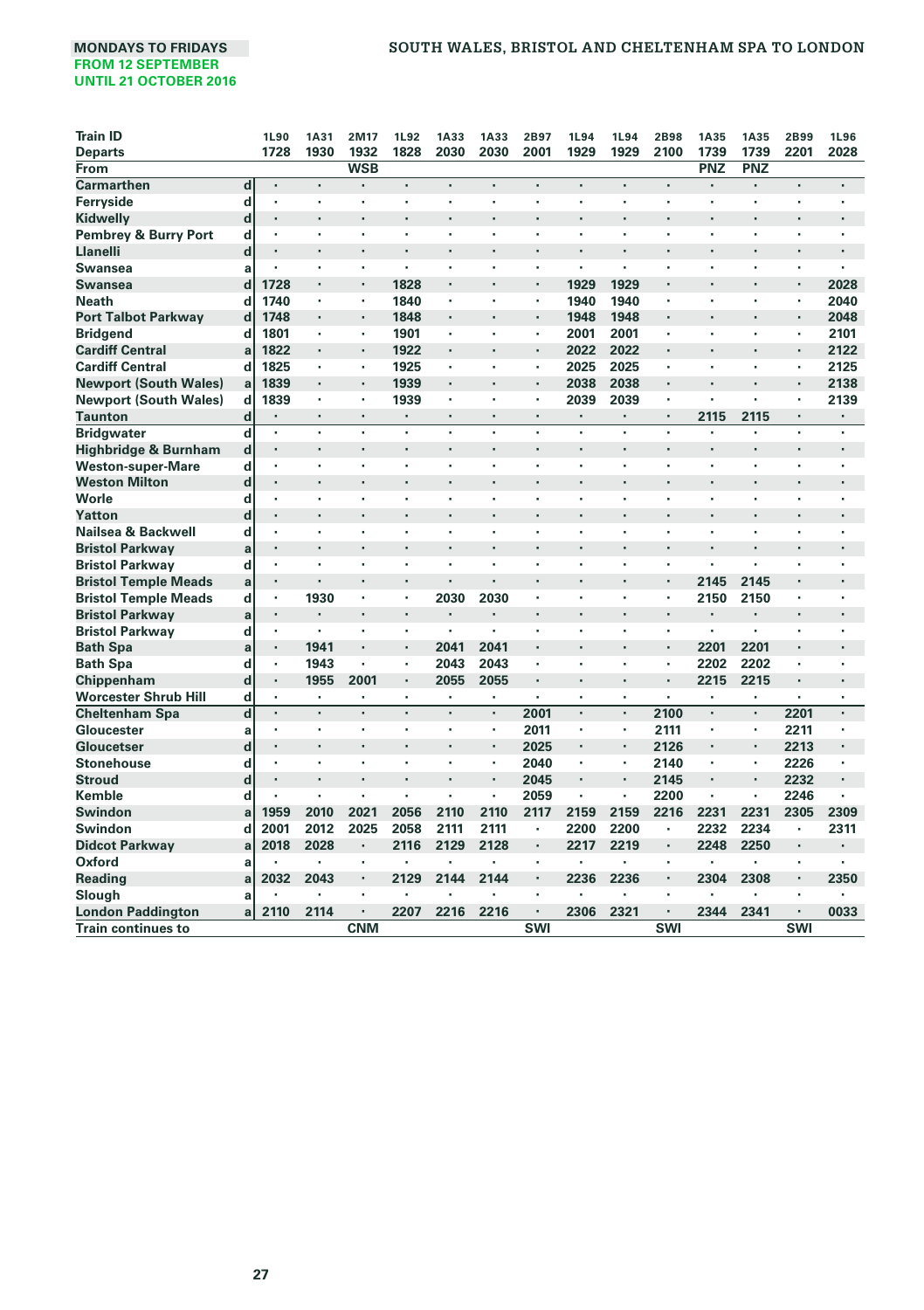| 2028<br>2145<br>2145<br>2145<br><b>Departs</b><br>2129<br>2129<br>2145<br><b>PNZ</b><br><b>PNZ</b><br><b>PNZ</b><br>PNZ<br>From<br><b>Carmarthen</b><br>d<br>٠<br>d<br>Ferryside<br>٠<br>٠<br>٠<br>ï<br>ï<br>$\cdot$<br>d<br>Kidwelly<br>$\cdot$<br>ï<br>٠<br>d<br><b>Pembrey &amp; Burry Port</b><br>$\cdot$<br>٠<br>٠<br>٠<br>٠<br>$\cdot$<br>d<br>Llanelli<br>$\cdot$<br><b>Swansea</b><br>a<br>٠<br>٠<br>٠<br>٠<br>٠<br>$\cdot$<br>d<br>2028<br><b>Swansea</b><br>$\cdot$<br>d<br>2040<br><b>Neath</b><br>ï<br>ï<br>ï<br>ï<br>٠<br><b>Port Talbot Parkway</b><br>d<br>2048<br>$\cdot$<br>٠<br>٠<br>٠<br>٠<br><b>Bridgend</b><br>d<br>2101<br>ï<br>ï<br>ï<br>$\cdot$<br>٠<br><b>Cardiff Central</b><br>2122<br>$\cdot$<br>l,<br>a<br>ł.<br><b>Cardiff Central</b><br>2125<br>d<br>ï<br>٠<br>×<br>ł.<br>ł.<br>2138<br><b>Newport (South Wales)</b><br>$\cdot$<br>$\cdot$<br>a<br>ł.<br><b>Newport (South Wales)</b><br>d<br>2139<br>ï<br>٠<br>ï<br>ä,<br>d<br>2129<br>2129<br>0142<br>0142<br>0142<br>0142<br><b>Taunton</b><br>d<br><b>Bridgwater</b><br>2140<br>2140<br>×<br>٠<br>d<br>Highbridge & Burnham<br>$\cdot$<br>2147<br>2147<br><b>Weston-super-Mare</b><br>d<br>2201<br>2201<br>ï<br>ï<br>ï<br><b>Weston Milton</b><br>d<br>$\cdot$<br>×.<br>÷,<br>l,<br>÷,<br>Worle<br>2208<br>d<br>2208<br>$\cdot$<br>٠<br>٠<br>٠<br>٠<br>d<br>Yatton<br>$\cdot$<br>2215<br>2215<br>$\cdot$<br>ï<br>ï<br>Nailsea & Backwell<br>d<br>2222<br>2222<br>٠<br>٠<br>٠<br>$\cdot$<br><b>Bristol Parkway</b><br>$\centering \label{eq:reduced}$<br>a<br>d<br><b>Bristol Parkway</b><br>٠<br>٠<br>٠<br>٠<br>$\cdot$<br>2232<br><b>Bristol Temple Meads</b><br>2232<br>a<br><b>Bristol Temple Meads</b><br>d<br>2235<br>2235<br>٠<br>ï<br>ï<br>$\cdot$<br><b>Bristol Parkwav</b><br>a<br>$\blacksquare$<br><b>Bristol Parkway</b><br>d<br>×,<br>٠<br>ï<br>ï<br><b>Bath Spa</b><br>2246<br>2246<br>$\cdot$<br>a<br><b>Bath Spa</b><br>d<br>2247<br>2247<br>٠<br>٠<br>٠<br>$\cdot$<br>d<br>Chippenham<br>$\cdot$<br>2300<br>2300<br>$\cdot$<br>٠<br>ł. |
|---------------------------------------------------------------------------------------------------------------------------------------------------------------------------------------------------------------------------------------------------------------------------------------------------------------------------------------------------------------------------------------------------------------------------------------------------------------------------------------------------------------------------------------------------------------------------------------------------------------------------------------------------------------------------------------------------------------------------------------------------------------------------------------------------------------------------------------------------------------------------------------------------------------------------------------------------------------------------------------------------------------------------------------------------------------------------------------------------------------------------------------------------------------------------------------------------------------------------------------------------------------------------------------------------------------------------------------------------------------------------------------------------------------------------------------------------------------------------------------------------------------------------------------------------------------------------------------------------------------------------------------------------------------------------------------------------------------------------------------------------------------------------------------------------------------------------------------------------------------------------------------------------------------------------------------------------------------------------------------------------------------------------------------------|
|                                                                                                                                                                                                                                                                                                                                                                                                                                                                                                                                                                                                                                                                                                                                                                                                                                                                                                                                                                                                                                                                                                                                                                                                                                                                                                                                                                                                                                                                                                                                                                                                                                                                                                                                                                                                                                                                                                                                                                                                                                             |
|                                                                                                                                                                                                                                                                                                                                                                                                                                                                                                                                                                                                                                                                                                                                                                                                                                                                                                                                                                                                                                                                                                                                                                                                                                                                                                                                                                                                                                                                                                                                                                                                                                                                                                                                                                                                                                                                                                                                                                                                                                             |
|                                                                                                                                                                                                                                                                                                                                                                                                                                                                                                                                                                                                                                                                                                                                                                                                                                                                                                                                                                                                                                                                                                                                                                                                                                                                                                                                                                                                                                                                                                                                                                                                                                                                                                                                                                                                                                                                                                                                                                                                                                             |
|                                                                                                                                                                                                                                                                                                                                                                                                                                                                                                                                                                                                                                                                                                                                                                                                                                                                                                                                                                                                                                                                                                                                                                                                                                                                                                                                                                                                                                                                                                                                                                                                                                                                                                                                                                                                                                                                                                                                                                                                                                             |
|                                                                                                                                                                                                                                                                                                                                                                                                                                                                                                                                                                                                                                                                                                                                                                                                                                                                                                                                                                                                                                                                                                                                                                                                                                                                                                                                                                                                                                                                                                                                                                                                                                                                                                                                                                                                                                                                                                                                                                                                                                             |
|                                                                                                                                                                                                                                                                                                                                                                                                                                                                                                                                                                                                                                                                                                                                                                                                                                                                                                                                                                                                                                                                                                                                                                                                                                                                                                                                                                                                                                                                                                                                                                                                                                                                                                                                                                                                                                                                                                                                                                                                                                             |
|                                                                                                                                                                                                                                                                                                                                                                                                                                                                                                                                                                                                                                                                                                                                                                                                                                                                                                                                                                                                                                                                                                                                                                                                                                                                                                                                                                                                                                                                                                                                                                                                                                                                                                                                                                                                                                                                                                                                                                                                                                             |
|                                                                                                                                                                                                                                                                                                                                                                                                                                                                                                                                                                                                                                                                                                                                                                                                                                                                                                                                                                                                                                                                                                                                                                                                                                                                                                                                                                                                                                                                                                                                                                                                                                                                                                                                                                                                                                                                                                                                                                                                                                             |
|                                                                                                                                                                                                                                                                                                                                                                                                                                                                                                                                                                                                                                                                                                                                                                                                                                                                                                                                                                                                                                                                                                                                                                                                                                                                                                                                                                                                                                                                                                                                                                                                                                                                                                                                                                                                                                                                                                                                                                                                                                             |
|                                                                                                                                                                                                                                                                                                                                                                                                                                                                                                                                                                                                                                                                                                                                                                                                                                                                                                                                                                                                                                                                                                                                                                                                                                                                                                                                                                                                                                                                                                                                                                                                                                                                                                                                                                                                                                                                                                                                                                                                                                             |
|                                                                                                                                                                                                                                                                                                                                                                                                                                                                                                                                                                                                                                                                                                                                                                                                                                                                                                                                                                                                                                                                                                                                                                                                                                                                                                                                                                                                                                                                                                                                                                                                                                                                                                                                                                                                                                                                                                                                                                                                                                             |
|                                                                                                                                                                                                                                                                                                                                                                                                                                                                                                                                                                                                                                                                                                                                                                                                                                                                                                                                                                                                                                                                                                                                                                                                                                                                                                                                                                                                                                                                                                                                                                                                                                                                                                                                                                                                                                                                                                                                                                                                                                             |
|                                                                                                                                                                                                                                                                                                                                                                                                                                                                                                                                                                                                                                                                                                                                                                                                                                                                                                                                                                                                                                                                                                                                                                                                                                                                                                                                                                                                                                                                                                                                                                                                                                                                                                                                                                                                                                                                                                                                                                                                                                             |
|                                                                                                                                                                                                                                                                                                                                                                                                                                                                                                                                                                                                                                                                                                                                                                                                                                                                                                                                                                                                                                                                                                                                                                                                                                                                                                                                                                                                                                                                                                                                                                                                                                                                                                                                                                                                                                                                                                                                                                                                                                             |
|                                                                                                                                                                                                                                                                                                                                                                                                                                                                                                                                                                                                                                                                                                                                                                                                                                                                                                                                                                                                                                                                                                                                                                                                                                                                                                                                                                                                                                                                                                                                                                                                                                                                                                                                                                                                                                                                                                                                                                                                                                             |
|                                                                                                                                                                                                                                                                                                                                                                                                                                                                                                                                                                                                                                                                                                                                                                                                                                                                                                                                                                                                                                                                                                                                                                                                                                                                                                                                                                                                                                                                                                                                                                                                                                                                                                                                                                                                                                                                                                                                                                                                                                             |
|                                                                                                                                                                                                                                                                                                                                                                                                                                                                                                                                                                                                                                                                                                                                                                                                                                                                                                                                                                                                                                                                                                                                                                                                                                                                                                                                                                                                                                                                                                                                                                                                                                                                                                                                                                                                                                                                                                                                                                                                                                             |
|                                                                                                                                                                                                                                                                                                                                                                                                                                                                                                                                                                                                                                                                                                                                                                                                                                                                                                                                                                                                                                                                                                                                                                                                                                                                                                                                                                                                                                                                                                                                                                                                                                                                                                                                                                                                                                                                                                                                                                                                                                             |
|                                                                                                                                                                                                                                                                                                                                                                                                                                                                                                                                                                                                                                                                                                                                                                                                                                                                                                                                                                                                                                                                                                                                                                                                                                                                                                                                                                                                                                                                                                                                                                                                                                                                                                                                                                                                                                                                                                                                                                                                                                             |
|                                                                                                                                                                                                                                                                                                                                                                                                                                                                                                                                                                                                                                                                                                                                                                                                                                                                                                                                                                                                                                                                                                                                                                                                                                                                                                                                                                                                                                                                                                                                                                                                                                                                                                                                                                                                                                                                                                                                                                                                                                             |
|                                                                                                                                                                                                                                                                                                                                                                                                                                                                                                                                                                                                                                                                                                                                                                                                                                                                                                                                                                                                                                                                                                                                                                                                                                                                                                                                                                                                                                                                                                                                                                                                                                                                                                                                                                                                                                                                                                                                                                                                                                             |
|                                                                                                                                                                                                                                                                                                                                                                                                                                                                                                                                                                                                                                                                                                                                                                                                                                                                                                                                                                                                                                                                                                                                                                                                                                                                                                                                                                                                                                                                                                                                                                                                                                                                                                                                                                                                                                                                                                                                                                                                                                             |
|                                                                                                                                                                                                                                                                                                                                                                                                                                                                                                                                                                                                                                                                                                                                                                                                                                                                                                                                                                                                                                                                                                                                                                                                                                                                                                                                                                                                                                                                                                                                                                                                                                                                                                                                                                                                                                                                                                                                                                                                                                             |
|                                                                                                                                                                                                                                                                                                                                                                                                                                                                                                                                                                                                                                                                                                                                                                                                                                                                                                                                                                                                                                                                                                                                                                                                                                                                                                                                                                                                                                                                                                                                                                                                                                                                                                                                                                                                                                                                                                                                                                                                                                             |
|                                                                                                                                                                                                                                                                                                                                                                                                                                                                                                                                                                                                                                                                                                                                                                                                                                                                                                                                                                                                                                                                                                                                                                                                                                                                                                                                                                                                                                                                                                                                                                                                                                                                                                                                                                                                                                                                                                                                                                                                                                             |
|                                                                                                                                                                                                                                                                                                                                                                                                                                                                                                                                                                                                                                                                                                                                                                                                                                                                                                                                                                                                                                                                                                                                                                                                                                                                                                                                                                                                                                                                                                                                                                                                                                                                                                                                                                                                                                                                                                                                                                                                                                             |
|                                                                                                                                                                                                                                                                                                                                                                                                                                                                                                                                                                                                                                                                                                                                                                                                                                                                                                                                                                                                                                                                                                                                                                                                                                                                                                                                                                                                                                                                                                                                                                                                                                                                                                                                                                                                                                                                                                                                                                                                                                             |
|                                                                                                                                                                                                                                                                                                                                                                                                                                                                                                                                                                                                                                                                                                                                                                                                                                                                                                                                                                                                                                                                                                                                                                                                                                                                                                                                                                                                                                                                                                                                                                                                                                                                                                                                                                                                                                                                                                                                                                                                                                             |
|                                                                                                                                                                                                                                                                                                                                                                                                                                                                                                                                                                                                                                                                                                                                                                                                                                                                                                                                                                                                                                                                                                                                                                                                                                                                                                                                                                                                                                                                                                                                                                                                                                                                                                                                                                                                                                                                                                                                                                                                                                             |
|                                                                                                                                                                                                                                                                                                                                                                                                                                                                                                                                                                                                                                                                                                                                                                                                                                                                                                                                                                                                                                                                                                                                                                                                                                                                                                                                                                                                                                                                                                                                                                                                                                                                                                                                                                                                                                                                                                                                                                                                                                             |
|                                                                                                                                                                                                                                                                                                                                                                                                                                                                                                                                                                                                                                                                                                                                                                                                                                                                                                                                                                                                                                                                                                                                                                                                                                                                                                                                                                                                                                                                                                                                                                                                                                                                                                                                                                                                                                                                                                                                                                                                                                             |
|                                                                                                                                                                                                                                                                                                                                                                                                                                                                                                                                                                                                                                                                                                                                                                                                                                                                                                                                                                                                                                                                                                                                                                                                                                                                                                                                                                                                                                                                                                                                                                                                                                                                                                                                                                                                                                                                                                                                                                                                                                             |
|                                                                                                                                                                                                                                                                                                                                                                                                                                                                                                                                                                                                                                                                                                                                                                                                                                                                                                                                                                                                                                                                                                                                                                                                                                                                                                                                                                                                                                                                                                                                                                                                                                                                                                                                                                                                                                                                                                                                                                                                                                             |
| <b>Worcester Shrub Hill</b><br>d<br>ï<br>٠<br>ï<br>ä,                                                                                                                                                                                                                                                                                                                                                                                                                                                                                                                                                                                                                                                                                                                                                                                                                                                                                                                                                                                                                                                                                                                                                                                                                                                                                                                                                                                                                                                                                                                                                                                                                                                                                                                                                                                                                                                                                                                                                                                       |
| d<br><b>Cheltenham Spa</b><br>÷,<br>$\cdot$<br>$\cdot$<br>٠<br>$\cdot$                                                                                                                                                                                                                                                                                                                                                                                                                                                                                                                                                                                                                                                                                                                                                                                                                                                                                                                                                                                                                                                                                                                                                                                                                                                                                                                                                                                                                                                                                                                                                                                                                                                                                                                                                                                                                                                                                                                                                                      |
| Gloucester<br>ï<br>×,<br>ï<br>ï<br>a                                                                                                                                                                                                                                                                                                                                                                                                                                                                                                                                                                                                                                                                                                                                                                                                                                                                                                                                                                                                                                                                                                                                                                                                                                                                                                                                                                                                                                                                                                                                                                                                                                                                                                                                                                                                                                                                                                                                                                                                        |
| Gloucetser<br>d<br>٠<br>٠                                                                                                                                                                                                                                                                                                                                                                                                                                                                                                                                                                                                                                                                                                                                                                                                                                                                                                                                                                                                                                                                                                                                                                                                                                                                                                                                                                                                                                                                                                                                                                                                                                                                                                                                                                                                                                                                                                                                                                                                                   |
| <b>Stonehouse</b><br>d<br>ï<br>ï<br>ï<br>ï                                                                                                                                                                                                                                                                                                                                                                                                                                                                                                                                                                                                                                                                                                                                                                                                                                                                                                                                                                                                                                                                                                                                                                                                                                                                                                                                                                                                                                                                                                                                                                                                                                                                                                                                                                                                                                                                                                                                                                                                  |
| d<br><b>Stroud</b>                                                                                                                                                                                                                                                                                                                                                                                                                                                                                                                                                                                                                                                                                                                                                                                                                                                                                                                                                                                                                                                                                                                                                                                                                                                                                                                                                                                                                                                                                                                                                                                                                                                                                                                                                                                                                                                                                                                                                                                                                          |
| d<br><b>Kemble</b><br>ï<br>٠<br>٠<br>٠                                                                                                                                                                                                                                                                                                                                                                                                                                                                                                                                                                                                                                                                                                                                                                                                                                                                                                                                                                                                                                                                                                                                                                                                                                                                                                                                                                                                                                                                                                                                                                                                                                                                                                                                                                                                                                                                                                                                                                                                      |
| <b>Swindon</b><br>2309<br>2314<br>2314<br>a                                                                                                                                                                                                                                                                                                                                                                                                                                                                                                                                                                                                                                                                                                                                                                                                                                                                                                                                                                                                                                                                                                                                                                                                                                                                                                                                                                                                                                                                                                                                                                                                                                                                                                                                                                                                                                                                                                                                                                                                 |
| d<br>Swindon<br>2311<br>2316<br>2316<br>٠<br>٠<br>٠                                                                                                                                                                                                                                                                                                                                                                                                                                                                                                                                                                                                                                                                                                                                                                                                                                                                                                                                                                                                                                                                                                                                                                                                                                                                                                                                                                                                                                                                                                                                                                                                                                                                                                                                                                                                                                                                                                                                                                                         |
| <b>Didcot Parkway</b><br>2333<br>2333<br>ï<br>÷,<br>a                                                                                                                                                                                                                                                                                                                                                                                                                                                                                                                                                                                                                                                                                                                                                                                                                                                                                                                                                                                                                                                                                                                                                                                                                                                                                                                                                                                                                                                                                                                                                                                                                                                                                                                                                                                                                                                                                                                                                                                       |
| Oxford<br>٠<br>×<br>a                                                                                                                                                                                                                                                                                                                                                                                                                                                                                                                                                                                                                                                                                                                                                                                                                                                                                                                                                                                                                                                                                                                                                                                                                                                                                                                                                                                                                                                                                                                                                                                                                                                                                                                                                                                                                                                                                                                                                                                                                       |
| 2354<br>Reading<br>2349<br>2353<br>04s00<br>04s00 04s00 04s00<br>a                                                                                                                                                                                                                                                                                                                                                                                                                                                                                                                                                                                                                                                                                                                                                                                                                                                                                                                                                                                                                                                                                                                                                                                                                                                                                                                                                                                                                                                                                                                                                                                                                                                                                                                                                                                                                                                                                                                                                                          |
| Slough<br>a                                                                                                                                                                                                                                                                                                                                                                                                                                                                                                                                                                                                                                                                                                                                                                                                                                                                                                                                                                                                                                                                                                                                                                                                                                                                                                                                                                                                                                                                                                                                                                                                                                                                                                                                                                                                                                                                                                                                                                                                                                 |
| 0033<br>0039<br>0512<br>0523<br>0523<br><b>London Paddington</b><br>0039<br>0512<br>a                                                                                                                                                                                                                                                                                                                                                                                                                                                                                                                                                                                                                                                                                                                                                                                                                                                                                                                                                                                                                                                                                                                                                                                                                                                                                                                                                                                                                                                                                                                                                                                                                                                                                                                                                                                                                                                                                                                                                       |
| <b>Train continues to</b>                                                                                                                                                                                                                                                                                                                                                                                                                                                                                                                                                                                                                                                                                                                                                                                                                                                                                                                                                                                                                                                                                                                                                                                                                                                                                                                                                                                                                                                                                                                                                                                                                                                                                                                                                                                                                                                                                                                                                                                                                   |

**s** Stops to set down only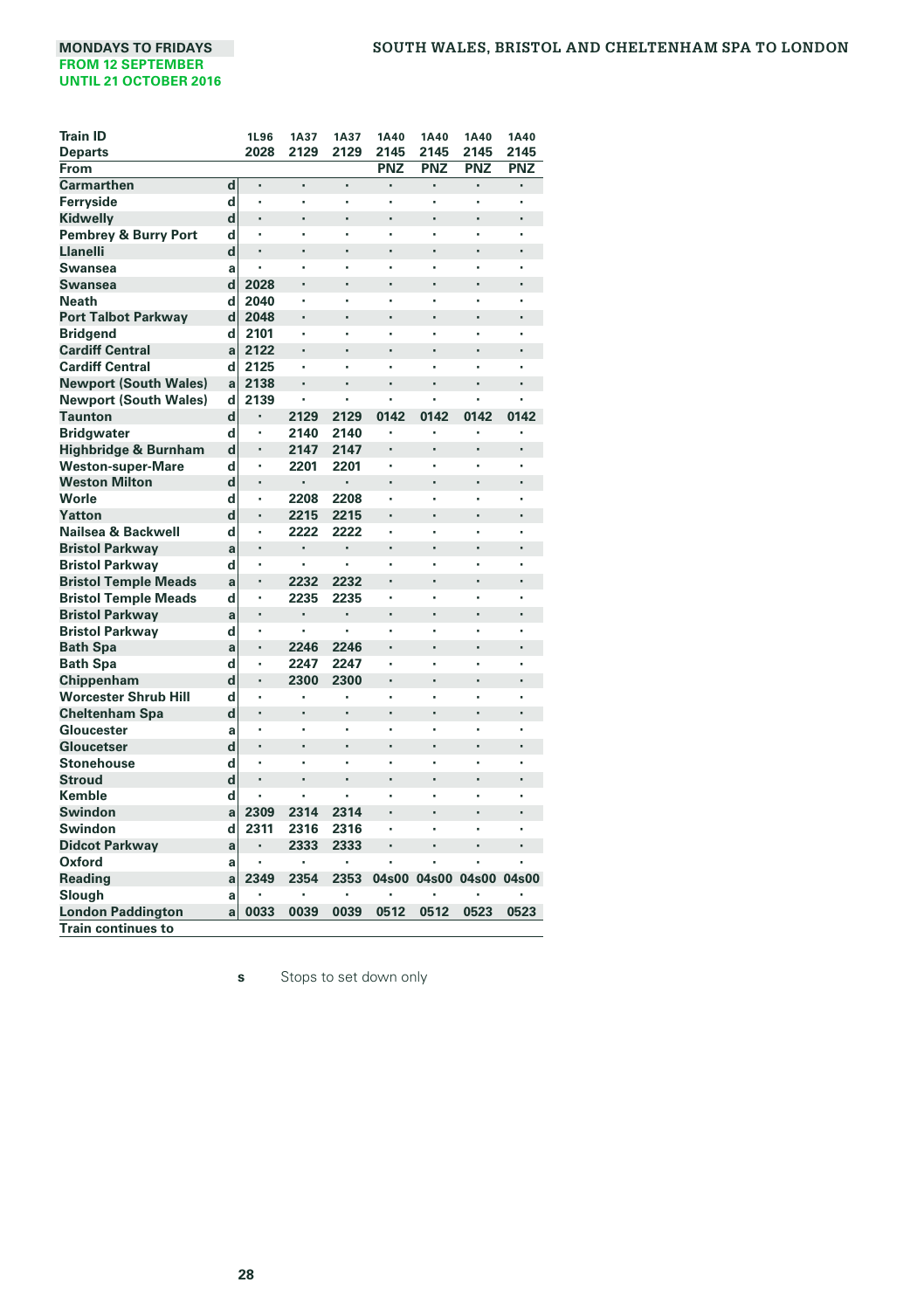| <b>Train ID</b>                 |             | 1A02 | 1A03           | <b>1L05</b>    | <b>1A04</b>    | <b>1L08</b> | <b>1A06</b> | <b>1A07</b> | 1B30                 | <b>1L14</b> | <b>1A08</b> | <b>1A09</b>    | <b>1L24</b>    | <b>1A10</b> | <b>1B38</b> |
|---------------------------------|-------------|------|----------------|----------------|----------------|-------------|-------------|-------------|----------------------|-------------|-------------|----------------|----------------|-------------|-------------|
| <b>Departs</b>                  |             | 0530 | 0542           | 0418           | 0630           | 0448        | 0624        | 0712        | 0720                 | 0558        | 0654        | 0833           | 0658           | 0729        | 0836        |
| From                            |             |      |                |                |                |             |             |             |                      |             |             |                |                | <b>EXD</b>  |             |
| Carmarthen                      | $\mathbf d$ |      |                |                |                |             |             |             |                      |             |             |                |                |             |             |
| Ferryside                       | d           | ٠    | ٠              | $\cdot$        |                | ٠           | ٠           |             | ï                    | ٠           |             | $\cdot$        | ٠              |             | ٠           |
| Kidwelly                        | $\mathbf d$ | ٠    |                |                |                |             |             |             |                      |             |             |                | ł.             |             |             |
| <b>Pembrey &amp; Burry Port</b> | d           | ٠    | ï              | ٠              |                | ï           |             |             | ٠                    |             |             | $\cdot$        | ï              | ٠           | ٠           |
| <b>Llanelli</b>                 | d           | ٠    | ٠              |                |                |             |             |             | ٠                    |             |             |                |                | ٠           | ٠           |
| <b>Swansea</b>                  | a           | ٠    | ٠              | $\cdot$        |                | ï           |             |             | ï                    |             |             | $\cdot$        | ï              |             | ٠           |
| <b>Swansea</b>                  | d           | ٠    | ٠              | 0418           | $\cdot$        | 0448        | ٠           |             | ٠                    | 0558        | $\cdot$     | $\blacksquare$ | 0658           |             | ٠           |
| <b>Neath</b>                    | d           |      | ï              | 0430           | $\cdot$        | 0500        | ٠           |             | ٠                    | 0610        | ,           | $\cdot$        | 0710           |             |             |
| <b>Port Talbot Parkway</b>      | d           |      | ٠              | 0438           |                | 0508        | ٠           |             | ٠                    | 0618        |             | $\cdot$        | 0718           |             |             |
| <b>Bridgend</b>                 | d           |      | ٠              | 0450           | ٠              | 0521        | ٠           |             | ٠                    | 0631        | $\cdot$     | $\cdot$        | 0731           |             |             |
| <b>Cardiff Central</b>          | a           |      | ٠              | 0512           | $\cdot$        | 0542        | ٠           |             | ٠                    | 0652        |             | $\cdot$        | 0752           |             |             |
| <b>Cardiff Central</b>          | d           | ٠    | ٠              | 0515           | $\blacksquare$ | 0545        | ٠           |             | ٠                    | 0655        | ,           | $\cdot$        | 0755           | ٠           |             |
| <b>Newport (South Wales)</b>    | a           |      | ٠              | 0529           |                | 0559        | ×           |             | ï                    | 0708        |             | $\cdot$        | 0809           |             |             |
| <b>Newport (South Wales)</b>    | d           | ٠    | ٠              | 0529           | ٠              | 0559        | ٠           |             | ٠                    | 0709        | ٠           | $\cdot$        | 0810           | ٠           | ٠           |
| <b>Taunton</b>                  | d           |      | ٠              | $\cdot$        | $\cdot$        |             | ٠           |             | ٠                    | $\cdot$     | 0654        | $\cdot$        | ٠              | 0759        | ٠           |
| <b>Bridgwater</b>               | $\mathbf d$ | ×    | ł.             |                | ï              | ï           | J.          | ٠           | ٠                    | ٠           | 0705        |                | ٠              | 0810        | ٠           |
| Highbridge & Burnham            | $\mathbf d$ | ×    |                |                |                |             |             |             |                      | ٠           | 0712        |                | ٠              | 0817        |             |
| <b>Weston-super-Mare</b>        | d           | ٠    | ٠              | $\cdot$        | ٠              | ٠           | 0624        | ٠           | ٠                    | ٠           | 0724        | ٠              | ٠              | 0830        | ٠           |
| <b>Weston Milton</b>            | $\mathbf d$ |      |                |                |                |             |             |             |                      |             |             |                | ×              |             |             |
| Worle                           | d           | ٠    | ٠              | $\cdot$        |                | ٠           | 0632        | ٠           | ×.                   | ×,          | 0732        | $\cdot$        | ٠              | ٠           | ٠           |
| Yatton                          | $\mathbf d$ | ٠    |                |                |                | ٠           | 0639        |             |                      |             | 0739        |                |                | 0841        |             |
| Nailsea & Backwell              | d           | ٠    | ï              | $\cdot$        |                | ٠           | 0645        | ٠           | ×,                   | ×,          | 0746        |                | ×,             | 0847        | ×           |
| <b>Bristol Parkway</b>          | a           | ٠    |                |                |                | ٠           | ٠           |             |                      |             |             | ٠              | ٠              |             |             |
| <b>Bristol Parkway</b>          | d           | ٠    | 0542           | $\cdot$        |                | ٠           | ٠           | 0712        | ٠                    | ٠           |             | $\cdot$        | ï              | ٠           |             |
| <b>Bristol Temple Meads</b>     | a           | ٠    | 0553           | ٠              |                |             | 0656        | 0724        | ٠                    |             | 0758        |                | ٠              | 0857        |             |
| <b>Bristol Temple Meads</b>     | d           | 0530 | 0600           | ٠              | 0630           | ٠           | 0700        | 0730        | ٠                    | ٠           | 0800        | 0833           | ٠              | 0900        | ٠           |
| <b>Bristol Parkway</b>          | a           | ٠    |                |                |                |             | ٠           | $\cdot$     |                      |             |             |                | ٠              |             |             |
| <b>Bristol Parkway</b>          | d           |      | ٠              | ٠              |                | ×           | ٠           | ٠           | ï                    | ٠           | ,           |                | ×              |             |             |
| <b>Bath Spa</b>                 | a           | 0541 | 0611           |                | 0641           |             | 0711        | 0741        |                      |             | 0811        | 0844           |                | 0911        |             |
| <b>Bath Spa</b>                 | d           | 0543 | 0613           | $\blacksquare$ | 0643           | ٠           | 0713        | 0743        | ٠                    | ٠           | 0813        | 0846           | $\blacksquare$ | 0913        | ٠           |
| Chippenham                      | d           | 0555 | 0625           |                | 0655           | ï           | 0725        | 0755        |                      |             | 0825        | 0858           | ٠              | 0925        |             |
| Worcester Shrub Hill            | d           | ٠    | ×.             | $\cdot$        |                | ٠           | ٠           | ٠           | ×.                   | $\cdot$     |             | $\cdot$        | ×,             | ٠           | 0836        |
| <b>Cheltenham Spa</b>           | $\mathbf d$ |      |                |                |                | ÷.          | ÷.          | $\epsilon$  | 0720                 | ×,          | $\cdot$     |                |                | ٠           | 0859        |
| Gloucester                      | a           | ٠    | ٠              | ٠              | $\cdot$        | ٠           | ٠           | ٠           | 0729                 | ٠           |             | ٠              | ٠              | ٠           | 0908        |
| Gloucetser                      | d           |      |                |                |                |             |             |             | 0736                 |             |             |                | ٠              | ٠           | 0915        |
| <b>Stonehouse</b>               | d           |      | $\blacksquare$ | $\cdot$        | $\cdot$        | ٠           | ٠           | ٠           | 0749                 | ٠           | $\cdot$     | ٠              | ٠              | ٠           | 0929        |
| <b>Stroud</b>                   | $\mathbf d$ |      |                |                |                |             |             |             | 0755                 |             |             |                |                |             | 0935        |
| Kemble                          | d           |      | ï              | $\cdot$        |                | ٠           | ×           | ×.          | 0809                 | ٠           |             | $\cdot$        | ٠              | ٠           | 0949        |
| Swindon                         | a           | 0609 | 0639           | 0650           | 0709           | 0720        | 0740        | 0809        | 0824                 | 0830        | 0840        | 0913           | 0928           | 0940        | 1004        |
| Swindon                         | d           | 0611 | 0641           | 0701           | 0711           | 0731        | 0742        | 0811        | ٠                    | 0831        | 0842        | 0915           | 0931           | 0941        |             |
| <b>Didcot Parkway</b>           | a           | 0628 | 0658           | $\cdot$        | 0728           | ٠           | 0759        | 0829        | ٠                    | ٠           | 0859        | 0932           | ×              |             | ٠           |
| Oxford                          | a           |      | ł.             |                | Ĭ.             |             | ٠           |             | ٠                    | ٠           | ٠           |                | ٠              |             | ٠           |
| Reading                         | a           | 0642 | 0713           | 0727           | 0743           | 0757        | 0813        | 0843        | ٠                    | 0857        | 0914        | 0946           | 0957           | 1011        | ٠           |
| Slough                          | a           |      |                |                |                |             | ٠           |             | ×,                   | ٠           | ٠           |                | ×              |             |             |
| <b>London Paddington</b>        | a           | 0714 | 0744           | 0800           | 0814           | 0832        | 0844        | 0914        | $\ddot{\phantom{0}}$ | 0932        | 0944        | 1015           | 1031           | 1039        | $\bullet$   |
| <b>Train continues to</b>       |             |      |                |                |                |             |             |             | SWI                  |             |             |                |                |             | SWI         |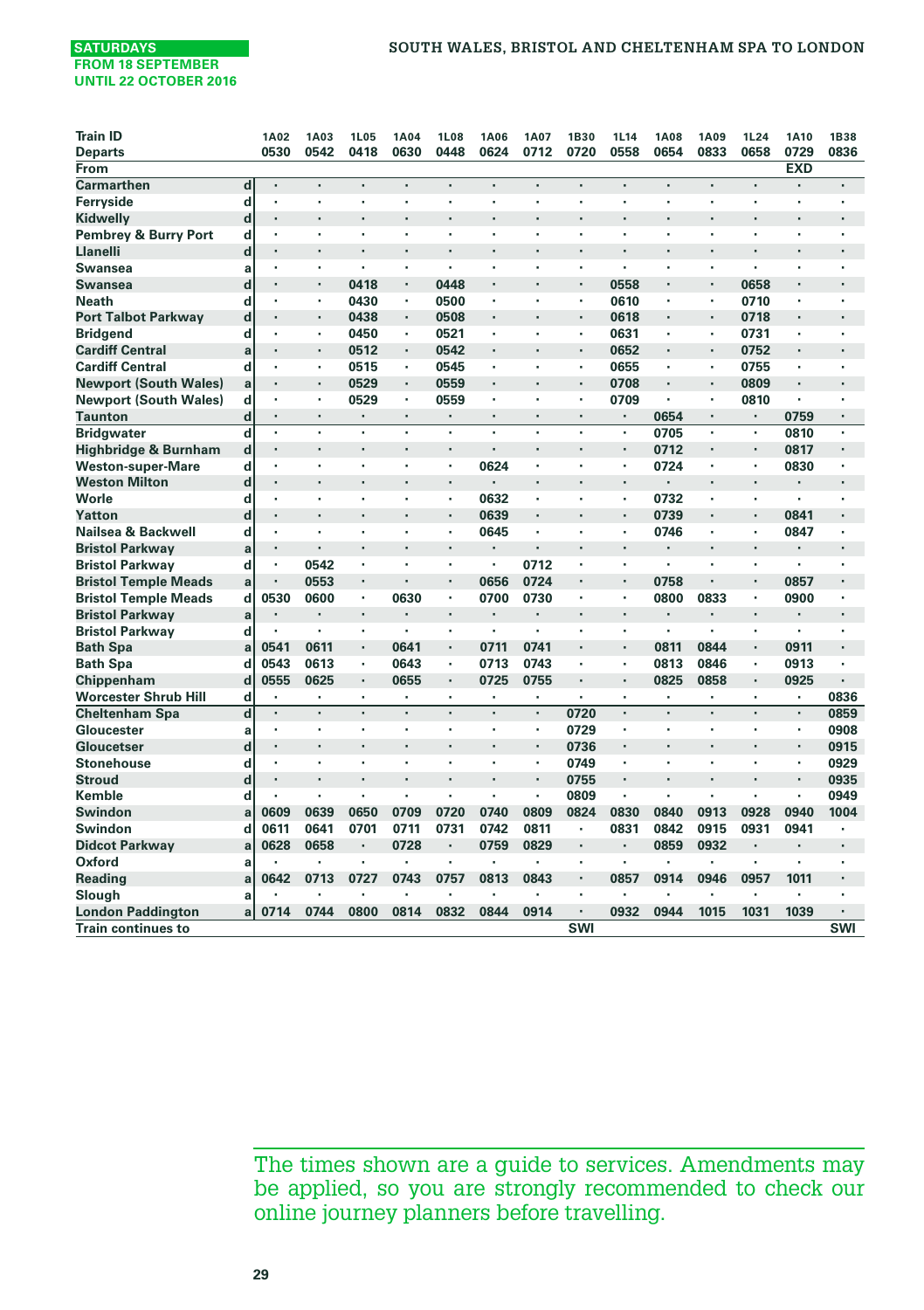| <b>Train ID</b>              |                         | 1A11                 | 1L34                 | <b>1A12</b> | <b>1A13</b> | 1L42 | <b>1A14</b>          | <b>1B50</b>    | <b>1A15</b>    | <b>1L48</b>    | <b>1A16</b> | <b>1A17</b> | <b>1L52</b> | <b>1A18</b>          | <b>1B58</b> |
|------------------------------|-------------------------|----------------------|----------------------|-------------|-------------|------|----------------------|----------------|----------------|----------------|-------------|-------------|-------------|----------------------|-------------|
| <b>Departs</b>               |                         | 0933                 | 0758                 | 0930        | 1033        | 0843 | 1100                 | 1100           | 0918           | 0943           | 1135        | 1230        | 0950        | 1300                 | 1300        |
| From                         |                         |                      |                      |             |             |      |                      |                | <b>PGN</b>     |                |             |             |             |                      |             |
| <b>Carmarthen</b>            | d                       | $\ddot{\phantom{0}}$ | $\ddot{\phantom{0}}$ |             |             | ÷.   | $\ddot{\phantom{0}}$ | $\cdot$        | $\cdot$        | $\cdot$        |             | ٠           | 0950        |                      | ï           |
| Ferryside                    | d                       | $\cdot$              | $\cdot$              | ٠           | ٠           |      | ٠                    | $\cdot$        | $\cdot$        | $\cdot$        | ٠           | ٠           |             |                      |             |
| Kidwelly                     | d                       | $\cdot$              |                      |             |             | ÷,   |                      | l,             |                | $\overline{a}$ | ٠           | ä,          |             | ×.                   | ï           |
| Pembrey & Burry Port         | d                       | $\cdot$              | $\cdot$              | ٠           | ٠           | ٠    | ٠                    | $\cdot$        |                | $\cdot$        | ٠           | ٠           | 1011        | ×,                   |             |
| Llanelli                     | d                       | $\cdot$              |                      |             |             | ٠    |                      |                |                |                |             | ٠           | 1018        |                      |             |
| <b>Swansea</b>               | a                       | $\cdot$              |                      | ٠           | ٠           | ٠    | ٠                    | $\cdot$        |                |                | ٠           | ×,          | 1034        | ×,                   |             |
| <b>Swansea</b>               | d                       | $\cdot$              | 0758                 | ×           |             | 0843 |                      |                | $\blacksquare$ | 0943           |             |             | 1041        |                      |             |
| <b>Neath</b>                 | d                       |                      | 0810                 | ٠           | ×,          | 0855 | ×                    |                |                | 0955           | ٠           | ×,          | 1053        | ×                    |             |
| <b>Port Talbot Parkway</b>   | $\mathbf d$             | $\bullet$            | 0818                 | ٠           | ٠           | 0903 | ٠                    | ٠              | $\blacksquare$ | 1003           | ٠           | ٠           | 1101        | ٠                    |             |
| <b>Bridgend</b>              | d                       | $\cdot$              | 0831                 | ٠           | ٠           | 0916 | ٠                    | ٠              | $\cdot$        | 1016           | ٠           | ٠           | 1114        | ٠                    | ٠           |
| <b>Cardiff Central</b>       | a                       | $\cdot$              | 0852                 | ٠           | ٠           | 0937 | ٠                    | ٠              | $\blacksquare$ | 1037           | ٠           | ٠           | 1135        | ٠                    | ٠           |
| <b>Cardiff Central</b>       | d                       | $\cdot$              | 0855                 | ×           | ٠           | 0940 | ٠                    |                | $\cdot$        | 1040           | ٠           | ٠           | 1140        |                      |             |
| <b>Newport (South Wales)</b> | a                       |                      | 0909                 | ٠           | ٠           | 0955 | ٠                    |                | $\cdot$        | 1054           | ٠           | ٠           | 1155        |                      |             |
| <b>Newport (South Wales)</b> | d                       | $\cdot$              | 0910                 |             | ٠           | 0955 | ٠                    | ٠              | ٠              | 1055           | ٠           | ٠           | 1155        |                      |             |
| <b>Taunton</b>               | $\mathbf d$             | $\cdot$              |                      | ٠           | ٠           | ٠    | ٠                    | $\cdot$        | 1045           | $\cdot$        | ٠           | ٠           |             | $\cdot$              |             |
| <b>Bridgwater</b>            | $\overline{\mathbf{d}}$ | $\cdot$              |                      |             |             |      |                      |                |                |                | ï           |             |             |                      |             |
| Highbridge & Burnham         | $\mathbf d$             | $\cdot$              | $\cdot$              | ٠           | ï           | ï    |                      |                |                | $\cdot$        | ٠           | ٠           | ٠           | $\cdot$              |             |
| <b>Weston-super-Mare</b>     | d                       | $\blacksquare$       | $\cdot$              | ٠           | ٠           | ï    | ٠                    | ٠              | 1107           | $\blacksquare$ | ٠           | ٠           | ٠           | ٠                    |             |
| <b>Weston Milton</b>         | $\mathbf d$             | $\cdot$              |                      | ٠           | ٠           | ï    | $\ddot{\phantom{0}}$ |                |                | $\cdot$        | ٠           | ٠           | ٠           | ٠                    |             |
| Worle                        | d                       | $\cdot$              | $\cdot$              | ٠           | ٠           | ï    | ٠                    | $\cdot$        | $\cdot$        | $\cdot$        | ٠           | ٠           | ٠           | ٠                    | $\cdot$     |
| Yatton                       | d                       | $\cdot$              |                      |             |             | ï    |                      |                |                |                | ٠           |             | ٠           |                      |             |
| Nailsea & Backwell           | d                       | $\cdot$              | $\blacksquare$       | ٠           | ٠           | ٠    | ٠                    | ٠              |                | ٠              | ٠           | ٠           | ٠           | ٠                    |             |
| <b>Bristol Parkwav</b>       | a                       | $\cdot$              |                      |             |             |      |                      |                |                |                |             |             |             |                      |             |
| <b>Bristol Parkway</b>       | d                       | $\blacksquare$       | $\blacksquare$       | 0930        | ٠           | ï    |                      | ٠              | ٠              | ٠              | 1135        | ٠           | ٠           | ×,                   |             |
| <b>Bristol Temple Meads</b>  | a                       |                      | $\cdot$              | 0946        |             |      |                      |                | 1131           | $\cdot$        | 1154        |             | ï           |                      |             |
| <b>Bristol Temple Meads</b>  | d                       | 0933                 | ٠                    | 1000        | 1033        | ٠    | 1100                 | ٠              | 1133           | ٠              | 1200        | 1230        | ٠           | 1300                 | ,           |
| <b>Bristol Parkway</b>       | a                       | $\cdot$              | $\cdot$              | l,          | ٠           | ٠    | $\ddot{\phantom{0}}$ | $\cdot$        | $\cdot$        | $\cdot$        | ٠           | ×           | ٠           |                      |             |
| <b>Bristol Parkway</b>       | d                       | $\cdot$              | $\cdot$              | ٠           | ٠           | ٠    | ٠                    | ٠              | $\blacksquare$ | $\cdot$        | ٠           | ٠           | ٠           | ٠                    |             |
| <b>Bath Spa</b>              | a                       | 0944                 | $\cdot$              | 1011        | 1044        | ٠    | 1111                 |                | 1144           | $\cdot$        | 1211        | 1241        | ٠           | 1311                 |             |
| <b>Bath Spa</b>              | d                       | 0946                 | ٠                    | 1013        | 1046        | ٠    | 1113                 | ٠              | 1146           | ٠              | 1213        | 1243        | ٠           | 1313                 | ,           |
| Chippenham                   | d                       | 0958                 | $\cdot$              | 1025        | 1058        | ٠    | 1125                 | $\cdot$        | 1158           | $\cdot$        | 1225        | 1255        | ٠           | 1325                 |             |
| <b>Worcester Shrub Hill</b>  | d                       | $\cdot$              | ٠                    | ×,          | ×,          | ٠    | ٠                    | ٠              | $\cdot$        | ٠              | ٠           | ٠           | ٠           | ٠                    | $\cdot$     |
| <b>Cheltenham Spa</b>        | $\mathbf d$             | $\cdot$              | $\cdot$              |             | ÷,          |      | $\cdot$              | 1100           | $\cdot$        | $\cdot$        |             |             |             | $\cdot$              | 1300        |
| Gloucester                   | a                       | ٠                    | $\cdot$              | ٠           | ٠           | ٠    | ٠                    | 1109           | $\blacksquare$ | $\cdot$        | ٠           | ٠           | ٠           | ٠                    | 1309        |
| Gloucetser                   | d                       | $\cdot$              |                      |             | ٠           | ï    | $\ddot{\phantom{0}}$ | 1115           | $\cdot$        |                |             |             |             | $\ddot{\phantom{0}}$ | 1316        |
| <b>Stonehouse</b>            | d                       |                      | $\cdot$              | ٠           | ٠           | ٠    | ٠                    | 1129           | ٠              | $\cdot$        | $\cdot$     | ٠           | ٠           | ٠                    | 1330        |
| <b>Stroud</b>                | d                       | $\cdot$              |                      |             |             |      |                      | 1135           |                | $\cdot$        | ٠           |             | ٠           | ٠                    | 1336        |
| Kemble                       | d                       | $\blacksquare$       | $\cdot$              | ٠           | ٠           | ٠    | ٠                    | 1149           | $\cdot$        | $\cdot$        | ٠           | ٠           | ٠           | ٠                    | 1350        |
| <b>Swindon</b>               | a                       | 1013                 | 1031                 | 1039        | 1112        | 1120 | 1139                 | 1204           | 1213           | 1224           | 1240        | 1313        | 1320        | 1339                 | 1404        |
| Swindon                      | d                       | 1015                 | 1031                 | 1042        | 1115        | 1131 | 1141                 | $\blacksquare$ | 1215           | 1231           | 1242        | 1314        | 1331        | 1341                 | ٠           |
| <b>Didcot Parkway</b>        | a                       | 1032                 | $\cdot$              |             | 1132        | ×    | $\cdot$              | ۰              | 1232           | $\cdot$        | ×           | 1332        |             |                      |             |
| Oxford                       | a                       |                      | $\cdot$              | ï           |             | ï    | ×                    | $\cdot$        | $\cdot$        | $\cdot$        | ٠           |             | ٠           | ä,                   | ٠           |
| <b>Reading</b>               | a                       | 1046                 | 1059                 | 1108        | 1147        | 1157 | 1209                 | $\blacksquare$ | 1246           | 1259           | 1309        | 1346        | 1357        | 1411                 | $\cdot$     |
| Slough                       | a                       |                      | $\ddot{\phantom{0}}$ | ×           |             |      |                      |                | $\blacksquare$ | ٠              |             |             | ٠           |                      |             |
| <b>London Paddington</b>     | a                       | 1115                 | 1132                 | 1140        | 1215        | 1232 | 1239                 | $\bullet$      | 1315           | 1333           | 1338        | 1415        | 1430        | 1440                 | $\cdot$     |
| <b>Train continues to</b>    |                         |                      |                      |             |             |      |                      | <b>SWI</b>     |                |                |             |             |             |                      | <b>SWI</b>  |

The times shown are a guide to services. Amendments may be applied, so you are strongly recommended to check our online journey planners before travelling.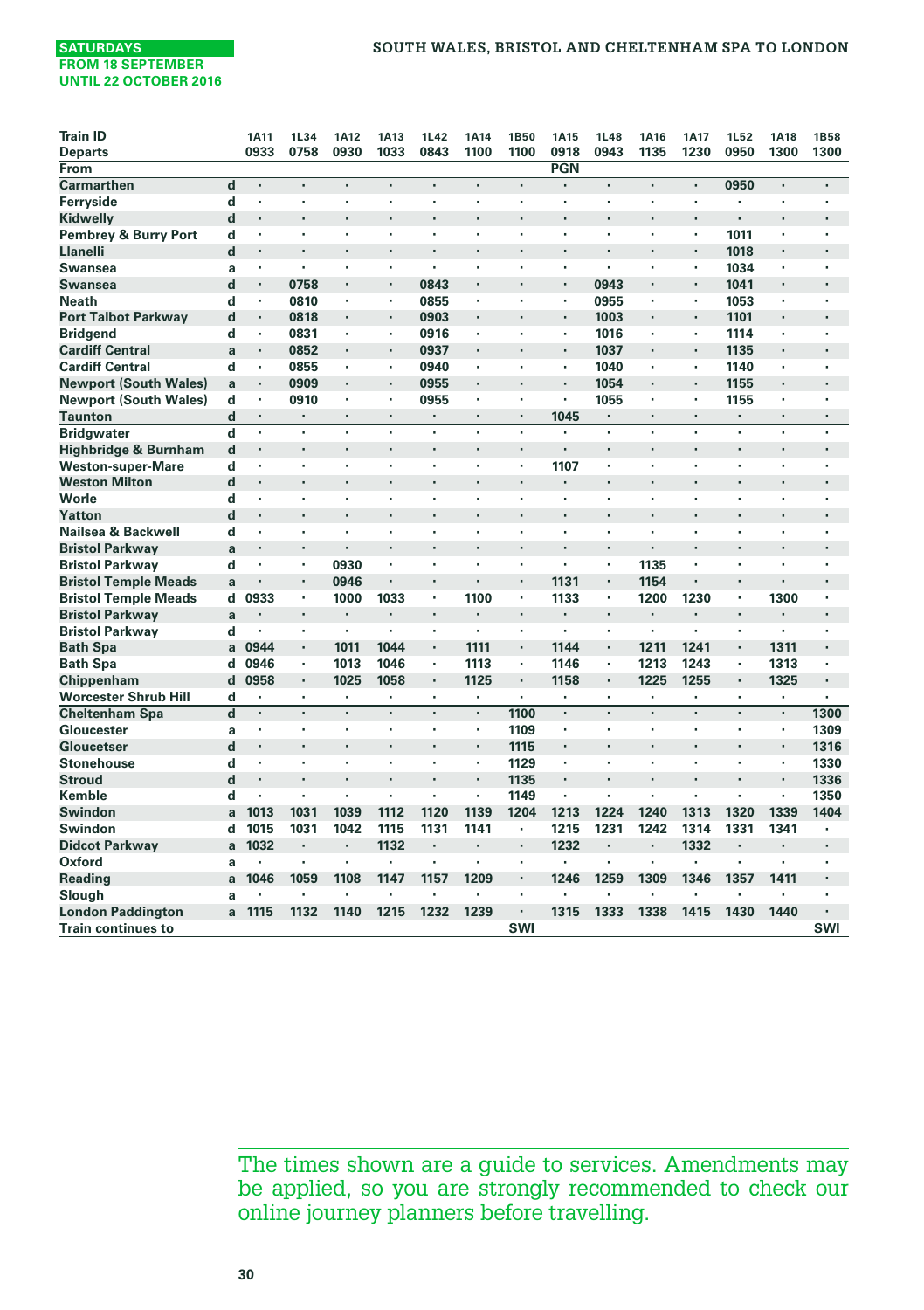| <b>Train ID</b>                 |             | <b>1A19</b>          | <b>1L55</b>          | <b>1A20</b>    | <b>1A21</b>    | 1L62 | <b>1A22</b> | 1B67 | <b>1A23</b> | 1L66 | <b>1A24</b>    | <b>1A25</b> | 1L71 | 1A26 | <b>1B85</b> |
|---------------------------------|-------------|----------------------|----------------------|----------------|----------------|------|-------------|------|-------------|------|----------------|-------------|------|------|-------------|
| <b>Departs</b>                  |             | 1330                 | 1137                 | 1330           | 1433           | 1237 | 1500        | 1500 | 1532        | 1337 | 1533           | 1633        | 1437 | 1700 | 1700        |
| From                            |             |                      |                      |                |                |      |             |      |             |      |                |             |      |      |             |
| Carmarthen                      | $\mathbf d$ |                      |                      |                |                |      |             |      |             |      |                |             |      |      |             |
| Ferryside                       | d           | ٠                    | ٠                    | $\cdot$        | $\cdot$        | ï    |             |      | ï           | ï    |                |             | ٠    | ×    |             |
| Kidwelly                        | $\mathbf d$ | $\blacksquare$       |                      |                |                | ٠    | ٠           |      | ٠           | ٠    |                |             |      | ł.   | ٠           |
| <b>Pembrey &amp; Burry Port</b> | d           | ٠                    |                      |                | ÷              |      |             |      | ä,          | ï    |                |             |      | ï    |             |
| Llanelli                        | d           | ٠                    | ٠                    |                | $\blacksquare$ |      |             |      | ٠           | ٠    | ٠              |             |      | ٠    |             |
| <b>Swansea</b>                  | a           | ٠                    | ٠                    |                | Ĭ.             | ï    |             |      | ä,          | ï    |                |             |      |      |             |
| <b>Swansea</b>                  | $\mathbf d$ | ٠                    | 1137                 |                | $\cdot$        | 1237 | ٠           |      | ٠           | 1337 | $\cdot$        |             | 1437 | ł.   |             |
| <b>Neath</b>                    | d           | ٠                    | 1149                 |                | $\cdot$        | 1249 | ٠           |      | ٠           | 1349 |                |             | 1449 |      |             |
| <b>Port Talbot Parkway</b>      | $\mathbf d$ | $\ddot{\phantom{0}}$ | 1157                 |                | $\cdot$        | 1257 | ٠           |      | ï           | 1357 |                | $\cdot$     | 1457 |      |             |
| <b>Bridgend</b>                 | d           | ٠                    | 1210                 | ٠              | $\cdot$        | 1310 | ٠           |      | ٠           | 1410 | $\cdot$        | ٠           | 1510 | ×    |             |
| <b>Cardiff Central</b>          | a           | $\cdot$              | 1231                 | $\cdot$        |                | 1331 | ×           |      | ٠           | 1431 |                |             | 1531 | ٠    |             |
| <b>Cardiff Central</b>          | d           | ٠                    | 1240                 | ٠              | $\cdot$        | 1340 | ٠           |      | ٠           | 1440 | $\cdot$        | $\cdot$     | 1540 | ٠    |             |
| <b>Newport (South Wales)</b>    | a           | ٠                    | 1255                 | $\cdot$        |                | 1354 | ٠           |      | ٠           | 1454 |                |             | 1554 | ٠    |             |
| <b>Newport (South Wales)</b>    | d           | ٠                    | 1255                 | $\blacksquare$ | $\blacksquare$ | 1355 | ٠           | ٠    | ٠           | 1455 | $\cdot$        | ٠           | 1555 | ٠    | ٠           |
| <b>Taunton</b>                  | $\mathbf d$ | ٠                    | ٠                    | $\cdot$        |                | ×    | ٠           |      | ٠           |      |                |             | ٠    | ٠    |             |
| <b>Bridgwater</b>               | d           | ×                    | ٠                    |                |                | ï    | ï           | ×    | ï           | ٠    |                |             | ٠    | ï    | ٠           |
| Highbridge & Burnham            | $\mathbf d$ | $\cdot$              | ï                    |                |                |      |             |      |             |      |                |             |      | ٠    |             |
| <b>Weston-super-Mare</b>        | d           | ٠                    | ٠                    | $\cdot$        | $\cdot$        | ï    | ٠           | ٠    | ×,          | ٠    |                | ٠           | ×,   | ٠    | ٠           |
| <b>Weston Milton</b>            | $\mathbf d$ | ٠                    |                      |                |                |      |             |      |             |      |                |             |      |      |             |
| Worle                           | d           | ٠                    | ٠                    | $\cdot$        | $\cdot$        | ٠    | ٠           | ٠    | ٠           | ٠    | $\cdot$        |             | ٠    | ×    |             |
| Yatton                          | d           | ٠                    |                      |                |                |      |             |      |             |      |                |             |      | ł.   |             |
| Nailsea & Backwell              | d           | ×                    | ٠                    | $\cdot$        | $\cdot$        | ٠    | ٠           | ٠    | ï           | ٠    | $\cdot$        |             | ٠    | ï    |             |
| <b>Bristol Parkway</b>          | a           | ٠                    | $\ddot{\phantom{0}}$ |                |                |      |             |      |             | ٠    |                |             |      | ł.   |             |
| <b>Bristol Parkway</b>          | d           | ×                    | ٠                    | 1330           | $\cdot$        | ×    |             | ×    | ÷,          | ٠    | 1533           |             | ł.   | ï    |             |
| <b>Bristol Temple Meads</b>     | a           |                      | $\ddot{\phantom{0}}$ | 1347           |                |      |             |      |             |      | 1550           |             |      |      |             |
| <b>Bristol Temple Meads</b>     | d           | 1330                 | ٠                    | 1400           | 1433           | ٠    | 1500        | ٠    | 1532        | ٠    | 1600           | 1633        | ٠    | 1700 |             |
| <b>Bristol Parkway</b>          | a           | ٠                    | ٠                    |                |                | ٠    | l.          |      |             | ٠    |                |             |      | ٠    |             |
| <b>Bristol Parkway</b>          | d           | ٠                    | ٠                    | $\cdot$        | $\cdot$        | ×    | ٠           | ٠    |             | ٠    | $\cdot$        |             | ٠    | ×    |             |
| <b>Bath Spa</b>                 | a           | 1341                 | ٠                    | 1411           | 1444           | ٠    | 1511        |      | 1543        | ٠    | 1611           | 1644        |      | 1711 |             |
| <b>Bath Spa</b>                 | d           | 1343                 | ٠                    | 1413           | 1446           | ×,   | 1513        | ×.   | 1545        | ×.   | 1613           | 1646        | ×,   | 1713 | ٠           |
| Chippenham                      | $\mathbf d$ | 1355                 | $\blacksquare$       | 1425           | 1458           | ٠    | 1525        | ×,   | 1557        | ٠    | 1625           | 1658        | ٠    | 1725 |             |
| <b>Worcester Shrub Hill</b>     | d           |                      | $\cdot$              | ٠              | $\blacksquare$ | ٠    | ٠           | ٠    | ٠           | ٠    | ٠              |             | ٠    | ٠    | ٠           |
| <b>Cheltenham Spa</b>           | $\mathbf d$ | $\ddot{\phantom{0}}$ | ÷.                   |                | $\overline{a}$ |      | l,          | 1500 |             |      | $\cdot$        |             | ÷    | ä,   | 1700        |
| Gloucester                      | a           | ٠                    | ٠                    | ٠              | $\blacksquare$ | ٠    | ٠           | 1509 | $\cdot$     | ٠    | $\cdot$        | ٠           | ٠    | ٠    | 1709        |
| Gloucetser                      | $\mathbf d$ | ٠                    |                      |                |                | ï    | ٠           | 1515 | ×.          |      |                |             |      | ٠    | 1715        |
| <b>Stonehouse</b>               | d           | ٠                    | ٠                    | $\cdot$        | $\cdot$        | ٠    | ٠           | 1529 | $\cdot$     | ٠    | $\cdot$        | ٠           | ٠    | ٠    | 1729        |
| <b>Stroud</b>                   | $\mathbf d$ |                      |                      |                |                |      | ×           | 1535 | ٠           |      |                |             |      | ٠    | 1735        |
| Kemble                          | d           |                      | ٠                    | $\cdot$        |                | ٠    | ٠           | 1549 | ×           | ٠    | $\cdot$        |             | ٠    | ×.   | 1749        |
| Swindon                         | a           | 1413                 | 1419                 | 1440           | 1513           | 1520 | 1539        | 1604 | 1613        | 1619 | 1639           | 1713        | 1720 | 1739 | 1804        |
| Swindon                         | d           | 1414                 | 1431                 | 1443           | 1515           | 1531 | 1541        | ٠    | 1615        | 1631 | 1641           | 1715        | 1731 | 1742 |             |
| <b>Didcot Parkway</b>           | a           | 1432                 | ٠                    | $\cdot$        | 1532           | ×    | ×           | ٠    | 1632        | ×    | $\blacksquare$ | 1732        | ٠    | ٠    | ٠           |
| Oxford                          | a           |                      | ï                    | $\cdot$        | ÷              | ï    | ٠           | ٠    |             | ï    |                | ï           |      | ï    |             |
| <b>Reading</b>                  | a           | 1446                 | 1457                 | 1509           | 1546           | 1557 | 1610        | ٠    | 1646        | 1657 | 1708           | 1746        | 1757 | 1808 | ٠           |
| Slough                          | a           |                      | ٠                    |                |                |      | ٠           |      |             |      |                |             |      |      |             |
| <b>London Paddington</b>        | a           | 1515                 | 1530                 | 1538           | 1615           | 1631 | 1638        | ٠    | 1715        | 1730 | 1740           | 1815        | 1832 | 1840 |             |
| <b>Train continues to</b>       |             |                      |                      |                |                |      |             | SWI  |             |      |                |             |      |      | SWI         |
|                                 |             |                      |                      |                |                |      |             |      |             |      |                |             |      |      |             |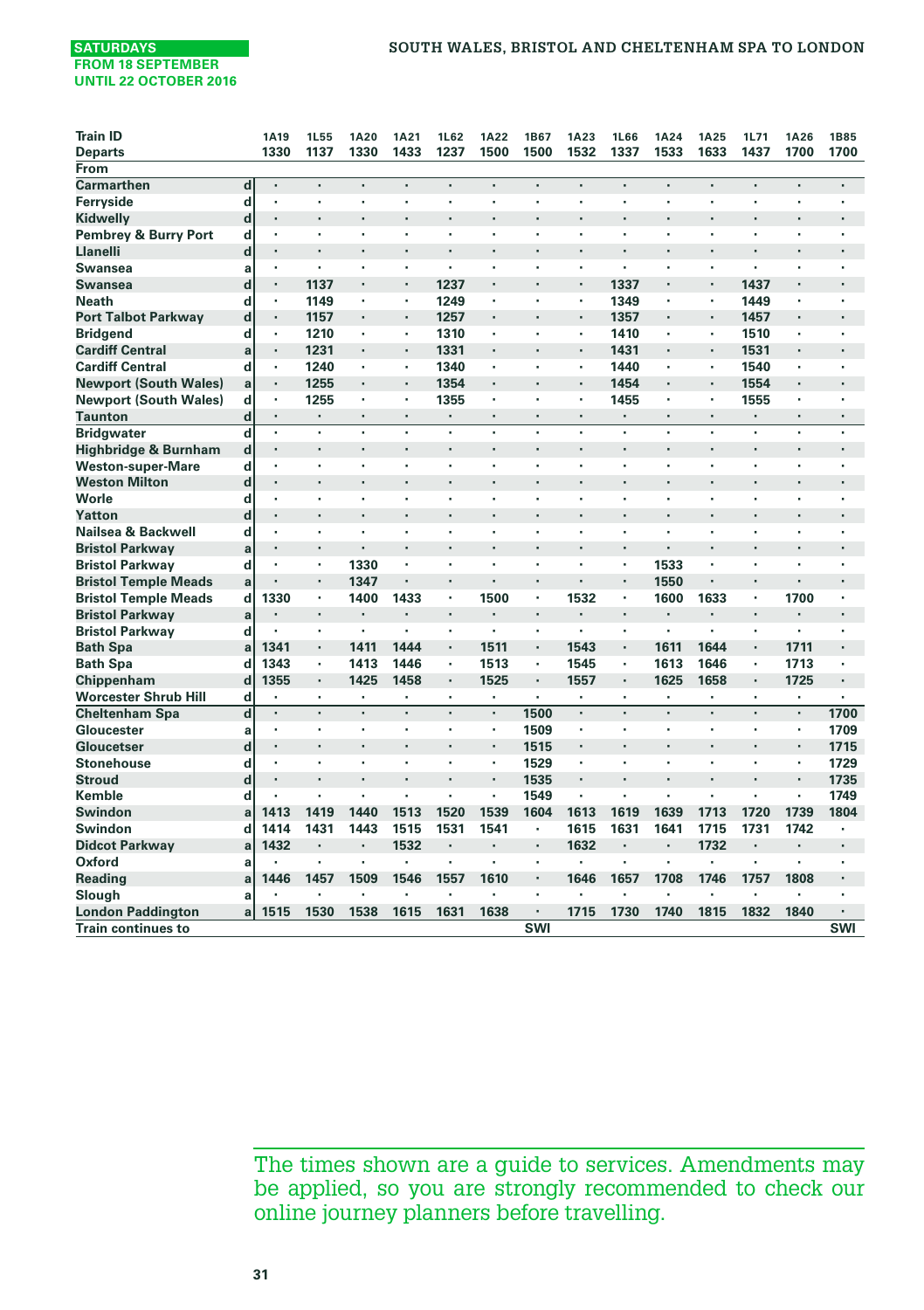| <b>Train ID</b>                 |             | <b>1A27</b>    | 1L76    | <b>1A28</b> | <b>1A29</b> | <b>1L86</b>          | 1B95           | <b>1A31</b>    | <b>1L90</b>          | <b>1A33</b>    | <b>1L92</b> | 1L94 | <b>1A35</b> | <b>1A37</b>          |
|---------------------------------|-------------|----------------|---------|-------------|-------------|----------------------|----------------|----------------|----------------------|----------------|-------------|------|-------------|----------------------|
| <b>Departs</b>                  |             | 1733           | 1537    | 1730        | 1832        | 1637                 | 1900           | 1933           | 1737                 | 2010           | 1842        | 1928 | 1740        | 2130                 |
| From                            |             |                |         |             |             |                      |                |                |                      |                |             |      | PNZ         |                      |
| <b>Carmarthen</b>               | $\mathbf d$ | $\cdot$        | $\cdot$ |             |             |                      | ÷,             |                | $\cdot$              | $\overline{a}$ |             | ï    |             |                      |
| Ferryside                       | d           | ٠              | ,       |             | ×           | ٠                    | ٠              |                | ٠                    |                |             | ٠    |             |                      |
| Kidwelly                        | d           | $\overline{a}$ | ×,      |             |             |                      |                |                |                      |                |             |      |             |                      |
| <b>Pembrey &amp; Burry Port</b> | d           | $\cdot$        | $\cdot$ | ٠           | ٠           | ٠                    | ٠              |                | $\cdot$              | $\cdot$        | ٠           | ٠    | ٠           | ٠                    |
| Llanelli                        | d           | $\overline{a}$ | ×,      |             |             |                      | ï              |                |                      | $\overline{a}$ |             |      |             | Ĭ.                   |
| Swansea                         | a           | $\cdot$        | $\cdot$ | ٠           | ٠           | ٠                    | ×,             |                | $\cdot$              |                | ٠           | ٠    | ٠           | ٠                    |
| Swansea                         | d           | $\blacksquare$ | 1537    |             | ×,          | 1637                 |                |                | 1737                 |                | 1842        | 1928 |             |                      |
| <b>Neath</b>                    | d           |                | 1549    | ×,          | ×,          | 1649                 | ×,             |                | 1749                 |                | 1854        | 1940 | ٠           | ï                    |
| <b>Port Talbot Parkway</b>      | $\mathbf d$ | $\blacksquare$ | 1557    |             | ٠           | 1657                 |                |                | 1757                 | $\blacksquare$ | 1902        | 1948 | ٠           |                      |
| <b>Bridgend</b>                 | d           |                | 1610    | ×           | ×,          | 1710                 | ×,             |                | 1810                 |                | 1915        | 2001 | ٠           | ٠                    |
| <b>Cardiff Central</b>          | a           | $\blacksquare$ | 1631    |             | ٠           | 1731                 | ٠              | $\blacksquare$ | 1831                 | ٠              | 1936        | 2022 | ٠           | ٠                    |
| <b>Cardiff Central</b>          | d           | $\cdot$        | 1640    | ×           | ٠           | 1740                 | ×              |                | 1840                 |                | 1945        | 2025 | ï           | ł.                   |
| <b>Newport (South Wales)</b>    | a           | $\cdot$        | 1654    | ٠           | ٠           | 1754                 | ٠              |                | 1854                 | ٠              | 1959        | 2039 |             |                      |
| <b>Newport (South Wales)</b>    | d           | $\cdot$        | 1655    |             | ×           | 1755                 | ٠              |                | 1855                 |                | 1959        | 2039 |             |                      |
| <b>Taunton</b>                  | d           | $\cdot$        |         |             | ٠           |                      | ٠              |                |                      |                |             |      | 2114        | 2130                 |
| <b>Bridgwater</b>               | d           | ٠              | ,       |             |             |                      |                |                |                      |                |             | ï    |             |                      |
| Highbridge & Burnham            | $\mathbf d$ |                |         |             |             |                      |                |                |                      |                |             |      |             |                      |
| <b>Weston-super-Mare</b>        | d           | $\cdot$        |         |             |             | ×                    | ï              |                | $\cdot$              | 2010           | ٠           | ï    | ٠           | 2153                 |
| <b>Weston Milton</b>            | d           |                |         |             | l,          | $\ddot{\phantom{0}}$ | ï              |                | $\cdot$              |                |             | ×,   | ٠           | Ĭ.                   |
| Worle                           | d           | $\cdot$        | ٠       | ٠           | ٠           | ٠                    | ×              |                | $\cdot$              |                |             | ٠    | ٠           | ٠                    |
| Yatton                          | d           |                | $\cdot$ | ÷.          | ÷           |                      | ÷,             |                | $\ddot{\phantom{0}}$ |                |             |      | ٠           | l.                   |
| Nailsea & Backwell              | d           | $\cdot$        | $\cdot$ | ٠           | ٠           | ٠                    | ٠              |                | $\cdot$              | $\cdot$        | ٠           | ٠    | ٠           | ٠                    |
| <b>Bristol Parkway</b>          | a           |                | $\cdot$ |             |             |                      |                |                |                      |                |             |      |             |                      |
| <b>Bristol Parkway</b>          | d           | $\cdot$        |         | 1730        | ٠           | ٠                    | ×,             |                | $\cdot$              | ٠              | ٠           | ٠    | ٠           |                      |
| <b>Bristol Temple Meads</b>     | a           |                | $\cdot$ | 1746        |             |                      |                |                | $\cdot$              | 2030           |             |      | 2147        | 2212                 |
| <b>Bristol Temple Meads</b>     | d           | 1733           |         | 1800        | 1832        | ×                    | ×,             | 1933           | $\cdot$              | 2033           | ×,          | ×,   | 2147        | 2230                 |
| <b>Bristol Parkway</b>          | a           | $\cdot$        | $\cdot$ | ×           | ×           | ٠                    |                |                | $\cdot$              | $\cdot$        |             | ł.   | ٠           | ٠                    |
| <b>Bristol Parkway</b>          | d           | $\cdot$        |         | ×           | ï           | ٠                    | ×              |                | $\cdot$              |                | ٠           | ï    | ٠           | ï                    |
| <b>Bath Spa</b>                 | a           | 1744           | $\cdot$ | 1811        | 1843        |                      |                | 1944           | $\cdot$              | 2044           |             |      | 2201        | 2241                 |
| <b>Bath Spa</b>                 | d           | 1746           |         | 1813        | 1845        | ٠                    | ٠              | 1946           | $\blacksquare$       | 2046           | ٠           | ٠    | 2202        | 2243                 |
| Chippenham                      | d           | 1758           | $\cdot$ | 1825        | 1857        |                      |                | 1958           | $\cdot$              | 2058           |             |      | 2215        | 2255                 |
| <b>Worcester Shrub Hill</b>     | d           |                | ٠       | ٠           | ï           | ٠                    | ×              |                | $\cdot$              |                |             | ٠    |             | ٠                    |
| <b>Cheltenham Spa</b>           | d           |                |         |             |             |                      | 1900           |                |                      |                |             |      |             |                      |
| Gloucester                      | a           |                | ٠       | ٠           | ٠           | ٠                    | 1910           |                | $\cdot$              | $\cdot$        | ٠           | ٠    | ٠           | $\ddot{\phantom{0}}$ |
| Gloucetser                      | d           | $\cdot$        | $\cdot$ |             |             | $\ddot{\phantom{0}}$ | 1917           |                |                      |                |             |      |             | ×,                   |
| <b>Stonehouse</b>               | d           | $\cdot$        | $\cdot$ | ٠           | ٠           | ٠                    | 1930           |                | $\cdot$              | $\cdot$        | ٠           | ٠    | ٠           | $\ddot{\phantom{0}}$ |
| <b>Stroud</b>                   | d           |                | $\cdot$ |             |             |                      | 1936           |                | $\ddot{\phantom{0}}$ |                |             |      |             | Ĭ.                   |
| Kemble                          | d           |                | ٠       | ٠           | ٠           | ٠                    | 1951           | ٠              | $\ddot{\phantom{0}}$ |                |             |      | ٠           |                      |
| Swindon                         | a           | 1813           | 1819    | 1839        | 1913        | 1920                 | 2005           | 2013           | 2019                 | 2112           | 2119        | 2156 | 2229        | 2310                 |
| Swindon                         | d           | 1815           | 1831    | 1841        | 1915        | 1929                 | ٠              | 2015           | 2031                 | 2114           | 2123        | 2159 | 2231        | 2311                 |
| <b>Didcot Parkway</b>           | a           | 1832           | $\cdot$ | ٠           | 1932        | ٠                    | $\blacksquare$ | 2031           | $\cdot$              | 2131           |             | 2216 | 2248        | 2329                 |
| Oxford                          | a           |                | ٠       | ×,          | ×           |                      | ×              |                |                      | ٠              |             | ×    | ٠           | ٠                    |
| <b>Reading</b>                  | a           | 1846           | 1857    | 1908        | 1946        | 1957                 | ٠              | 2046           | 2057                 | 2146           | 2149        | 2231 | 2304        | 2345                 |
| Slough                          | a           |                |         |             | ×           |                      | ł.             |                |                      |                |             |      |             |                      |
| <b>London Paddington</b>        | a           | 1915           | 1931    | 1938        | 2015        | 2030                 | ٠              | 2115           | 2129                 | 2214           | 2222        | 2308 | 2342        | 0033                 |
| <b>Train continues to</b>       |             |                |         |             |             |                      | SWI            |                |                      |                |             |      |             |                      |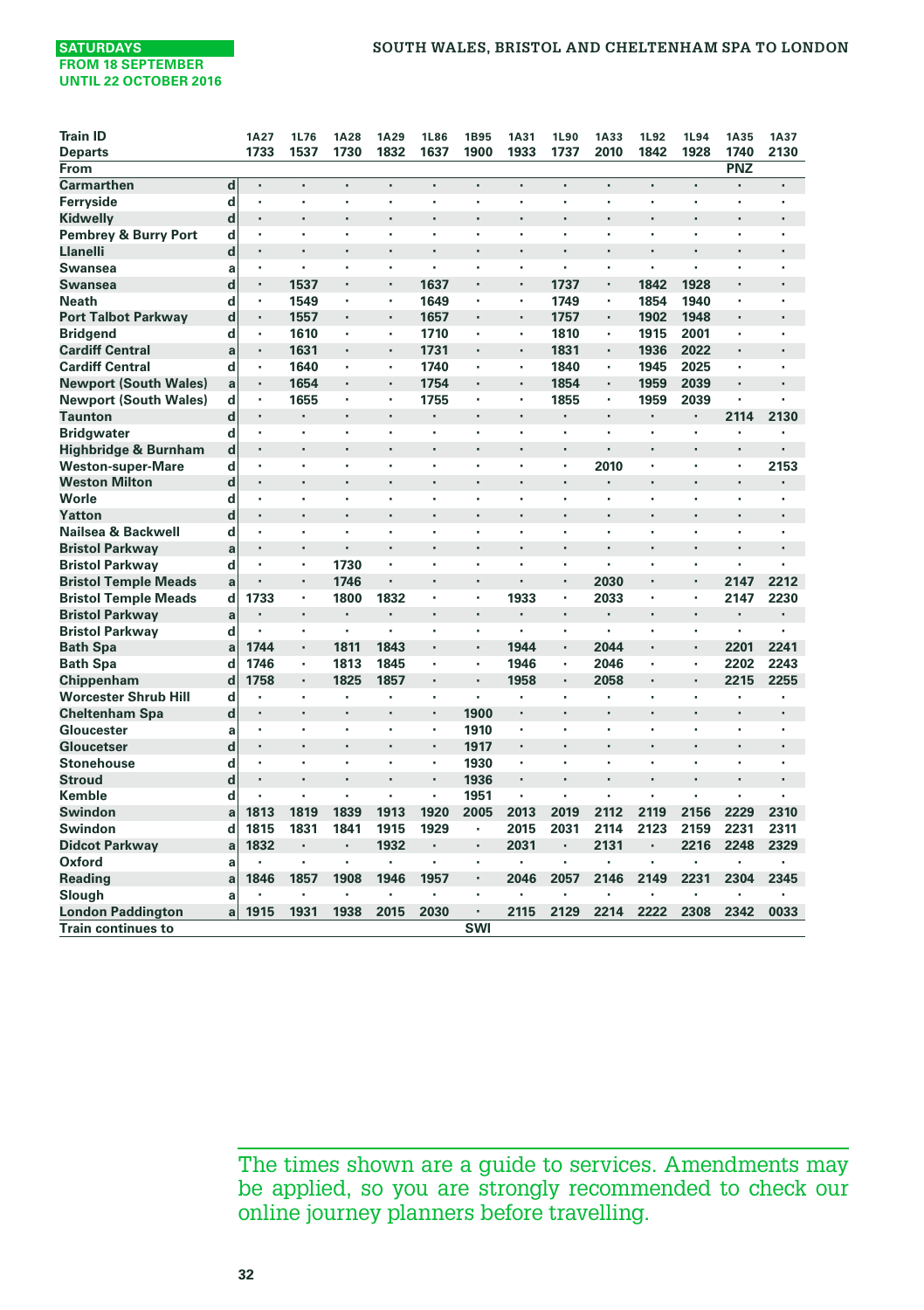| 0745<br>0820<br>0811<br>0805<br>0835<br>0948<br>0808<br>0956<br>0840<br>1100<br>0910<br>1130<br>1118<br>1200<br><b>Departs</b><br>PLY<br><b>BRI</b><br><b>EXD</b><br>From<br><b>Carmarthen</b><br>$\mathbf d$<br>$\cdot$<br>×<br>ï<br>ï<br>ï<br>Ferryside<br>d<br>٠<br>×<br>d<br>Kidwelly<br>ï<br>ï<br>×<br>Pembrey & Burry Port<br>d<br>٠<br>$\mathbf d$<br>Llanelli<br>٠<br>Swansea<br>٠<br>ï<br>$\cdot$<br>a<br>٠<br>×<br>$\cdot$<br>×<br>0808<br>d<br>0910<br>Swansea<br>l,<br>ï<br>ï<br>٠<br>0820<br>0922<br>d<br>٠<br>٠<br>٠<br>٠<br>٠<br>$\cdot$<br>٠<br>٠<br>٠<br>×<br>d<br>0827<br>0929<br>$\cdot$<br>ï<br>ï<br>×<br>٠<br>ï<br>٠<br>d<br>0840<br>0942<br>٠<br>٠<br>$\ddot{\phantom{0}}$<br>$\ddot{\phantom{0}}$<br>٠<br>٠<br>٠<br>٠<br>٠<br>٠<br>٠<br>٠<br><b>Cardiff Central</b><br>0901<br>٠<br>$\blacksquare$<br>1005<br>٠<br>×<br>٠<br>a<br><b>Cardiff Central</b><br>0805<br>d<br>0905<br>1005<br>٠<br>×,<br>٠<br>٠<br>٠<br>٠<br>٠<br>٠<br>٠<br>٠<br><b>Newport (South Wales)</b><br>0821<br>0917<br>1020<br>a<br>٠<br>×<br>٠<br>d<br><b>Newport (South Wales)</b><br>0823<br>0918<br>1021<br>٠<br>٠<br>٠<br>×<br>٠<br>٠<br>٠<br>٠<br>٠<br>٠<br>d<br><b>Taunton</b><br>0904<br>1013<br>$\cdot$<br>$\cdot$<br>$\cdot$<br>$\overline{\mathbf{d}}$<br><b>Bridgwater</b><br>ï<br>ï<br>$\cdot$<br>ł,<br>٠<br>ï<br>٠<br>٠<br>٠<br>٠<br>$\mathbf d$<br>Highbridge & Burnham<br>٠<br>×<br>$\cdot$<br>l,<br>$\cdot$<br>٠<br><b>Weston-super-Mare</b><br>d<br>0811<br>0956<br>×<br>×,<br>$\cdot$<br>×<br>$\cdot$<br>$\cdot$<br>٠<br>٠<br>٠<br>٠<br>٠<br>٠<br><b>Weston Milton</b><br>d<br>$\cdot$<br>×<br>$\cdot$<br>٠<br>Worle<br>0818<br>1003<br>d<br>ï<br>×,<br>ï<br>٠<br>×,<br>٠<br>$\cdot$<br>ï<br>×<br>٠<br>1010<br>d<br>0825<br>Yatton<br>$\ddot{\phantom{0}}$<br>٠<br>٠<br>٠<br>Nailsea & Backwell<br>0831<br>1016<br>d<br>٠<br>ï<br>$\cdot$<br>×<br>٠<br>$\cdot$<br>٠<br>٠<br>٠<br>$\cdot$<br>×<br>0829<br><b>Bristol Parkway</b><br>a<br>$\cdot$<br>$\ddot{\phantom{0}}$<br>٠<br><b>Bristol Parkway</b><br>d<br>0830<br>ï<br>٠<br>×<br>٠<br>٠<br>٠<br>٠<br>٠<br>1027<br><b>Bristol Temple Meads</b><br>0842<br>a<br>1030<br>1130<br>1200<br><b>Bristol Temple Meads</b><br>d<br>0745<br>0845<br>0948<br>1100<br>$\blacksquare$<br>$\cdot$<br>٠<br>$\blacksquare$<br>٠<br>٠<br>٠<br><b>Bristol Parkway</b><br>ï<br>٠<br>a<br>i.<br>٠<br>٠<br>d<br><b>Bristol Parkway</b><br>ï<br>×<br>$\cdot$<br>ï<br>×<br>٠<br>٠<br>$\cdot$<br>ï<br>٠<br>×<br>×<br>1041<br>0756<br>0857<br>0959<br>1111<br>1141<br>1211<br><b>Bath Spa</b><br>Ĭ.<br>×,<br>$\ddot{\phantom{0}}$<br>$\cdot$<br>٠<br>a<br>0758<br>0858<br>1043<br>1113<br><b>Bath Spa</b><br>d<br>1001<br>1143<br>٠<br>1213<br>$\cdot$<br>$\cdot$<br>٠<br>٠<br>٠<br>٠<br>Chippenham<br>d<br>0810<br>0910<br>1013<br>1055<br>1125<br>1155<br>1225<br>ï<br>٠<br>٠<br>$\blacksquare$<br>٠<br>Worcester Shrub Hill<br>d<br>$\cdot$<br>$\cdot$<br>٠<br>٠<br>٠<br>٠<br>٠<br>٠<br>٠<br>٠<br>٠<br><b>Cheltenham Spa</b><br>d<br>l,<br>÷.<br>$\overline{a}$<br>$\ddot{\phantom{0}}$<br>ä,<br>÷.<br>÷.<br>×,<br>$\cdot$<br>×.<br>1118<br>ï<br>Gloucester<br>1127<br>a<br>٠<br>٠<br>$\cdot$<br>٠<br>٠<br>٠<br>٠<br>٠<br>$\cdot$<br>٠<br>٠<br>٠<br>Gloucetser<br>d<br>1134<br>×<br>×<br>٠<br><b>Stonehouse</b><br>d<br>1148<br>٠<br>٠<br>٠<br>٠<br>×.<br>٠<br>ï<br>٠<br>٠<br>٠<br>$\cdot$<br>$\cdot$<br><b>Stroud</b><br>d<br>1154<br>٠<br>×<br>Kemble<br>d<br>×<br>$\cdot$<br>٠<br>×.<br>×,<br>1208<br>٠<br>٠<br>٠<br>$\cdot$<br>Swindon<br>0825<br>0855<br>0925<br>0947<br>1019<br>1028<br>1043<br>1110<br>1139<br>1145<br>1210<br>1222<br>1240<br>٠<br>a<br>Swindon<br>0826<br>0857<br>0926<br>0949<br>1021<br>1029<br>1046<br>1111<br>1141<br>1145<br>1211<br>1222<br>1241<br>d<br>٠<br>0844<br>0943<br>1006<br>1104<br>1203<br>1227<br>Didcot Parkway<br>1045<br>1127<br>٠<br>٠<br>$\cdot$<br>٠<br>٠<br>٠<br>a<br>Oxford<br>×<br>$\cdot$<br>٠<br>٠<br>×<br>×<br>$\cdot$<br>ï<br>×<br>٠<br>٠<br>$\cdot$<br>a<br><b>Reading</b><br>0900<br>0927<br>0959<br>1021<br>1048<br>1102<br>1118<br>1145<br>1152<br>1209<br>1219<br>1245<br>1251<br>1311<br>a<br>Slough<br>Ĭ.<br>a<br>٠<br>٠<br>×<br>٠<br>٠<br>0940<br>1059<br>1127<br>1222<br>1227<br>1252<br>1258<br>1323<br>1329<br>1353<br>1004<br>1044<br>1142<br>1157<br><b>London Paddington</b><br>a | <b>Train ID</b>            | <b>1A07</b> | <b>1L30</b> | <b>1A10</b> | <b>1L32</b> | <b>1A77</b> | <b>1A12</b> | <b>1L38</b> | <b>1A13</b> | <b>1A78</b> | <b>1A14</b> | <b>1L46</b> | <b>1A15</b> | <b>1L51</b> | <b>1A16</b> |
|-------------------------------------------------------------------------------------------------------------------------------------------------------------------------------------------------------------------------------------------------------------------------------------------------------------------------------------------------------------------------------------------------------------------------------------------------------------------------------------------------------------------------------------------------------------------------------------------------------------------------------------------------------------------------------------------------------------------------------------------------------------------------------------------------------------------------------------------------------------------------------------------------------------------------------------------------------------------------------------------------------------------------------------------------------------------------------------------------------------------------------------------------------------------------------------------------------------------------------------------------------------------------------------------------------------------------------------------------------------------------------------------------------------------------------------------------------------------------------------------------------------------------------------------------------------------------------------------------------------------------------------------------------------------------------------------------------------------------------------------------------------------------------------------------------------------------------------------------------------------------------------------------------------------------------------------------------------------------------------------------------------------------------------------------------------------------------------------------------------------------------------------------------------------------------------------------------------------------------------------------------------------------------------------------------------------------------------------------------------------------------------------------------------------------------------------------------------------------------------------------------------------------------------------------------------------------------------------------------------------------------------------------------------------------------------------------------------------------------------------------------------------------------------------------------------------------------------------------------------------------------------------------------------------------------------------------------------------------------------------------------------------------------------------------------------------------------------------------------------------------------------------------------------------------------------------------------------------------------------------------------------------------------------------------------------------------------------------------------------------------------------------------------------------------------------------------------------------------------------------------------------------------------------------------------------------------------------------------------------------------------------------------------------------------------------------------------------------------------------------------------------------------------------------------------------------------------------------------------------------------------------------------------------------------------------------------------------------------------------------------------------------------------------------------------------------------------------------------------------------------------------------------------------------------------------------------------------------------------------------------------------------------------------------------------|----------------------------|-------------|-------------|-------------|-------------|-------------|-------------|-------------|-------------|-------------|-------------|-------------|-------------|-------------|-------------|
|                                                                                                                                                                                                                                                                                                                                                                                                                                                                                                                                                                                                                                                                                                                                                                                                                                                                                                                                                                                                                                                                                                                                                                                                                                                                                                                                                                                                                                                                                                                                                                                                                                                                                                                                                                                                                                                                                                                                                                                                                                                                                                                                                                                                                                                                                                                                                                                                                                                                                                                                                                                                                                                                                                                                                                                                                                                                                                                                                                                                                                                                                                                                                                                                                                                                                                                                                                                                                                                                                                                                                                                                                                                                                                                                                                                                                                                                                                                                                                                                                                                                                                                                                                                                                                                                                                       |                            |             |             |             |             |             |             |             |             |             |             |             |             |             |             |
|                                                                                                                                                                                                                                                                                                                                                                                                                                                                                                                                                                                                                                                                                                                                                                                                                                                                                                                                                                                                                                                                                                                                                                                                                                                                                                                                                                                                                                                                                                                                                                                                                                                                                                                                                                                                                                                                                                                                                                                                                                                                                                                                                                                                                                                                                                                                                                                                                                                                                                                                                                                                                                                                                                                                                                                                                                                                                                                                                                                                                                                                                                                                                                                                                                                                                                                                                                                                                                                                                                                                                                                                                                                                                                                                                                                                                                                                                                                                                                                                                                                                                                                                                                                                                                                                                                       |                            |             |             |             |             |             |             |             |             |             |             |             |             |             |             |
|                                                                                                                                                                                                                                                                                                                                                                                                                                                                                                                                                                                                                                                                                                                                                                                                                                                                                                                                                                                                                                                                                                                                                                                                                                                                                                                                                                                                                                                                                                                                                                                                                                                                                                                                                                                                                                                                                                                                                                                                                                                                                                                                                                                                                                                                                                                                                                                                                                                                                                                                                                                                                                                                                                                                                                                                                                                                                                                                                                                                                                                                                                                                                                                                                                                                                                                                                                                                                                                                                                                                                                                                                                                                                                                                                                                                                                                                                                                                                                                                                                                                                                                                                                                                                                                                                                       |                            |             |             |             |             |             |             |             |             |             |             |             |             |             |             |
|                                                                                                                                                                                                                                                                                                                                                                                                                                                                                                                                                                                                                                                                                                                                                                                                                                                                                                                                                                                                                                                                                                                                                                                                                                                                                                                                                                                                                                                                                                                                                                                                                                                                                                                                                                                                                                                                                                                                                                                                                                                                                                                                                                                                                                                                                                                                                                                                                                                                                                                                                                                                                                                                                                                                                                                                                                                                                                                                                                                                                                                                                                                                                                                                                                                                                                                                                                                                                                                                                                                                                                                                                                                                                                                                                                                                                                                                                                                                                                                                                                                                                                                                                                                                                                                                                                       |                            |             |             |             |             |             |             |             |             |             |             |             |             |             |             |
|                                                                                                                                                                                                                                                                                                                                                                                                                                                                                                                                                                                                                                                                                                                                                                                                                                                                                                                                                                                                                                                                                                                                                                                                                                                                                                                                                                                                                                                                                                                                                                                                                                                                                                                                                                                                                                                                                                                                                                                                                                                                                                                                                                                                                                                                                                                                                                                                                                                                                                                                                                                                                                                                                                                                                                                                                                                                                                                                                                                                                                                                                                                                                                                                                                                                                                                                                                                                                                                                                                                                                                                                                                                                                                                                                                                                                                                                                                                                                                                                                                                                                                                                                                                                                                                                                                       |                            |             |             |             |             |             |             |             |             |             |             |             |             |             |             |
|                                                                                                                                                                                                                                                                                                                                                                                                                                                                                                                                                                                                                                                                                                                                                                                                                                                                                                                                                                                                                                                                                                                                                                                                                                                                                                                                                                                                                                                                                                                                                                                                                                                                                                                                                                                                                                                                                                                                                                                                                                                                                                                                                                                                                                                                                                                                                                                                                                                                                                                                                                                                                                                                                                                                                                                                                                                                                                                                                                                                                                                                                                                                                                                                                                                                                                                                                                                                                                                                                                                                                                                                                                                                                                                                                                                                                                                                                                                                                                                                                                                                                                                                                                                                                                                                                                       |                            |             |             |             |             |             |             |             |             |             |             |             |             |             |             |
|                                                                                                                                                                                                                                                                                                                                                                                                                                                                                                                                                                                                                                                                                                                                                                                                                                                                                                                                                                                                                                                                                                                                                                                                                                                                                                                                                                                                                                                                                                                                                                                                                                                                                                                                                                                                                                                                                                                                                                                                                                                                                                                                                                                                                                                                                                                                                                                                                                                                                                                                                                                                                                                                                                                                                                                                                                                                                                                                                                                                                                                                                                                                                                                                                                                                                                                                                                                                                                                                                                                                                                                                                                                                                                                                                                                                                                                                                                                                                                                                                                                                                                                                                                                                                                                                                                       |                            |             |             |             |             |             |             |             |             |             |             |             |             |             |             |
|                                                                                                                                                                                                                                                                                                                                                                                                                                                                                                                                                                                                                                                                                                                                                                                                                                                                                                                                                                                                                                                                                                                                                                                                                                                                                                                                                                                                                                                                                                                                                                                                                                                                                                                                                                                                                                                                                                                                                                                                                                                                                                                                                                                                                                                                                                                                                                                                                                                                                                                                                                                                                                                                                                                                                                                                                                                                                                                                                                                                                                                                                                                                                                                                                                                                                                                                                                                                                                                                                                                                                                                                                                                                                                                                                                                                                                                                                                                                                                                                                                                                                                                                                                                                                                                                                                       |                            |             |             |             |             |             |             |             |             |             |             |             |             |             |             |
|                                                                                                                                                                                                                                                                                                                                                                                                                                                                                                                                                                                                                                                                                                                                                                                                                                                                                                                                                                                                                                                                                                                                                                                                                                                                                                                                                                                                                                                                                                                                                                                                                                                                                                                                                                                                                                                                                                                                                                                                                                                                                                                                                                                                                                                                                                                                                                                                                                                                                                                                                                                                                                                                                                                                                                                                                                                                                                                                                                                                                                                                                                                                                                                                                                                                                                                                                                                                                                                                                                                                                                                                                                                                                                                                                                                                                                                                                                                                                                                                                                                                                                                                                                                                                                                                                                       |                            |             |             |             |             |             |             |             |             |             |             |             |             |             |             |
|                                                                                                                                                                                                                                                                                                                                                                                                                                                                                                                                                                                                                                                                                                                                                                                                                                                                                                                                                                                                                                                                                                                                                                                                                                                                                                                                                                                                                                                                                                                                                                                                                                                                                                                                                                                                                                                                                                                                                                                                                                                                                                                                                                                                                                                                                                                                                                                                                                                                                                                                                                                                                                                                                                                                                                                                                                                                                                                                                                                                                                                                                                                                                                                                                                                                                                                                                                                                                                                                                                                                                                                                                                                                                                                                                                                                                                                                                                                                                                                                                                                                                                                                                                                                                                                                                                       | <b>Neath</b>               |             |             |             |             |             |             |             |             |             |             |             |             |             |             |
|                                                                                                                                                                                                                                                                                                                                                                                                                                                                                                                                                                                                                                                                                                                                                                                                                                                                                                                                                                                                                                                                                                                                                                                                                                                                                                                                                                                                                                                                                                                                                                                                                                                                                                                                                                                                                                                                                                                                                                                                                                                                                                                                                                                                                                                                                                                                                                                                                                                                                                                                                                                                                                                                                                                                                                                                                                                                                                                                                                                                                                                                                                                                                                                                                                                                                                                                                                                                                                                                                                                                                                                                                                                                                                                                                                                                                                                                                                                                                                                                                                                                                                                                                                                                                                                                                                       | <b>Port Talbot Parkway</b> |             |             |             |             |             |             |             |             |             |             |             |             |             |             |
|                                                                                                                                                                                                                                                                                                                                                                                                                                                                                                                                                                                                                                                                                                                                                                                                                                                                                                                                                                                                                                                                                                                                                                                                                                                                                                                                                                                                                                                                                                                                                                                                                                                                                                                                                                                                                                                                                                                                                                                                                                                                                                                                                                                                                                                                                                                                                                                                                                                                                                                                                                                                                                                                                                                                                                                                                                                                                                                                                                                                                                                                                                                                                                                                                                                                                                                                                                                                                                                                                                                                                                                                                                                                                                                                                                                                                                                                                                                                                                                                                                                                                                                                                                                                                                                                                                       | <b>Bridgend</b>            |             |             |             |             |             |             |             |             |             |             |             |             |             |             |
|                                                                                                                                                                                                                                                                                                                                                                                                                                                                                                                                                                                                                                                                                                                                                                                                                                                                                                                                                                                                                                                                                                                                                                                                                                                                                                                                                                                                                                                                                                                                                                                                                                                                                                                                                                                                                                                                                                                                                                                                                                                                                                                                                                                                                                                                                                                                                                                                                                                                                                                                                                                                                                                                                                                                                                                                                                                                                                                                                                                                                                                                                                                                                                                                                                                                                                                                                                                                                                                                                                                                                                                                                                                                                                                                                                                                                                                                                                                                                                                                                                                                                                                                                                                                                                                                                                       |                            |             |             |             |             |             |             |             |             |             |             |             |             |             |             |
|                                                                                                                                                                                                                                                                                                                                                                                                                                                                                                                                                                                                                                                                                                                                                                                                                                                                                                                                                                                                                                                                                                                                                                                                                                                                                                                                                                                                                                                                                                                                                                                                                                                                                                                                                                                                                                                                                                                                                                                                                                                                                                                                                                                                                                                                                                                                                                                                                                                                                                                                                                                                                                                                                                                                                                                                                                                                                                                                                                                                                                                                                                                                                                                                                                                                                                                                                                                                                                                                                                                                                                                                                                                                                                                                                                                                                                                                                                                                                                                                                                                                                                                                                                                                                                                                                                       |                            |             |             |             |             |             |             |             |             |             |             |             |             |             |             |
|                                                                                                                                                                                                                                                                                                                                                                                                                                                                                                                                                                                                                                                                                                                                                                                                                                                                                                                                                                                                                                                                                                                                                                                                                                                                                                                                                                                                                                                                                                                                                                                                                                                                                                                                                                                                                                                                                                                                                                                                                                                                                                                                                                                                                                                                                                                                                                                                                                                                                                                                                                                                                                                                                                                                                                                                                                                                                                                                                                                                                                                                                                                                                                                                                                                                                                                                                                                                                                                                                                                                                                                                                                                                                                                                                                                                                                                                                                                                                                                                                                                                                                                                                                                                                                                                                                       |                            |             |             |             |             |             |             |             |             |             |             |             |             |             |             |
|                                                                                                                                                                                                                                                                                                                                                                                                                                                                                                                                                                                                                                                                                                                                                                                                                                                                                                                                                                                                                                                                                                                                                                                                                                                                                                                                                                                                                                                                                                                                                                                                                                                                                                                                                                                                                                                                                                                                                                                                                                                                                                                                                                                                                                                                                                                                                                                                                                                                                                                                                                                                                                                                                                                                                                                                                                                                                                                                                                                                                                                                                                                                                                                                                                                                                                                                                                                                                                                                                                                                                                                                                                                                                                                                                                                                                                                                                                                                                                                                                                                                                                                                                                                                                                                                                                       |                            |             |             |             |             |             |             |             |             |             |             |             |             |             |             |
|                                                                                                                                                                                                                                                                                                                                                                                                                                                                                                                                                                                                                                                                                                                                                                                                                                                                                                                                                                                                                                                                                                                                                                                                                                                                                                                                                                                                                                                                                                                                                                                                                                                                                                                                                                                                                                                                                                                                                                                                                                                                                                                                                                                                                                                                                                                                                                                                                                                                                                                                                                                                                                                                                                                                                                                                                                                                                                                                                                                                                                                                                                                                                                                                                                                                                                                                                                                                                                                                                                                                                                                                                                                                                                                                                                                                                                                                                                                                                                                                                                                                                                                                                                                                                                                                                                       |                            |             |             |             |             |             |             |             |             |             |             |             |             |             |             |
|                                                                                                                                                                                                                                                                                                                                                                                                                                                                                                                                                                                                                                                                                                                                                                                                                                                                                                                                                                                                                                                                                                                                                                                                                                                                                                                                                                                                                                                                                                                                                                                                                                                                                                                                                                                                                                                                                                                                                                                                                                                                                                                                                                                                                                                                                                                                                                                                                                                                                                                                                                                                                                                                                                                                                                                                                                                                                                                                                                                                                                                                                                                                                                                                                                                                                                                                                                                                                                                                                                                                                                                                                                                                                                                                                                                                                                                                                                                                                                                                                                                                                                                                                                                                                                                                                                       |                            |             |             |             |             |             |             |             |             |             |             |             |             |             |             |
|                                                                                                                                                                                                                                                                                                                                                                                                                                                                                                                                                                                                                                                                                                                                                                                                                                                                                                                                                                                                                                                                                                                                                                                                                                                                                                                                                                                                                                                                                                                                                                                                                                                                                                                                                                                                                                                                                                                                                                                                                                                                                                                                                                                                                                                                                                                                                                                                                                                                                                                                                                                                                                                                                                                                                                                                                                                                                                                                                                                                                                                                                                                                                                                                                                                                                                                                                                                                                                                                                                                                                                                                                                                                                                                                                                                                                                                                                                                                                                                                                                                                                                                                                                                                                                                                                                       |                            |             |             |             |             |             |             |             |             |             |             |             |             |             |             |
|                                                                                                                                                                                                                                                                                                                                                                                                                                                                                                                                                                                                                                                                                                                                                                                                                                                                                                                                                                                                                                                                                                                                                                                                                                                                                                                                                                                                                                                                                                                                                                                                                                                                                                                                                                                                                                                                                                                                                                                                                                                                                                                                                                                                                                                                                                                                                                                                                                                                                                                                                                                                                                                                                                                                                                                                                                                                                                                                                                                                                                                                                                                                                                                                                                                                                                                                                                                                                                                                                                                                                                                                                                                                                                                                                                                                                                                                                                                                                                                                                                                                                                                                                                                                                                                                                                       |                            |             |             |             |             |             |             |             |             |             |             |             |             |             |             |
|                                                                                                                                                                                                                                                                                                                                                                                                                                                                                                                                                                                                                                                                                                                                                                                                                                                                                                                                                                                                                                                                                                                                                                                                                                                                                                                                                                                                                                                                                                                                                                                                                                                                                                                                                                                                                                                                                                                                                                                                                                                                                                                                                                                                                                                                                                                                                                                                                                                                                                                                                                                                                                                                                                                                                                                                                                                                                                                                                                                                                                                                                                                                                                                                                                                                                                                                                                                                                                                                                                                                                                                                                                                                                                                                                                                                                                                                                                                                                                                                                                                                                                                                                                                                                                                                                                       |                            |             |             |             |             |             |             |             |             |             |             |             |             |             |             |
|                                                                                                                                                                                                                                                                                                                                                                                                                                                                                                                                                                                                                                                                                                                                                                                                                                                                                                                                                                                                                                                                                                                                                                                                                                                                                                                                                                                                                                                                                                                                                                                                                                                                                                                                                                                                                                                                                                                                                                                                                                                                                                                                                                                                                                                                                                                                                                                                                                                                                                                                                                                                                                                                                                                                                                                                                                                                                                                                                                                                                                                                                                                                                                                                                                                                                                                                                                                                                                                                                                                                                                                                                                                                                                                                                                                                                                                                                                                                                                                                                                                                                                                                                                                                                                                                                                       |                            |             |             |             |             |             |             |             |             |             |             |             |             |             |             |
|                                                                                                                                                                                                                                                                                                                                                                                                                                                                                                                                                                                                                                                                                                                                                                                                                                                                                                                                                                                                                                                                                                                                                                                                                                                                                                                                                                                                                                                                                                                                                                                                                                                                                                                                                                                                                                                                                                                                                                                                                                                                                                                                                                                                                                                                                                                                                                                                                                                                                                                                                                                                                                                                                                                                                                                                                                                                                                                                                                                                                                                                                                                                                                                                                                                                                                                                                                                                                                                                                                                                                                                                                                                                                                                                                                                                                                                                                                                                                                                                                                                                                                                                                                                                                                                                                                       |                            |             |             |             |             |             |             |             |             |             |             |             |             |             |             |
|                                                                                                                                                                                                                                                                                                                                                                                                                                                                                                                                                                                                                                                                                                                                                                                                                                                                                                                                                                                                                                                                                                                                                                                                                                                                                                                                                                                                                                                                                                                                                                                                                                                                                                                                                                                                                                                                                                                                                                                                                                                                                                                                                                                                                                                                                                                                                                                                                                                                                                                                                                                                                                                                                                                                                                                                                                                                                                                                                                                                                                                                                                                                                                                                                                                                                                                                                                                                                                                                                                                                                                                                                                                                                                                                                                                                                                                                                                                                                                                                                                                                                                                                                                                                                                                                                                       |                            |             |             |             |             |             |             |             |             |             |             |             |             |             |             |
|                                                                                                                                                                                                                                                                                                                                                                                                                                                                                                                                                                                                                                                                                                                                                                                                                                                                                                                                                                                                                                                                                                                                                                                                                                                                                                                                                                                                                                                                                                                                                                                                                                                                                                                                                                                                                                                                                                                                                                                                                                                                                                                                                                                                                                                                                                                                                                                                                                                                                                                                                                                                                                                                                                                                                                                                                                                                                                                                                                                                                                                                                                                                                                                                                                                                                                                                                                                                                                                                                                                                                                                                                                                                                                                                                                                                                                                                                                                                                                                                                                                                                                                                                                                                                                                                                                       |                            |             |             |             |             |             |             |             |             |             |             |             |             |             |             |
|                                                                                                                                                                                                                                                                                                                                                                                                                                                                                                                                                                                                                                                                                                                                                                                                                                                                                                                                                                                                                                                                                                                                                                                                                                                                                                                                                                                                                                                                                                                                                                                                                                                                                                                                                                                                                                                                                                                                                                                                                                                                                                                                                                                                                                                                                                                                                                                                                                                                                                                                                                                                                                                                                                                                                                                                                                                                                                                                                                                                                                                                                                                                                                                                                                                                                                                                                                                                                                                                                                                                                                                                                                                                                                                                                                                                                                                                                                                                                                                                                                                                                                                                                                                                                                                                                                       |                            |             |             |             |             |             |             |             |             |             |             |             |             |             |             |
|                                                                                                                                                                                                                                                                                                                                                                                                                                                                                                                                                                                                                                                                                                                                                                                                                                                                                                                                                                                                                                                                                                                                                                                                                                                                                                                                                                                                                                                                                                                                                                                                                                                                                                                                                                                                                                                                                                                                                                                                                                                                                                                                                                                                                                                                                                                                                                                                                                                                                                                                                                                                                                                                                                                                                                                                                                                                                                                                                                                                                                                                                                                                                                                                                                                                                                                                                                                                                                                                                                                                                                                                                                                                                                                                                                                                                                                                                                                                                                                                                                                                                                                                                                                                                                                                                                       |                            |             |             |             |             |             |             |             |             |             |             |             |             |             |             |
|                                                                                                                                                                                                                                                                                                                                                                                                                                                                                                                                                                                                                                                                                                                                                                                                                                                                                                                                                                                                                                                                                                                                                                                                                                                                                                                                                                                                                                                                                                                                                                                                                                                                                                                                                                                                                                                                                                                                                                                                                                                                                                                                                                                                                                                                                                                                                                                                                                                                                                                                                                                                                                                                                                                                                                                                                                                                                                                                                                                                                                                                                                                                                                                                                                                                                                                                                                                                                                                                                                                                                                                                                                                                                                                                                                                                                                                                                                                                                                                                                                                                                                                                                                                                                                                                                                       |                            |             |             |             |             |             |             |             |             |             |             |             |             |             |             |
|                                                                                                                                                                                                                                                                                                                                                                                                                                                                                                                                                                                                                                                                                                                                                                                                                                                                                                                                                                                                                                                                                                                                                                                                                                                                                                                                                                                                                                                                                                                                                                                                                                                                                                                                                                                                                                                                                                                                                                                                                                                                                                                                                                                                                                                                                                                                                                                                                                                                                                                                                                                                                                                                                                                                                                                                                                                                                                                                                                                                                                                                                                                                                                                                                                                                                                                                                                                                                                                                                                                                                                                                                                                                                                                                                                                                                                                                                                                                                                                                                                                                                                                                                                                                                                                                                                       |                            |             |             |             |             |             |             |             |             |             |             |             |             |             |             |
|                                                                                                                                                                                                                                                                                                                                                                                                                                                                                                                                                                                                                                                                                                                                                                                                                                                                                                                                                                                                                                                                                                                                                                                                                                                                                                                                                                                                                                                                                                                                                                                                                                                                                                                                                                                                                                                                                                                                                                                                                                                                                                                                                                                                                                                                                                                                                                                                                                                                                                                                                                                                                                                                                                                                                                                                                                                                                                                                                                                                                                                                                                                                                                                                                                                                                                                                                                                                                                                                                                                                                                                                                                                                                                                                                                                                                                                                                                                                                                                                                                                                                                                                                                                                                                                                                                       |                            |             |             |             |             |             |             |             |             |             |             |             |             |             |             |
|                                                                                                                                                                                                                                                                                                                                                                                                                                                                                                                                                                                                                                                                                                                                                                                                                                                                                                                                                                                                                                                                                                                                                                                                                                                                                                                                                                                                                                                                                                                                                                                                                                                                                                                                                                                                                                                                                                                                                                                                                                                                                                                                                                                                                                                                                                                                                                                                                                                                                                                                                                                                                                                                                                                                                                                                                                                                                                                                                                                                                                                                                                                                                                                                                                                                                                                                                                                                                                                                                                                                                                                                                                                                                                                                                                                                                                                                                                                                                                                                                                                                                                                                                                                                                                                                                                       |                            |             |             |             |             |             |             |             |             |             |             |             |             |             |             |
|                                                                                                                                                                                                                                                                                                                                                                                                                                                                                                                                                                                                                                                                                                                                                                                                                                                                                                                                                                                                                                                                                                                                                                                                                                                                                                                                                                                                                                                                                                                                                                                                                                                                                                                                                                                                                                                                                                                                                                                                                                                                                                                                                                                                                                                                                                                                                                                                                                                                                                                                                                                                                                                                                                                                                                                                                                                                                                                                                                                                                                                                                                                                                                                                                                                                                                                                                                                                                                                                                                                                                                                                                                                                                                                                                                                                                                                                                                                                                                                                                                                                                                                                                                                                                                                                                                       |                            |             |             |             |             |             |             |             |             |             |             |             |             |             |             |
|                                                                                                                                                                                                                                                                                                                                                                                                                                                                                                                                                                                                                                                                                                                                                                                                                                                                                                                                                                                                                                                                                                                                                                                                                                                                                                                                                                                                                                                                                                                                                                                                                                                                                                                                                                                                                                                                                                                                                                                                                                                                                                                                                                                                                                                                                                                                                                                                                                                                                                                                                                                                                                                                                                                                                                                                                                                                                                                                                                                                                                                                                                                                                                                                                                                                                                                                                                                                                                                                                                                                                                                                                                                                                                                                                                                                                                                                                                                                                                                                                                                                                                                                                                                                                                                                                                       |                            |             |             |             |             |             |             |             |             |             |             |             |             |             |             |
|                                                                                                                                                                                                                                                                                                                                                                                                                                                                                                                                                                                                                                                                                                                                                                                                                                                                                                                                                                                                                                                                                                                                                                                                                                                                                                                                                                                                                                                                                                                                                                                                                                                                                                                                                                                                                                                                                                                                                                                                                                                                                                                                                                                                                                                                                                                                                                                                                                                                                                                                                                                                                                                                                                                                                                                                                                                                                                                                                                                                                                                                                                                                                                                                                                                                                                                                                                                                                                                                                                                                                                                                                                                                                                                                                                                                                                                                                                                                                                                                                                                                                                                                                                                                                                                                                                       |                            |             |             |             |             |             |             |             |             |             |             |             |             |             |             |
|                                                                                                                                                                                                                                                                                                                                                                                                                                                                                                                                                                                                                                                                                                                                                                                                                                                                                                                                                                                                                                                                                                                                                                                                                                                                                                                                                                                                                                                                                                                                                                                                                                                                                                                                                                                                                                                                                                                                                                                                                                                                                                                                                                                                                                                                                                                                                                                                                                                                                                                                                                                                                                                                                                                                                                                                                                                                                                                                                                                                                                                                                                                                                                                                                                                                                                                                                                                                                                                                                                                                                                                                                                                                                                                                                                                                                                                                                                                                                                                                                                                                                                                                                                                                                                                                                                       |                            |             |             |             |             |             |             |             |             |             |             |             |             |             |             |
|                                                                                                                                                                                                                                                                                                                                                                                                                                                                                                                                                                                                                                                                                                                                                                                                                                                                                                                                                                                                                                                                                                                                                                                                                                                                                                                                                                                                                                                                                                                                                                                                                                                                                                                                                                                                                                                                                                                                                                                                                                                                                                                                                                                                                                                                                                                                                                                                                                                                                                                                                                                                                                                                                                                                                                                                                                                                                                                                                                                                                                                                                                                                                                                                                                                                                                                                                                                                                                                                                                                                                                                                                                                                                                                                                                                                                                                                                                                                                                                                                                                                                                                                                                                                                                                                                                       |                            |             |             |             |             |             |             |             |             |             |             |             |             |             |             |
|                                                                                                                                                                                                                                                                                                                                                                                                                                                                                                                                                                                                                                                                                                                                                                                                                                                                                                                                                                                                                                                                                                                                                                                                                                                                                                                                                                                                                                                                                                                                                                                                                                                                                                                                                                                                                                                                                                                                                                                                                                                                                                                                                                                                                                                                                                                                                                                                                                                                                                                                                                                                                                                                                                                                                                                                                                                                                                                                                                                                                                                                                                                                                                                                                                                                                                                                                                                                                                                                                                                                                                                                                                                                                                                                                                                                                                                                                                                                                                                                                                                                                                                                                                                                                                                                                                       |                            |             |             |             |             |             |             |             |             |             |             |             |             |             |             |
|                                                                                                                                                                                                                                                                                                                                                                                                                                                                                                                                                                                                                                                                                                                                                                                                                                                                                                                                                                                                                                                                                                                                                                                                                                                                                                                                                                                                                                                                                                                                                                                                                                                                                                                                                                                                                                                                                                                                                                                                                                                                                                                                                                                                                                                                                                                                                                                                                                                                                                                                                                                                                                                                                                                                                                                                                                                                                                                                                                                                                                                                                                                                                                                                                                                                                                                                                                                                                                                                                                                                                                                                                                                                                                                                                                                                                                                                                                                                                                                                                                                                                                                                                                                                                                                                                                       |                            |             |             |             |             |             |             |             |             |             |             |             |             |             |             |
|                                                                                                                                                                                                                                                                                                                                                                                                                                                                                                                                                                                                                                                                                                                                                                                                                                                                                                                                                                                                                                                                                                                                                                                                                                                                                                                                                                                                                                                                                                                                                                                                                                                                                                                                                                                                                                                                                                                                                                                                                                                                                                                                                                                                                                                                                                                                                                                                                                                                                                                                                                                                                                                                                                                                                                                                                                                                                                                                                                                                                                                                                                                                                                                                                                                                                                                                                                                                                                                                                                                                                                                                                                                                                                                                                                                                                                                                                                                                                                                                                                                                                                                                                                                                                                                                                                       |                            |             |             |             |             |             |             |             |             |             |             |             |             |             |             |
|                                                                                                                                                                                                                                                                                                                                                                                                                                                                                                                                                                                                                                                                                                                                                                                                                                                                                                                                                                                                                                                                                                                                                                                                                                                                                                                                                                                                                                                                                                                                                                                                                                                                                                                                                                                                                                                                                                                                                                                                                                                                                                                                                                                                                                                                                                                                                                                                                                                                                                                                                                                                                                                                                                                                                                                                                                                                                                                                                                                                                                                                                                                                                                                                                                                                                                                                                                                                                                                                                                                                                                                                                                                                                                                                                                                                                                                                                                                                                                                                                                                                                                                                                                                                                                                                                                       |                            |             |             |             |             |             |             |             |             |             |             |             |             |             |             |
|                                                                                                                                                                                                                                                                                                                                                                                                                                                                                                                                                                                                                                                                                                                                                                                                                                                                                                                                                                                                                                                                                                                                                                                                                                                                                                                                                                                                                                                                                                                                                                                                                                                                                                                                                                                                                                                                                                                                                                                                                                                                                                                                                                                                                                                                                                                                                                                                                                                                                                                                                                                                                                                                                                                                                                                                                                                                                                                                                                                                                                                                                                                                                                                                                                                                                                                                                                                                                                                                                                                                                                                                                                                                                                                                                                                                                                                                                                                                                                                                                                                                                                                                                                                                                                                                                                       |                            |             |             |             |             |             |             |             |             |             |             |             |             |             |             |
|                                                                                                                                                                                                                                                                                                                                                                                                                                                                                                                                                                                                                                                                                                                                                                                                                                                                                                                                                                                                                                                                                                                                                                                                                                                                                                                                                                                                                                                                                                                                                                                                                                                                                                                                                                                                                                                                                                                                                                                                                                                                                                                                                                                                                                                                                                                                                                                                                                                                                                                                                                                                                                                                                                                                                                                                                                                                                                                                                                                                                                                                                                                                                                                                                                                                                                                                                                                                                                                                                                                                                                                                                                                                                                                                                                                                                                                                                                                                                                                                                                                                                                                                                                                                                                                                                                       |                            |             |             |             |             |             |             |             |             |             |             |             |             |             |             |
|                                                                                                                                                                                                                                                                                                                                                                                                                                                                                                                                                                                                                                                                                                                                                                                                                                                                                                                                                                                                                                                                                                                                                                                                                                                                                                                                                                                                                                                                                                                                                                                                                                                                                                                                                                                                                                                                                                                                                                                                                                                                                                                                                                                                                                                                                                                                                                                                                                                                                                                                                                                                                                                                                                                                                                                                                                                                                                                                                                                                                                                                                                                                                                                                                                                                                                                                                                                                                                                                                                                                                                                                                                                                                                                                                                                                                                                                                                                                                                                                                                                                                                                                                                                                                                                                                                       |                            |             |             |             |             |             |             |             |             |             |             |             |             |             |             |
|                                                                                                                                                                                                                                                                                                                                                                                                                                                                                                                                                                                                                                                                                                                                                                                                                                                                                                                                                                                                                                                                                                                                                                                                                                                                                                                                                                                                                                                                                                                                                                                                                                                                                                                                                                                                                                                                                                                                                                                                                                                                                                                                                                                                                                                                                                                                                                                                                                                                                                                                                                                                                                                                                                                                                                                                                                                                                                                                                                                                                                                                                                                                                                                                                                                                                                                                                                                                                                                                                                                                                                                                                                                                                                                                                                                                                                                                                                                                                                                                                                                                                                                                                                                                                                                                                                       |                            |             |             |             |             |             |             |             |             |             |             |             |             |             |             |
|                                                                                                                                                                                                                                                                                                                                                                                                                                                                                                                                                                                                                                                                                                                                                                                                                                                                                                                                                                                                                                                                                                                                                                                                                                                                                                                                                                                                                                                                                                                                                                                                                                                                                                                                                                                                                                                                                                                                                                                                                                                                                                                                                                                                                                                                                                                                                                                                                                                                                                                                                                                                                                                                                                                                                                                                                                                                                                                                                                                                                                                                                                                                                                                                                                                                                                                                                                                                                                                                                                                                                                                                                                                                                                                                                                                                                                                                                                                                                                                                                                                                                                                                                                                                                                                                                                       |                            |             |             |             |             |             |             |             |             |             |             |             |             |             |             |
|                                                                                                                                                                                                                                                                                                                                                                                                                                                                                                                                                                                                                                                                                                                                                                                                                                                                                                                                                                                                                                                                                                                                                                                                                                                                                                                                                                                                                                                                                                                                                                                                                                                                                                                                                                                                                                                                                                                                                                                                                                                                                                                                                                                                                                                                                                                                                                                                                                                                                                                                                                                                                                                                                                                                                                                                                                                                                                                                                                                                                                                                                                                                                                                                                                                                                                                                                                                                                                                                                                                                                                                                                                                                                                                                                                                                                                                                                                                                                                                                                                                                                                                                                                                                                                                                                                       |                            |             |             |             |             |             |             |             |             |             |             |             |             |             |             |
|                                                                                                                                                                                                                                                                                                                                                                                                                                                                                                                                                                                                                                                                                                                                                                                                                                                                                                                                                                                                                                                                                                                                                                                                                                                                                                                                                                                                                                                                                                                                                                                                                                                                                                                                                                                                                                                                                                                                                                                                                                                                                                                                                                                                                                                                                                                                                                                                                                                                                                                                                                                                                                                                                                                                                                                                                                                                                                                                                                                                                                                                                                                                                                                                                                                                                                                                                                                                                                                                                                                                                                                                                                                                                                                                                                                                                                                                                                                                                                                                                                                                                                                                                                                                                                                                                                       |                            |             |             |             |             |             |             |             |             |             |             |             |             |             |             |
|                                                                                                                                                                                                                                                                                                                                                                                                                                                                                                                                                                                                                                                                                                                                                                                                                                                                                                                                                                                                                                                                                                                                                                                                                                                                                                                                                                                                                                                                                                                                                                                                                                                                                                                                                                                                                                                                                                                                                                                                                                                                                                                                                                                                                                                                                                                                                                                                                                                                                                                                                                                                                                                                                                                                                                                                                                                                                                                                                                                                                                                                                                                                                                                                                                                                                                                                                                                                                                                                                                                                                                                                                                                                                                                                                                                                                                                                                                                                                                                                                                                                                                                                                                                                                                                                                                       | <b>Train continues to</b>  |             |             |             |             |             |             |             |             |             |             |             |             |             |             |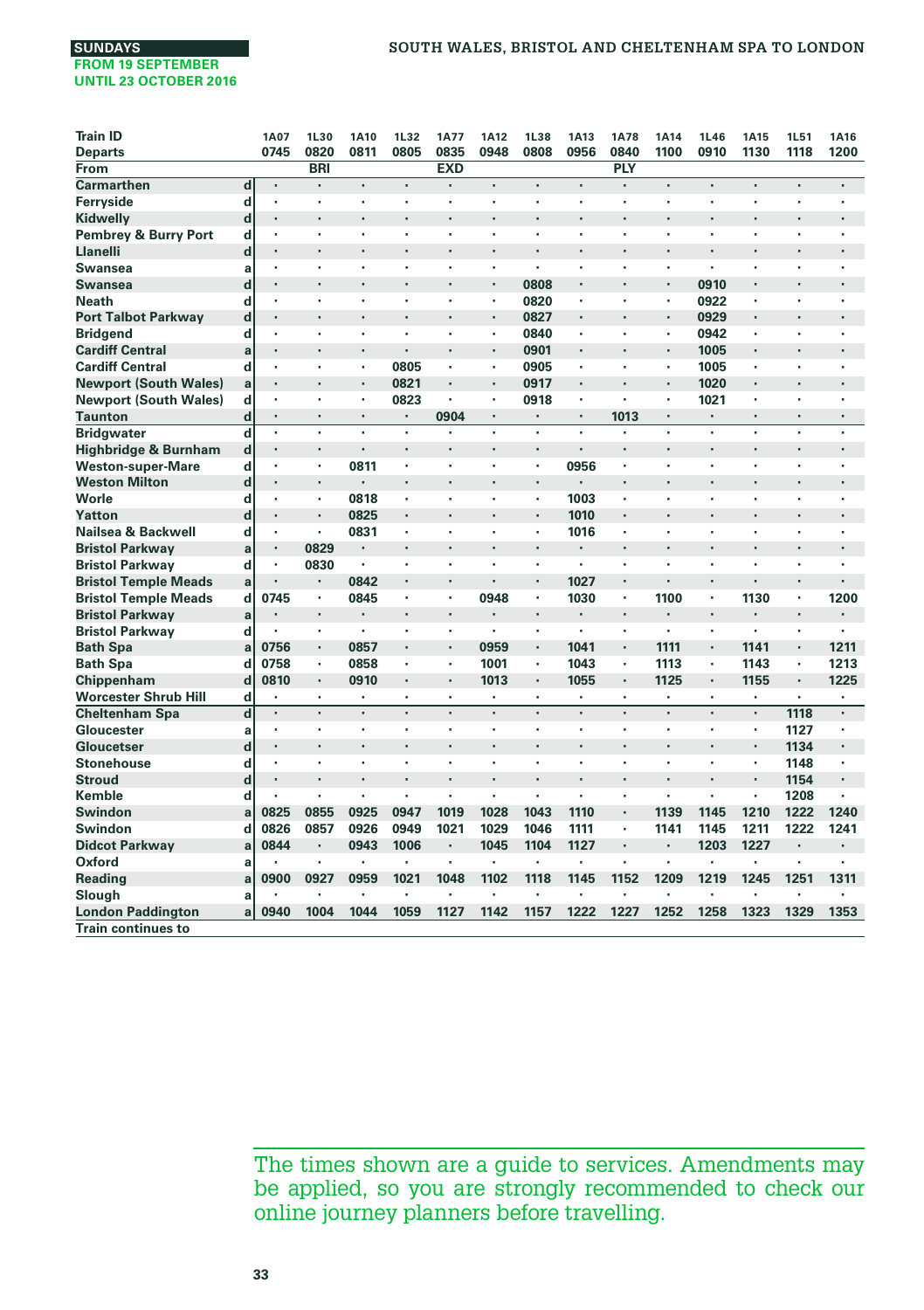**Reading a**

**Slough a London Paddington a Train continues to**

| <b>Train ID</b>              |                         | <b>1A17</b>          | 1L53                 | <b>1A81</b> | <b>1A18</b> | <b>1A19</b>          | <b>1A83</b>          | <b>1L54</b>          | <b>1A20</b> | <b>1L63</b>          | <b>1A21</b> | <b>1L60</b> | <b>1A22</b>    | <b>1A23</b>              | <b>1A87</b>              |
|------------------------------|-------------------------|----------------------|----------------------|-------------|-------------|----------------------|----------------------|----------------------|-------------|----------------------|-------------|-------------|----------------|--------------------------|--------------------------|
| <b>Departs</b>               |                         | 1010                 | 1030                 | 0830        | 1300        | 1330                 | 0947                 | 1140                 | 1320        | 1346                 | 1045        | 1250        | 1500           | 1451                     | 1345                     |
| From                         |                         | <b>PLY</b>           |                      | <b>PNZ</b>  | ٠           | $\ddot{\phantom{0}}$ | PNZ                  |                      |             | $\cdot$              | <b>PNZ</b>  | ٠           | ï              | $\ddot{\phantom{0}}$     | <b>PLY</b>               |
| <b>Carmarthen</b>            | $\mathbf d$             | $\cdot$              | $\cdot$              | ×           | ï           |                      | ×,                   | $\cdot$              | Ĭ.          |                      |             |             |                |                          | $\cdot$                  |
| Ferryside                    | d                       | $\cdot$              |                      |             |             |                      |                      |                      |             | $\cdot$              | ٠           |             |                |                          | ٠                        |
| Kidwelly                     | d                       |                      |                      |             |             |                      |                      |                      |             |                      |             |             |                |                          |                          |
| Pembrey & Burry Port         | d                       | $\cdot$              |                      | ٠           | ٠           | ٠                    | ٠                    | $\cdot$              |             | $\cdot$              | ٠           | ٠           | ٠              |                          |                          |
| Llanelli                     | d                       | $\cdot$              | ٠                    |             | ł.          |                      | ٠                    |                      |             |                      | ł.          |             | ٠              |                          | ٠                        |
| <b>Swansea</b>               | a                       | $\cdot$              | $\cdot$              |             | ×           |                      | ٠                    | $\ddot{\phantom{0}}$ |             |                      | ٠           | ä,          | ٠              |                          |                          |
| <b>Swansea</b>               | d                       | $\cdot$              | 1030                 | ٠           | l,          |                      | ٠                    | 1140                 | $\cdot$     |                      | ٠           | 1250        | ï              |                          | ٠                        |
| <b>Neath</b>                 | d                       | ٠                    | 1042                 | ٠           | ×           | ٠                    | ٠                    | 1152                 | ٠           | $\cdot$              | ٠           | 1302        | ٠              |                          | ٠                        |
| <b>Port Talbot Parkway</b>   | $\mathbf d$             | $\cdot$              | 1049                 | ٠           | ł.          | $\ddot{\phantom{0}}$ | $\ddot{\phantom{0}}$ | 1159                 |             | $\cdot$              | ٠           | 1309        | ٠              | $\ddot{\phantom{0}}$     |                          |
| <b>Bridgend</b>              | d                       |                      | 1102                 | ٠           | ×           |                      | ٠                    | 1212                 | ٠           | ٠                    | ٠           | 1322        | ٠              |                          |                          |
| <b>Cardiff Central</b>       | a                       | ۰                    | 1123                 | ٠           | ÷,          |                      | ٠                    | 1233                 |             |                      | ٠           | 1344        | ×              |                          |                          |
| <b>Cardiff Central</b>       | d                       | ٠                    | 1130                 | ٠           | ٠           | ٠                    | ٠                    | 1240                 |             | $\cdot$              | ×,          | 1350        | ٠              | ٠                        | ٠                        |
| <b>Newport (South Wales)</b> | a                       | $\cdot$              | 1145                 | ٠           | ٠           |                      | ٠                    | 1253                 |             | $\cdot$              | ٠           | 1403        | ٠              |                          |                          |
| <b>Newport (South Wales)</b> | d                       |                      | 1146                 |             |             |                      | ٠                    | 1254                 | $\cdot$     |                      | ٠           | 1404        | ٠              |                          |                          |
| Taunton                      | $\mathbf d$             | 1148                 |                      | 1210        |             |                      | 1315                 | $\cdot$              |             |                      | 1424        | ٠           |                |                          | 1513                     |
| <b>Bridgwater</b>            | $\overline{\mathsf{d}}$ |                      |                      |             | ï           | ÷,                   | ×                    | $\cdot$              |             |                      | ï           | ×,          | ï              |                          |                          |
| Highbridge & Burnham         | $\mathbf d$             | $\cdot$              |                      |             | ł.          |                      |                      |                      |             | $\ddot{\phantom{0}}$ |             |             | ٠              | $\cdot$                  |                          |
| <b>Weston-super-Mare</b>     | d                       | $\cdot$              | $\cdot$              | ٠           | ٠           | ٠                    | ٠                    | ٠                    | 1320        |                      | ٠           | ٠           | ٠              | 1451                     | ٠                        |
| <b>Weston Milton</b>         | d                       | $\cdot$              |                      |             | ٠           |                      |                      |                      |             |                      |             | ٠           | ٠              |                          |                          |
| Worle                        | d                       | $\ddot{\phantom{0}}$ | $\ddot{\phantom{0}}$ | ٠           | ×           | $\ddot{\phantom{0}}$ | $\ddot{\phantom{0}}$ | $\ddot{\phantom{0}}$ | 1326        | $\ddot{\phantom{0}}$ | ×           | ٠           | ٠              | 1457                     | ٠                        |
| Yatton                       | $\mathbf d$             | $\cdot$              |                      |             | ï           |                      |                      |                      | 1333        | $\cdot$              | ٠           | ٠           | $\blacksquare$ | 1504                     |                          |
| Nailsea & Backwell           | d                       | $\cdot$              | ٠                    | ٠           | ×           | ٠                    | ٠                    | ٠                    | 1338        | $\cdot$              | ٠           | ٠           | ٠              | 1510                     | ٠                        |
| <b>Bristol Parkway</b>       | a                       | $\cdot$              |                      |             | l,          |                      |                      |                      | $\cdot$     | $\cdot$              | ł.          |             | ï              | $\cdot$                  |                          |
| <b>Bristol Parkway</b>       | d                       | $\cdot$              |                      | ×           | ×           |                      | ٠                    | $\cdot$              |             | $\cdot$              | ٠           | ٠           | ٠              |                          |                          |
| <b>Bristol Temple Meads</b>  | a                       | 1224                 |                      |             |             |                      |                      |                      | 1348        |                      |             |             | ٠              | 1520                     |                          |
| <b>Bristol Temple Meads</b>  | d                       | 1230                 |                      | ٠           | 1300        | 1330                 | ï                    | ٠                    | 1400        | $\blacksquare$       | ×           | ٠           | 1500           | 1530                     | ٠                        |
| <b>Bristol Parkway</b>       | a                       | $\cdot$              |                      | ٠           | ł.          | $\ddot{\phantom{0}}$ | ٠                    | $\cdot$              | $\cdot$     | $\cdot$              | ٠           | ٠           |                | $\cdot$                  | ٠                        |
| <b>Bristol Parkway</b>       | d                       |                      |                      | ٠           | ٠           | ٠                    | ٠                    | $\cdot$              | $\cdot$     | ٠                    | ٠           | ٠           | ٠              | ٠                        |                          |
| <b>Bath Spa</b>              | a                       | 1241                 |                      | ٠           | 1311        | 1341                 | ٠                    | $\cdot$              | 1411        | $\cdot$              | ٠           | ٠           | 1511           | 1541                     |                          |
| <b>Bath Spa</b>              | d                       | 1243                 | $\cdot$              | ٠           | 1313        | 1343                 | ٠                    | ٠                    | 1413        | $\blacksquare$       | ٠           | ٠           | 1513           | 1543                     | ٠                        |
| Chippenham                   | $\mathbf d$             | 1255                 | $\ddot{\phantom{0}}$ | ×,          | 1325        | 1355                 | ٠                    |                      | 1425        | $\cdot$              | ٠           | ٠           | 1525           | 1555                     |                          |
| <b>Worcester Shrub Hill</b>  | d                       | $\cdot$              | $\cdot$              | ٠           | ٠           | ٠                    | ٠                    | ٠                    | ٠           | $\cdot$              | ٠           | ٠           | ٠              | ٠                        | ٠                        |
| <b>Cheltenham Spa</b>        | $\overline{\mathsf{d}}$ | $\cdot$              |                      |             |             |                      |                      | $\cdot$              |             | 1346                 |             |             | ï              |                          |                          |
| Gloucester                   | a                       | ٠                    | $\cdot$              | ٠           | ×           | ٠                    | ٠                    | $\cdot$              | ٠           | 1358                 | ٠           | ٠           | ٠              | ٠                        | ٠                        |
| Gloucetser                   | $\mathbf d$             | $\cdot$              |                      |             | ł.          |                      |                      |                      |             | 1402                 | ٠           | ×,          | ٠              | $\ddot{\phantom{0}}$     |                          |
| <b>Stonehouse</b>            | d                       | $\cdot$              | ł.                   |             | ×           |                      | ٠                    |                      |             | 1415                 | ×           | ×           | ٠              |                          |                          |
| <b>Stroud</b>                | d                       | $\cdot$              |                      |             | ł.          |                      | ×                    |                      |             | 1422                 | ٠           | ٠           | ×              |                          |                          |
| <b>Kemble</b>                | d                       | $\cdot$              | ï                    |             | ï           |                      | ٠                    | ٠                    |             | 1435                 | ٠           |             | ï              |                          | ٠                        |
| Swindon                      | a                       | 1310                 | 1310                 | 1325        | 1340        | 1410                 | ٠                    | 1419                 | 1440        | 1450                 | ٠           | 1526        | 1540           | 1610                     |                          |
| Swindon                      | d                       | 1311                 | 1321                 | 1329        | 1341        | 1411                 | ٠                    | 1430                 | 1441        | 1450                 | ٠           | 1529        | 1541           | 1611                     | ٠                        |
| <b>Didcot Parkway</b>        | a                       | 1327                 | 1338                 |             | ł.          | 1427                 | ٠                    | 1448                 | $\cdot$     | 1509                 | ٠           | 1546        | 1557           |                          |                          |
| Oxford                       | a                       |                      | ٠                    |             | ä,          |                      | ÷,                   |                      |             |                      | ä,          |             | ×,             | $\overline{\phantom{a}}$ | $\overline{\phantom{a}}$ |
|                              |                         |                      |                      |             |             |                      |                      |                      |             |                      |             |             |                |                          |                          |

The times shown are a guide to services. Amendments may be applied, so you are strongly recommended to check our online journey planners before travelling.

**1344 1351 1357 1409 1444 1451 1504 1509 1523 1551 1602 1614 1642 1652**

•

•

•

•

•

•

• • • • • •

•

**1422 1431 1442 1458 1522 1527 1544 1557 1559 1627 1642 1657 1723 1727**

•

•

•

•

•

•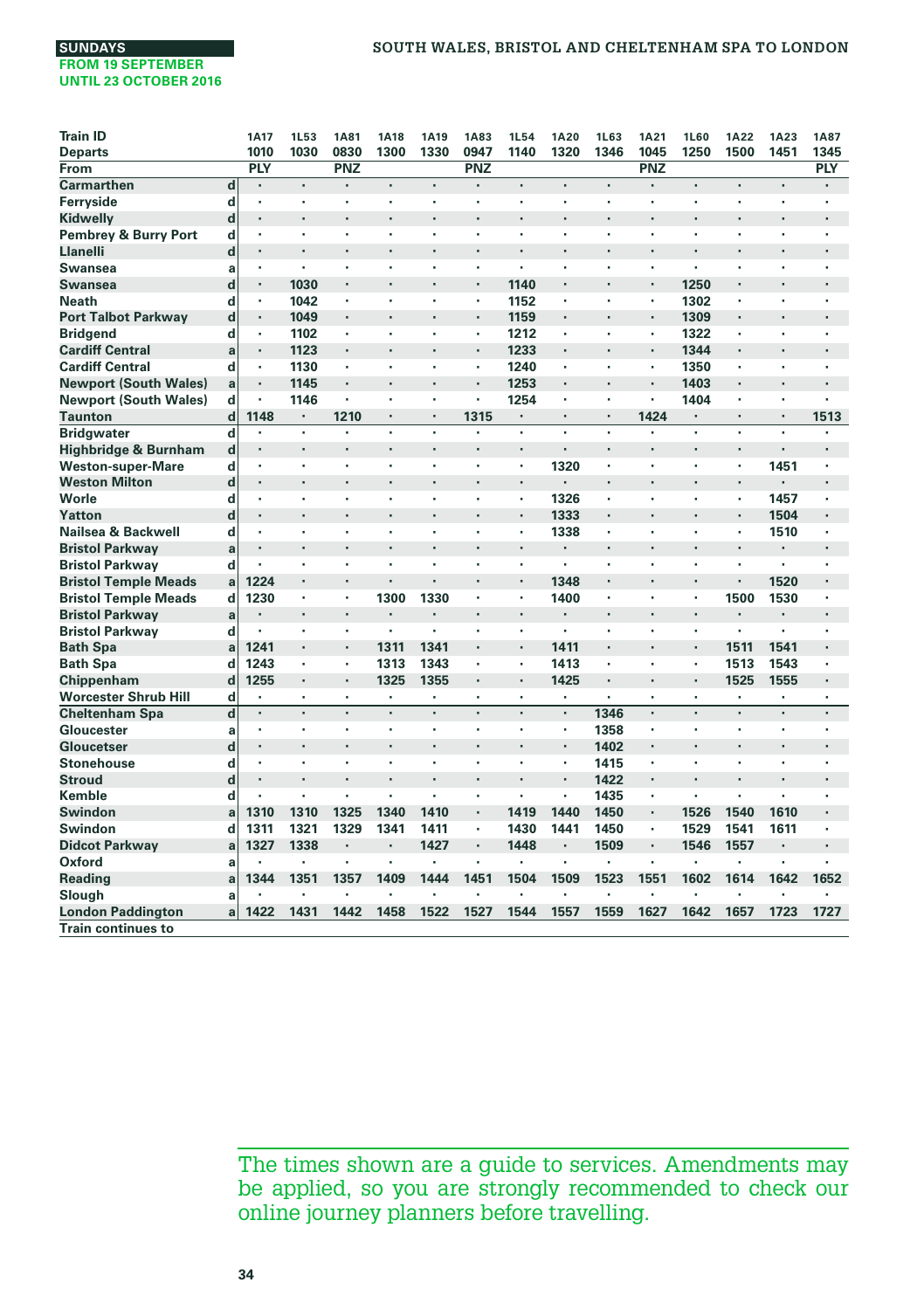| <b>Train ID</b>                 |                         | <b>1L66</b>          | <b>1A24</b> | 1L70                 | <b>1A25</b> | <b>1A26</b> | <b>1L68</b> | <b>1A27</b>    | <b>1A28</b> | <b>1A91</b>              | <b>1L74</b>    | <b>1A29</b>          | <b>1L88</b> | <b>1L82</b> | <b>1A30</b>    |
|---------------------------------|-------------------------|----------------------|-------------|----------------------|-------------|-------------|-------------|----------------|-------------|--------------------------|----------------|----------------------|-------------|-------------|----------------|
| <b>Departs</b>                  |                         | 1340                 | 1600        | 1546                 | 1630        | 1250        | 1440        | 1705           | 1510        | 1534                     | 1455           | 1545                 | 1746        | 1620        | 1610           |
| From                            |                         |                      |             |                      |             | PNZ         |             |                | PLY         | PLY                      |                | <b>PGN</b>           |             |             | PLY            |
| <b>Carmarthen</b>               | d                       |                      |             |                      | $\cdot$     | ٠           | ٠           | ÷.             | ٠           | $\cdot$                  | 1455           |                      |             |             | ٠              |
| Ferryside                       | d                       | ٠                    | ٠           |                      |             |             |             |                | ٠           | ٠                        |                |                      |             |             |                |
| Kidwelly                        | d                       |                      |             |                      | l,          |             |             |                |             |                          |                |                      |             |             |                |
| <b>Pembrey &amp; Burry Port</b> | d                       | ٠                    | ٠           | $\cdot$              | $\cdot$     | ٠           | ٠           | ٠              | ٠           | ٠                        | 1515           |                      | ٠           | ٠           | ٠              |
| Llanelli                        | d                       |                      |             |                      | l,          |             |             |                | ÷,          | $\overline{\phantom{a}}$ | 1524           | $\cdot$              | ÷,          |             | ×,             |
| Swansea                         | a                       |                      | ٠           | $\cdot$              |             | ٠           | ٠           | ٠              | ٠           | ٠                        | 1540           |                      | ٠           | ٠           | ٠              |
| Swansea                         | d                       | 1340                 |             |                      |             |             | 1440        |                | ٠           | $\ddot{\phantom{0}}$     | 1550           | $\cdot$              |             | 1620        |                |
| <b>Neath</b>                    | d                       | 1352                 | ٠           | $\cdot$              |             | ٠           | 1452        | ×,             | ٠           | ×,                       | 1602           |                      | ٠           | 1632        | ٠              |
| <b>Port Talbot Parkway</b>      | d                       | 1359                 |             |                      |             | ٠           | 1459        |                |             | $\blacksquare$           | 1609           |                      |             | 1639        |                |
| <b>Bridgend</b>                 | d                       | 1412                 | ×           | $\cdot$              |             | ×           | 1512        | ×,             | ٠           | ×,                       | 1622           |                      | ×,          | 1652        | ٠              |
| <b>Cardiff Central</b>          | a                       | 1435                 | ٠           |                      |             | ٠           | 1533        | ٠              |             | ٠                        | 1643           | ٠                    | ۰           | 1714        | ٠              |
| <b>Cardiff Central</b>          | d                       | 1440                 | ï           |                      |             | ٠           | 1535        | ×              | ï           | ×                        | 1650           |                      | ٠           | 1719        | ٠              |
| <b>Newport (South Wales)</b>    | a                       | 1453                 | ٠           |                      | ٠           | ٠           | 1550        | ٠              |             | $\ddot{\phantom{0}}$     | 1703           | $\cdot$              | ٠           | 1732        | ٠              |
| <b>Newport (South Wales)</b>    | d                       | 1454                 | ٠           |                      |             | ٠           | 1551        | ٠              | ï           | ×,                       | 1704           | $\cdot$              | ٠           | 1732        |                |
| <b>Taunton</b>                  | $\mathbf d$             | $\cdot$              | ٠           | $\cdot$              |             | 1622        | ٠           | $\blacksquare$ | 1639        | 1708                     | $\cdot$        | 1658                 | ٠           | ٠           | 1746           |
| <b>Bridgwater</b>               | $\mathbf d$             |                      |             |                      |             |             |             |                |             |                          |                | 1709                 | ×           |             |                |
| Highbridge & Burnham            | $\mathbf d$             | $\ddot{\phantom{0}}$ |             |                      |             |             |             |                |             |                          | $\cdot$        | 1717                 | ٠           |             |                |
| <b>Weston-super-Mare</b>        | d                       | ×                    | ٠           |                      |             |             |             |                | 1701        | ٠                        |                | 1729                 | ٠           | ٠           | ٠              |
| <b>Weston Milton</b>            | $\mathbf d$             |                      | ×.          | $\ddot{\phantom{0}}$ |             |             | ×,          | ÷.             | ٠           | $\ddot{\phantom{0}}$     | $\cdot$        | $\ddot{\phantom{a}}$ | ٠           |             | ٠              |
| Worle                           | d                       | ٠                    | ٠           | ٠                    |             | ٠           | ×           | ٠              | ٠           | ٠                        | $\cdot$        |                      | ٠           | ٠           | ٠              |
| Yatton                          | d                       | ï                    | ÷,          | $\ddot{\phantom{0}}$ |             |             | i.          | ٠              | ٠           |                          | $\cdot$        | 1740                 | ï           |             | ٠              |
| Nailsea & Backwell              | d                       | ٠                    | ٠           | $\cdot$              | $\cdot$     | ٠           | ٠           | ٠              | ٠           | ٠                        | ٠              | 1746                 | ٠           | ٠           | ٠              |
| <b>Bristol Parkway</b>          | a                       | ×                    |             |                      |             |             |             |                | ٠           |                          |                |                      |             |             |                |
| <b>Bristol Parkway</b>          | d                       | $\cdot$              | ٠           | $\cdot$              |             |             | ٠           | ×.             | ×.          | ×,                       |                |                      | ×           | ٠           | ٠              |
| <b>Bristol Temple Meads</b>     | a                       | ×                    |             |                      |             |             |             |                | 1720        |                          | $\cdot$        | 1757                 | ×           | ٠           | 1822           |
| <b>Bristol Temple Meads</b>     | d                       | ×                    | 1600        |                      | 1630        | ٠           | ٠           | 1705           | 1730        | ×,                       |                | 1800                 | ٠           | ٠           | 1830           |
| <b>Bristol Parkway</b>          | a                       | $\blacksquare$       | $\cdot$     | $\cdot$              |             |             |             | ٠              |             | $\ddot{\phantom{0}}$     | $\cdot$        |                      | ٠           | ٠           | ٠              |
| <b>Bristol Parkway</b>          | d                       | ×                    | ٠           | $\cdot$              | $\cdot$     | ٠           | ï           | ä,             | ï           | ×                        |                | ٠                    | ٠           | ×           | ×,             |
| <b>Bath Spa</b>                 | a                       | ٠                    | 1611        |                      | 1641        |             |             | 1716           | 1741        | $\ddot{\phantom{0}}$     | $\cdot$        | 1810                 | ł.          |             | 1841           |
| <b>Bath Spa</b>                 | d                       | $\cdot$              | 1613        | $\blacksquare$       | 1643        | ٠           | ×           | 1718           | 1743        | ×,                       | ٠              | 1813                 | ٠           | ٠           | 1843           |
| Chippenham                      | $\mathbf d$             | $\blacksquare$       | 1625        |                      | 1655        |             | l,          | 1730           | 1755        | $\ddot{\phantom{0}}$     | $\cdot$        | 1825                 |             | ٠           | 1855           |
| <b>Worcester Shrub Hill</b>     | d                       | $\blacksquare$       | ×.          |                      |             | ٠           | ٠           | ٠              | ٠           | ×,                       | $\blacksquare$ |                      | ×,          | ×,          | ٠              |
| <b>Cheltenham Spa</b>           | $\overline{\mathsf{d}}$ | $\cdot$              | ï           | 1546                 | $\cdot$     | l.          | ٠           | ä,             |             |                          | $\cdot$        | $\cdot$              | 1746        | $\cdot$     | ï              |
| Gloucester                      | a                       | $\ddot{\phantom{0}}$ | $\cdot$     | 1557                 |             | ٠           | ٠           | ٠              | ï           | $\overline{\phantom{a}}$ | $\cdot$        | ٠                    | 1757        | ٠           | ٠              |
| Gloucetser                      | d                       | $\ddot{\phantom{0}}$ | ٠           | 1602                 |             |             |             |                |             |                          |                | $\cdot$              | 1804        |             | ×,             |
| <b>Stonehouse</b>               | d                       | ٠                    | ٠           | 1617                 | $\cdot$     | ٠           | ٠           | ٠              | ٠           | ٠                        | $\cdot$        | ٠                    | 1818        | ٠           | ٠              |
| <b>Stroud</b>                   | d                       |                      | ×           | 1622                 |             |             |             |                | ٠           |                          |                | $\cdot$              | 1824        |             |                |
| Kemble                          | d                       |                      | ٠           | 1636                 |             | ٠           |             | ٠              | ٠           | ٠                        | $\cdot$        |                      | 1838        | ٠           |                |
| Swindon                         | a                       | 1621                 | 1640        | 1650                 | 1710        |             | 1715        | 1745           | 1810        | 1823                     | 1828           | 1840                 | 1853        | 1856        | 1910           |
| Swindon                         | d                       | 1630                 | 1641        | 1652                 | 1711        | ٠           | 1729        | 1745           | 1811        | 1824                     | 1829           | 1841                 | 1854        | 1859        | 1911           |
| <b>Didcot Parkway</b>           | a                       | 1647                 | 1657        | $\cdot$              | $\cdot$     | ٠           | 1746        | 1801           | ۰           | ٠                        | 1847           | 1858                 | ٠           | 1916        | $\blacksquare$ |
| Oxford                          | a                       |                      |             |                      | $\cdot$     |             | ł,          |                | ٠           | ÷,                       | ٠              |                      | ï           | ٠           | ä,             |
| <b>Reading</b>                  | a                       | 1702                 | 1714        | 1722                 | 1742        | 1749        | 1801        | 1819           | 1843        | 1852                     | 1902           | 1914                 | 1921        | 1932        | 1943           |
| Slough                          | a                       |                      |             |                      |             |             | ٠           |                | ł.          |                          |                |                      |             |             |                |
| <b>London Paddington</b>        | a                       | 1742                 | 1757        | 1759                 | 1822        | 1827        | 1842        | 1857           | 1923        | 1927                     | 1942           | 1957                 | 1959        | 2006        | 2022           |
| <b>Train continues to</b>       |                         |                      |             |                      |             |             |             |                |             |                          |                |                      |             |             |                |